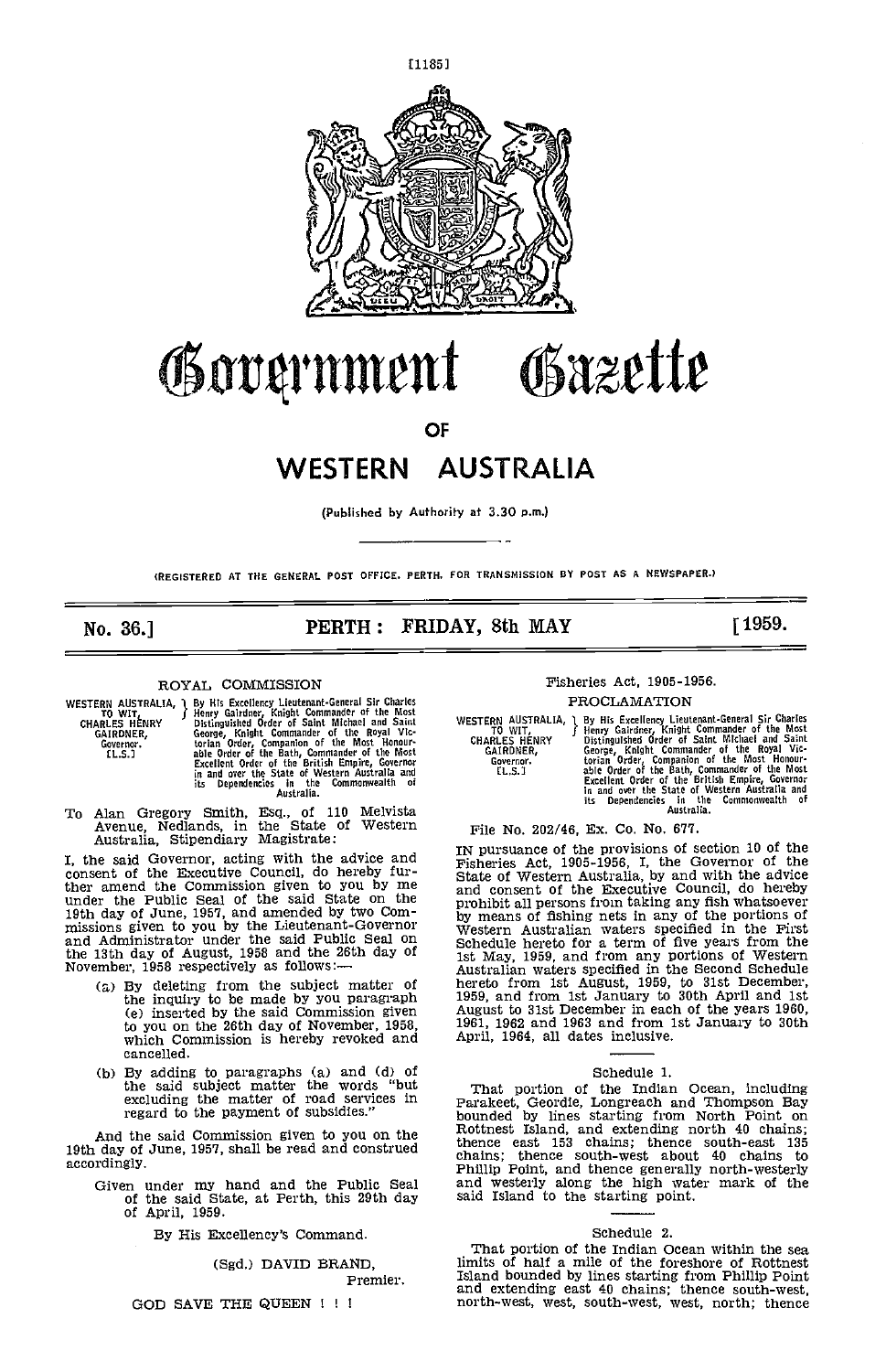in a north-easterly direction to a point 40 chains north of North Point and thence south to the foreshore at North Point.

Given under my hand and the Public Seal of  $\frac{res}{sn}$ the said State, at Perth, this 29th day of and<br>April, 1959.

By His Excellency's Command,

ROSS HUTCHINSON, Minister for Fisheries.

GOD SAVE THE QUEEN !!!

# Fisheries Act, 1905-1956. PROCLAMATION

WESTERN AUSTRALIA, a By His Excellency Lieutenant-General Sir Charles To WIT, Henry Gairder, Knjght Commander of the Rost CHARLES HENRY Distinguished Order of Saint Michael and Saint GARENES, George, Knight Commander of th

File No. 138/51, Ex. Co. No. 677.

IN pursuance of the provisions of section 10 of the<br>Fisheries Act, 1905-1956, I, the Governor of the<br>State of Western Australia, by and with the advice western<br>and consent of the Executive Council, do hereby prohibit all persons from taking any fish whatsoever<br>by means of fishing nets in all that portion of Western Australian waters specified in the Schedule<br>hereto, for five years from June 1, 1959, to May by means of moning roos in current and postern australian waters specified in the Schedule<br>hereto, for five years from June 1, 1959, to May<br>31, 1964, inclusive.

#### Schedule.

The whole of the waters of Bow River (near Irwin's Inlet).

Given under my hand and the Public Seal of  $h_0$ the said State, at Perth, this 29th day of the said State, at Perth, this 29th day of  $\frac{60}{91}$ 

By His Excellency's Command,

ROSS HUTCHINSON, Minister for Fisheries.

GOD SAVE THE QUEEN !!!

# Land Act, 1933-1958.

# PROCLAMATION

### (Resumption)

WESTERN AUSTRALIA, J By His Excellency Lieutenant-General Sir Charles To WIT, Henry Gardner, Knjoht Commander of the Most be<br>CHARLES HENRY Distinguished Order of Saint Michael and Saint Wi<br>GARLES HENRY Ceorge, Knjoht Comma

Corres. No. 9485/03.<br>WHEREAS by section 109 of the Land Act, 1933-WHEREAS by section 109 of the Land Act, 1933-1958, the Governor may resume, for any purpose<br>as in the public interest he may think fit, any<br>portion of land held as a Pastoral Lease; and<br>whereas it is deemed expedient that pose of a Cemetery: Now, therefore I, Charles<br>
Henry Gairdner, Governor as aforesaid, with the<br>
advice of the Executive Council, do by this my ban Lot Al,<br>
Proclamation resume the portion of Pastoral Lease<br>
394/1074. 394/1074.

# Schedule.

All that portion of Pastoral Lease 394/1074, containing 4 acres 1 rood 37 and five-tenths perches, bounded by lines starting from a point on the eastern boundary of North Location 59 situate 21 chains 94 links southerly from the north-eastern corner of that location and extending 89 degrees

57 minutes, 4 chains 18 and eight-tenths links thence 179 degrees 57 minutes, 9 chains 24 and three-tenths links to the south-eastern corner of reserve 8886; thence northerly, westerly, southerly and easterly along boundaries of that reserve to its south-eastern corner aforesaid; thence 179 degrees 57 minutes, 1 chain 95 and seven-tenths links; thence 250 degrees 34 minutes, 4 chains 43 and nine-tenths links to the eastern boundary of location 59 aforesaid; thence northerly along that boundary to the starting point (as shown on Department of Lands and Surveys Original Plan 6731). (Public Plan 57/300.)

Given under my hand and the Public Seal of the said State, at Perth, this 29th day of April, 1959.

By His Excellency's Command.

STEWART BOVELL, Minister for Lands.

GOD SAVE THE QUEEN ! ! !

Dedication of Public Highway. Albany Municipality.

# PROCLAMATION

WESTERN AUSTRALIA, and By His Excellency Lieutenant-General Sir Charles<br>
CHARLES HENRY Bern Carlons Capter of the Most<br>
GARLES HENRY Distinguished Order of Saint Michael and Saint<br>
GARLES HENRY Distinguished Order of Saint

# Corr. 3965/57.

WHEREAS by sections 223 and 225 of the Munici- pal Corporations Act, 1906-1958 (6 Edwardi, No. 32), it shall be lawful for the Governor, on request of the Council, by notice in the Government Gazette, to declare any land reserved, used, or by purchase or exchange acquired for a street or way, or any place, bridge, or thoroughfare, to be a public highway, and such land shall thereupon and thenceforth, from the date of such Proclamation, become and be absolutely dedicated to the public as a public highway within the meaning of any law now or hereafter in force; and whereas the Albany Municipal Council has requested that cer- tain land named and described in the Schedule hereunder which has been used for a street or way within the Municipality of Albany, be declared a public highway: Now therefore I, the said Governor, by and with the advice and consent of the Executive Council, do by this my Proclamation declare<br>the said lands to be a public highway, and such<br>lands shall, from the date of this Proclamation,<br>be absolutely dedicated to the public as a highway<br>within the meaning of any

#### Schedule.

Wylie Crescent, being a strip of land one chain wide, widening in parts, leaving McKenzie Street at the northern corner of Albany Lot 806 and extending as shown on L.T.O. Plan 6663, south-<br>eastwards along the north-eastern boundary of<br>said lot and through Suburban Lots A9, A8, A7, A6,<br>A5 and part of A4 on the said plan; thence<br>through part of Suburban Lot A4, a the southern boundaries of lots 1 and 2 and the southern and eastern boundaries of lot 3 of Subur- ban Lot Al. as shown on L.T.O. Plan 4439 to Middleton Road at the north-eastern corner of the said lot 3.

Given under my hand and the Public Seal of the said State, at Perth, this 29th day of April, 1959.

By His Excellency's Command,

L. A. LOGAN,<br>Minister for Local Government. GOD SAVE THE QUEEN !!!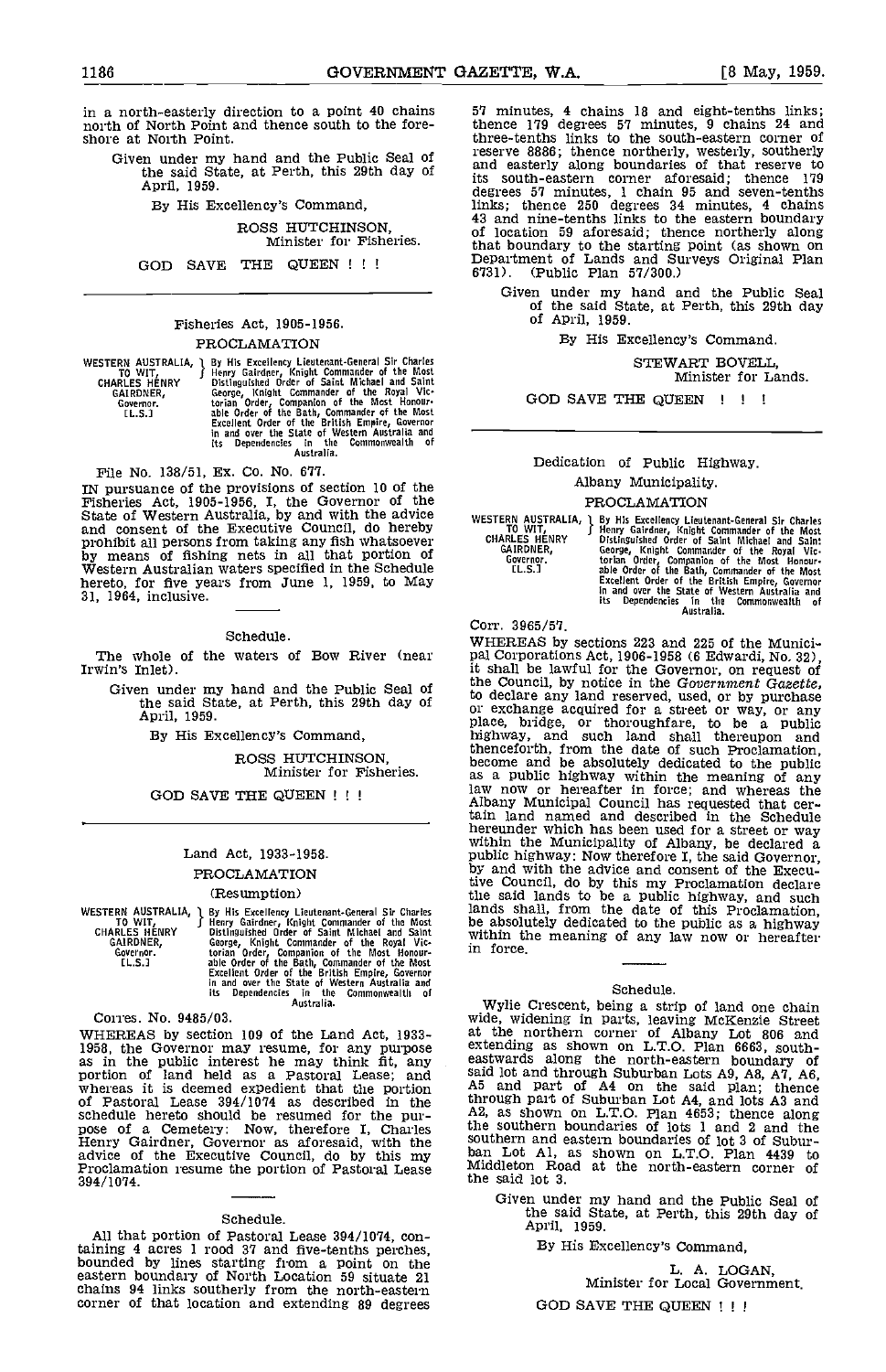### Dedication of Public Highway.

# Cottesloe Municipality.

# PROCLAMATION

WESTERN AUSTRALIA, J By His Excellency Lieutenant-General Sir Charles Vi<br>CHARLES HENRY Bienry Galrider, Knight Commander of the Most<br>GARLES HENRY Distinguished Order of Saint Michael and Saint<br>GARLES HENRY Coever (in the R

Corr, 11463/99.

WHEREAS by sections 223 and 225 of the Munici-<br>pal Corporations Act, 1906-1958 (6 Edwardi, No. 32),<br>it shall be lawful for the Governor, on request of<br>the Council, by notice in the Government Gazette, the Council, by notice in the Government Gazette,<br>to declare any land reserved, used, or by purchase or<br>exchange acquired for a street or way, or any place,<br>bridge, or thoroughfare, to be a public highway, of the<br>and such Municipal Council has requested that certain land of the same of the named and described in the Schedule hereunder 5331). which has been reserved for a street or a way<br>within the Municipality of Cottesloe, be declared the south a public highway; Now therefore I, the said Gover-<br>nor, by and with the advice and consent of the norther<br>Executive Council, do by this my Proclamation souther declare the said land to be a public highway, and  $\frac{1}{2}$  and of such land shall, from the date of this Proclamation, be absolutely dedicated to the public as a highway within the meaning of any law now or hereafter corner in force.

# Schedule.

Truncation of the corner of Railway Street and Eric Street, Cottesloe, as delineated and coloured dark brown on Lands and Surveys Department diagram 65260.

Given under my hand and the Public Seal of the said State, at Perth, this 29th day of April, 1959.

By His Excellency's Command,

L. A. LOGAN,<br>Minister for Local Government. GOD SAVE THE QUEEN !!!

#### Road Districts Act, 1919.

#### Harvey Road Board.

#### PROCLAMATION

WESTERN AUSTRALIA, 1 By Hi<br>TO WIT, TO Henry CHARLES HENRY Distin<br>GAIRDNER, George Governor.<br>[L.S.]

1 By His Excellency Lieitenant.General Sir Charles Henry Gairdner, Knight Commander of the Most Distingsished Order of Saint Michael and Saint George, Knight Commander of the Royal Vic-<br>torian Order, Companion of the Most Homour-<br>able Order of the Bath, Commander of the Most<br>Excellent Order of the British Empire, Governor<br>Excellent Order of the British Empire, Go

L.G. 154/57.

WHEREAS it is enacted by section 5 of the Road Deposit<br>Districts Act, 1919, that for the purposes of the that bo<br>Act the word "Town" or "Townsite" means and River a includes *inter alia*, any land (including privately wards owned subdivided land) which the Governor may (Public see fit as he is thereby empowered to declare, by Proclamation, to be a town or townsite for the Givennoses of the Act; and whereas all that land situated within the Harvey Road District, more particularly described in the Schedule hereunder, is land which the Governor may by virtue of section 5 of the Act declare, by Proclamation, to be a town or townsite for the purposes of the Act: Now, therefore I, the Governor, acting with the advice and consent of the Executive Council, and in exercise of the powers conferred upon me by the

Road Districts Act, 1919, and of all other powers<br>in this behalf enabling me, do hereby declare that<br>all that land situated within the Harvey Road<br>District, more particularly described in the Schedule<br>hereto, shall be a to for the purposes of the Road Districts Act, 1919,

#### Schedule.

# Brunswick Junction Townsite.

All that portion of land bounded by lines starting from the intersection of the western side of the South-Western Highway and the left bank of the Brunswick River and extending generally easterly along that bank to the western side of the South- Western Railway; thence southerly along that side to a point situate in prolongation north-westerly of the north-eastern boundary of lot 1 of Wellington Location 1 as shown on Land Titles Office Deposited Diagram 573; thence south-easterly and southerly Diagram 573; thence south-easterly and southerly to and along boundaries of that lot to the northern side of Clifton Road; thence north-easterly along that side to a point situate in prolongation northerly of the eastern side of Brunswick Road (road number 5331); thence southerly along that prolongation to the southern side of Clifton Road aforesaid: thence<br>generally north-easterly along that side to the<br>northern corner of lot 167 of location 1 as shown<br>on Land Titles Office Deposited Plan 3020; thence<br>southerly along easter mentioned lot; thence southerly to and along the eastern side of Atkins Street to the north-eastern corner of lot 60 of location 1 as shown on Land Titles<br>Office Deposited Plan 6912; thence southerly, eastof that lot to its south-westerly and westerly along boundaries of that lot to its south-western corner; thence westerly along the southern side of Reading Street westerly along the southern side of Reading Street and onwards to the western side of the South-western Highway aforesaid; thence northerly along that side to a southern boundary of part of lot 2 of location 1 as shown on Land Titles Office Deposited Diagram 10200; thence west-north-westerly and north-westerly along boundaries of that portion of that lot to the southern corner of lot 5 of location 1 as shown on Land Titles Office Deposited Diagram 10276; thence northwesterly, north-north-easterly and east-south-easterly along boundaries of that lot to the western side of the South-Western Highway afore-<br>said; thence northerly along that side to the south-eastern corner of lot 123 of location 1 as shown on Land Titles Office Deposited Plan 2660; thence south-westerly along the southern boundary of that lot and onwards to and along the southern boundary of lot 10 of location 1 as shown on Lands Titles Office Deposited Diagram 14162, to a point situate 2 chains 75 and nine-tenths links westerly from the south-eastern corner of that lot; thence 13 degrees 49 minutes, 10 chains 97 and six-tenths links; thence 283 degrees 51 minutes, 4 chains; thence 13 degrees 49 minutes, 2 chains 50 links to<br>the southern side of road number 5338; thence<br>westerly along that side to the south-eastern side<br>of Clifton Road aforesaid; thence 338 degrees 57<br>minutes to the north-west thence generally north-easterly along that side to the western side of Shines Crescent; thence north- easterly along that side to the western boundary of lot 25 of location 1 as shown on Land Titles Office Deposited Diagram 104; thence northerly along that boundary to the left bank of the Brunswick River aforesaid; and thence generally easterly up- wards along that bank to the starting point. (Public Plan 411A/40.)

Given under my hand and the Public Seal of the said State, at Perth, this 29th day of April, 1959.

By His Excellency's Command,

(Sgd.) L. A. LOGAN, Minister for Local Government.

GOD SAVE THE QUEEN ! ! !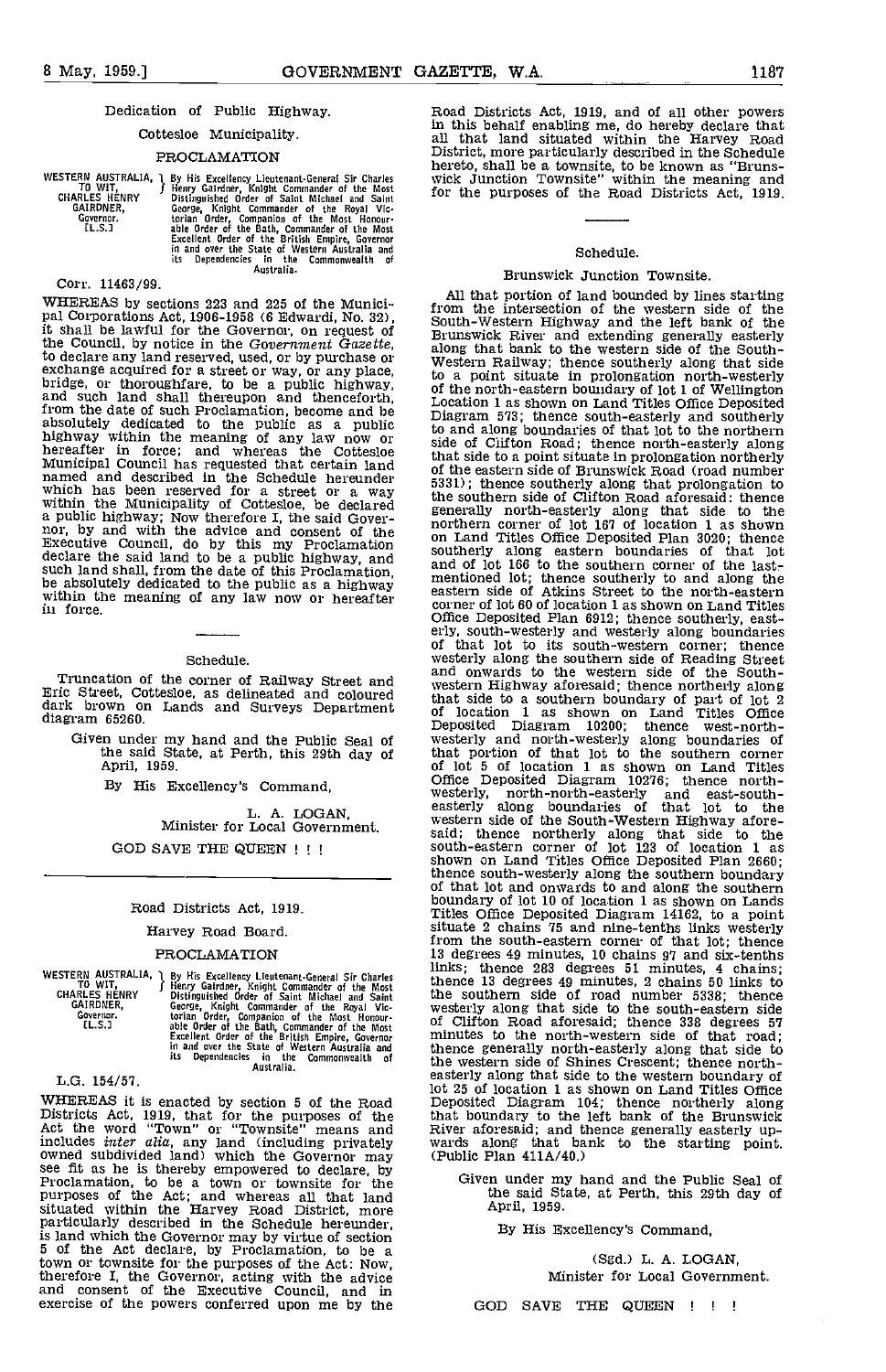# Road Districts Act, 1919.

# PROCLAMATION

WESTERN AUSTRALIA, 1 By History<br>CHARLES HENRY Disting<br>CHARLES HENRY Disting<br>GAIRDNER, George<br>Governor. torian clu.S.1 able C

The Excellency Lieutenant-General Sir Charles<br>
J Henry Gairletter, Knight Commander of the Most<br>
Distinguished Order of Saint Michael and Saint<br>
George, Knight Commander of the Royal Vic-<br>
torian Order, Companion of the Mo

L.G. 439/59.

WHEREAS it is enacted by section 5 of the Road Districts Act, 1919, inter alia, that for the pur-<br>Districts Act, 1919, inter alia, that for the pur-<br>poses of the Act the word, "Town" or "Townsite" Corr. No. 1819/58.—That r includes, *inter alia*, any land (including privately vest in owned subdivided land) which the Governor may see fit, as he is thereby empowered to declare, by (Offici<br>Proclamation, to be a town or townsite for the (The<br>purposes of the Act: Now, therefore I, the Gover-<br>Septer<br>nor, acting with the advice and consent of the<br>Executi to be townsites and described in the Proclamations dated the 16th November, 1939, and the 18th July, Work<br>1945, published in the Government Gazette on the 17th November, 1939, and the 20th July, 1945, (T) respectively, shall be a townsite, within the meaning april, and for the purposes of the Road Districts Act, 1919-1956, and named the "Perth Road Board Corr Townsite."

Example 1516.<br>Given under my hand and the Public Seal of Corr. No. 5817/51.—That reserve No. 25029 should the said State, at Perth, this 29th day of April, 1959.

By His Excellency's Command.

(Sgd.) L. A. LOGAN, Minister for Local Government.

#### GOD SAVE THE QUEEN !!!

# Coal Mining Industry Long Service Leave Act, 1950-1951.

#### PROCLAMATION

P By His Excellency Lieutenant-General Sir Charles<br>
I Henry Gairloney, Knight Commander of the Most<br>
Distinguished Order of Saint Michael and Saint<br>
George, Knight Commander of the Royal Vic-<br>
torian Order, Companion of th WESTERN AUSTRALIA, TO Wit, CHARLES HENRY GAIRDNER, Governor, 1.5.]

WHEREAS it is enacted by section 2, subsection (1), of the Coal Mining Industry Long Service ernor,<br>Leave Act, 1950-1951, that the interpretation of  $^{1}$ ESETV<br>"award" includes, *inter alia*, such awards, variations of awards and orders made and interpretations given on or after the 18th day of April, 1951, that the as are declared by Proclamation to be included whole within the interpretation: Now, therefore I, the Governor, acting with the advice and consent of tions a the Executive Council, do hereby declare and pro-<br>claim the following award shall be included in the part interpretation of "award" under the said Act.

#### Application No.; Union.

- 27 of 1958; Federated Engine Drivers' and Piremen's Industrial Union of Workers of W.A., Collie.
- Given under my hand and the Public Seal of the said State, at Perth, this 29th day of April, 1959.

By His Excellency's Command,

(Sgd.) ARTHUR GRIFFITH, Minister for Mines.

AT a meeting of the Executive Council held in the Executive Council Chamber, at Perth, this 29th day of April, 1959, the following Orders in Council were authorised to be issued:

# Land Act, 1933-1958.

#### ORDERS IN COUNCIL.

WHEREAS by section 33 of the Land Act, 1933-1958, it is made lawful for the Governor to direct that any reserve shall vest in and be held by any to be named in the order in trust for the like or other public purposes to be specified in such order; and whereas it is deemed expedient as follows:

That reserve No. 25101 should vest in and be held by the Minister for Works in trust for the purpose of Government Requirements (Officials Quarters).

(The previous Order in Council dated the 10th September, 1958, is hereby superseded.)

Corres. No. 1070/59.—That reserve No. 25333 should vest in and be held by the Morawa Road Board in trust for the purpose of Recreation (Tennis and Basketball Courts).

Corres. No. 10995/08.—That reserve No. 11665<br>should vest in and be held by the Minister for<br>Works in trust for the purpose of Government<br>Requirements (Main Roads Department).<br>(The previous Order in Council dated the 18th<br>A

Corr. No. 415/59.-That reserve No. 25328 should vest in and be held by the Northampton Road

Corr. No. 5817/51.That reserve No. 25029 should vest in and be held by the Minister for Water Supply, Sewerage and Drainage in trust for the purpose of Sewerage Depot.

Corr. No. 326/58.-That reserves Nos. 25326 and 25327 should vest in and be held by the Minister for Works in trust for the purpose of Government Requirements (P.W.D. quarters).

Now, therefore, His Excellency the Governor, by and with the advice and consent of the Executive Council, doth hereby direct that the beforementioned reserves shall vest in and be held by the abovementioned bodies in trust for the purposes aforesaid, subject nevertheless to the powers reserved to him by section 37 of the said Act.

R. H. DOIG,<br>Clerk of the Council.

# Land Act, 1933-1958. ORDER IN COUNCIL.

# Corres. No. 3996/57.

WHEREAS by section 33 of the Land Act, 1933-1958, it is, *inter alia*, made lawful for the Governor, by Order in Council, to direct that any land erserved pursuant to the provisions of this Act shall be granted in fee simple to any person (as defined in the said section) subject to the condition that the person shall not lease or mortgage the that the person shall not lease or mortgage the whole or any part of the land without the consent of the Governor and subject to such other condi-tions and limitations as the Governor shall deem necessary to ensure that the land is used for the purpose for which the land is reserved as aforesaid; and whereas it is deemed expedient that reserve No. 23001 (Manjimup Lot 479) should subject as aforesaid be granted in the Governor, by and with the advice and consent of the Executive Council, doth hereby direct that the beforementioned reserve shall be granted in fee<br>simple to the Slow Learning Children's Group of<br>W.A. (Incorporated) to be held in trust for the<br>purpose of "Education (Slow Learning Children's<br>Group)," sublect to the co shall not be leased or mortgaged In whole or in part without the consent of the Governor.

R. H. DOIG, Clerk of the Council.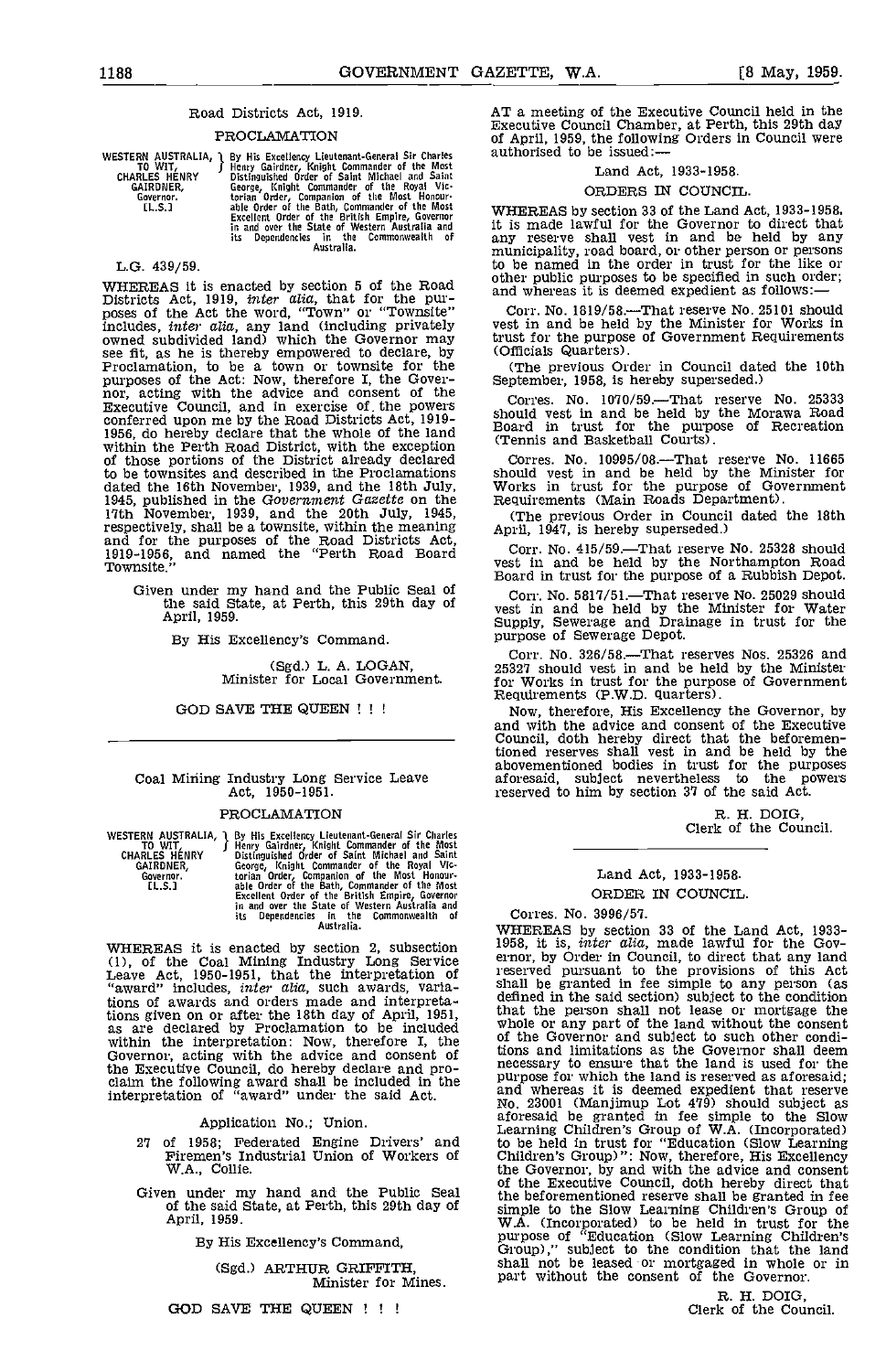# Land Act, 1933-1958.

# ORDERS IN COUNCIL.

WHEREAS by section 33 of the Land Act, 1933-1958, it is made lawful for the Governor to direct that any reserve shall vest in and be held by any that any reserve shall vest in and be held by any<br>municipality, road board, or other persons<br>to be named in the order, in trust for any of the<br>purposes set forth in section 29 of the said Act,<br>or for the like or other publ

Corr. No.  $3812/58$ . That reserve  $25331$  should  $(1)$ vest in and be held by the Cranbrook Road Board in trust for Recreation (Bowling Club Site).

Corr. No. 5173/53.—That reserve 23954 should vest in and be held by the Wongan-Ballidu Road<br>Board in trust for Church Site.

(The Order in Council dated the 21st May, 1954, concerning this reserve is hereby superseded.)

Corr. No. 804/59. That reserve 25324 should vest in and be held by the Nungarin Road Board in trust for a Hallsite.

Now, therefore, His Excellency the Governor, by and with the advice and consent of the Executive Council, doth hereby direct that the before-mentioned reserves shall best in and be held by the abovementioned bodies in trust for the pur- poses aforesaid with power to the said bodies, subject to the approval in writing of the Minister for Lands being first obtained, to lease the whole or any portion of the said reserves for any term not exceeding 21 years from the date of the lease.

R. H. DOIG, Clerk of the Council.

# Traffic Act, 1959-1958.

# West Arthur Road Board.

# ORDER IN COUNCIL.

P.T.O. 58/475.

HIS Excellency the Governor, acting by and with the advice and consent of the Executive Council, the advice and consent of the Executive Council, hereby makes the following Order under section 49 of the Traffic Act, 1919-1958, namely that the West Arthur Road Board is hereby empowered<br>to make by-laws in pursuance of component (1) of subsection (1) of subsection

- (1) clause (a) of paragraph (i) of subsection (1) of section  $47$  of the said Act, pre-<br>scribing the rules to be observed in respect of any vehicle being driven or used on<br>roads;
- roads; vided<br>clause (y) of paragraph (i) of subsection the the extance (1) of section 47 of the said Act, pro-<br>viding for the placing, erection or installa-<br>traction tion on roads or footpaths of traffic signs, Works<br>lights and directions for the control and Drain direction of traffic, both vehicular and require<br>pedestrian and including the driving of with, animals, for the marking on roads or foot-<br>paths of signs for the control and direction of the traffic and for the regulation Council<br>and prohibition of the traffic in relation Govern to the signs, lights and directions;<br>(3) clause ( $\alpha$ d) of paragraph (i) of subsection
- (1) of section 47 of the said Act, appointing stands and parking places for different work-<br>classes of vehicles and regulate the use thereof;
- clauses (zl) and (am) of paragraph (i) of subsection (1) of section 47 of the said Act, prohibiting or restricting the parking of vehicles, or vehicles of a specified class<br>or classes in all roads or in specified<br>roads, or specified parts of roads, at all  $\sim$ times or at specified times, and prescribing a penalty for any breach thereof.

shall be valid and effectual unless it has prior that the valid and effectual unless it has prior to notification of its making being published in the Government Gazette been submitted to and ap-<br>Government Gazette been submitted to and ap-<br>proved by the Governor. (Sgd.) R. H. DOIG,<br>Clerk of the Council.

# Traffic Act, 1919-1958.

# Bridgetown Road Board. ORDER IN COUNCIL.

Police T/O. 58/393.

HIS Excellency the Governor, acting by and with the advice and consent of the Executive Council, hereby makes the following Order under section 49 of the Traffic Act, 1919-1958, namely that the Bridgetown Road Board is hereby empowered to make by-laws in pursuance of-

- clause (v) of paragraph (i) of subsection (1) of section 47 of the said Act, prohibit-ing the use of any specified road by any vehicle or by any person riding, driving or in charge of any animal, except when proceeding in a prescribed direction;
- clause (w) of paragraph (i) of subsection (1) of section 47 of the said Act, prescribing the routes to be followed by all classes of traffic, or any particular class of traffic or vehicle, from one specified point to another, either generally or between any specified times;
- clause (y) of paragraph (i) of subsection (1) of section 47 of the said Act, provid-ing for the placing, erection or installation on roads or footpaths of traffic signs, lights and directions for the control and direction of traffic, both vehicular and pedestrian and including the driving of animals, for the marking on roads or foot-<br>paths of signs for the control and direction of the traffic and for the regulation and prohibition of the traffic in relation to the signs, lights and directions.

Subject to the condition that no such by-law shall be valid and effectual unless it has prior to notification of its making being published in the Government Gazette been submitted to and ap-<br>proved by the Governor.

(Sgd.) R. H. DOIG,<br>Clerk of the Council.

# Metropolitan Water Supply, Sewerage and Drainage Act, 1909-1956. ORDER IN COUNCIL.

M.W.S. 1433/57, Pt. 1.

M.W.S. 1433/31, Pt. 1.<br>
WHEREAS by the Metropolitan Water Supply,<br>
Sewerage and Drainage Act, 1909-1956, it is pro-<br>
Sewerage and Drainage Shall, with the approval of the Governor,<br>
have power to construct, provide and ext requirements of the said Act have been complied with, and plans, sections and estimates in respect submitted to and approved by the Governor in Council: Now, therefore, His Excellency the Governor, with the advice and consent of the Executive Council, does hereby empower the Minister of Water Supply, Sewerage and Drainage to undertake the construction of the following works under the said Act, namely:

Metropolitan Main Drainage.

South Belmont Main Drain.

Carlisle-Kewdale Area.

Compensating Basin and Sub Main in Fulham Street.

Construction of a compensating basin and pumping station, together with a sub main approximately 1,750 feet long.

Subject to the condition that no such by-law The above works together with all other apparatus<br>mecessary for the undertaking as shown on Plan necessary for the undertaking, as shown on Plan M.W.S.S. and D.D., W.A. No. 8290.

This Order in Council shall take effect from the 8th day of May, 1959.

(Sgd.) R. H. DOIG, Clerk of the Executive Council.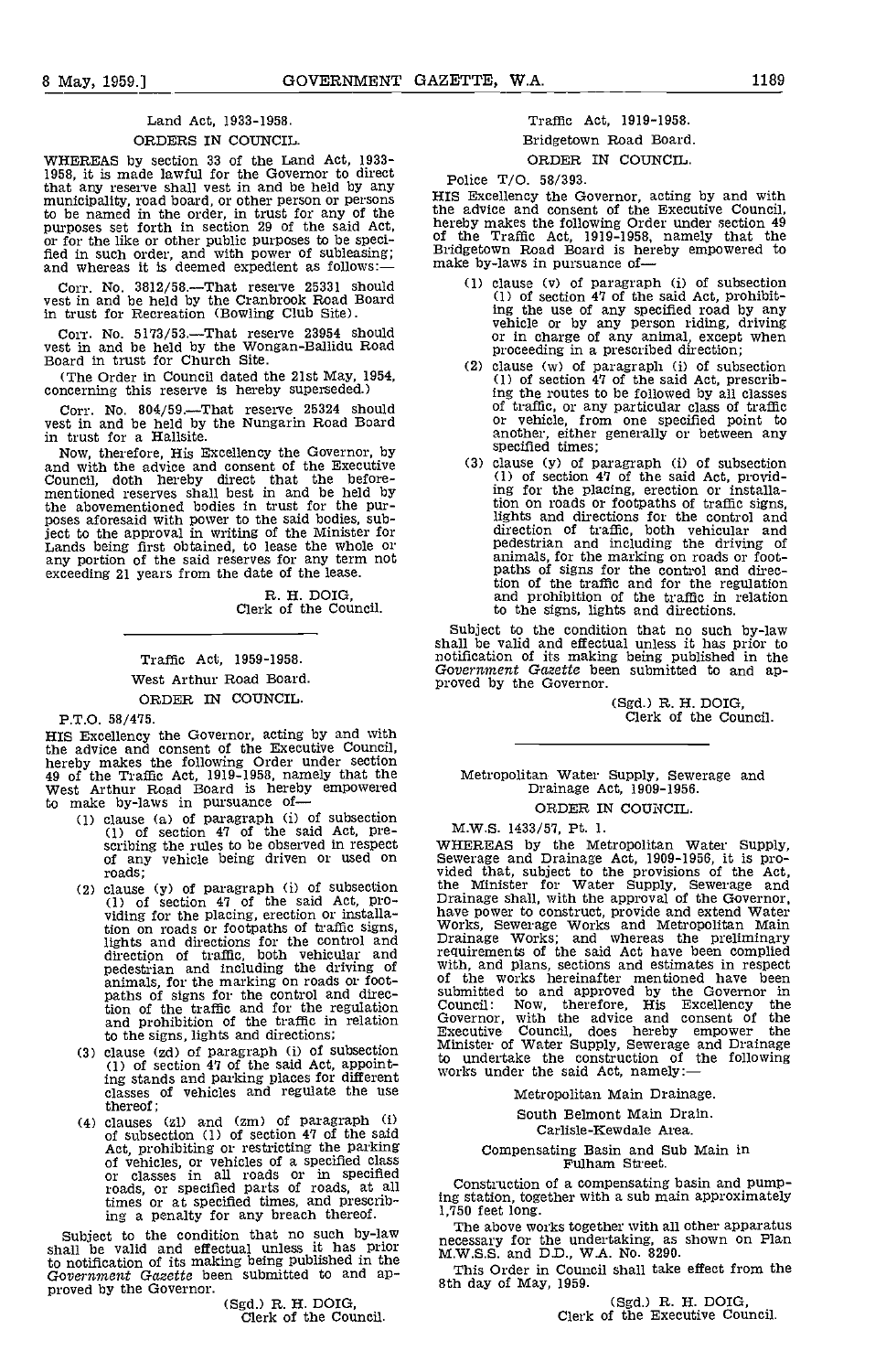# Metropolitan Water Supply, Sewerage and Drainage Act, 1909-1956. ORDER IN COUNCIL.

M.W.S. 1402/58.<br>WHEREAS by the Metropolitan Water Supply,<br>Sewerage and Drainage Act, 1909-1956, it is provided that, subject to the provisions of the Act,<br>the Minister for Water Supply, Sewerage and<br>Drainage shall, with the approval of the Governor,<br>have power to construct, provide and extend Water From the said Act have been complied appointment of Mr. J. The said Act have been complied appointment of Mr. J. with, and plans, sections, and estimates in respect of the Department of Mr. J. with, and plans, sections, a mitted to and approved by the Governor in Council: Now, therefore, His Excellency the Governor, with the advice and consent of the Executive Council, does hereby empower the Minister of Water Supply, Sewerage and Drainage to undertake the construc-Sewerage and Drainage to undertake the construction of the following works under the said Act, namely: $-$ 

Metropolitan Main Drainage.

# Eden Hill-Bassendean Area.

# Brook Street Drain.

Section 2.

Construction of a pipe drain from Guildford Road along Brook Street, a distance of approximately 900 feet.

The above works, together with all other Datapparatus necessary for the undertaking, as shown on Plan M.W.S.S. and D.D., W.A. No. 8295.

This Order in Council shall take effect from the 8th day of May, 1959.

(Sgd.) R. H. DOIG, Clerk of the Executive Council.

# JUSTICE OF THE PEACE.

Premier's Department, Perth, 6th May, 1959,

IT is hereby notified for public information that<br>
His Excellency the Governor in Executive Council<br>
has been pleased to approve of the appointment<br>
of Dr. Lawson James Holman, of Derby, as a<br>
Justice of the Peace for the

# AUDIT ACT, 1904. (Section 33.)

The Treasury,<br>Trsy. 42/45. Trsy. 42/45.

IT is hereby published for general information that Mr. Robert E. Pilgrim has been appointed March as a Receiver of Revenue for the Chief Secretary's Department from the 20th April, 1959, and that Mr. K. Sadleir's appointment has been cancelled. Cro

Trsy. 42/45.<br>IT is hereby published for general information that IT is hereby published for general information that Mr. David Tweedie Young has been appointed as  $Mr$ . David Tweedie Young has been appointed as  $Rr$  Branch, Public Works De a Receiver of Revenue for the Mt. Henry Home Ap

#### Trsy. 42/45.

Trsy. 42/45. **IT is hereby published for general information that** Ex. Co. 707—I. T. J. Greenwood has been appointed as Receiver and Bills of Sale Officer of Revenue for the Chief Secretary's Department as from 26th March

Trsy. 267/53.

IT is hereby published for general information that Also of the Mr. G. Pearce has been appointed as a Certifying Ex. Co. 6<br>Officer for the Public Works Department as from Fremantle, 1st April, 1959. April, 1959.

Trsy. 906/40.

IT is hereby published for general information<br>that Messrs. E. L. Morton and F. Staples have been<br>appointed as Certifying Officers as from the 20th<br>April, 1959, and also Mr. K. O'Regan for the period<br>14th April, 1959, to t

Trsy 957/43.

IT is hereby published for general information that Mr. G. A. Albutt has been appointed as a Certifying Officer and the cancellation of the appointment of Mr. J. A. Campbell for the Head Office of the Department of Native Welfare as from 14th April, 1959.  $R. J. BOND,$  Under Treasurer.

# LAND AGENTS ACT, 1921.

Application for License in the First Instance.

To the Court of Petty Sessions at Perth.<br>I, JOSHUA SAUL RICH, of 178 Crawford Road, Inglewood, salesman, having attained the age of 21<br>years, hereby apply on my behalf for a license to<br>carry on the business of a land agent under the<br>Land Agents Act, 1921. The principal place of<br>business will be at 49 St.

J. RICH.

# Appointment of Hearing.

I hereby appoint the 9th day of June, 1959, at 10 o'clock in the forenoon, as the time for the hearing of the foregoing application at the Court of Petty Sessions at Perth.

Dated the 4th day of May, 1959.

S. WHEELER,<br>Clerk of Petty Sessions.

Objection to the granting of the application may be served on the applicant and the Clerk of Petty Sessions at any time prior to seven days before<br>the date appointed for the hearing.

# Public Service Commissioner's Office, Perth, 6th May, 1959.

HIS Excellency the Governor in Executive Coun- cil has approved of the acceptance of the following resignations:-

Ex. Co. 7o7-Y. V. Williams, Telephonist, Correspondence Section, Metropolitan Water Supply Department, as from 8th May, 1959.

Ex. Co. 7I0-J. A. Chittleborough, Typist, Ger- aldton, Crown Law Department, as from 26th March, 1959.

Ex. Co. 707-D. K. Dodd, Assistant, Carnarvon,

Ex. Co. 707-A. M. Hockridge, Clerk-Typist, Narrogin Water Supply, Public Works Department, as from 17th April, 1959.

Co. 707-P. R. Bruce, Clerk, Accounts<br>h, Public Works Department, as from 14th

Ex. Co. 707-M. J. Delaney, Telephonist, Tuber-culosis Branch, Public Health Department, as

Ex. Co. 707-I. T. Rohan, Typist, Companies and Bills of Sale Office, Crown Law Department, as from 26th March, 1959.

Ex. Co. 707-R. Wahlsten, Typist, Records and Correspondence Section, Crown Law Department, as from 2nd April, 1959.

Also of the following retirement:-

Ex. Co. 648-J. F. Robertson, Clerk of Courts, Fremantle, Crown Law Department, as from 26th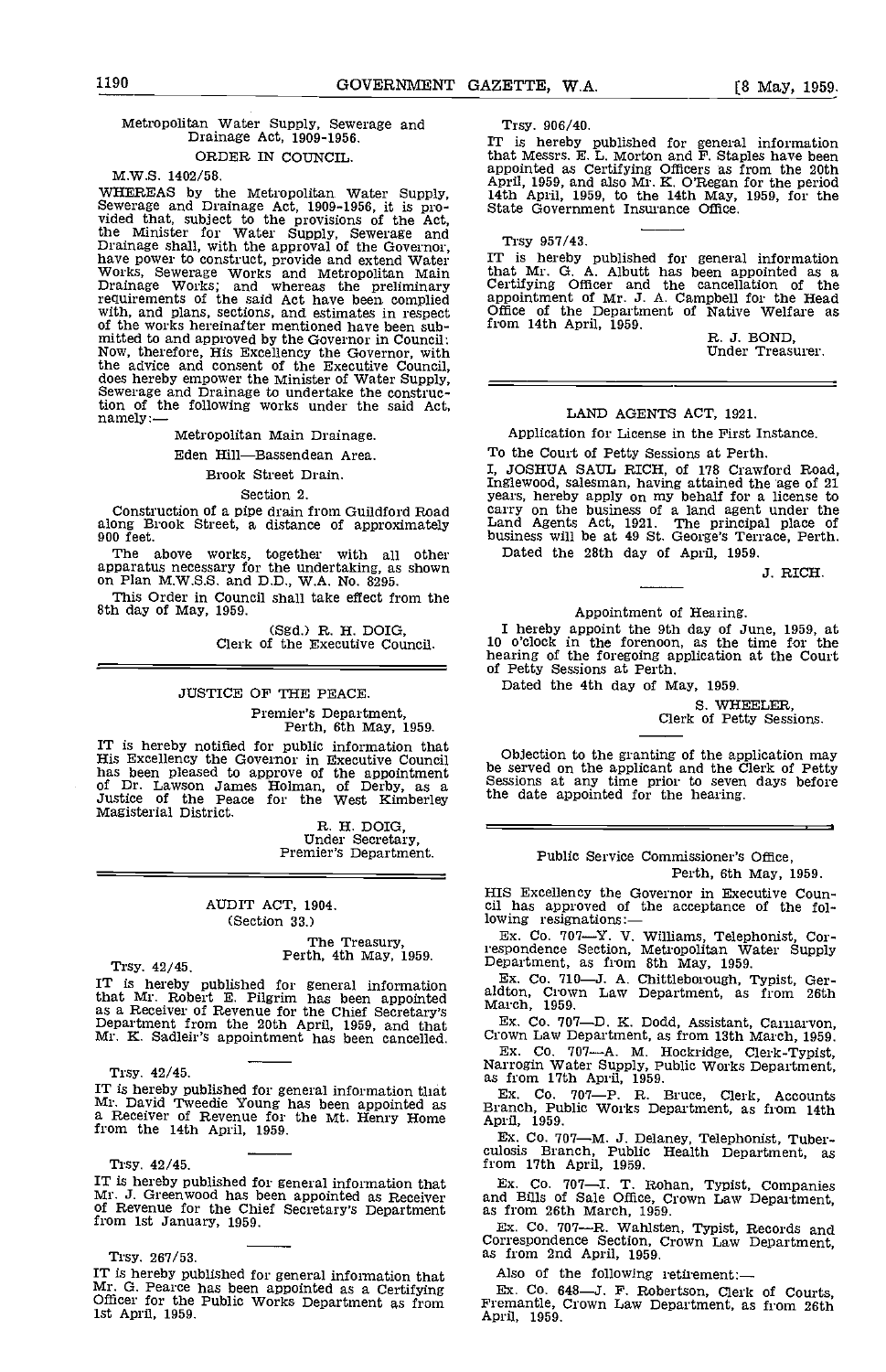And has created the following positions under section 32 of the Public Service Act, 1904-1956:--

Ex. Co. 707—Matron, G-III-1/2, Graylands Day Hospital, Mental Health Services, Public Health Department, as from 29th April, 1959.

Ex. Co. 710—Personnel Officer, C-II-5, Metro-politan Water Supply Department, as from 29th April, 1959.

And has approved of the following secondments:<br>Ex. Co. 707—J. T. Carr, Executive and Publicity Ex. Co. 707—J. T. Carr, Executive and Publicity Utile a<br>Officer, Health Education Section, Public Health Department, and A. C. Waldon, Clerk, Health Nutriti<br>Education Section, Public Health Department, to ture, h<br>ist the Health Education Council, as from 1st May, 1959.

## AMENDMENT TO CLASSIFICATION.

IN accordance with section 69 of the Public Ser-<br>vice Act, 1904-1956, notification is given of the Mond<br>following reclassification:— be ob

Item 1096/R59, Clerk, Plant Depot, East Perth, Mechanical and Plant Engineer's Branch, Public Works Department, occupied by W. H. Pittaway,

listed as an officer attached pending allocation, reclassified from C-IV to C-11-1, with effect from 1st December, 1958.

# AMENDMENT TO TITLE AND CLASSIFICATION.

IN accordance with section 69 of the Public Service Act, 1904-1956, notification is given that the title and classification of the position occupied<br>by M. R. Gardiner in the Animal Health and<br>Nutrition Laboratory, Department of Agriculture, have been amended from Veterinary Patholo-<br>gist, P-I-1, to Senior Veterinary Pathologist,<br>P-I-1/2, with effect from the 8th April, 1959.

IT is hereby notified for general information that Monday, 1st June, 1959 (Foundation Day), will be observed as a holiday throughout the Public Service.

K. J. TOWNSING, Public Service Commissioner.

|                                                                                                                              | YACANCIES IN ILLE IQDLIO SERVICE                                                                                                                                |                                                                      |                                                                                                                |                     |
|------------------------------------------------------------------------------------------------------------------------------|-----------------------------------------------------------------------------------------------------------------------------------------------------------------|----------------------------------------------------------------------|----------------------------------------------------------------------------------------------------------------|---------------------|
| Department.                                                                                                                  | Position.                                                                                                                                                       | Class.                                                               | Salary.                                                                                                        | Date<br>Returnable. |
| Chief Secretary's<br>$\sim 10$<br>$\cdots$                                                                                   | Clerk (Internal Audit), Accounts Branch                                                                                                                         | C-II.-1                                                              | Margin £347-£377                                                                                               | 1959<br>8th May     |
| Do.<br>$\cdots$<br>                                                                                                          | (Item 3746/R59)<br>Clerk, Outpatients, Accounts Branch (Item<br>3785/R59)                                                                                       | $C-II-1$                                                             | Margin £347-£377                                                                                               | do.                 |
| Metropohtan Water Supply                                                                                                     | Senior Accounting Machinist, Accounting<br>Division (Item 1223/R59)                                                                                             | $C-III. -2$                                                          | Margin $£313-£343$                                                                                             | do.                 |
| Do.<br>do.<br>do.                                                                                                            | Revenue Officer, Accounting Division (Item<br>$1162/R59$ (b)                                                                                                    | $C$ -II.-7                                                           | Margin £842-£932                                                                                               | do.                 |
| Treasury—Govt. Stores<br>$\cdots$<br>Public Works<br><br>$\cdots$<br>Child Welfare<br>in e<br>$\ddotsc$                      | Clerk, Accounts Branch (Item $213/R59$ )<br>Clerk (Land Resumption) (Item 460/R59)<br>Probation Officer, Field Division (Item<br>400/R59) (a)                   | C-II -1<br>$C$ -II $-3$<br>$G$ –III. $-4$                            | Margin £347-£377<br>Margin £482-£527<br>Margin £478-£523                                                       | do.<br>do.<br>do.   |
| Crown Law<br>$\cdots$<br>$\cdots$                                                                                            | Clerk of Police Court, Police Court, Perth<br>(Item 1911/R59)                                                                                                   | $C-II-9$                                                             | Margin £1067-£1112                                                                                             | do.                 |
| Lands and Surveys<br>                                                                                                        | Accountant, Accounts Branch (Item 2566/<br>R59) (b)                                                                                                             | $C$ -II.-11                                                          | Margin £1247-£1292                                                                                             | do.                 |
| Public Works<br><br>$\cdots$                                                                                                 | Clerk-Typist, Narrogin Water Supply Office<br>(Item 614/R59)                                                                                                    | $C-V.$                                                               | $68\%$ —Margin £189                                                                                            | do.                 |
| Crown Law<br><br>$\cdots$                                                                                                    | Chief Crown Prosecutor, Solicitor General's<br>Office (Item $1831/R59$ ) (a)                                                                                    | $\left  \mathrm{P}\text{-}\mathrm{S}\text{-}\mathrm{f}3,040 \right $ | Gross £3,100                                                                                                   | 15th May            |
| Audit<br><br><br>Lands and Surveys<br>$\cdots$                                                                               | Inspector, Grade 2 (Item $275/R59$ ) (b)<br>Deputy Surveyor General and Chief Geodetic<br>Surveyor, Surveyor General's Division<br>(Item 2697/R59)              | $C$ -II - $8/9$<br>$P-I.-6$                                          | Margin £977-£1112<br>Margin £1872-£1932                                                                        | do.<br>do.          |
| Crown Law<br>$\cdots$<br>.<br>Education<br>$\mathbf{r}$<br>$\cdots$<br>$\cdots$<br>Mines<br>$\cdots$<br>$\cdots$<br>$\cdots$ | Clerk, Police Court, Perth (Item 1916/R59)<br>School Welfare Officer (Item 2274/R59)<br>Laboratory Assistant, School of Mines, Kal-<br>goorlie (new Item) $(a)$ | c–п –1<br>$G-II - 2/3$<br>G-X.                                       | Margin £347-£377<br>Margin $£407 - £527$<br>53%-Margin £91<br>$($ under $21)$<br>Margin £153-£314<br>(over 2l) | do.<br>do.<br>do.   |
| Public Works<br>and a<br>$\cdots$<br>Education<br>$\cdots$<br>$\cdots$                                                       | Valuer (Land Resumption) (Item $472/\text{R59}$ ) (c)<br>Assistant Superintendent of Home Science<br>(Item $2214/R59$ ) (a)                                     | $C-II -3/4$                                                          | Margin £482-£617<br>P-III.-11 Margin £1153-£1198<br>$\left( q\right)$                                          | do.<br>22nd May     |
| Public Works<br>$\cdots$<br>                                                                                                 | Senior Engineer, North-West Branch (Item<br>813/R59)                                                                                                            | $P-I.-3$                                                             | Margin £1542-£1592                                                                                             | do.                 |
| Crown Law—Public Trust<br>Office                                                                                             | Trust Officer, Grade 3 (Item $2007/R59$ )                                                                                                                       | $C-II-2$                                                             | Margin £407-£437                                                                                               | do.                 |
| Lands and Surveys<br>$\cdots$                                                                                                | Senior Photogrammetrist (Air Survey and<br>Photogrammetric), Surveyor General's Di-<br>$vision$ (Item $2823/R59$ )                                              | $P-II.-8/9$                                                          | Margin £977-£1112                                                                                              | do.                 |
| Metropolitan Water Supply<br>Public Works<br>$\overline{1}$                                                                  | Personnel Officer (new Item)<br>$\cdots$<br>Clerk (Correspondence), Mechanical and Plant                                                                        | C-II -5<br>$C$ -II. $-2$                                             | Margin £662–£707<br>Margin £407–£437                                                                           | do.<br>do.          |
| Treasury—Govt. Stores<br>$\sim$                                                                                              | Engineer's Branch (Item 684/R59)<br>Clerk in Charge, Fremantle Branch (Item<br>203/R59)                                                                         | $C-II-5$                                                             | Margin $£662 - £707$                                                                                           | do.                 |
|                                                                                                                              |                                                                                                                                                                 |                                                                      |                                                                                                                |                     |

# VACANCIES IN THE PUBLIC SELtVICE

(a) Applications also called outside the Service under section 24.

(6) Possession of an Accountancy qualification by examination will be regarded as an important factor when judging relative efficiency.

(c) Possession of Valuation qualification by examination is essential.

(g) Plus Variable Allowance of £158.

Applications are called under section 34 of the Public Service Act, 1904–1956, and are to be addressed to the Public<br>Service Commissioner and should be made on the prescribed form, obtainable from the offices of the variou of Departments.<br>
IC. 3. TOWNSING,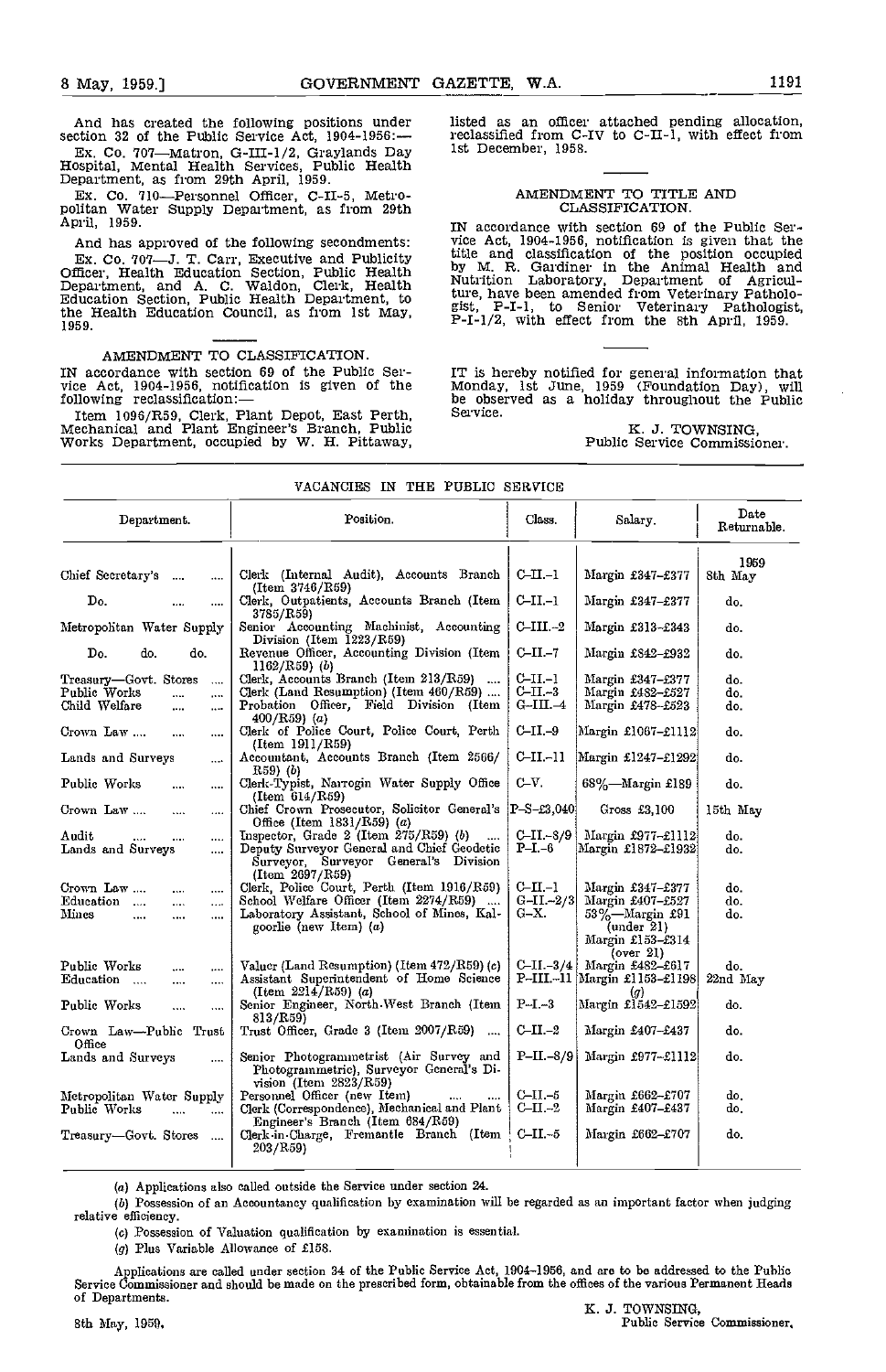### Crown Law Department, Perth, 6th May, 1959.

THE Hon. Attorney General has appointed Jack Holmes Chapman, of Hyden, as a Commissioner for Declarations under the Declarations and Attestations Act, 1913-1953. R. C. GREEN, Under Secretary for Law.

# LICENSING ACT, 1911-1944.

# Application for Billiard Table License.

To the Licensing Court for the District of Bun-<br>bury in Western Australia.

I, JOSEPH EMIL KALINOWSKY, now residing at 52 Constitution Street, Bunbury, in the said District of Bunbury, do hereby give notice that it is<br>my intention to apply at the next Quarterly Sitting Tropen<br>of the Licensing Court for the said District for a Billiard Table License for the premises which I Soth N information of the Licensing Court for the said District for a<br>Billiard Table License for the premises which I Kalgoorlie Policentend to occupy situated at Spencer Street, 30th May, 1959. Bunbury.

Dated the 30th day of April, 1959.

J. E. KALINOWSRY, Signature of Applicant.

Eastman, Jenour & Wickens, Solicitors for the fasteners, zip side<br>Applicant.<br>
Applicant.<br>
Applicant.<br>
Applicant.<br>
Applicant.<br>
Applicant.<br>
Applicant.<br>
Applicant.<br>
All princess  $\frac{2-1}{4-1}$  yellow metal chain.

# APPOINTMENT.

Chief Secretary's Department,<br>C.S.D. 411/49.<br>

HIS Excellency the Governor in Executive Council<br>has been pleased to appoint Mr. W. G. Pearce as  $9-2$ <br>a member of the Albany Harbour Board for the<br>period ending the 31st day of October, 1961, 10-2<br>vice Mr. C. Baesjou, dec

J. DEVEREUX, Under Secretary.

# HEALTH ACT, 1911-1957.

Department of Public Health,<br>P.H.D. 1267/50.<br>HIS Excellency the Governor in Executive Council,

Furthermore pursuant to section 119 of the Health Act, 1911-<br>1957, has approved of the use by the Claremont<br>Municipality of the land described in the Schedule<br>hereto as a site for the disposal of refuse.

#### Schedule.

All that land acquired by and now belonging to the Municipality of Claremont, lying east of Stir-ling Road, south of Alfred Road, west of Davies and Elliott Roads, and north of Shenton Road.

Commissioner of Public Health.

#### HOSPITALS ACT, 1927-1955.

# Medical Department, Perth, 29th April, 1959.

HIS Excellency the Governor in Executive Coun-<br>cil has been pleased to appoint:—<br> $\begin{array}{r} 34-1 \text{ white metal brooch with }$  some.<br> $35-1 \text{ child's yellow metal bracket.} \end{array}$ 

M.5573/58.—Mr. L. Boni, to be a member of the  $\frac{36-1}{37-1}$ <br>Laverton District Hospital Board for the period  $\frac{37-1}{30-1}$ ending 31st July, 1959, *vice* Mr. G. N. Green, re-<br>signed. 35

M.5588/53.—Mr. R. L. Genoni, to be a member  $\begin{array}{l}\n 41 - 1 \\
 41 - 1 \\
 12 - 2 \\
 42 - 2 \\
 \end{array}$  women's pink singlets.<br>
period ending 31st July, 1959, *vice* Mrs. I. Jones,  $\begin{array}{l}\n 43 - 3 \\
 43 - 3 \\
 \end{array}$  pr. women's pink pants.<br>
r

Under Secretary.

# HOSPITALS ACT, 1927-1955.

Medical Department, **PHD** 508/37. **PHD** 508/37.

HIS Excellency the Governor in Council has can- celled the appointment of Mr. W. S. Lonnie as a deputy member of the Perth Dental Hospital Board to act for Mr. H. FL Smith during his absence at any time, and in lieu appointed Mr. F. W. Byfield for this purpose.

J. DEVEREUX, Under Secretary.

# POLICE ACT, 1892-1955. (Sections 75 and 76.)

THE following unclaimed, stolen and found<br>property will be sold by Public Auction at the<br>Kalgoorlie Police Station at 10 a.m. on Saturday,<br>30th May, 1959.<br>J. M. O'BRIEN,<br>Commissioner of Police.

## Item No.; Description of Article.

- 1-1 leather jacket, hip length, stud fasteners, zip<br>fasteners, zip side pockets, "Simpson"
- 
- 
- 
- 
- make.  $2$ —1 pr. reading glasses.  $3-1$  yellow metal ear ring.  $4-1$  yellow metal chain.  $5-2$  yellow metal rings.  $6-1$  child's tricycle, red and cream colour, with black saddle.<br>-1 pr. horn-rimmed reading glasses.
- 
- $\frac{3-1}{700 \times 20}$ .<br>9-2 child's romper suits, size 20, white with blue
- 
- trim. 10-2 boys' shirts and trousers sets, size 18, "Sun- shine" make.
- 
- 
- 
- 
- 
- 
- 
- 
- 
- shine" make.<br>
11-5 women's blue celanese singlets.<br>
12-3 women's pink celanese singlets.<br>
13-1 woman's white celanese singlet.<br>
14-1 mothed brown heavy wool skirt.<br>
15-1 woman's black and green cotton frock.<br>
16-1 woman's
- uppers.<br> 21--1 pr. boys' shoes, "Paddle" make, black, size 5.<br> 22—11 prs. pantettes, white, woman's size.<br> 23—3k prs. child's white sox.<br> 24—2 boys' shirts, "Players" make, variegated
- 
- $\frac{\text{colours}}{25 1}$  towel.
- 
- 
- 25—1 towel.<br>
26—1 pr. gent's blue satin elastic swimming trunks.<br>
27—1 lady's cream coloured bicycle, make unknown,<br>
28—1 small yellow metal cross with white metal<br>
cross superimposed, on yellow metal chain.
- 28—1 small yellow metal cross with white metal<br>cross superimposed, on yellow metal chain.<br>29—1 child's tricycle, painted red and green.<br>30—1 gear box and rear assembly of Fiat car.<br>31—1 gent's white metal wrist watch, "Or
- LINLEY HENZELL,  $29-1$  child's tricycle, painted red and green.<br> $30-1$  gear hox and rear assembly of Fiat car.
	-
	-
	- leather cover and badge of AMP, attached. 32-1 gent's yellow metal signet ring, engraved
	- 33-1 lady's yellow metal brooch, large turquoise
	- stone circled by six clear white stones.<br>34-1 white metal brooch with sapphire coloured stone.<br>  $35-1$  child's yellow metal bracelet.<br>  $36-1$  child's broken dummy.<br>  $37-1$  pr. lady's black fabric gloves.<br>  $38-1$  hub cap (Holden).<br>  $39-1$  headlamp rim (Holden).<br>  $40-1$  pr. size 7 black high-heeled shoes.<br>  $41$
	-
	-
	-
	-
	-
	-
	- -
	-
	-
	-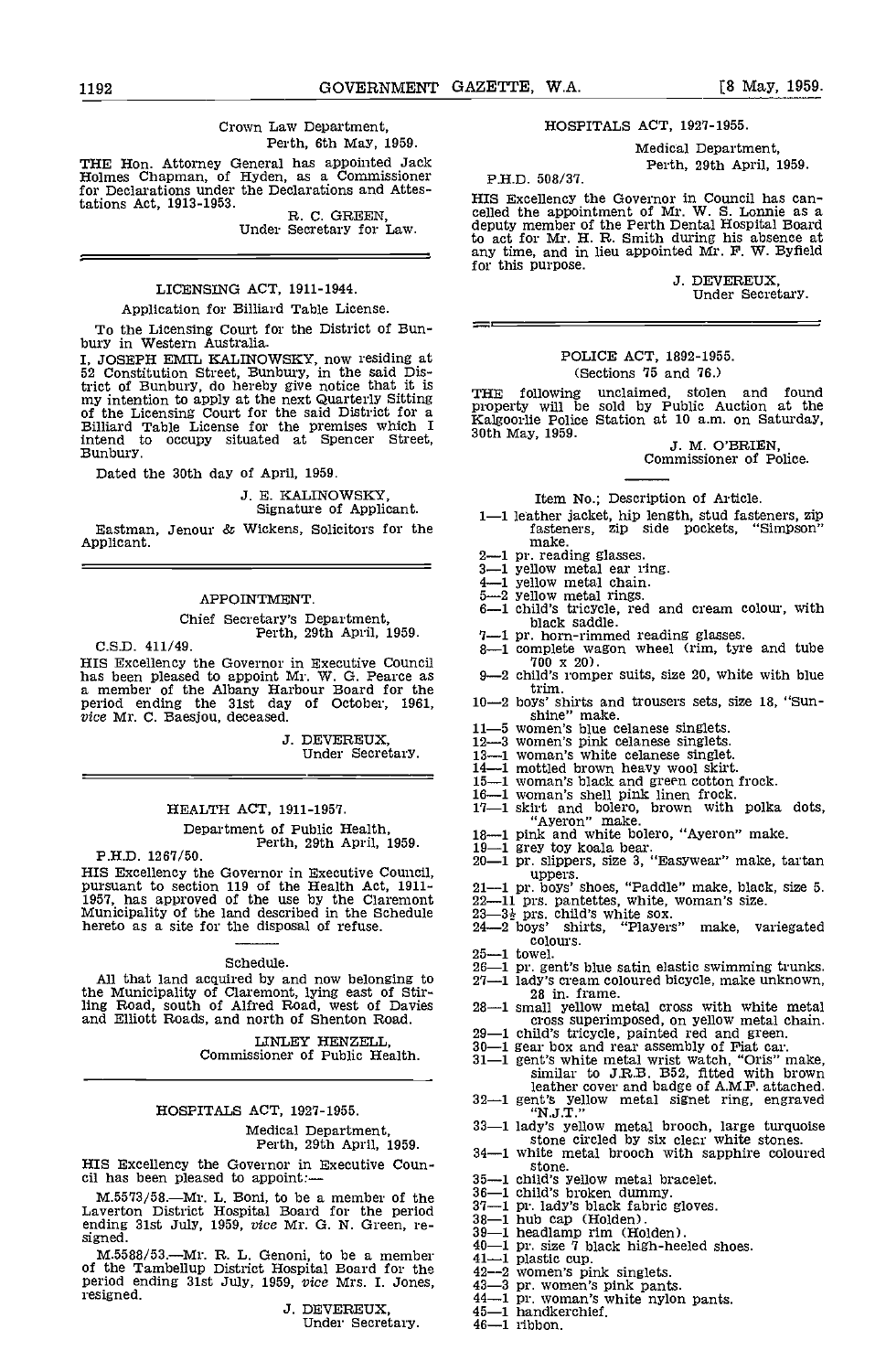Item No.; Description of Article. 47-1 lady's bicycle, "Swansea" make, 28 in., twotone blue, iron carrier on rear. Crown<br>48-1 gent's 28 in. bicycle, make unknown, black (C) 48-1 gent's 28 in. bicycle, make unknown, black<br>and green.<br>49-1 gent's Arrow bicycle, cream front wheel.<br>50-1 gent's Malvern Star bicycle, red and yellow,<br>0ld. 51—1 gent's bicycle, make unknown, green colour. are the<br>52—1 gent's Malvern Star bicycle, blue and white. for as<br>53—1 gent's Malvern Star bicycle, red and blue. shall b<br>54—1 lady's Swansea bicycle, black. Plan<br>55—1 gent' rear red mudguard.  $56-1$  child's 20 in. bicycle, make unknown, green  $56-1$  child's 20 in. bicycle, make unknown, green  $56-1$ colour. 57-1 gent's Malvern Star bicycle, 28 in,, red with 97-1 gent's maivern ctar bicycle, 26 in., ieu wien<br>58-1 hub cap (Holden).<br>59-1 headlamp rim (Holden).<br>60-1 gent's Gillespie bicycle, orange and green.<br>61-1 gent's Malvern Star bicycle, 28 in., rusty condition. 62-1 small case.<br>63-1 screw driver. 64-1 pr. sunglasses.<br>65-1 bicycle headlamp.<br>66-1 generator.<br>67-2 rear lamps.<br>68-2 imitation pearl necklaces.<br>69-1 dinner knife.<br>70-1 yellow metal wrist watch, "Rolex" make. 71-1 pr. tin snips.<br>
72-1 pencil.<br>
73-1 spanner.<br>
74-1 elazenger tennis racquet.<br>
75-1 slazenger tennis racquet.<br>
77-1 electric torch.<br>
73-1 tyre gauge. 1 tyre gauge.<br>79-1 set of wrenches, "Briston" make.<br>80-1 brass tap and connections, assorted brass<br>washers. 81-3 brass bearings for 6 in. shaft.<br>
82-1 large suitcase containing sundry articles of<br>
clothing.<br>
83-1 electric shaver, plug and cord.<br>
84-1 water bag.<br>
85-1 piece of harness.<br>
86-1 piece of harness.<br>
86-1 pellow metal

# Fisheries Department, Perth, 29th April, 1959.

F.D. 169/21, Ex. Co. No. 705.<br>HIS Excellency the Governor in Executive Council has approved the appointment of William Frank Case as an Honorary Inspector of Fisheries under the Fisheries Act, 1905-1956.

A. J. FRASER, Director.

# GOVERNMENT LAND SALES.

THE undermentioned allotments of land will be offered for sale at public auction on the dates and at the places specified below. under the pro- visions of the Land Act, 1933-1958, and its regulations

PERTH.<br>30th May, 1959, at 10.30 a.m., at the Lands and<br>Surveys Department:— 30th May, 1959, at 10.30 a.m., at the Lands and Surveys Department:  $-$ <br>Swan Locations (A) (B) (C) 6259, 19a. Or. 8p., £190; 6263, 19a. Or. 14p., £130; 6265, BOL

19a. Or. 4p., £120; 6277, 27a. Or. 10p.,<br>£200; 6280, 8a. 2r. 34p., £90; 6282, 29a. 3r. 36p., £200; 6284, 35a. lr. 6p., £240;<br>6285, 27a. 3r. 36p., £200; 6287, 42a. 2r.<br>25p., £300; 6288, 38a. 2r. lOp., £320; 6290, 41a. Or. 34p., £300.

(A) Suburban conditions will apply.<br>(B) All marketable timber is reserved to the Crown.

(C) These locations are situated within the Wanneroo Stock Route between Yanchep and Wanneroo.

All improvements on the land offered for sale are the property of the Crown, and shall be paid for as the Minister may direct, whose valuation shall be final and binding on the purchaser.

Plans and further particulars of these sales may be obtained at this office and the offices of the various Government Land Agents. Land sold to a depth of 200 ft. below the natural surface except in mining districts, where it is granted to a depth of 40 feet or 20 feet only.

N. A. YOUNG,<br>Acting Under Secretary for Lands.

#### FORFEITURES.

THE undermentioned leases have been cancelled under section 23 of the Land Act, 1933-1954, due to non-payment of rent or other reasons.

N. A. YOUNG,<br>Acting Under Secretary for Lands.

Name; Lease; District; Reason; Corres.; Plan.

Angus, D. E.; 347/9481; Victoria 10053; abandoned; 2698/53; 90/80, Al, 91/80, Fl, 94/80, F4, 95/80, A4.

Baker, B. M.; 347/6340; Gascoyne 38; conditions; 6251/49; Locations near Carnarvon.

The Boy Scouts Association W.A. Branch Inc.; 333/581; Canning 1244; abandoned; 1930/50; Kalamunda Regional.

Carra, C. J.; 347/11890; Melbourne 3742; aban-<br>doned; 2845/57; 62/80, C2,

Giudice, S.; 347/11808; Plantagenet 6006; aban-<br>doned; 3005/53; 451D/40, A3.

Hahn, P. 5.; 386/417; Avon 27658; abandoned; 4007/57; 2A/40, A2.

Mackie, E. A.; 347/9363; Hay 1407; conditions; 2053/53; 456A/4O, 455B/40, Al.

Ortumueller, H. J.; 347/11309; Fitzgerald 297233; non-payment of rent; 1344/56; 392/80, B2 and 3.

Parsons, N.; 347/11680; Oldfleld 398; non-payment of rent; 4480/56; 421/80, B2.

Ralph, J. M. and L. C.; 353/944; Melbourne 267; non-payment of rent; 174/57; 63/80, El and 2.

Symons, H. U.; 347/11459; Plantagenet 2061; con- ditions; 2507/56; 452C/40, 456B/40, D4, Dl.

White, L. W.; 347/1849; Victoria 9632; conditions; 1352/37; 62/80, Al.

Wiles. B. H.; 8254/51; Popanyinning 130; con-ditions; 3075/29; Townsite.

#### RESERVES.

# Department of Lands and Surveys, Perth, 4th May, 1959.

HIS Excellency the Governor in Executive Coun- cil has been pleased to set apart as public re- serves land described in the Schedule below for the purpose therein set forth.

Corres. No. 5817/51.

ALBANY.—No. 25029 (Sewerage Depot), lots<br>Nos. 993 and 1121 (6a. 2r. 35p.). (Plan Albany<br>Sheet 4.)

Corres. No. 1790/54.

BOLGART.--No. 25332 (Gravel), lot No. 110 (2a. 3r. 35p.). (Plan Bolgart Townsite.)

Corres. No. 3812/58.

CRANBROOK.—No. 25331 (Recreation—Bowling Club Site), lot No. 206 (5a. 0r. 30p.). (Plan Cran- brook Townsite.)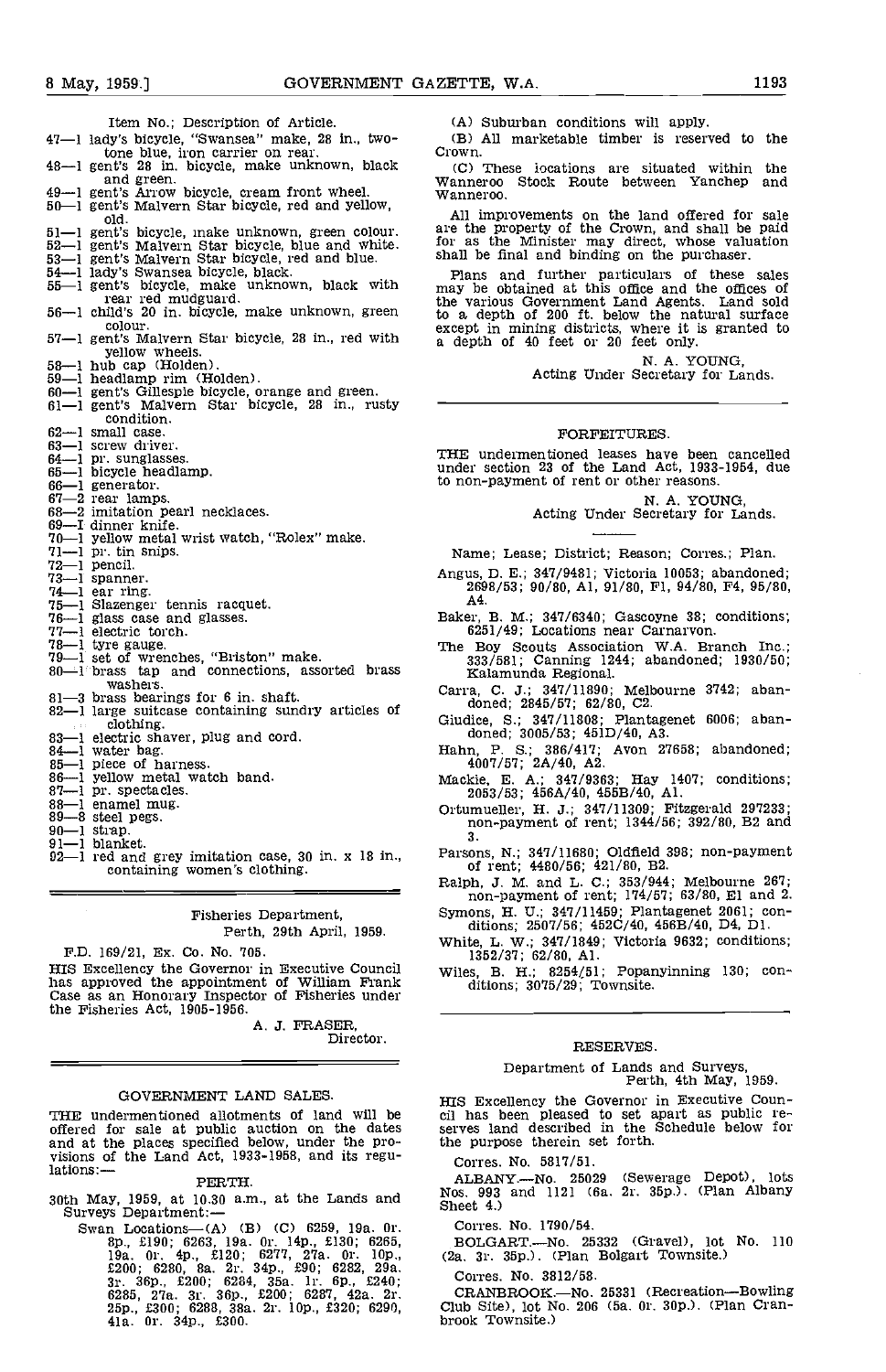Corres No. 1070/59. MORAWA.-No. 25333 (Recreation-Tennis and Basketball Courts), lot No. 265 (about 2a. ir.). (Plan Morawa Townsite.) Corres. No. 1050/59. NINGHAN.-No. 25323 (Water), location No. 3241 (440a. 3r. lip.). (Plan 36/300.) Corres. No. 804/59. NUNGARIN.-No. 25324 (Hallsite), lot No. 169 (about 2a. 2r.). (Plan Nungarin Townsite.) Corres. No. 1169/53. SOUTH STIRLING.—No. 25329 (Schoolsite), lot  $\frac{1}{6}$ No. 1 (9a. 3r, 37p.). (Plan South Stirling Town- site.) Corres. No. 1169/53. SOUTH STIRLING.—No. 25330 (School Quar-<br>ters), lot No. 2 (2r. 2.6p.). (Plan South Stirling Too. 24:<br>Townsite.) Board Corres. No. 1090/59. SUSSEX-No. 25325 (Gravel), location No. 4200 (612a. 2r. lop.). (Plan 413D/40, 03.) Corres. No. 2631/58. TAMBELLUP.—No. 25315 (Road Board Pur-<br>poses), lots Nos. 302 and 303 (2r. 16.6p.). (Plan in liet Tambel1up Townslte.) Corres. No. 415/59. VICTORIA-No. 25328 (Rubbish Depot), location No 10522 (about 30a.). Plan 160D/40, A4.) Corres. No. 326/58. WYNDHAM.—No. 25326 (Government Require-<br>
ments-P.W.D. Quarters), lot No. 646 (1r. 20p.). [Person perth, 4th May, 1959.<br>
(Plan Wyndham Sheet 2.) [Plan Wyndham Sheet 2.) Corres. No. 326/58. WYNDHAM.-No. 25327 (Government Require-<br>ments-P.W.D. Quarters), lot No. 647 (1r. 20p.).<br>(Plan Wyndham Sheet 2.) N. A. YOUNG,<br>Acting Under Secretary for Lands.

# CANCELLATION OF RESERVE.

Department of Lands and Surveys, Perth, 4th May, 1959.

Corres. No. 415/57.<br>HIS Excellency the Governor in Executive Council HIS Excellency the Governor in Executive Council has been pleased to approve under section 37 of the Land Act, 1933-1958, of the cancellation of reserve No. 19454 (victoria Location 8358) "Sanitary Site." (Plan 160D/40, A4.)

N. A. YOUNG,<br>Acting Under Secretary for Lands.

# AMENDMENT OF RESERVES.

Department of Lands and Surveys, Perth, 4th May, 1959.

HIS Excellency the Governor in Executive Council has been pleased to approve, under section 37 of the Land Act,  $1933-1958$ , as follows:-

Corres. No. 3201/02.-Of the boundaries of re-serve No. 8445 (Cockburn Sound Location 804) "Hospital Site" being amended to exclude the area surveyed as Jarrandale Lot 49, and of its area Thi<br>being reduced to 1 acre 2 roods 17.4 perches accord-<br>ingly. (Plan 341C/40, D3.) ling 1

Corres. No. 9485/03.—Of the amendment of the if any<br>boundaries of reserve No. 8886 "Cemetery" to the ow<br>comprise Edel Location 16, and of its area being caution increased to 5 acres accordingly. (Plan 57/300.)

Corres. No.  $10995/08$  Of the boundaries of  $\frac{a}{1}$ reserve No. 10658 (Narrogin Lot 720) "Railway reason<br>
Purposes" being amended to exclude the area or pe<br>
designated Narrogin Lot 1549, and of its area being<br>
reduced to about 60 acres accordingly. (Plan<br>
Narrogin Townsite.

Corres. No. 10995/08.-Of the boundaries of reserve No. 11665 (Narrogin Lot 801) "Storage of Plant and Material" being amended to include Narrogin Lot 1549, and of its area being increased to 8 acres 0 roods 36 perches accordingly. (Plan Narrogin Townsite.)

Corres. No. 1398/19.-Of the boundaries of reserve No. 17517, "water" being amended to exclude the area now designated Morawa Lot 265 and of its area being reduced to about 282 acres accordingly. (Plan Morawa Townsite.)

Corres. No. 415/59.—Of the boundaries of reserve No. 22838 "Public Utility" being amended to in-No. 22838 "Public Utility" being amended to In- clude Victoria Location 8358 and exclude the area now designated Victoria Location 10522, and of its area being reduced to about 108 acres accordingly. (Plan 160D/40, A4.)

Corres. No. 804/59.-Of the boundaries of reserve No. 24500 (Nungarin Lots 161, 162 and 163) "Road Board Purposes" being amended to exclude the area hom designated to 133 acres 3 roods accordingly.<br>(Plan Nungarin Townsite.)

Corres. No. 1819/58.-Of the boundaries of reserve No. 25101 "Government Purposes (Officials Quarters)" being amended to comprise Onslow Lot 418 in lieu of lot 416. (Plan Onslow Townsite.)

N. A. YOUNG,<br>Acting Under Secretary for Lands.

# CHANGE OF PURPOSE OF RESERVES.

Department of Lands and Surveys, Perth, 4th May, 1959.

HIS Excellency the Governor in Executive Council has been pelased to approve under section 37 of the Land Act, 1933-1958, as follows:-

Corres. No. 5302/05.-Of the purpose of reserve No. 9787 (williams District near Cuballing) being changed from "Schoolsite" to "Public Utility." (Plan 385A/40, B1.)

Corres. No. 10995/08.-Of the purpose of reserve No. 11665 (Narrogin Lots 801 and 1549) being changed from "Storage of Plant and Material" to "Government Requirements (Main Roads Depart- ment) ." (Plan Narrogin Townsite.)

Corres. No. 2566/09.-Of the purpose of reserve No. 13118 (Narngulu Lot 45) being changed from "Sanitary Site" to "Sanitary and Rubbish Disposal Site." (Plan Narngulu Townsite.)

N. A. YOUNG,<br>Acting Under Secretary for Lands.

### BUSH FIRES ACT, 1954-1958.

Goomalling Road District.

Restricted Burning Times-Order of Suspension.

Bush Fires Board,

Perth, 30th April, 1959.

PURSUANT to the powers contained in subsection (3a) of section 18 of the Bush Fires Act, 1954-1958, on the application of the Goomalling Road Board, on the application of the Superior of the supersion is ordered of the provisions of para-<br>graph (c) of subsection (2) of section 18 of the<br>Act (requiring a permit to burn), in respect to the<br>whole of the Goomalling Road Di who community in the Sustainably 1959, both dates<br>inclusive. All other requirements of the Bush Fires<br>Act must be fulfilled.

This order is issued subject to the condition that a bush fire oontrol officer appointed by the Goomalling Road Board, may, subject to the directions, if any, of the Road Board, require a person or the owner or occupier of any land to take any prethe owner or occupier of any land to take any pre- cautions he considers necessary before lighting any fire during the period of this suspension and where a fire has already been lit, may direct that all reasonable steps be taken by the owner or occupier or person who lit the fire to extinguish the fire or to prevent the fire from spreading.

A. SUTHERLAND, Secretary, Bush Fires Eoard.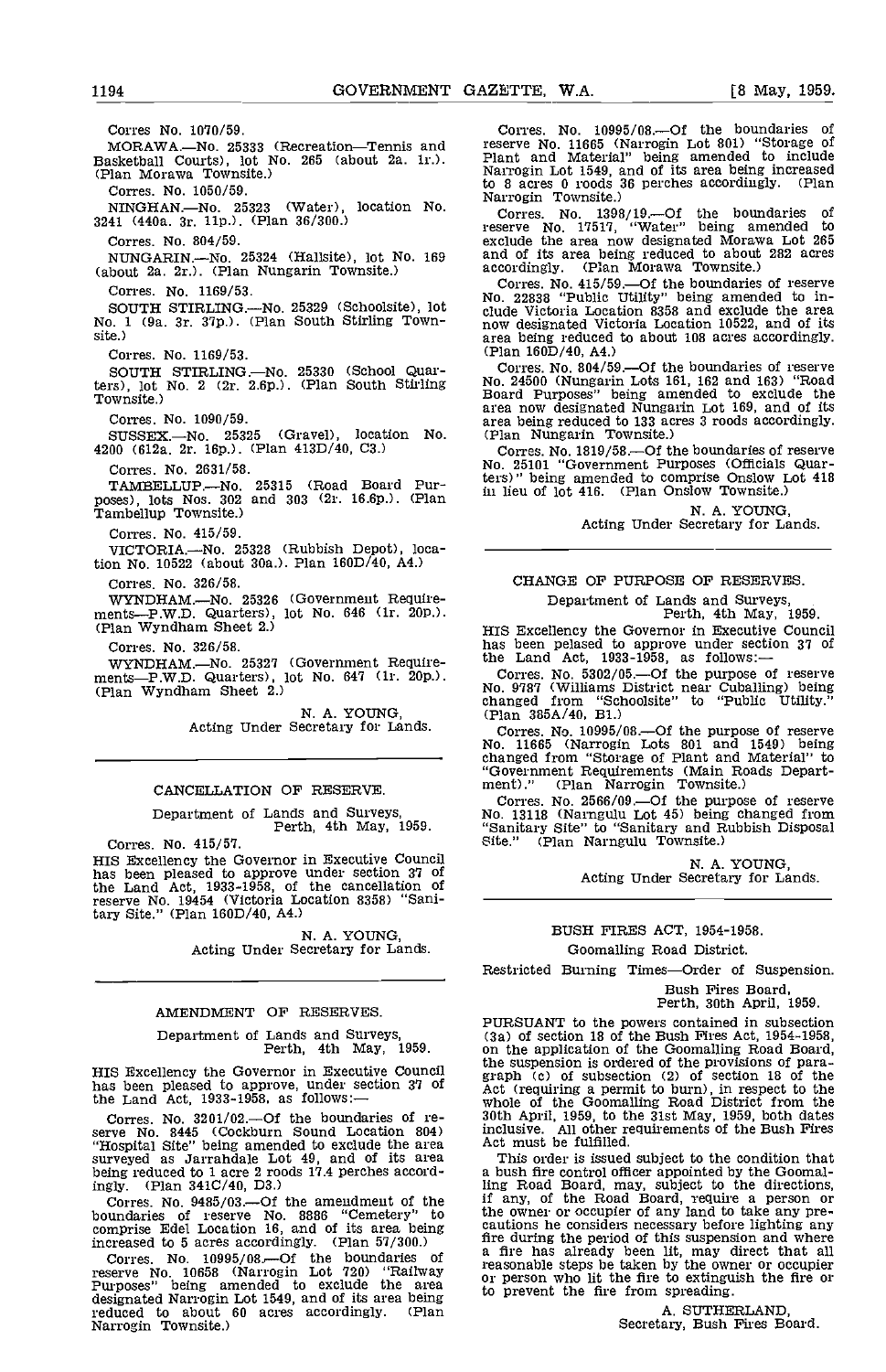# BUSH FIRES ACT, 1954-1958. Cape! Road District. Restricted Burning Times-Order of Suspension.

Bush Fires Board, Perth, 6th May, 1959.

Corres. No. 111.

PURSUANT to the powers contained in subsection  $\overline{\phantom{a}}$ (3a) of section 18 of the Bush Fires Act, 1954-1958, The application of the Capel Road Board, the ford suspension is ordered of the provisions of para-<br>graph (c) of subsection (2) of section 18 of the superse<br>Act (requiring a permit to burn), in respect to (Plat<br>the whole of the Capel Road District from the Bayswa<br>5th May, inclusive. All other requirements of the Bush Fires Act must be fulfilled.

This order is issued subject to the condition that<br>a bush fire control officer appointed by the Capel<br>Road Board may, subject to the directions, if any,<br>of the road board, require a person or the owner<br>or occupier of any l fire has already been lit, may direct that all reason-<br>able steps be taken by the owner or occupier or person who lit the fire to extinguish the fire or to that the undermentioned lots are now open for<br>person who lit the f prevent the fire from spreading.

A. SUThERLAND, Secretary, Bush Fires Board,

# BUSH FIRES ACT, 1954-1958.

Appointment of Bush Fire Control Officer.

Bush Fires Board, Perth, 6th May, 1959.

Corres. No. 160.

IT is hereby notified for general information that  $\mathbf{f}$ the Wandering Road Board has appointed Mr. K. Corn<br>E. Watts as a bush fire control officer for its road BAI district.

A. SUTHERLAND, Secretary, Bush Fires Board.

# LAND ACT, 1933-1958.

New Townsite-South Stirling. Department of Lands and Surveys, Perth, 4th May, 1959.

Corres. No. 1222/54.

IT is hereby notified that His Excellency the Governor in Executive Council has been pleased to approve, under section 10 of the above Act, of Subjection area as surveyed and shown on Original Plan erect on<br>No. 7344 being classified as "Town and Suburban" authoric and of such area being hereafter known and  $E_{500$ 

N. A. YOUNG,<br>Acting under Secretary for Lands.

# LAND ACT, 1933-1958. Naming of Roads.

# Department of Lands and Surveys, Perth, 4th May 1959.

IT is hereby notified for general information that<br>His Excellency the Governor in Executive Council<br>has been pleased to approve, under section 10 of<br>the Land Act, 1933-1958, as follows:—

Mundaring Road District.<br>Corres. No. 5768/48—Of road No. 2861 in the Corres. No. 5768/48—Of road No. 2861 in the Plan<br>Mundaring Road District from Stoneville Road to Stretch Road being named "Traylen Road"; and referre<br>such road shall hereafter be known and distinguished as 'Traylen Road" accordingly. (Plans 1B/20, S.E., Mount Helena.)

Perth, Bayswater and Bassendean Road Districts.

Corres. No.  $4388/23$ --Of the main road from the Mount Lawley Subway extending through the sub-<br>urbs of Mount Lawley, Maylands, Bayswater, Ash-<br>field and Bassendean to the Swan River at the Guildford road bridge being named "Guildford Road" and such road shall hereafter be known and distinguished as "Guildford Road" accordingly.

The names "Old Guildford Road," "Perth-Guild- ford Road," "Perth Road" and "Bayswater Road" formerly applied to sections of the road are hereby superseded.

(Plans Maylands No, 104, Inglewood No. 92, Bayswater No. 93, and 1D/20, N.E.)

N. A. YOUNG, Acting Under Secretary for Lands.

# LOTS OPEN FOR SALE OR LEASING

Department of Lands and Surveys, Perth, 4th May, 1959.

IT is hereby notified, for general information, that the undermentioned lots are now open for sale or leasing under the conditions specified, by public auction, as provided by the Land Act, 1933-1958, at the following upset prices or capital values:—

Applications to be lodged at Perth.

Corres. No. 1637/37.

AGNEW.-Lot 61, Town, £20.

Subject to payment for improvements if the purchaser is not the owner of same.

Corres, No. 5727/12.

AJANA,—Lots 46, Town, £25, 47 and 48, Town, £20 each.

Corres, No. 2801/53.

BALLIDU.-Lots 73, Town, £50 and 74, Town, £45.

Subject to the condition that the purchaser shall erect on his lot a residence or other building to comply with local authority by-laws and at a value of not less than £1,000 within five years from the date of sale or within such extended time as the Minister for Lands may approve. Failure to comply with this condition will render the licence forfeitable. A transfer of the licence will not be approved and a Crown Grant of the lot will not be issued until the purchaser has complied with the building condition.

Corres. No. 571/51.

CADOUX.—Lot 27, Town, £25.<br>Subject to the condition that the purchaser shall Subject to the condition that the purchaser shall<br>erect on his lot a residence to comply with local<br>authority by-laws and at a value of not less than<br>£500 within three years from the date of sale or<br>within such extended ti Lands may approve. Failure to comply with this condition will render the licence forfeitable. <sup>A</sup> transfer of the licence will not be approved and a Crown Grant of the lot will not be issued until the purchaser has complied with the building condi-tion.

Corres. No. 7405/01.

GREENMOUNT.-Lots 481 to 486 inclusive, Town, £250 each.

Corres. No. 726/52.

MANYPEAKS.-Lot 9, Town, £25.

Corres. No. 241/59,

PINGELLY.-Lot 819, Town, £60.

Corres. No. 4207/20.

YORK.-Lot Suburban 32, Suburban, £75.

Plans showing the arrangement of the lots referred to are now obtainable at this office.

N. A. YOUNG, Acting Under Secretary for Lands.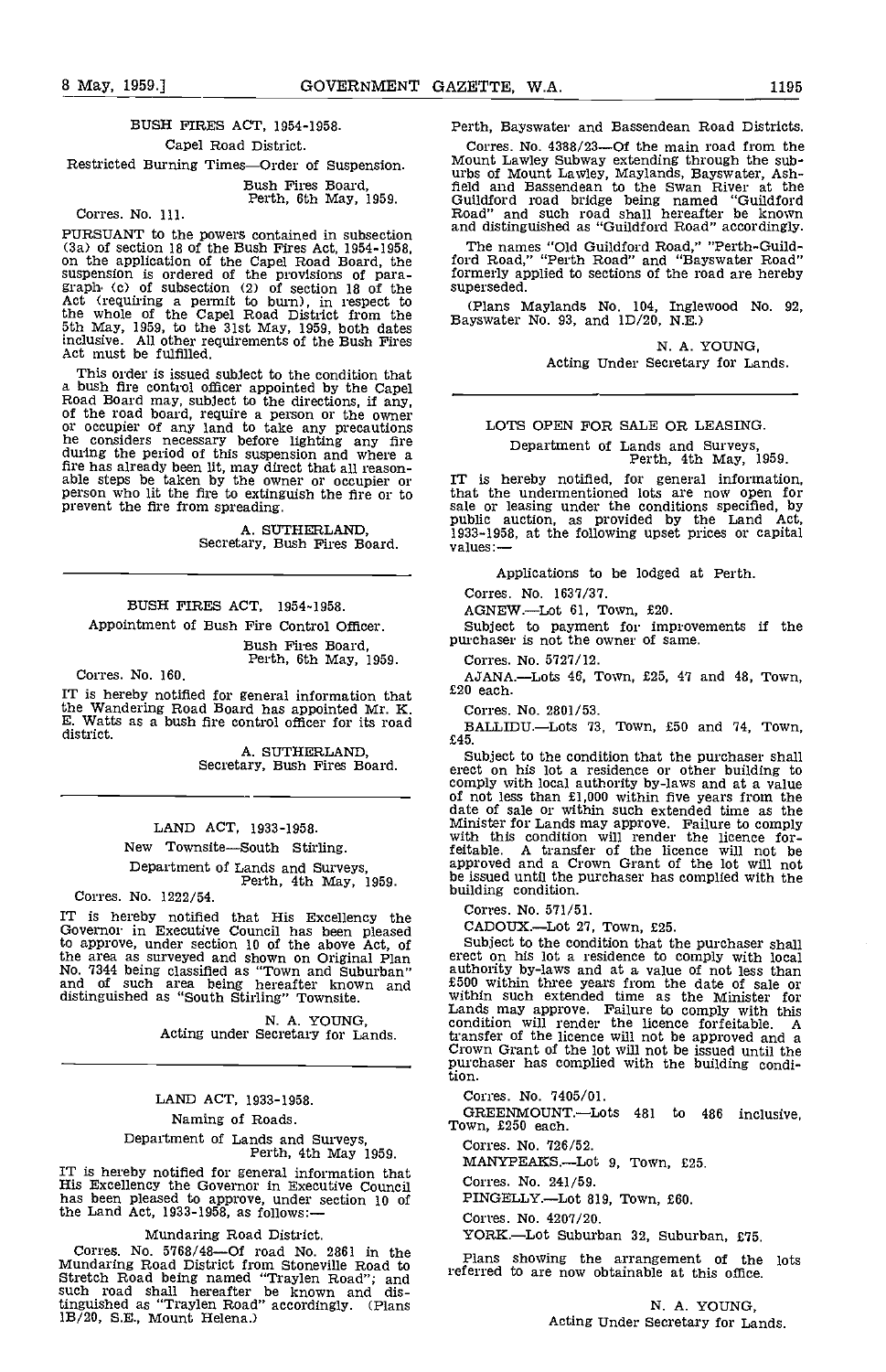# LAND ACT, 1933-1958.

# Change of Names of Roads.

# Department of Lands and Surveys, Perth, 4th May, 1959.

IT is hereby notified for general information that His Excellency the Governor in Executive Council has been pleased to approve, under section 10 of the Land Act, 1933-1958, as follows:

## Municipality of South Perth.

Corres. No. 4221/48.—Of the name of Pope Street from Pepler Avenue to Sulman Avenue (L.T.O. Plan 5137) in the Municipal District of South Perth, (c),<br>being changed to "Tandy Street"; and such road stratting shall hereafter be known and distinguished as ing "Tandy Street" accordingly. (Plan 1D/20, S.E.)

## Gosnells Road District.

Corres. No. 4700/55.—Of the name of Berchaven  $1$  to  $1$ Avenue from Spencer Road to Thornlie Avenue (as shown on L.T.O. Plans 6876, 6804, 7129 and 7030) south-<br>being changed to "Berehaven Avenue"; and such along road shall hereafter be known and distinguished as "Berehaven Avenue" accordingly. (Plan ID/20, S.E.) Melville Road District.

Corres. No. 3917/49. Of the name of Gunbower Crescent in the Melville Road District from Reynolds Road to Esplanade (L.T.O. Plan 4700) being changed to "Gunbower Road"; and such road shall here- after be known and distinguished as "Gunbower Road" accordingly. (Plan 1D/20, SW.)

Corres. No. 3918/58.-- Of the name of Murray Street in the Melville Road District from Reserve Swan Location 69 (L.T.O. Plan 4549) being changed<br>to "Murray Road"; and such road shall hereafter Cor<br>be known and distinguished as "Murray Road" IT is accordingly. (Plan 1D/20, S.W.)

# Perth Road District.

Corres. No. 4509/57.--- Of the name of Spencer Avenue (road No. 11571) from Crawford Road to Williams Road in the Perth Road District being changed to "Maccabean Avenue"; and such road shall hereafter be known and distinguished as "Maccabean Avenue" accordingly. (Plan 1D/20, N.E.) Rockingham Road District.

Corres. No. 1954/39. Of the name of portion of road No. 8030 from Parkins Street to Lake Street in the Rockingham Road District being changed from "Hymus Street" to "Safety flay Road"; and such street shall hereafter be known as "Safety Bay Road" accordingly. (Plan Rockingham Sheet

1.)<br>
1. N. A. YOUNG,<br>
Acting Under Secretary for Lands.

# JARRAHDALE TOWNSITE.

# Amendment of Boundaries.

Department of Lands and Surveys,<br>
Perth, 4th May, 1959.<br>
HIS Excellency the Governor in Executive Council

HIS Excellency the Governor in Executive Council has been pleased to approve, under section 10 of the Land Act, 1933-1958, of the amendment of the boundaries of Jarrahdale Townsite to include the  $C_{01}$ area designated Jarrandale Lot 49 as surveyed and<br>
shown on Lands Department Diagram No. 66040.<br>
(Plan Jarrandale Townsite.) N. A. YOUNG, the u<br>
Acting Under Secretary for Lands. Usual

### QUAIRADING TOWNSITE.

# Amendment of Boundaries.

Department of Lands and Surveys, Perth, 4th May, 1959.

Corres. No. 1405/07, Vol. 4. HIS Excellency the Governor in Executive Council has been pleased to approve, under section 10 of the Land Act, 1933-1958, of the amendment of the boundaries of Quairading Townsite to include the areas described in the schedule hereto.

#### Schedule.

All that portion of land bounded by lines starting from the north-western corner of Quairading Town Lot 22 (reserve 12040) and extending 8 chains 82 links southerly along a western boundary<br>of that lot; thence 270 deg., 8 chains 28 6/10th<br>links; thence 0 deg., 4 chains 75 1/10th links to the<br>southern side of Parker Street; and thence north-<br>easterly along tha easterly along that side to the starting point, being<br>the whole of reserve 12376 (Public Utility).

(b) All that portion of land being the whole of Avon Location  $24295$  (portion of reserve 15546).

starting from the south-western corner of Quairading Town Lot 130 (portion of reserve 15546) and extending 2 chains 78 5/10th links easterly along<br>the southern boundary of that lot; thence south-<br>easterly to and along eastern boundaries of lots<br>1 to 18 inclusive of Avon Location 24296 as shown on Land Titles Office Deposited Plan 6052, to the south-eastern corner of lot 18; thence westerly along the southern boundary of that lot and on-<br>wards to the eastern side of McLennon Street;<br>and thence north-westerly along that side to the and thence north-westerly along that side to the starting point.

(Public Plans 30/40 and Quairading Townsite.)

N. A. YOUNG,<br>Acting Under Secretary for Lands.

# WITHDRAWN FROM SALE

Department of Lands and Surveys, Perth, 6th May, 1959.

Corres. No. 3854/55.

IT is hereby notified for general information that Kwinana Lots M889 and M890 have been withdrawn from sale as from the date of this notice.

N. A. YOUNG,<br>Acting Under Secretary for Lands.

# CANCELLATION OF DEDICATION.

Department of Lands and Surveys, Perth, 4th May, 1959.

Corres. No. 860/59.

HIS Excellency the Governor in Executive Council has been pleased to approve under the provisions of the State Housing Act, 1946-1956, of the cancella-tion of the dedication of Perth Lot 711 to the purposes of the said Act. (Plan Mt. Hawthorn 90.)

N. A. YOUNG,<br>Acting Under Secretary for Lands.

#### LAND OPEN FOR PASTORAL LEASING.

Under Part VI of the Land Act, 1933-1958.

WEDNESDAY, 12th AUGUST, 1959.

Kimberley Division-Doongan and Marndoc<br>Districts.

Corres. No. 3113/55. (Plans 143/300, 144/300, 146/300 and 147/300.)

IT is hereby notified for general information that the undernoted areas will be available for Pastoral Leasing on Wednesday, 12th August, 1959, subject to survey, the provision of any necessary stock routes, roads and reserves and to payment for improvements (if any).

Applications must be received at the Lands Department, Perth, not later than the above date.

Station; Area; Annual Rental per 1,000 Acres; Deposit with Application.

"A"; 830,000 acres; 4s. 3d.; £89 3s. 9d.<br>"F"; 875,000 acres; 3s. 6d.; £77 11s. 3d.

 ${}^{4}G''$ ; 981,300 acres; 3s.; £74 13s.

Perth, 8th May, 1959. N. A. YOUNG, Acting Under Secretary for Lands.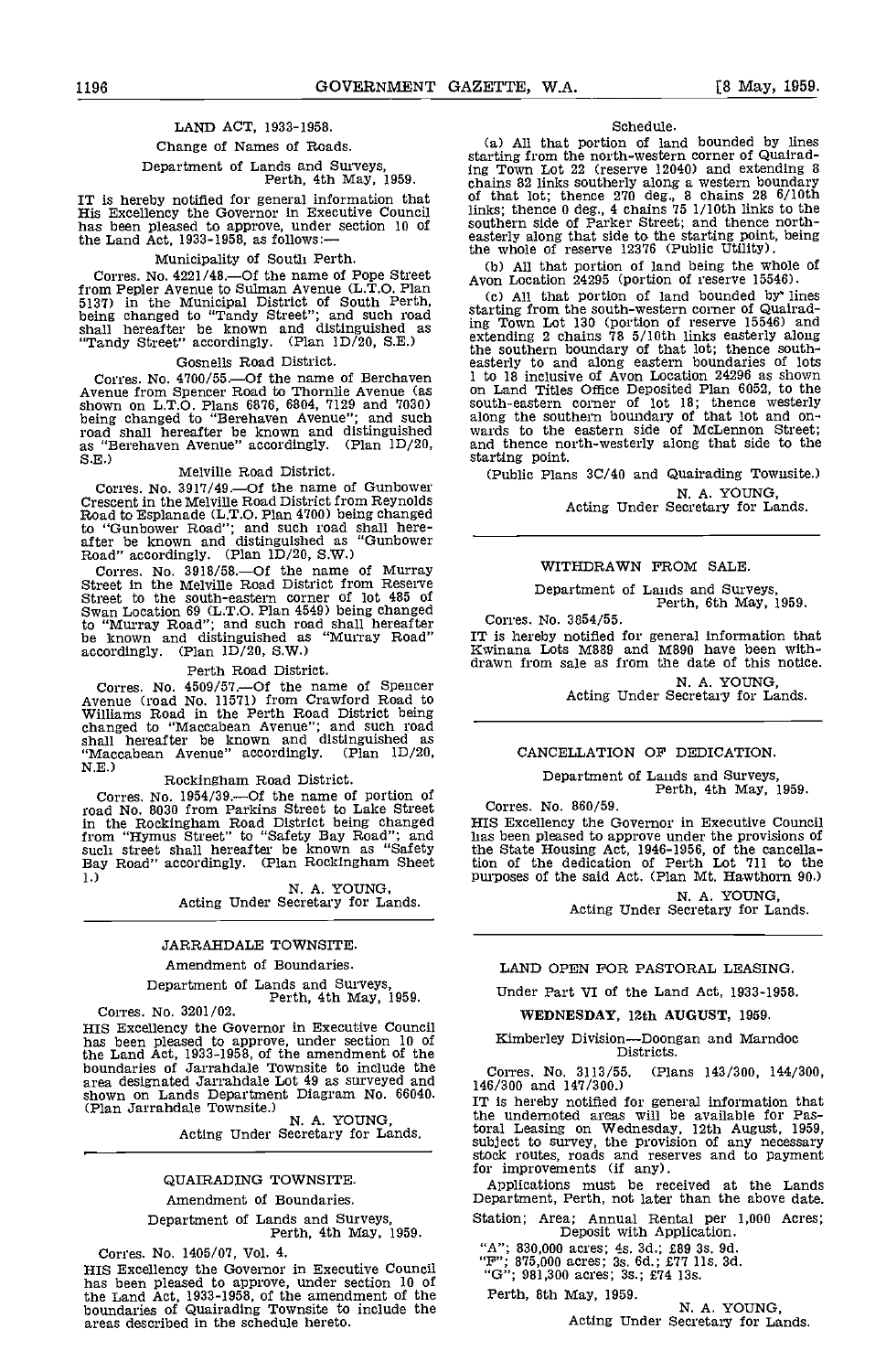# LAND OPEN FOR SELECTION

# Perth Land Agency

# Department of Lands and Surveys, Perth, 8th May, 1959.

IT is hereby notified, for general information, that the areas scheduled hereunder are available for selection under Part V of the Land Act, 1923-1058, and the regulations appertaining thereto, subject to the provisions of the said Act.

Applications must be lodged at the Department of Lands and Surveys, Perth, not later than the date specified, but may be lodged before such date, if so desired.

All applications lodged on or before such date will be treated as having been received on the closing day, and if there<br>are more applicants than one for any block, the application to be granted will be determined by the La lands remain unselected such will continue available until applied for or otherwise dealt with.

If a Land Board sitting becomes necessary, the applicants for the blocks will be duly notified of the date, time, and place of the meeting of the Board, and there shall be an interval of at least seven days between the closing date and the sitting<br>of the Board.

All indigenous marketable timber, including sandalwood and mallet, is reserved to the Crown, subject to the provisions of Clause 14 of the Regulations.

# OPEN ON AND AFTER WEDNESDAY, 3rd JUNE, 1959

SCHEDULE I

| Location                                                                                              | Area                                                                | Price per Acre                        | Plan                                   | Corres No.              | Classification                             | Deposit<br>required                          |
|-------------------------------------------------------------------------------------------------------|---------------------------------------------------------------------|---------------------------------------|----------------------------------------|-------------------------|--------------------------------------------|----------------------------------------------|
| Nelson $10803(a)$<br><br>10804 (a)                                                                    | а.<br>$\frac{\mathrm{p}}{20}$<br>т.<br>3<br>388<br>(as one holding) | s. d.<br>£<br>$0\quad 0$              | $454/80$ F. 3                          | 402/51                  | $1242/33$ p. 35                            | £<br>s. d.<br>$\boldsymbol{2}$<br>$6\quad 5$ |
| $55 -$<br><br>Ninghan<br>2820<br>$(a)$ $(b)$<br>$\cdots$<br>3020 (a) (b)<br>$\rightarrow$<br>$\cdots$ | 23<br>$\mathbf{2}$<br>2,972<br>1,579<br>$\overline{2}$<br>15        | 3 <sub>0</sub><br>3<br>$\overline{4}$ | 66/80 D. 3                             | 1677/55<br>$, \, \cdot$ | 159/29 p. 6<br>$6320/27$ p. 14             | 410<br>- 5<br>3 <sub>12</sub><br>-0          |
| Roe 2203 (c) (d) (e)<br>$\cdots$                                                                      | abt 3,710<br>$\Omega$<br>0.                                         | $\cdots$                              | 407/80 D. E. 1<br>and<br>387/80 D.E. 4 | 2189/53                 | $\cdots$                                   | 41 16<br>3                                   |
| Torbay A.A. Lot 88 (a) $(f)$                                                                          | 42<br>$\mathbf{0}$                                                  | $1 \t7 \t0$                           | 457A/40 A.1                            | 1831/52                 |                                            | 198                                          |
| Williams $12546$ (b)<br>$\cdots$<br>15026(b)<br>$\cdots$<br>$55 -$                                    | $25 -$<br>$1,966$ 3<br>(as one holding)                             | 96                                    | 386/80 F. 1                            | 5038/52                 | <br>5038/52 p 32A<br>$5038/52$ p. 20       | 3 17 8                                       |
| 12785(b)<br>$^{\prime\prime}$<br>$\cdots$<br>15027(b)<br>$, \, \cdot$<br>                             | $\boldsymbol{2}$<br>$\mathbf{u}$<br>786<br>11<br>393                | 13<br>3<br>12<br>3                    | , 1<br>,                               | $, \, \cdot$<br>$, \,$  | $5576/22 \text{ p. } 6$<br>$5038/52$ p. 20 | 2160<br>$2 \quad 6$<br>-5                    |

## SCHEDULE II

| District                                                                                                | Description                                                                                                                                                                                                                                                                                                                                                                                                                                                                                                                                                                                                                      | Plan         | Corres No. | Deposit<br>required                                            |
|---------------------------------------------------------------------------------------------------------|----------------------------------------------------------------------------------------------------------------------------------------------------------------------------------------------------------------------------------------------------------------------------------------------------------------------------------------------------------------------------------------------------------------------------------------------------------------------------------------------------------------------------------------------------------------------------------------------------------------------------------|--------------|------------|----------------------------------------------------------------|
| Avon (about 20 miles<br>south-west of Bev-<br>erley $(c)$ $(d)$ $(e)$ $(g)$                             | All that portion of Crown land containing approximately<br>1,100 acres, bounded on the eastward by Locations 7163,<br>$7143, 8593, 8505$ and $8503$ ; on the southward by Loca-<br>tions 6791, 23664, 7313, 11329 and 19046; on the west-<br>ward by Location 17593; and on the northward by the<br>prolongation eastward of the northern boundary of Loca-<br>tion 17593                                                                                                                                                                                                                                                        | 342ABCD/40   | 2761/51    | $\begin{array}{cc} \texttt{.& s. d.}\\ 23 & 7 & 6 \end{array}$ |
| Jilbadji and Yilgarn<br>(adjoining the west-<br>ern boundary of<br>Noongar Townsite)<br>(c) $(g)$ $(h)$ | All that area of Crown land containing approximately 370<br>acres, bounded on the westward by Yilgarn Location<br>733; on the northward by Location 731; on the east-<br>ward by Location 731 and the boundaries of Noongar<br>Townsite; and on the southward by a surveyed one-<br>chain road running along the northern boundary of<br>Jilbadji Location 254 and the Eastern Goldfields Railway<br>Reserve, excluding the Great Eastern Highway, the<br>Eastern Goldfields Railway Reserve, and a one-chain<br>road extending along the eastern boundary of Yilgarn<br>Location, 733. Price per acre, 5s. excluding survey fee | $36/80$ A, 4 | 3342/57    | $14 \quad 3 \quad 9$                                           |

(a) Exempt from Road Board rates for two years from date of approval of application.

- (5) Subject to payment for improvements (if any).
- (a) Subject to survey.
- (d) Subject to classification.
- (a) Subject to pricing.
- (f) Subject to drainage conditions.
- (g) Subject to provision of any necessary roads.
- $(h)$  Subject to mining conditions.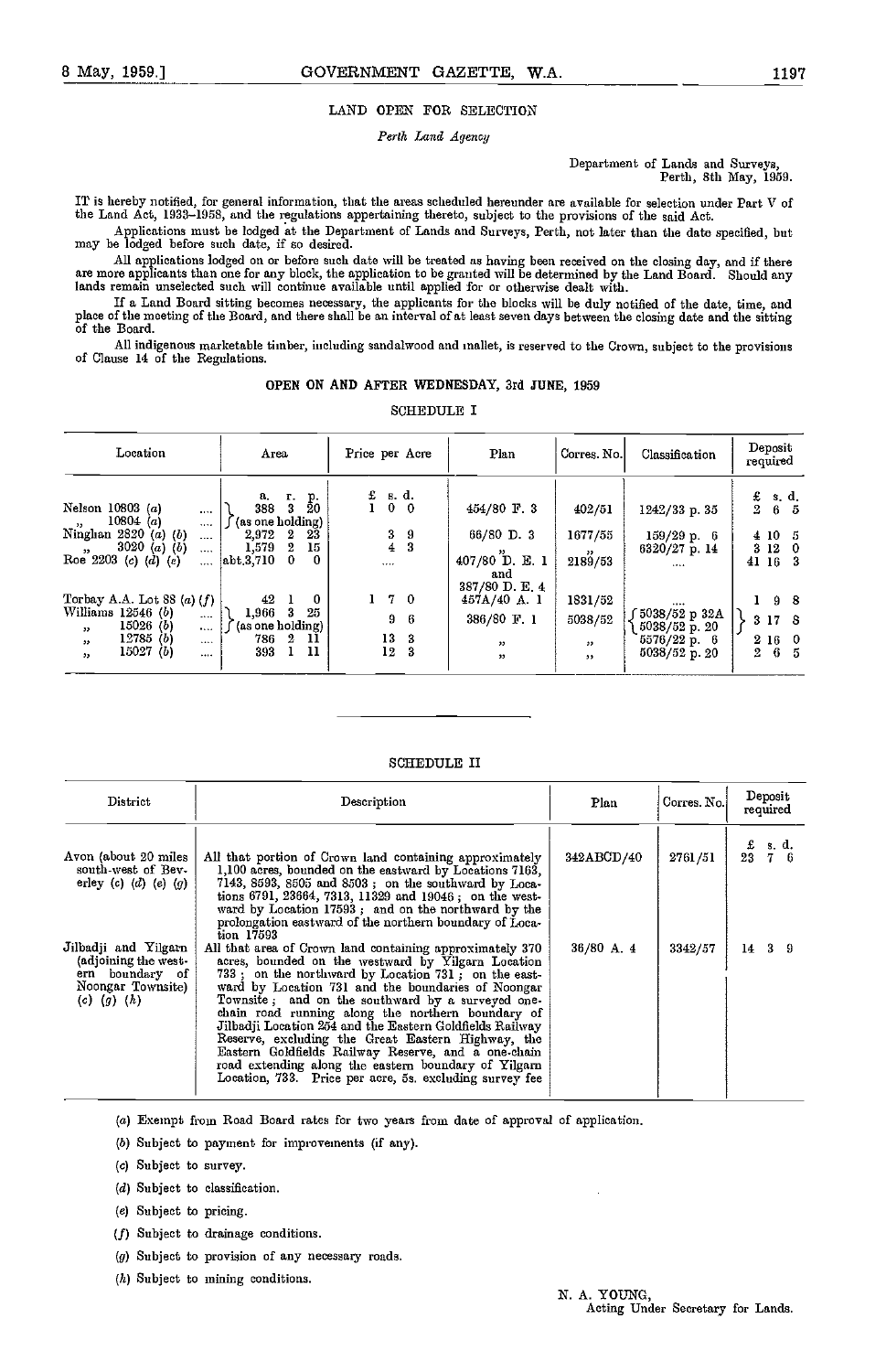# LAND OPEN FOR SELECTION

Perth Land Agency

Department of Lnnds and Surveys, Perth, 8th May, 1959.

IT is hereby notified, for general information, that the areas scheduled hereunder are available for selection under Part V of the Land Act, 1933-1958, and the regulations appertaining thereto, subject to the provisions of the said Act.

Applications must be lodged at the Department of Lands and Surveys, Perth, not later than the date specified, but may be lodged before such date, if so desired.

All applications lodged on or before such date will be treated as having been received on the closing day, and if there<br>are more applicants than one for any block, the application to be granted will be determined by the La

If a Land Board sitting becomes necessary, the applicants for the blocks will be duly notified of the date, time, and place of the meeting of the Board, and there shall be an interval of at least seven days between the closing date and the sitting of the Board.

All indigenous marketable timber, including sandalwood and mallet, is reserved to the Crown, subject to the provisions of Clause 14 of the Regulations.

## OPEN ON AND AFTER WEDNESDAY, 17th JUNE, 1959

SCHEDULE

|                                                                                                               | Location                                                                                                                                                                               |                                                                      |                                                            | Area                                                                             |                                                    | Price per Acre                                              |                                                                   | Plan                                                                                              | Corres No.                                                                            | Classification                               | Deposit<br>required                                                 |                                                                                      |
|---------------------------------------------------------------------------------------------------------------|----------------------------------------------------------------------------------------------------------------------------------------------------------------------------------------|----------------------------------------------------------------------|------------------------------------------------------------|----------------------------------------------------------------------------------|----------------------------------------------------|-------------------------------------------------------------|-------------------------------------------------------------------|---------------------------------------------------------------------------------------------------|---------------------------------------------------------------------------------------|----------------------------------------------|---------------------------------------------------------------------|--------------------------------------------------------------------------------------|
| Sussex 4198<br>$\bullet$<br>55<br>$^{\prime\prime}$<br>$\bullet$<br>$\bullet$<br>$^{\bullet}$<br>$^{\bullet}$ | $\left( i\right)$<br>$\cdots$<br>4199<br>$\{i\}$<br>$\cdots$<br>4201<br>(i)<br><br>(i)<br>4202<br><br>(i)<br>4203<br>$\cdots$<br>(i)<br>4204<br><br>$\{i\}$<br>4205<br><br>4207(i)<br> | $\cdots$<br><br><br>$\cdots$<br>$\cdots$<br>$\cdots$<br><br>$\cdots$ | а.<br>328<br>442<br>329<br>458<br>319<br>302<br>380<br>385 | т.<br>$\bf{0}$<br>$\boldsymbol{2}$<br>$\overline{2}$<br>3<br>$\,2\,$<br>$\bf{0}$ | $\frac{p}{37}$<br>11<br>20<br>20<br>11<br>36<br>28 | £<br>12<br>$\overline{2}$<br>8<br>3<br>13<br>. 15<br>7<br>7 | s d.<br>0<br>$\bf{0}$<br>$\Omega$<br>0<br>0<br>0<br>0<br>$\bf{0}$ | 413D/40 C. 3<br>"<br>$^{\prime\prime}$<br>$^{\prime\prime}$<br>$, \,$<br>$, \,$<br>413A/40 A.B. 2 | 1946/58<br>$^{33}$<br>$\mathbf{v}$<br>$\bullet$<br>, 1<br>$, \,$<br>2006/21,<br>Vol.3 | <br><br>$\cdots$<br>$\cdots$<br><br><br><br> | £<br>$\overline{2}$<br>$\overline{2}$<br>2<br>2<br>2<br>2<br>2<br>2 | s.d.<br>6<br>5<br>9<br>8<br>5<br>6<br>8<br>9<br>6<br>5<br>6<br>5<br>5<br>6<br>5<br>6 |
| $^{\circ}$<br>$^{\circ}$<br>$^{\prime\prime}$<br>53 <sub>°</sub>                                              | $\left(\mathbf{z}\right)$<br>4208<br><br>4209<br>(i)<br>$\cdots$<br>(i)<br>4211<br><br>4212<br>(i)<br>                                                                                 | <br><br><br>                                                         | 354<br>383<br>329<br>301                                   | -3<br>3<br>$\boldsymbol{2}$<br>$\overline{2}$                                    | 13<br>9<br>23<br>6                                 | 4<br>7<br>3<br>8                                            | $\bf{0}$<br>$\bf{0}$<br>$\bf{0}$<br>$\mathbf{0}$                  | $, \,$<br>, 3, 3<br>$, \,$<br>$^{\prime\prime}$                                                   | ,<br>, 1<br>, 1<br>"                                                                  | <br><br><br>                                 | 2<br>2<br>2<br>$\overline{2}$                                       | 5<br>6<br>5<br>6<br>6<br>5<br>6<br>5                                                 |

(1) Subject to examination of survey.

N. A. YOUNG,

Acting Under Secretary for Lands.

#### ROAD DISTRICTS ACT, 1919-1956.

# Closure of Road.

WE, Robert James Booth and Arthur Wills, being the owners of land over or along which the portion of road hereunder described passes, have applied to the Wongan-Ballidu Road Board to close the said portion of road, viz.:-

#### Wongan-Ballidu.

Corres. 7369/10, Vol. 2.

W.735 (a) That portion of road No. 5357 along  $\frac{G}{D}$ the northern boundaries of Ninghan Locations 1188  $\frac{1}{2}$ <br>and 1005; from the north-west corner of the north-<br>former location to road No. 6584 at the north-east road corner of the latter location.

(b) That portion of road No. 5357 along the northernmost boundary of Ninghan Location 1196; from road No. 6584 at the north-west corner of the location to the prolongation southward of the eastern boundary of location 1189.

(Plan 57/80, F2.)<br>C. R. FREESTONE,<br>(Per A. Wills Estate.) R. J. BOOTH.

I, Hubert Leake Shields, on behalf of the  $I, G$ Wongan-Ballidu Road Board, hereby assent to the above application to close the road therein above above application to close the road<br>described.

H. L. SHIELDS Chairman, Wongan-Ballidu Road Board. 10th April, 1959.

# ROAD DISTRICT ACT, 1919-1956.

#### Closure of Road.

WE, Ian George Rout and Moir Bros. Pty. Limited, being the owners of land over or along which the portions of road hereunder described pass, have applied to the Onowangerup Road Board to close the said portions of road, viz.:-

Gnowangerup. Corr. 174/58.

G391. (a) That portion of road No. 6952 along<br>part of the western boundary of Plantagenet<br>Location 3297 and through location 5899; from the<br>northern boundary of location 5042 to a surveyed<br>road at the south-west corner of

(b) The unsurveyed road along the western boundary of location 3300; from the northern boundary of location 3297 to road No. 9807 along the southern boundary of location 3264.

(Plans 436C/40, P4, 445/80, P1.)

C. J. V. MOIR, for Moir Bros. Pty. Ltd. I. G. ROUT.

I, Gerard Eardly Pierce Wellard, on behalf of the Gnowangerup Road Board, hereby assent to the above application to close the road therein described.

G. B. P. WELLARD, Chairman Gnowangerup Road Board. 25th March, 1959.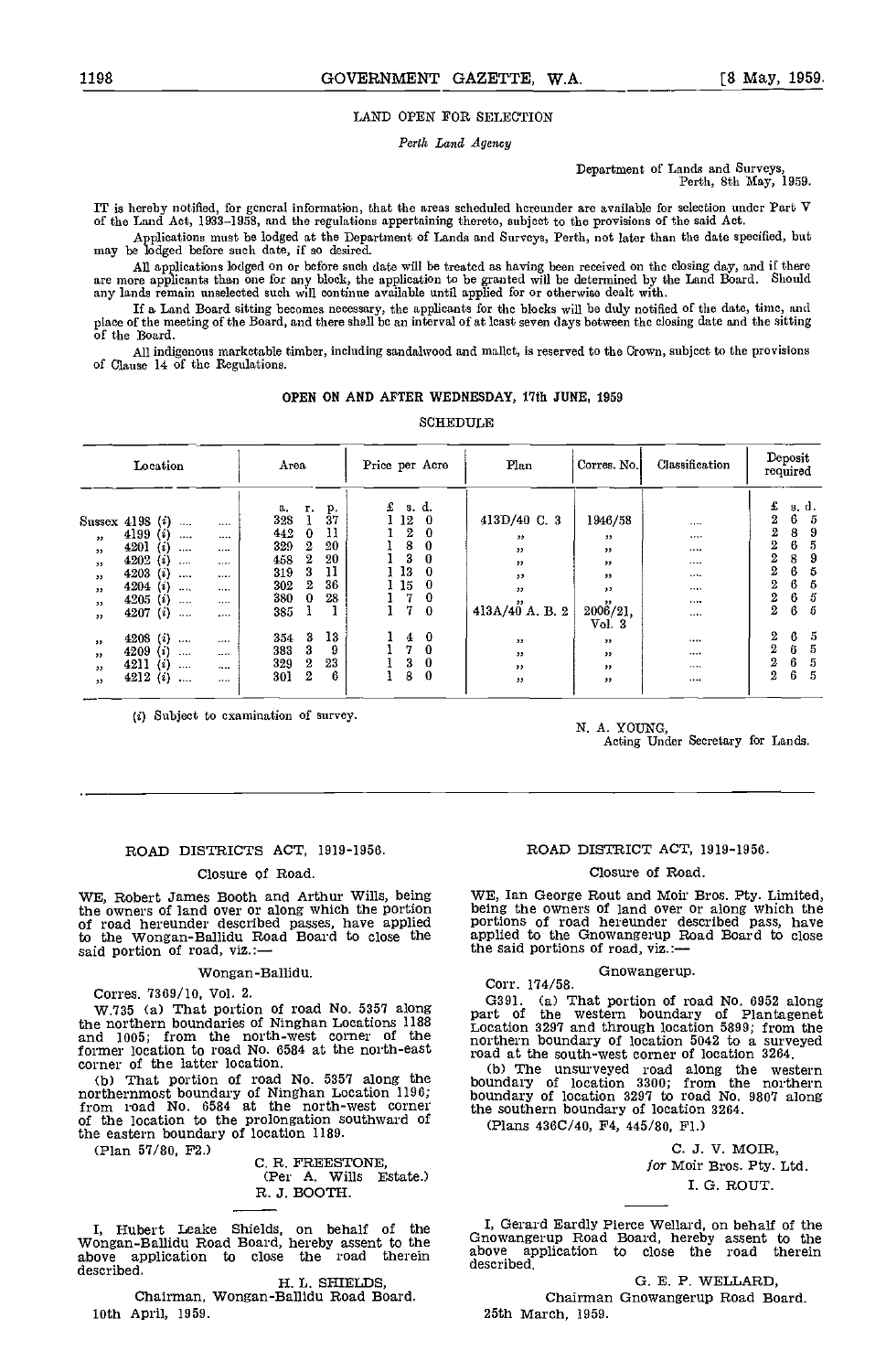# ROAD DISTRICTS ACT, 1919-1956.

WHEREAS Bertie James Moulton and John Malcolm Scott, being the owners of land over or along which the undermentioned road, in the Beverley Road District passes, have applied to the BEVERLEY Road Board to close the said road, which is more particularly described hereunder, that is to say:-

Corres. 3504/58.

The surveyed road along part of the north-western boundary of Avon Location 2927;<br>
from a surveyed road at the northernmost corner of location 2927 to the northernmost north-west<br>
corner of the said location. (Plan Yourali corner of the said location. (Plan Youraling 1.)

WHEREAS Domenico Samuel Bario and Harold<br>Theodore Altus, being owners of land over or along Theodore Altus, being owners of land over or along which the undermentioned road, in the Broomehill Road District passes, have applied to the BROOMEHILL Road Board to close the said road, which is more particluarly described hereunder, that is to say:—

Corr. 3584/56.

The surveyed road along the southern of loca boundaries of Kojonup Locations 2198 and 2774; from a surveyed road at the south-east corner of the former location to an eastern boundary of WR<br>Peringillup Townsite. (Plan 436A/40, AB1.) Re

WHEREAS Max Hubert Wells, Vincenzo Venditelli,  $\frac{3}{1}$ Hilda Constance Dobson Pusey, Leslie Herbert Jones, Fred Morris, Walter Robert Mills and Ethel Stewart, being owners of land over or along which the undermentioned roads, in the Canning Road that is<br>District pass, have applied to the CANNING Road Correspond to close the said roads, which are more par-<br>M58 ticularly described hereunder, that is to say:—

Corres. 2275/52.

C543. (a) The portion of road No. 11409 along the south-eastern boundaries of lots 6 to 10 in-<br>clusive of Canning Location 2 (L.T.O. Plan 2246); clusive of Canning Location 2 (L.T.O. Plan 2246);  $442B/m$ <br>from Sydney Street to Walton Street.<br>(b) The portion of road No. 11412 along the WHE

south-western boundaries of lots 11 to 17 inclusive when owner of land<br>of Canning Location 2 (L.T.O. Plan 2246); from tioned mad. Dora Street to the road described in paragraph (a) above.

(Plan 1D/20, S.E.)

WHEREAS The Minister for Lands, being the N.3.<br>owner of land over or along which the undermen- by lir tioned road, in the Dalwallinu Road District passes, has applied to the DALWALLINU Road Board to close the said road, which is more particularly on the described hereunder, that is to say:—

Corres. 1094/58.

D.392. That portion of Bussell Street, Kalannie, between the south-western alignment of Roche Street and the prolongation northward of the<br>western boundary of Kalannie Lot 45 (Original Plan 7005). (Plan Kalannie Townsite.)<br>Plan 7005). (Plan Kalannie Townsite.)

WHEREAS Ruby May Doherty, Frederick Clifton close is<br>
King, James Herbert Jones, Theresa Jane Jones descrite<br>
Ronald Kingsley Teakle, James Ladner Rowe and Corr<br>
The New Zealand and Australian Land Company<br>
Limited, being DANDARAGAN Road Board to close the said roads, which are more particularly described hereunder, that is to say:-

Corr. 454/22.

D.390. (a) Portion of road No. 6796, along part <sup>Said al</sup> and<br>of the eastern boundary of Melbourne Location has 645 and through locations 152 and 940; from the has the northern terminus of road No. 11476 to the southern boundary of the lastmentioned location.

(b) The surveyed road through locations 3434 and 3508; from the northern boundary of the former location to road No. 11474 within the latter location.

The surveyed road through location 3342 and part of location 940; from the southern boundary of the former location to road No. 11475<br>within the latter location, excepting the inter-<br>secting portion of the surveyed road along the<br>northern boundary of location 33

and lots M.458 and M.1152 of location 940 as delineated and coloured blue on Original Plan 6251.

(Plans 58/80, A3 and 4, and 59/80, P3 and 4.)

WHEREAS Harry Percival Alden and Lawrence John Robins, being owners of land over or along which the undermentioned road, in the Kuhn Road District passes, have applied to the KULIN Road Board to close the said road, which is more particularly described hereunder, that is to say:—

Corr. 2916/58.

K467. That portion of road No. 6321 abutting the north-western boundaries of Williams Locations 9845 and 14929, and the northern boundary of the latter location; from the north-eastern boundary of reserve 16068 to a surveyed road at the north-east of location 14929. (Plan 377/80, E3.)

WHEREAS John Edward Keegan, George Graham Keegan, George Frederick Quaife and Malcolm Owen Giles Puttick, being owners of land over or along which the undermentioned road, in the Manjimup Road District passes, have applied to the MANJIMUP Road Board to close the said road, which is more particularly described hereunder, that is to say:-

Corr. 3655/58. son Locations 9413, 9412, 9411 and along an east-<br>ern boundary of the lastmentioned location; from the continuation of the south-western boundary of the firstmentioned location to road No. 1057. (Plan 442B/40, Fl.)

WHEREAS The Minister for Lands, being the owner of land over or along which the undermentioned road, in the Northampton Road District here is a set of the Monday MCRTON Read passes, has applied to the NORTHAMPTON Road<br>Board to close the said road, which is more particularly described hereunder, that is to say:—

Corr. 101/58.

N.354. That portion of road No. 11217 bounded by lines starting at a point situate 90 degrees 26 minutes 5 chains 8.6 links from the north-west corner of Victoria Location 10493 and extending on the same bearing 90.7 links; thence 180 degrees 26 minutes 59.9 links; thence 303 degrees <sup>53</sup> minutes 1 chain 8.7 links to the starting point. (Plan 160D/40, A4.)

WHEREAS Ernest Henry Fairweather, being the owner of land over or along which the undermentioned road, in the Tambellup Road District passes, has applied to the TAMBELLIJP Road Board to close the said road, which is more particularly described hereunder, that is to say:—

Corres. 1541/27.

T.117. The surveyed road along part of the southern boundary of Kojonup Location 3081 and through location 6346; from road No. 2053 to road No. 4763. (Plan 436A/40, A2.)

And whereas such applications have been duly pubished in the Government Gazette:

And whereas the said Boards have assented to the said applications:

And whereas the Governor in Executive Council has confirmed the said assents:

It is hereby notified that the said Roads are closed.

Dated this 5th day of May, 1959.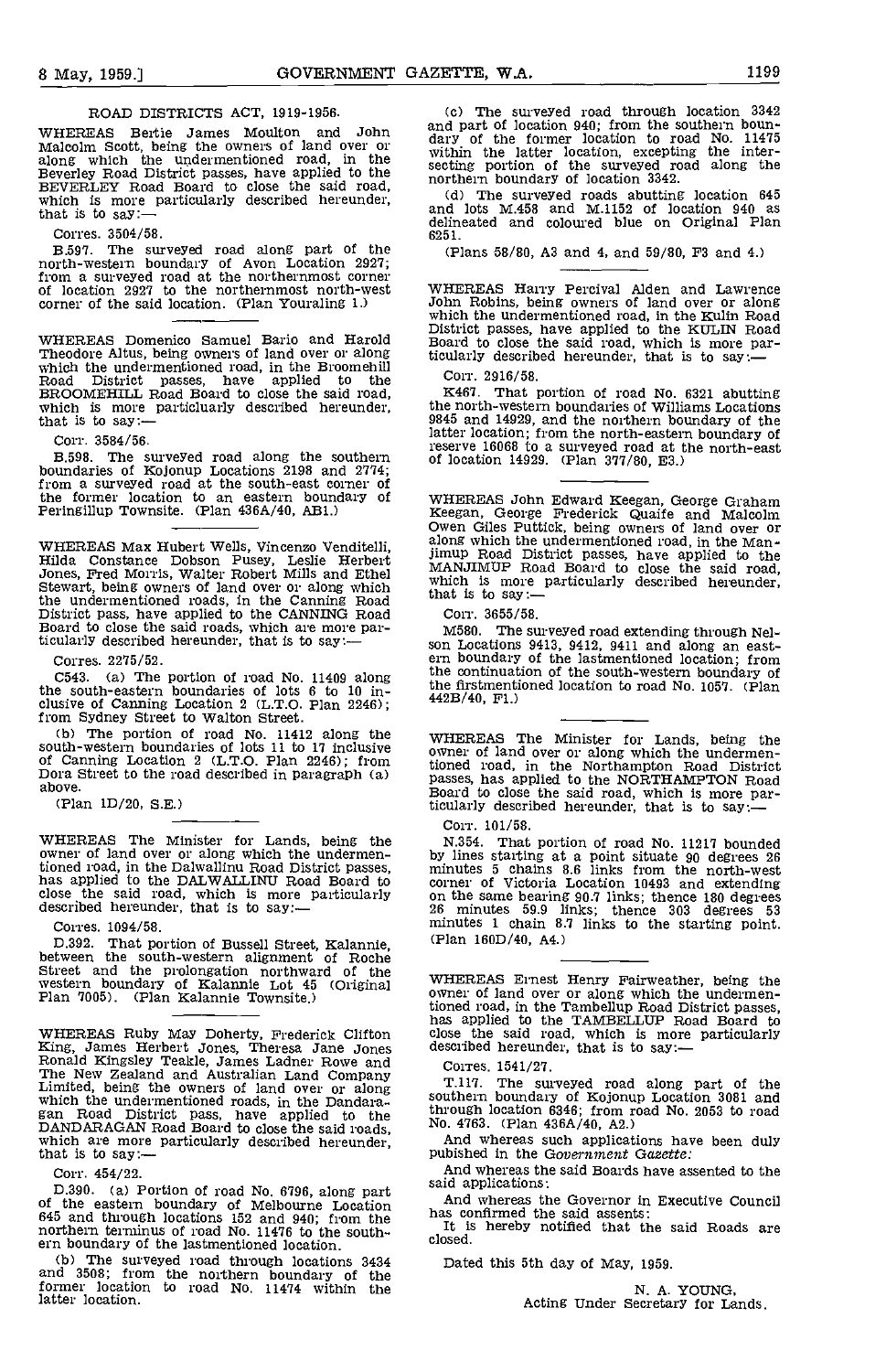# ROAD DISTRICTS ACT, 1919-1956.

# Closure of Road.

I, MABEL ANNIE READHEAD, being the owner 1957, in of land over or along which the portion of road scribed hereunder described passes, have applied to the Murray Road Board to close the said portion of  $\begin{array}{ccc}\nL. & \text{Rozon} \\
R. & \text{Rozon} \\
\text{road, viz.} & \text{Murray.} \\
\text{Corr. 3911/48.} & \text{dark} \\
\end{array}$ 

M584. The surveyed road along the southern hill<br>boundary of lot 135 of Cockburn Sound Location<br>16 (L.T.O. Plan 6245); from the prolongation where south-eastward of the south-western boundary of the said lot to the south-western alignment of road No. 784. (Plan 380A/40, B2.)

M. A. READHEAD.

I, Raymond John Kirkham, on behalf of the land,<br>Murray Road Board, hereby assent to the above prese application to close the road therein described.

R. J. KIRKHAM,<br>Chairman, Murray Road Board.

16th April, 1959.

# ROAD DISTRICTS ACT, 1919-1956. Closure of Road.

THE Minister for Lands, being the owner of land over or along which the portion of road hereunder 3984/52.<br>described passes, has applied to the Wyndham Road No. 1 Road Board to close the said portion of road, only viz.:-Wyndham.

3220/57. W.731. All that portion of road No. 11469, Gambier Street, bounded by lines commencing at ary othe south-west corner of Wyndham Lot 470 and (Plan extending 205 degrees 15 links; thence 295 degrees 1 chain 30 links; thence 25 degrees 15 links and 115 degrees 130 links to the starting point. (Lands and Surveys Diagram 65225.) (Plan Wyndham

Townsite Sheet 1.)<br>F. C. SMITH,<br>for Minister for Lands.

I, William Edward Flinders, on behalf of the Wyndliam Road Board, hereby assent to the above application to close the road therein described.

W. E. FLINDERS,<br>Chairman, Wyndham Road Board.

3rd April, 1959.

# ROAD DISTRICTS ACT, 1919-1956.

WHEREAS the ARMADALE-KELMSCOTT Road Board, by resolution passed at a meeting of the Board No. 1070 (widening C Board, held at Armadale, on or about the 21st dions of Hay Locations 136 day of April; 1958, resolved to open the road here-<br>inafter described, tha

L. and 5. 1526/58, M.R.D. 496/56.

Road No. 183 (Brookton Highway—widening of parts). Those portions of Canning Location 32 as delineated and coloured dark brown on Original Plan 7847. (Plan 341B/40, Dl.)

WHEREAS the ARMADALE-KELMSCOTT Road Board, by resolution passed at a meeting of the Board, held at Armadale, on or about the 13th day of February, 1956, resolved to open the road lution<br>hereinafter described, that is to say:— cunde

660/56.<br>Road No. 11638. A strip of land, one chain wide<br> $R = \frac{1}{1678}$  (10) leaving road No. 183 within Canning Location 615<br>and extending (as delineated and coloured dark brown on Lands and Surveys diagram 65639) tion of<br>southward through said location to its southern corner boundary. (Plan 341B/40, El.)

WHEREAS the BEVERLEY Road Board, by resolution passed at a meeting of the Board, held at Beverley, on or about the 29th day of March, 1957, resolved to open the road hereinafter de-<br>scribed, that is to say:—

L. and 5. 256/93, M.R.D. 123/47.

Road No. 375 (deviation of part). That portion of Avon Location MiN as delineated and coloured dark brown on Original Plan 7383. (Plan 343A/40, Al.)

WHEREAS the BRIDGETOWN Road Board, by resolution passed at a meeting of the Board, held at Bridgetown, on or about the 25th day of Nov-<br>ember, 1958, resolved to open the road hereinafter described, that is to say:-

12126/03.

Road No. 3071 (deviation of part). A strip of land, one chain wide (unsurveyed), leaving the present road at the northernmost north-west corner of Nelson Location 8862 and extending north-westward university of the ISC chains; thence westward to road No. 51 (South-Western Highway). (Plan 439C/40, F3.)

WHEREAS the BRUCE ROCK Road Board, by resolution passed at a meeting of the Board, held at Bruce Rock, on or about the 21st day of May, 1957, resolved to open the road hereinafter de-<br>scribed, that is to say:-

3984/52.

Road No. 11354 (extension). A strip of land, one chain wide (widening as delineated and coloured dark brown on Lands and Surveys Dia- gram 65601), leaving road No. 11310 at the south- west corner of Avon Location 19333 and extending (as surveyed) eastward along the southern bound- ary of said location to its south-east corner. (Plan 5/80, A and B2.)

WHEREAS the CHITTERING Road Board, by resolution passed at a meeting of the Board, held at Bindoon, on or about the 14th day of June, 1958, resolved to open the road hereinafter de- scribed, that is to say:

L. and S. 2288/58, M.R.D. 17/52.

Road No. 67 (Great Northern Highway—widen-<br>ing of part). Those portions of Swan Locations<br>791 and 893 as delineated and coloured dark brown on Lands and Surveys Diagram 65946. (Plan 31/80. E4.)

WHEREAS the CRANBROOK Road Board, by resolution passed at a meeting of the Board, held at Cranbrook, on or about the 13th day of January, 1956, resolved to open the road hereinafter de-scribed, that is to say:—

L. and 5. 4687/97, M.R.D. 934/51.

Road No. 1070 (widening of parts). Those portions of Hay Locations 136 and 543 as delineated and coloured dark brown on Lands and Surveys Diagrams 65610 and 65613.

Road No. 1301 (widening of parts). Those portions of Hay Locations 2000, 875, 765, 1201, 1087, 626, 363 and 140 and that portion of reserve 1931 all as delineated and coloured dark brown on Lands and Surveys Diagrams 65607, 65608, 65609,<br>65611, 65612 and 65614.

(Plan 444/80, B2, C, D and El.)

WHEREAS the CUNDERDIN Road Board by resolution passed at a meeting of the Board, held at Cunderdin, on or about the 31st day of October, 1947, resolved to open the road hereinafter de- scribed, that is to say:-

1777/48.

Road No. 2866 (widening of part). That portion of Avon Location 6986 situated at its east corner as delineated and coloured dark brown on Lands and Surveys Diagram 65467.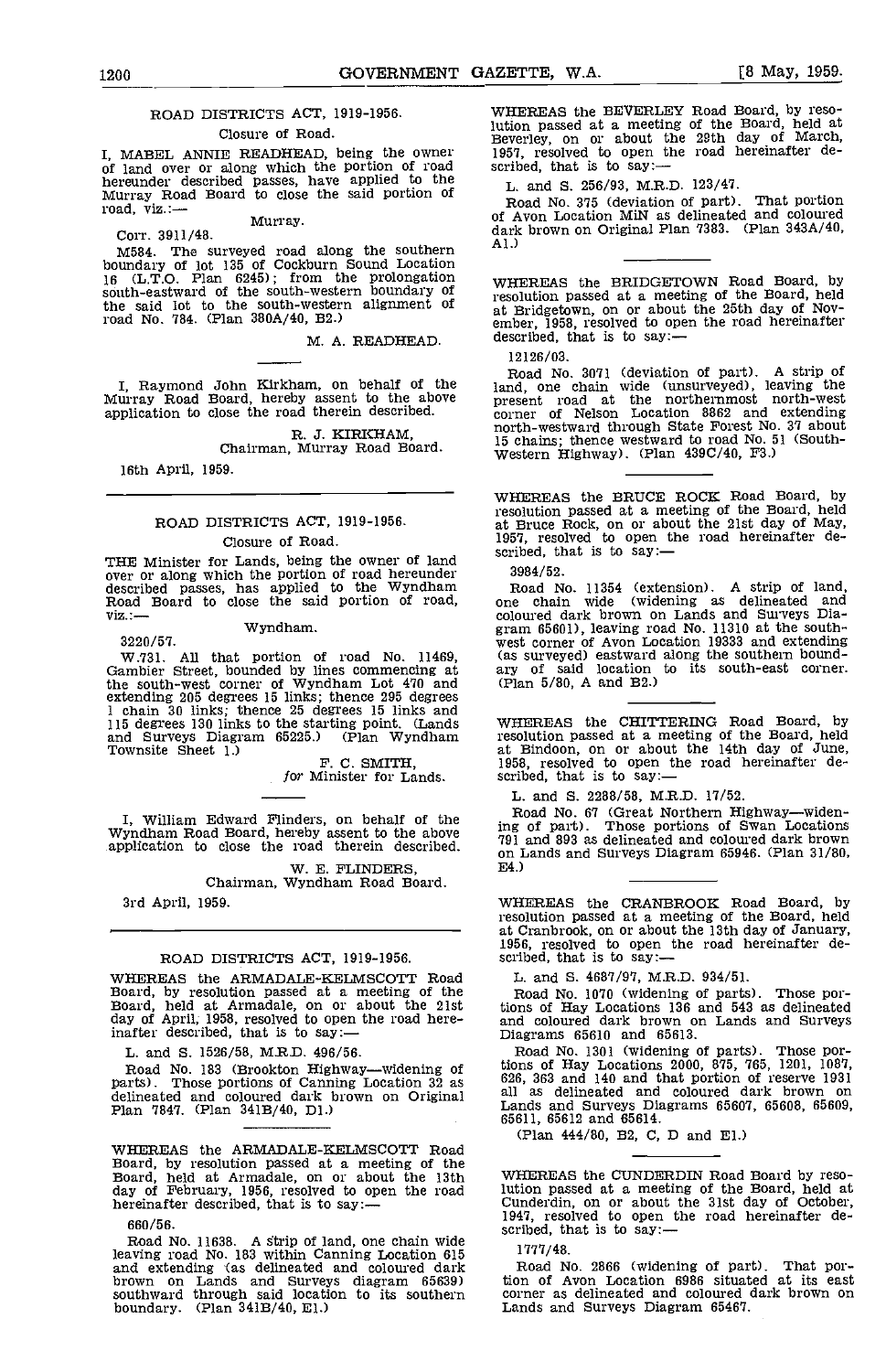Road No. 9522 (deviation of part). That portion of Avon Location 3603 as delineated and coloured dark brown on Lands and Surveys Dia- gram 65467. gram 65467.<br>Road No. 11589 (deviation of part). That por-

tion of Avon Location 6986 being a strip of land 4405,<br>one chain wide as delineated and coloured dark Road brown on Lands and Surveys Diagram 65467.

(Plans Northam 40 N.E., P2.)

WHEREAS the CUNDERDIN Road Board, by resolution passed at a meeting of the Board, held at Cunderdin, on or about the 27th day of August, 1955, resolved to open the road hereinafter de- scribed, that is to say:-

3320/55.

Road No. 11588 (deviation of part). Those por-tions of Avon Locations 17285 and 16678 as delineated and coloured dark brown on Lands and (as su Surveys Diagram 65216. (Plan 26A/40, Cl.)

WHEREAS the DALWALLINU Road Board, by resolution passed at a meeting of the Board, held at Dalwallinu, on or about the 13th day of August, 1953, resolved to open the road hereinafter de-scribed, that is to say:—

16 66/53.

Road No. 11549 (deviation). A strip of land, one<br>chain wide, widening at its commencement, its Co<br>eastern side leaving the present road at a point Ro<br>on the south-eastern boundary of Ninghan Loca-<br>wide tion 2554 situate 50 chains 12 links south-west of no<br>its easternmost corner and extending, as deline-<br>ated and coloured dark brown on Lands and Surveys Diagram 65215, northwards through the said location to a surveyed road at the south-western corner of location 2318. (Plan 65/80, B2.)

WHEREAS the DANDARAGAN Road Board, by  $^{10}$  the resolution passed at a meeting of the Board, held<br>at Dandaragan, on or about the 22nd day of<br>February, 1957, resolved to open the road herein-<br>after described, that is to say:--

838/51.

Road No. 4280 (deviation of part). That portion of Melbourne Location 945, as delineated and coloured dark brown on Lands and Surveys Dia- gram 65745. (Plan 62/80, Cl.)

WHEREAS the DANDARAGAN Road Board, by 65808 resolution passed at a meeting of the Board, held<br>at Dandaragan, on or about the 30th day of April, 1952, resolved to open the road hereinafter dution<br>described, that is to say:-- Mandi

6543/08.

Road No. 3240 (deviation and extension). Those <sup>SCT1DeG</sup><br>portions of Melbourne Locations 416, 1142 and 1235<br>2357 as delineated and coloured dark brown on Roa Original Plan 7643. (Plan 58/80, Al.)

WHEREAS the GASCOYNE-MINILYA Road to a sum<br>Board, by resolution passed at a meeting of the bounda<br>Board, held at Carnarvon, on or about the 5th<br>day of June, 1956, resolved to open the road<br>hereinafter described, that is to

1928/56.

Road No. 11531 (regazettal of description). A June, 1952, resolved to opertrip of land, one chain wide, widening at its com-<br>described, that is to say:strip of land, one chain wide, widening at its com-<br>mencement, leaving the North-West Coastal High-<br>way within Murchison Location 156 and extending 319 (as shown on Original Plan 6177) generally north- eastward through said location and location 151 to the eastern boundary of the latter location.<br>(Plan 74/300.)

(2) 24634

WHEREAS the GERALDTON-GREENOUGH Road Board, by resolution passed at a meeting of the Board, held at Geraldton, on or about the 8th day of October, 1951, resolved to open the road hereinafter described, that is to say:-

4405/94, Vol. 2.

Road No. 3994 (widening of part). That portion of Victoria Location 1657 as delineated and coloured dark brown on Lands and Surveys Dia- gram 65714. (Plan 126A/40, Cl.)

WHEREAS the GNOWANGERUP Road Board, by<br>resolution passed at a meeting of the Board, held<br>at Gnowangerup, on or about the 21st day of<br>November, 1956, resolved to open the road hereinafter described, that is to say:

L. and S. 3032/17, M.R.D. 1097/56.<br>Road No. 11621. A strip of land, three chains Road No. 11621. A strip of land, three chains wide, widening in part, commencing on the west-<br>ern boundary of Kent Location 131 and extending ças surveyed and as delineated and coloured dark brown on Original Plan 7875) eastward through said location and to and through location 251 to the eastern boundary of the latter location. (Plan 446/80, El.)

WHEREAS the KELLERBERRIN Road Board, by resolution passed at a meeting of the Board, held ber, 1950, resolved to open the road hereinafter described, that is to say:-

Corres. No. 115/51.

Road No. 11625. A strip of land, one chain wide, widening in parts, leaving a surveyed road at the north-west corner of Avon Location 250/51 and extending (as delineated and coloured dark brown on Original Plans 7091 and 7090 and as surveyed) eastward southward, again eastward, again south- ward and again eastward along the northern and part and again eastward, the eastern boundaries of said location, the northern and an eastern boundaries of said location, the northern boundaries of locations 25229 and 24486, a northern and an eastern boundary of locatio 27825 and the southern boundary of location 22229 to the south-east corner of the lastmentioned location. (Plan 25/80 C and D 1 and 2,)

WHEREAS the KOJONUP Road Board, by resolution passed at a meeting of the Board, held at Kojonup, on or about the 15th day of November, 1956, resolved to open the road hereinafter described, that is to say:—

L. and 5. 9653/05, M.R.D. 880/55.

Road No. 2421 (widening of part). That portion of Kojonup Location 4918 as delineated and col oured dark brown on Lands and Surveys Diagram 65808. (Plan 415C/40, F4.)

WHEREAS the MANDURAH Road Board, by resolution passed at a meeting of the Board, held at Mandurah, on or about the 14th day of January, 1959, resolved to open the road hereinafter de- scribed, that is to say:-

1235/58.

Road No. 11636. A strip of land, one chain wide, widening in parts, commencing at the west corner of lot 109 of Murray Location 66 (L.T.O. Diagram 13496) and extending north-eastward and south- eastward outside and along boundaries of said lot to a surveyed road along part of the north-eastern boundary of the lot. (Plan 380A/40, Mandurah.)

WHEREAS the MARRADONG Road Board, by resolution passed at a meeting of the Board, held<br>at Boddington, on or about the 20th day of<br>June, 1952, resolved to open the road hereinafter<br>described, that is to say:-

3196/52.

Road No. 44 (deviation of part). A strip of land, of irregular width, leaving the present road oppo- site the south-east corner of Williams Location 11 and extending (as delineated and coloured dark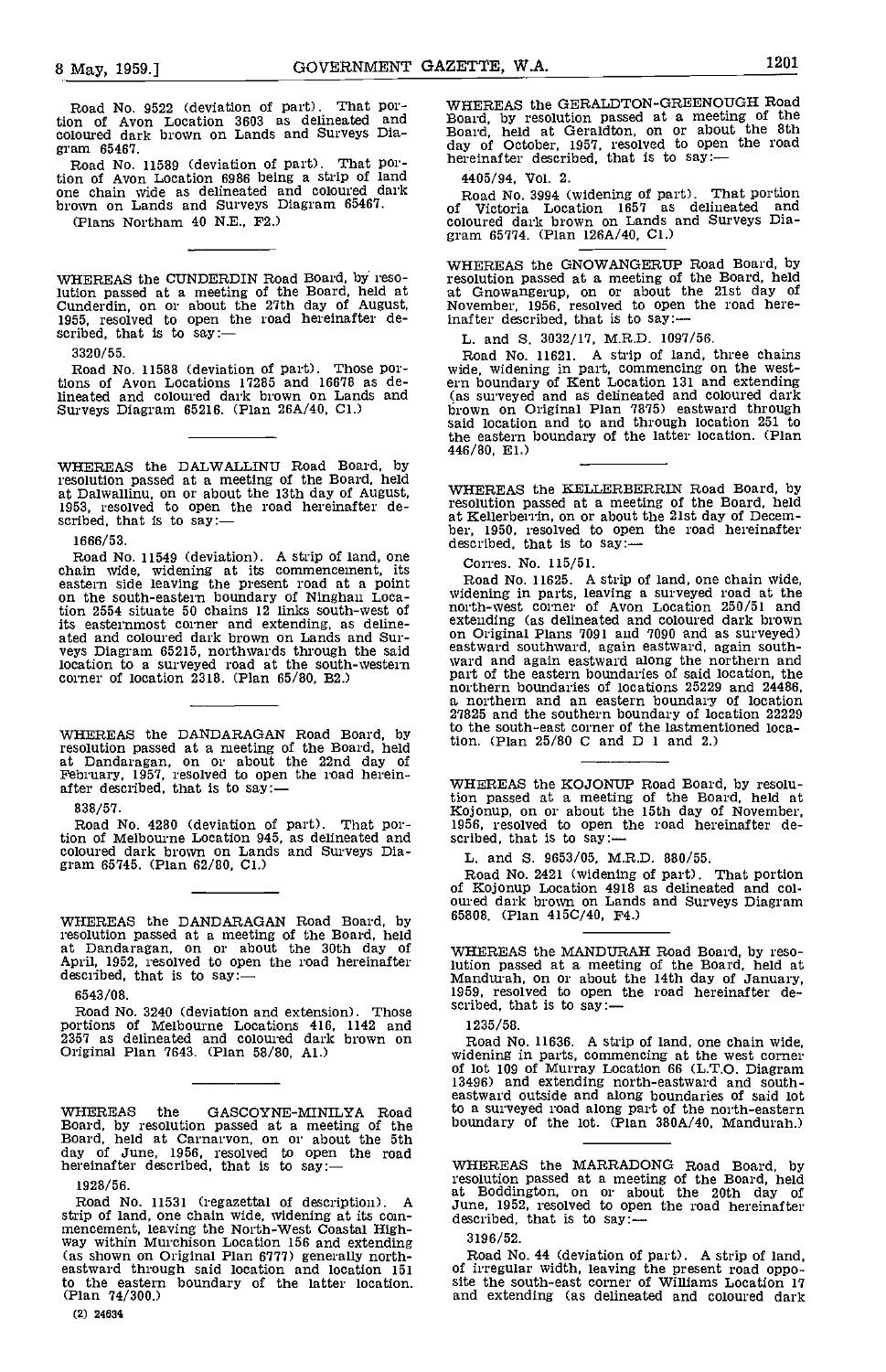brown on Original Plan 6886) north-eastward and

Road No. 11612 (deviation of part). A strip of scribed<br>land, one chain wide, widening at its terminus, L. a<br>leaving the present road on the eastern boundary of Williams Location 17 and extending (as deline- ated and coloured dark brown on Original Plan 6886) south-eastward through location 120 to road No. 44.

(Plan 384A/40, B1.)

WHEREAS the MARRADONG Road Board, by ated? resolution passed at a meeting of the Board, held veys I<br>at Boddington, on or about the 20th day of  $J$ une, 1952, resolved to open the road hereinafter described, that is to say:--

591/39, Vol. 2. Road No. 11628. A strip of land, one chain wide, widening on the above one widening in parts, leaving road No. 690 within 1955, resolved to open the Wellington Location 1205 and extending (as de-<br>
scribed, that is to say: lineated and coloured dark brown on Lands and Surveys Diagram 63592 and as surveyed) south-<br>eastward and eastward through said location and<br>locations 2402, 3307 and 3306 and along part of tion the northern boundary of location 1409 to rejoin

road No. 690.<br>Road No. 11629. A strip of land, one chain wide Road No. 11629. A strip of land, one chain wide, widening at its terminus, leaving road No. 690 at the north-east corner of Wellington Location 2402 and extending as delineated and coloured dark brown on Lands and Surveys Diagram 63592 west- ward inside and along the part of the northern boundary of said location to road No. 11628.

(Plan 384D/40, B and C3.)

WHEREAS the MERREDIN Road Board, by reso-

3378/53.

Road No. 11626. A strip of land, one chain wide,<br>leaving a surveyed road at the west corner of Avon 2797<br>Location 15622 and extending (as delineated and Roa coloured dark brown on Original Plan 7684) north- eastward inside and along the north-western boundaries of said location and locations 15623, and 6<br>15624 and 15625 to a surveyed road at the north present 15624 and 15625 to a surveyed road at the north<br>corner of the lastmentioned location. (Plan  $25/80$ ,<br>E and  $F2$ .)

WHEREAS the MERREDIN Road Board, by resolution passed at a meeting of the Board, held at Merredin, on or about the 24th day of July, 1951, resolved to open the road hereinafter described, that is to say:-

5853/27.

Road No. 11634. A strip of land, one chain wide, widening as delineated and coloured dark brown 7983<br>on Original Plan 7756, leaving a surveyed road Road on the east side of the Tandagin Siding Reserve wide, and extending (as surveyed) eastward to and along the southern boundaries of Avon Locations 19121, 25177 and 25215 to a surveyed road at the south- $24/80$ , D and E4.) we a survey could not the south-<br>24/80, D and E4.)

to open the road hereinafter described, that is to say:—

L. and S. 1057/58, M.R.D. 162/58.<br>Road No. 1474 (widening of part). Those por-Road No. 1474 (widening of part). Those por-<br>tions of 1ot M623 of Melbourne Location 914 That p (L.T.O. Plan 3041) as delineated and coloured dark brown on Lands and Surveys Diagram 65936. present<br>(Plan 58/80. Fl.) brown

175 to rejoin the present road on western boun-<br>dary of the lastmentioned location.<br>Road No. 11612 (deviation of part). A strip of scribed, that is to say:— WHEREAS the MULLEWA Road Board, by resolution passed at a meeting of the Board, held at Mullewa, on or about the 18th day of December, 1953, resolved to open the road hereinafter de- scribed, that is to say:

L. and 5. 6591/13, Vol. 2; M.R.D. 393/51.

Road No. 2275 (widening of parts). Those portions of Victoria Locations 8287 and 8288 and those portions of Mendel Estate Lots 1, 3, 4 and 14 all as delineated and coloured dark brown on Lands and Surveys Diagrams 63539, 63540 and 63541.

Road No. 7586 (widening of parts). Those portions of Kockatea Estate Lots 11, 14 and 20 and that portion of Victoria Location 8807 as deline- ated and coloured dark brown on Lands and Surated and coloured dark brown on Lands and Sur-<br>veys Diagram 63541.

(Plan 156/80, D4.)

WHEREAS the MURRAY Road Board, by resolution passed at a meeting of the Board, held at Pinjarra on or about the 26th day of January, 1955, resolved to open the road hereinafter de-

1124/04.

Road No. 11614 (deviation of part). That portion of Coolup Agricultural Area lot 9 as deline- ated and coloured dark brown on Lands and Surveys Diagram 65600. (Plan 380D/40, 04.)

WHEREAS the MURRAY Road Board, by resolution passed at a meeting of the Board, held at Pinjarra, on or about the 18th day of June, 1956, resolved to open the road hereinafter described, that is to say: $-$ 

6847/26.

Road No. 11627. That portion of lot 110 of<br>Murray Location 1 (L.T.O. Plan 3667) as deline-<br>ated and coloured dark brown on Lands and Surveys Diagram 65482. (Plan 380D/40, C3.)

Merredin, on or about the 7th day of August,<br>Merredin, on or about the 7th day of August, MHEREAS the NUNGARIN Road Board, by reso-<br>1953, resolved to open the road hereinafter de-<br>scribed, that is to say:--<br>378/53.<br>Boad No WHEREAS the NUNGARIN Road Board, by resolution passed at a meeting of the Board, held at Nungarin, on or about the 5th day of July, 1949,

2797/33.

Road No. 9292 (extension). A strip of land, one chain wide, widening as delineated and coloured dark brown on Lands and Surveys Diagrams 65776 and 65777, leaving the eastern terminus of the present road at the north corner of Avon Location 14164 and extending (as surveyed) north- eastward to and along the north-western bound- aries of locations 14181 and 25424 to a surveyed road at the north corner of said location 14181. (Plan 34/80, Fl and 2.)

WHEREAS the NUNGARIN Road Board, by resolution passed at a meeting of the Board, held at Nungarin, on or about the 5th day of July, 1949, resolved to open the road hereinafter described, that is to say:-

7983/12.

Road No. 11633. A strip of land, one chain<br>wide, widening as delineated and coloured dark<br>brown on Lands and Surveys Diagram 65775,<br>commencing at the south-west corner of Avon<br>Location 24863 and extending (as surveyed) nor to a surveyed road at its north-west corner. (Plan 34/80, E and P2.)

WHEREAS the MOORA Road Board, by resolution wHEREAS the PERTH Road Board, by resolu-<br>passed at a meeting of the Board, held at Moora, on or about the 19th day of March, 1958, resolved Perth, on or about the 25th day of Jul WHEREAS the PERTH Road Board, by resolution passed at a meeting of the Board, held at Perth, on or about the 25th day of July, 1957, resolved to about the road hereinafter described,

5121/03.

Road No. 1602 (Walter Road—widening of part).<br>That portion of Swan Location 3301 (Class "A" reserve 18325) adjoining the eastern side of the present road as delineated and coloured dark brown on Original Plan 7704.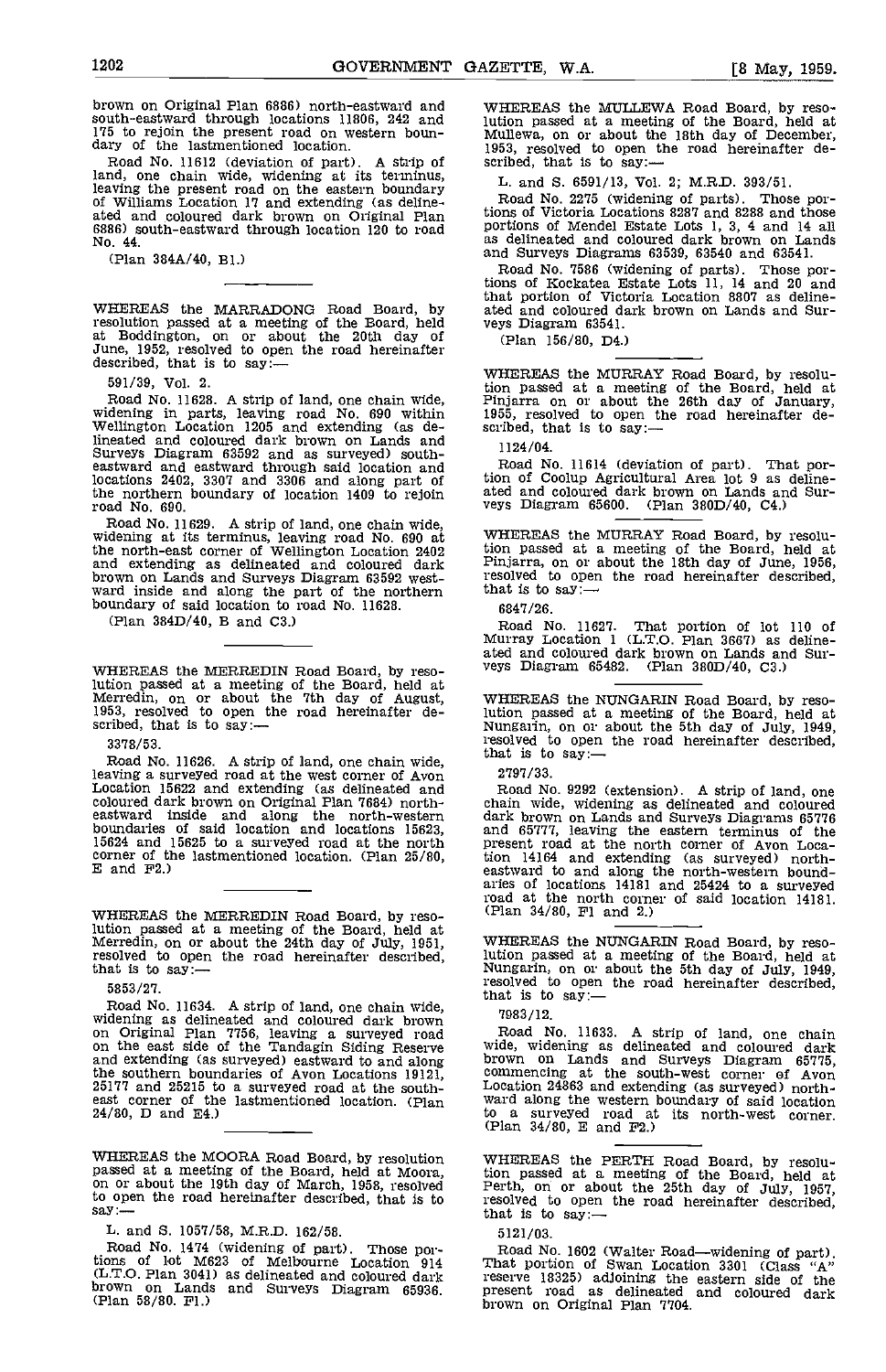Road No. 11630. A strip of land, one chain wide, which widening at its commencement, leaving road No. by re<br>11242 (Hamer Parade) on the south-eastern held boundary of Swan Location 3301 (Class "A" re-<br>serve 18325) and extending (as delineated and after coloured dark brown on Original Plan 7704) 2502<br>northward through said location to road No. 1602. 2502

Road No. 11631. A strip of land, one chain wide,<br>leaving road No. 1602 at the south-west corner of widening in parts, commencing at the south-east<br>Swan Location 5560 (reserve 24134) and extend-<br>corner of Piawaning Lot 36 a ing north-eastward through said reserve to road No. 250 on its north-western boundary.

(Plan Inglewood No. 92.)

WHEREAS the PINGELLY Road Board, by reso-Nution passed at a meeting of the Board, held at WHEREAS the WAGIN Road Board, by resolu-<br>Pingelly, on or about the 25th day of October, it is to say:--<br>1955, resolved to open the road hereinafter described, that is to say

12954/04.

Road No. 1978 (extension). A strip of land, one chain wide, leaving the eastern terminus of the present road at the north-east corner of Avon tion of Williams Location 10273 <br>Location 4158 and extending (as delineated and coloured dark brown on Lands and Surveys Dia- gram 65230) eastward and southward to and inside and along a northern boundary of and through location 5216 to a surveyed road on the southern WHER<br>boundary of the latter location. (Plan 378A/40, B1.) Wann

WHEREAS the PLANTAGENET Road Board, by resolution passed at a meeting of the Board, held 5512 at Mt. Barker, on or about the 21st day of Janu-<br>ary, 1955, resolved to open the road hereinafter<br>described, that is to say:—

L. and 5. 4688/97, M.R.D. 924/54.

Road No. 810 (widening of part). That portion and all posterior of Plantagenet Location 1272 as delineated and coloured dark brown on Lands and Surveys Dia- gram 65750.

Road No. 11632. A strip of land one chain wide, widening as delineated and coloured dark brown on Lands and Surveys Diagram 65749, leaving road<br>No. 6963 (Albany Highway) at the south-west 4039<br>corner of Plantagent Location 645 and extending Roa (as surveyed) eastward and north-eastward along the southern and south-eastern boundaries of said location to the western boundary of location 1445. From 65205, leaving a surveyed road at the north-(Plan 445/80, B4.)

WHEREAS the PLANTAGENET Road Board, by east resolution passed at a meeting of the Board, held at Mt. Barker, on or about the 6th day of Janu-<br>ary, 1959, resolved to open the road hereinafter<br>described, that is to say:—

Corr. 2215/16.

Road No. 11563. A strip of land, one chain wide, ber,<br>leaving road No. 1217 (Muirs Highway) at the descri-<br>eastern corner of Hay Location 1823 and extending south-westwards (as surveyed) along the south-eastern boundaries of said location and location 1825 to the south-east corner of the lastmen-<br>tioned location; thence south-westwards (as surtioned and shown on Original Plan 3469) to the<br>north-west corner of location 1831. (Plan 444/80,<br>D4.)

WHEREAS the UPPER BLACKWOOD Road held Board, by resolution passed at a meeting of the Board, held at Boyup Brook, on or about the 3rd day of August, 1951, resolved to open the road hereinafter described, that is to say:-

1303/54.

Road No. 11622. A strip of land, one chain wide,<br>leaving road No. 3243 at the north-west corner of deline<br>Nelson Location 2286 and extending as delineated Plan and coloured dark brown on Original Plan 6956 eastward through said location and locations 2930, 6227, 7123 and 6430 to a surveyed road at the south-east corner of the lastmentioned location. (Plan 415D/40, B and C4.)

WHEREAS the VICTORIA PLAINS Road Board, by resolution passed at a meeting of the Board, held at Calingiri, on or about the 21st day of March, 1958, resolved to open the road herein- after described, that is to say:--

2502/52.

Froad No. 11637. A strip of land, one chain wide,<br>widening in parts, commencing at the south-east<br>corner of Piawaning Lot 36 and 3xtending (as<br>delineated and coloured dark brown on Original<br>Plan 6970) northward outside and

WHEREAS the WAGIN Road Board, by resolu-<br>tion passed at a meeting of the Board, held at<br>Wagin, on or about the 26th day of September,<br>1956, resolved to open the road hereinafter de-<br>scribed, that is to say:--

3358/06.

Road No. 11585 (deviation of part). That por-tion of Williams Location 10273 as delineated and coloured dark brown on Lands and Surveys Dia- gram 65506. (Plan 409B/40 E2.)

WHEREAS the WANNEROO Road Board, by reso-NUTREE WANNEROO ROAD BOARD, held at meeting of the Board, held at Wanneroo, on or about the 24th day of March, 1958, resolved to open the road hereinafter described, that is to say:-

5512/24.

Road No. 9564 (deviation of part). That portion of lot M1502 of Swan Location 1370 (L.T.O. Diagram 6814) as delineated and coloured dark brown on Original Plan 7804. (Plans 28/80, A3, and 29/80, P3.)

WHEREAS the WESTONIA Road Board, by resolution passed at a meeting of the Board, held at Westonia, on or about the 25th day of Septem- ber, 1950, resolved to open the road hereinafter described, that is to say:-

4039/49.

Road No. 11635. A strip of land, two chains wide, widening in parts and as delineated and coloured dark brown on Lands and Surveys Dia- gram 65205, leaving a surveyed road at the north- east corner of Yilgarn Location 321 and extending (as surveyed) southward along the eastern bound- aries of said location and location 310 to the southeast corner of the latter location. (Plan 35/80, El.)

WHEREAS the WILLIAMS Road Board, by reso-Nution passed at a meeting of the Board, held at Williams, on or about the 27th day of Octo-<br>Williams, on or about the 27th day of Octo-<br>ber, 1945, resolved to open the road hereinafter<br>described, that is to say:—

L. and 5. 544/05, Vol. 2; M.R.D. 556/56.

Road No. 2278 (widening of parts). Those por-tions of Williams Locations 12065 and 12067 and that portion of Crown land all as delineated and coloured dark brown on Lands and Surveys Dia- gram 64575. (Plan 384C/40, F3.)

WHEREAS the WONGAN-BALLIDU Road Board,<br>by resolution passed at a meeting of the Board,<br>held at Wongan Hills, on or about the 20th day of October, 1957, resolved to open the road here-inafter described, that is to say:

L. and 5. 3323/14, M.R.D. 895/55.

Road No. 4306 (widening of parts). Those portions of Melbourne Locations 1454 and 2562 as delineated and coloured dark brown on Original Plan 7862.

Road No. 5031 (widening of parts). Those portions of Melbourne Locations 1598, 1645, 2221, 1768,<br>1450, and 2302 (reserve 16319) as delineated and coloured dark brown on Lands and Surveys Dia- gram 65923 and Original Plans 7862 and 7863.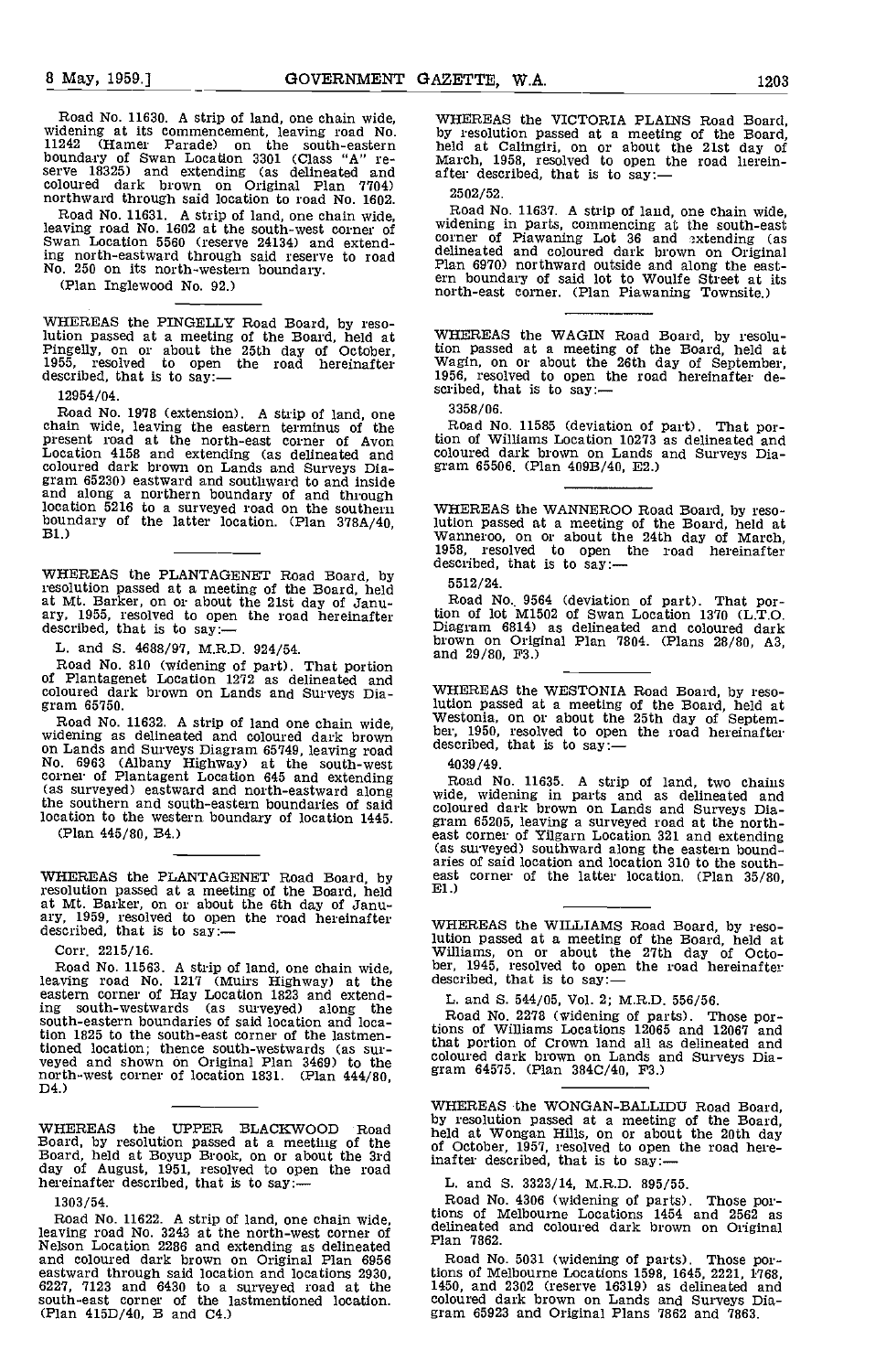Road No. 6496. (a) Widening of parts. That portion of Melbourne Location 3780 (reserve 16418) 1373<br>adjoining the north-eastern side of the present road and those portions of location 2290 (reserve tions of<br>18672) all as delineated and coloured dark brown lineate on Lands and Surveys Diagram 65924 and Original  $\sum_{r=1}^{n}$ 

(b) Extension. A strip of land, of irregular width, leaving the western terminus of the present road on the eastern boundary of location 1767 and extending as delineated and coloured dark brown on Original Plans 7864 and 7863 generally north-<br>ward through said location and location 1791 to a surveyed road on the northern boundary of said tion of location 1791.

Road No. 11624. A strip of land, one chain wide, widening in parts, leaving road No. 6496 within Melbourne Location 3780 (reserve 16418) and extending (as delineated and coloured dark brown tending (as delineated and coloured dark brown on Lands and Surveys Diagram 65924) south-eastwards through said location and the Goomalling-Mullewa railway reserve to road No. 5616 within said reserve 16418.

(Plans 57/80, C and D3, Wongan Hills Townsite.

WHEREAS the WONGAN-BALLIDU Road Board, along the accolution passed at a meeting of the Board survey held at Wongan Hills, on or about the 14th day 5.9p b of February, 1955, resolved to open the road here- (Plan inafter described, that is to say: $-$ 

683/55.<br>Road No. 11623. A strip of land, one chain wide. commencing at the south corner of Ninghan Location 1383 and extending (as surveyed) north-easttion 1383 and extending (as surveyed) north-east-<br>ward along the south-eastern boundaries of said coloure location to the western boundary of location  $1379$   $413D/$ (reserve 13493). (Plan 56/80, B1.)

And whereas His Excellency the Governor, pur-<br>suant to section 17 of the Public Works Act, 1902-<br>1956, by notices published in the Government Gazette, declared that the said lands had been (widen set apart, taken, or resumed for the purpose of  $\frac{w}{\alpha n}$ the said Roads, and that plans of the said lands at the said Roads, and that plans of the said lands at the might be inspected at the Department of Lands at the

And whereas the said Board has caused a copy of the said notices to be served upon the owners and  $\frac{11.19.5}{10.000}$  and occupiers of the said lands resident within the State, or such of them as can with reason-<br>able diligence be ascertained, either personally or<br>by registered letter posted to their lastnamed places<br>of abode.

And whereas the Governor in Executive Council has confirmed the said resolutions, it is hereby notified that the lines of communication described Districts Act, 1919-1956, subject to the provisions of the said Act.

Dated this 8th day of May, 1959.

N. A. YOUNG, Acting Under Secretary for Lands.

#### ROAD DISTRICTS ACT, 1919-1956.

# Department of Lands and Surveys, Perth, 8th May, 1959.

IT is hereby declared that the undermentioned lands have been set apart, taken, or resumed under section 17 of the Public Works Act, 1902-1956, for the purposes of new roads, that is to say:—

## Eroomehill.

2623 /89.

Road No. 329 (widening of part). That portion 6788 a<br>of lot D3 of Kojonup Location 257 (L.T.O. Plan on Lai 472) as delineated and coloured dark brown on through Lands and Surveys Diagram 65552; 3r. 39.lp. being resumed from Kojonup Location 257. (Plan 417D/40, E4.)

# Broomehill.

13732/ 04. Road No. 2246 (widening of part). Those por-tions of Kojonup Locations 7745 and 7747 as delineated and coloured dark brown on Lands and Surveys Diagram 65349; 8.5p. and 24.6p. being resumed from Kojonup Locations 7745 and 7747 respectively. (Plan 417D/4o, C4.)

Eroomehill.

7927/06. Road No. 2424 (widening of part). That portion of Kojonup Location 260 as delineated and coloured dark brown on Lands and Surveys Dia- gram 65743; 36.9p. being resumed from Kojonup Location 260. (Plan 436A/40, Cl.)

# Broomehill.

2074/54.

11510/97.

2791/57.

2032/49.

Road No. 11656. A strip of land, one chain wide, leaving road No. 2245 at the south-east corner of Kojonup Location 7746 and extending as delineated and coloured dark brown on Lands and Surveys Diagram 64939 northward inside and along the eastern boundary of said location to a surveyed road at its north-east corner; la. Or. 5.9p. being resumed from Kojonup Location 7746. (Plan 417/80, D4.)

#### Busselton.

Road No. 793 (deviation and widening of parts). Those portions of Crown land as delineated and coloured dark brown on Original Plan 7353. (Plan 413D/40, B3.)

Busselton.

Road No. 11641. A strip of land, 50 links wide (widening as delineated and coloured dark brown on Original Plan 7795), leaving a surveyed road at the north-west corner of Anniebrook Estate Lot 8 and extending (as surveyed) eastward along the northern boundary of said lot to a drain reserve at its north-east corner; lr, 19p., lr. 18.lp., lr. 19.9p., 23.2p. and la. Or. 35.lp. being resumed from Anniebrook Estate Lots 1, 2, 3, 4 and 8 respectively. (Plan 413A/40, BC2.)

# Collie Coalfields.

Road No. 11650. A strip of land, 150 links wide, leaving the northern side of road No. 2014 opposite the north-east corner of reserve 6738 and<br>extending (as shown on Original Plan Wellington 193) northward, passing through the Brunswick Junction-Collie Railway Reserve, a distance of 5 chains 17 links. (Plan Collie Central,)

#### Cunderdin.

Road No. 11619 (widening and deviation of parts). Those portions of Avon Locations 4221 and Original Plan 7642; 9a. Ir. 21p. and 4a. 3r. 13p. being resumed from Avon Locations 4221 and 19433 respectively. (Plans 26D/40, B4, 3A/40, El.)

# 7 53/15.

3302/54.

# Drakesbrook.

Road No. 11649. A strip of land, one chain wide, widening at its terminus, leaving road No. 5189 near the north-east corner of Murray Location 1080 and extending (as shown on L.T.O. Plan 6788 and as delineated and coloured dark brown on Lands and Surveys Diagram 64536) eastward through location 1033 to a surveyed road at the south-east corner of location 1469 (portion of re- serve 23617); 2a. 3r. 36p. being resumed from Murray Location 1033. (Plan 383A/40, El.)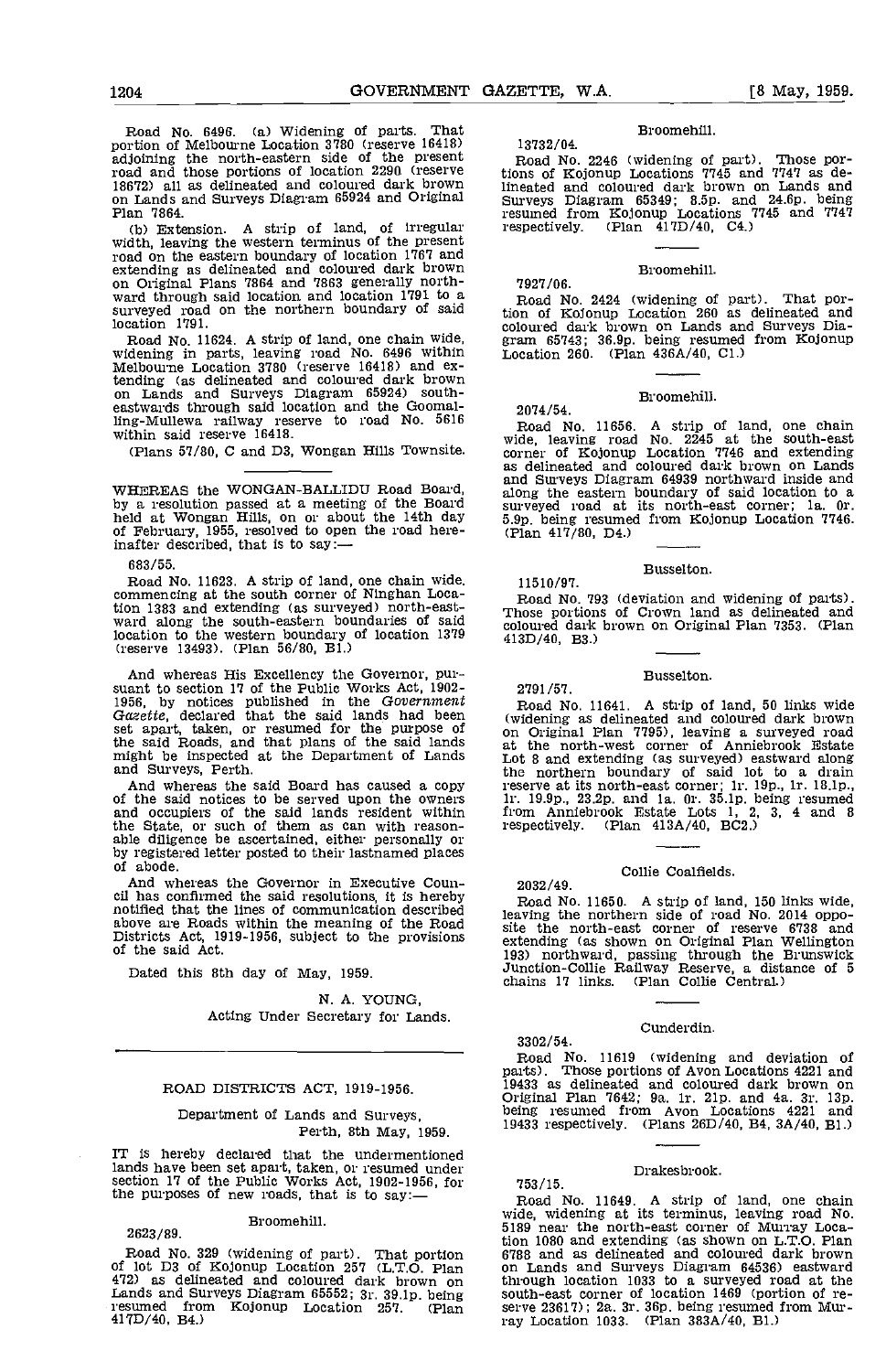# Gnowangerup.

L. and 5. 3921/57, M.R.D. 652/57.

Road No. 4301 (widening of parts). Those por-<br>tions of Plantagenet Locations 1753, 1756 and 3016 and, as delineated and coloured dark brown on Original Plans 7949 and 1948.

Road No. 7672 (widening of parts). Those portions of Plantagenet Locations 3023 and 4481 as<br>delineated and coloured dark brown on Original plan 7948.

Road No. 10064 (widening of parts). That por-Franchise Contains and that portion of<br>Plantagenet Location 824 and that portion of<br>Plantagenet Location 5010 as delineated and col-<br>case oured dark brown on Original Plan 7947.<br>2r. 7.7p. being resumed from Kent Location 8

tagenet Locations 1753, 1756, 3016, 3023, 4481 and 5010 respectively. (Plan 435/80, A2, B1 and 2.)

#### Gnowangerup.

L. and S. 2093/38, M.R.D. 508/52.

Road No. 7672 (widening of parts). Those por-<br>tions of Plantagenet Locations 5371, 3404 and 1675 and 2<br>as delineated and coloured dark brown on Lands baster and Surveys Diagrams 65524 and 65528.

Road No. 10137 (widening of part). That portion of Plantagenet Location 2594 as delineated and coloured dark brown on Lands and Surveys Diagram 65518.

Road No. 10249 (widening of parts). Those por-tions of Plantagenet Locations 5167, 1588, 3155 and 5166 as delineated and coloured dark brown on Lands and Surveys Diagrams 65523, 65526 and 65529.

Road No. 10448 (widening of parts). Those portions of Plantagenet Locations 1903, 6158, 3442, 2015, 3302 and 3296, all as delineated and coloured

dark brown on Lands and Surveys Diagrams 65527, extendi<br>65525, 65522 and 65521. (and Crise on Orig<br>65525, 65522 and 65521. (and one chain part of<br>wide, widening as delineated and coloured dark the sail<br>brown on Lands and S (as surveyed) westward, northward, again west- ward, again northward and again westward along the southern and part of the western boundaries 52<br>of said location, the southern boundaries of locations 3494, 4048 and 4877, the southern and part of last of the western boundaries of location 1646 and the  $\frac{0}{10}$ southern boundaries of locations 1662, 3046 and bound 1661 to a surveyed road at the south-west corner of the lastmentioned location.  $\frac{1}{2}$ 

ir. 14.5p., 24.9p., 17.7p., 3r. 13.1p., 27.7p., 1r.  $\frac{c}{r}$ 14.1p., 31.6p., 33.7p., 26.1p., 21.5p., 3a. 1r. 19p., 21.5p., 34.5p., 2r. 3,3p. 3a. 1r. 20p., 21.5p., 31.5p., 34.5p., 2r. 3.3p. and 1r. 8.6p. being resumed from Plantagenet c 5371 and 6758 respectively. Locations 1483, 1588, 1646, 1661, 1675, 1885, 1903, 2015, 2594, 3155, 3296, 3302, 3404, 3442, 5166, 5167,

(Plans 435/80, A2, 436B/40, El, Fl and 2)

## Gnowangerup.

866/58.

Road No. 11556 (widening and deviation). Those portions of Plantagenet Locations 5174, 2335 and 5146, delineated and coloured dark brown on L. and Original Plan 7482; 7a. 3r. 9p., 24a. 0r. 10p. and 1. 2. a.<br>
8a. 1r. 6p. being resumed from Plantagenet Loca-<br>
tions 2335, 5146 and 5174 respectively. (Plan corner 4360/40, ES.)

# Irwin.

3881/55. Road No. 11645. A strip of land, one chain wide, leaving road No. 177 (Geraldton Highway) within Victoria Location 2857 and extending (as delineated and coloured dark brown on Lands and Surveys Diagram 65786) north-eastward Road<br>through said location and to and through the Wide,<br>Midland Railway Reserve to a surveyed road on of Roe the eastern side of the said railway reserve; 1a. south-<br>3r. 13.7p. being resumed from Victoria Location dary<br>2857. (Plan 126C/40, D4.) 388/80

#### Kondinin.

2506/35. Road No. 7888 (deviation of part). A strip of land, three chains wide, leaving the present road on the western boundary of Roe Location 584 and extending (as delineated and coloured dark brown on Original Plan 7230) north-eastward through said location to road No. 9756.

Road No. 9079 (widening of part). That por-tion of Roe Location 1512 as delineated and coloured dark brown on Original Plan 7230.

Road No. 9756 (widening and deviation of part).<br>That portion of Roe Location 584 along the north-<br>eastern side of the present road and those por-<br>tions of locations 765 and 766 and Crown land<br>all as delineated and coloured Original Plan 7230.

Road No. 10056 (widening of part). That por-tion of Roe Location 815 as delineated and col-

oured dark brown on Original Plan 7231. Road No. 11654. A strip of land, three chains wide, commencing at the north-east corner of Roe Location 2198 and extending (as delineated and coloured dark brown on Original Plan 7231 and as surveyed) north-westward and northward through location 1511, extending along part of the eastern boundary of location 2082, to the northern-<br>most boundary of said location 1511.

9a. 2r., ha. Sr. 26p., ha. 3r. 8p., la. 3r. 8p., 21a. hr. 29p. and 3a. lr. isp. being resumed from Roe Locations 584, 765, 766, 815, 1512 and 2082 re- spectively.

(Plans 346/80, A4, 375/80, AB1.)

#### Kuhn.

Road No. 11642. A strip of land, three chains wide, widening at its terminus, commencing at the south-west corner of Roe Location 1719 and extending, as delineated and coloured dark brown on Original Plan 6995, eastward outside and along part of the southern boundary of and through the said location to its south-east corner; 5a. hr. 5p. being resumed from Roe Location 1719. (Plan 375/80, A4.)

# Kulin and Lake Grace.

5260/22.

3426/47.

Road No. 7126. (a) Widening of part.—A strip of land, one chain wide, along the northern side of the present road, extending from the eastern boundary of Williams Location 14401 to a point boundary of Williams Location 14401 to a point on the said side of the present road situate north of the north-east corner of location 12531 as delineated and coloured dark brown on Original Plan 7778.

(b) Deviation of part.—A strip of land, two<br>chains wide, widening at its terminus, leaving the<br>south-east side of the present road near the<br>north-west corner of location 14202 and extending (as delineated and coloured dark brown on Original Plan 7778) eastward through said location and location 14883 to road No. 8793 on the north-eastern boundary of the latter location.

(Plan 376/80, CD4.)

#### Kununoppin-Trayning.

#### L. and 5. 5451/13.

Road No. 11652. A strip of land, three chains wide, leaving road No. 9537 at the south-east corner of Avon Location 24989 and extending (as surveyed) south-westward along the southern boundary of said location and through locations 14361 and 14376 to the western boundary of the lastmentioned location. (Plan 55/80, E4.)

# Lake Grace.

6033/50.<br>Road No. 11655. A strip of land, one chain<br>wide, leaving road No. 8414 at the north corner Road No. 11655. A strip of land, one chain<br>wide, leaving road No. 8414 at the north corner<br>of Roe Location 120 and extending (as surveyed)<br>south-westward along the north-western boun-<br>dary of said location to its west corn  $388/80, A3.$ )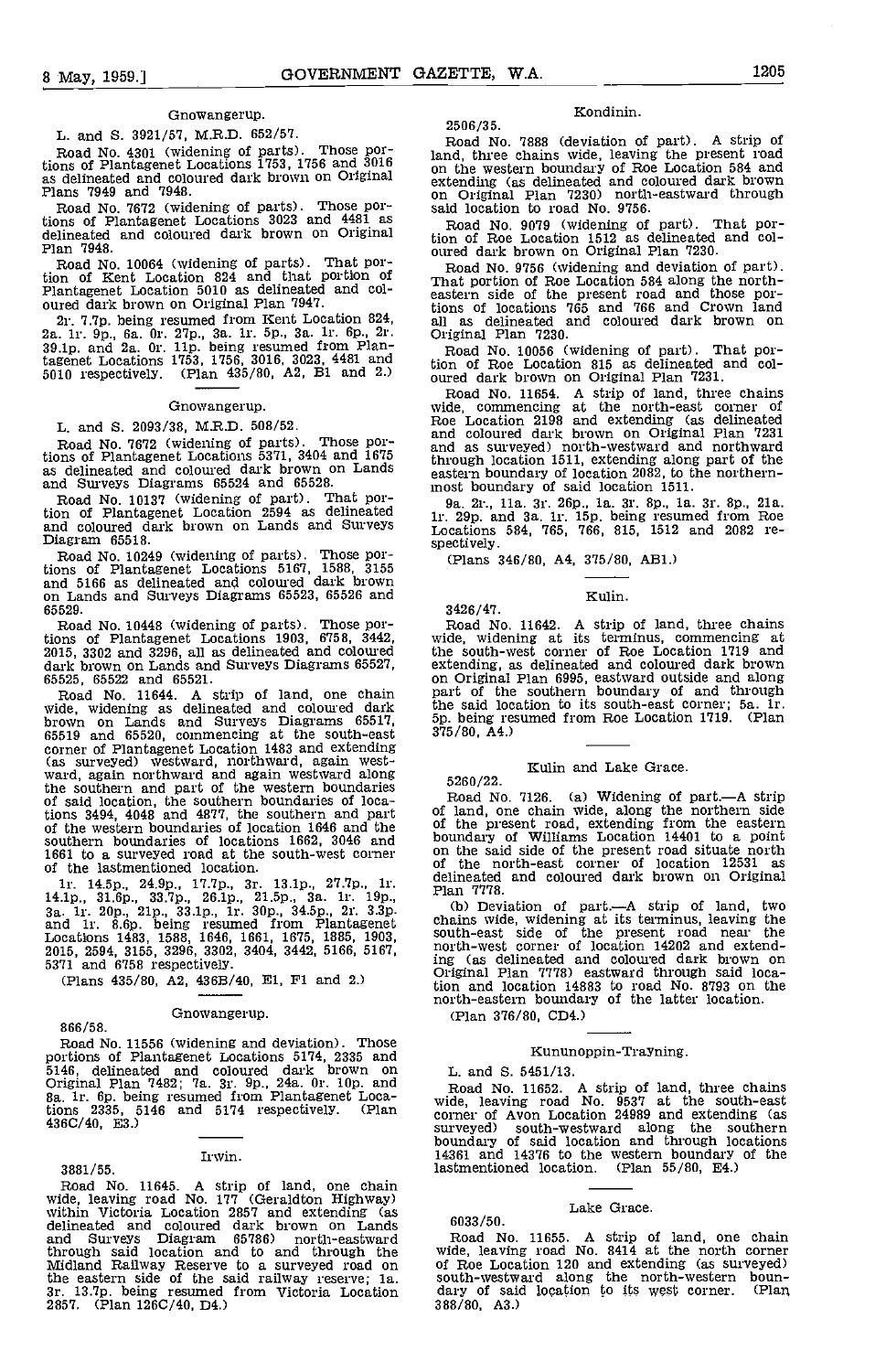# Manjimup.

# L. and S. 14764/li, M.R.D. 260/47.

Road No. 4674 (widening of part). That portion of Nelson Location 81 adjoining the north-<br>ern side of the present road as delineated and interse coloured dark brown on Original Plan 7851.

Road No. 10346 (deviation and widening of wa parts). That portion of Nelson Location 81 situ-<br>ated south of road No. 4674 and those portions to a<br>of locations 5264, 5483, 5484 and 5486, all as chai<br>delineated and coloured dark brown on Original corn<br>Plan 7851. from

2a. Or. lip., 4a. 3r. 13p., l5.2p., la. Or. 2.3p. and lr. 13.6p. being resumed from Nelson Locations 81, 5264, 5483, 5484 and 5486 respectively. (Plan 4390/40, D4.)

#### Morawa.

## L. and S. 273/58, M.R.D. 474/48.

Road No. 8372 (widening of part). That portion of Victoria Location 7599 as delineated and coloured dark brown on Lands and Surveys Dia- gram 66013; la. Or. 25.6p. being resumed from Victoria Location 7599. (Plan 128/80, A2.)

#### Mundaring.

1016/21. Road No. 6450 (deviation of part). A strip of land, one chain wide, widening at its commenceof land, leaving the present road at the north corner of lot 256 of Helena Location 20b (L.T.Q. Flan 4524) and extending as shown on Lands and Surveys Diagram 59348 northward to road No. 6449. (Plan 1C/20, N.W.)

#### Murray.

#### L. and S. 3825/57, M.R.D. 89/53 "B."

Road No. 7699 (South-West Highway—widening 2028<br>of part). That portion of Murray Location 928 as delineated and coloured dark brown on Lands and Surveys Diagram 66037; 12.lp. being resumed from Murray Location 928. (Plan 380D/40, C4.)

#### Northam.

500/58.

Road No. 11648. A strip of land, one chain wide, widening at its terminus, commencing at the south-west corner of Clackline Lot 101 and extending eastward and north-eastward along the south- ern boundaries of such lot and lot 102 and the southern and south-eastern boundaries of lots 103 con Lands<br>and 104 to the western side of Railway Road. 11.9p. and<br>(Lands and Surveys Diagram 64484.) (Plan Clack-<br>bourne Loc<br>line Townsite.) 31/80, D1.) line Townsite.)

#### Northampton.

10861/04, Vol. 2.

Road No. 2741 (deviation of parts). Those portions of Victoria Locations 133, 428 and 3102 as delineated and coloured dark brown on Original brown<br>delineated and coloured dark brown on Original 65850)<br>Plan 7753; Ia. Or. 7.7p., la. Or. 4.6p. and 11.2p. being resumed f and  $3102$  respectively. (Plan  $159C/40$ ,  $F4$ .)

# Northampton.

# 10861/04, Vol. 2.

Road No. 11643. A strip of land, one chain wide, 40<br>leaving road No. 2741 at the easternmost north-<br>east corner of Victoria Location 3468 and extending (as delineated and coloured dark brown on 4721<br>Original Plan 7755) generally southward through Roa said location and locations 2778 and 3469 to the wide southern boundary of the lastmentioned location;<br>thence eastward inside and along part of a north-<br>ern boundary of location 3537 to a surveyed road thence eastward inside and along part of a north-<br>ern boundary of location 3537 to a surveyed road tural<br>opposite the north-west corner of location 3133; 9a. orth-west<br>9a. Or. 3p., 3.9p., 9a. Or. 20p. and 5a. 2r. 9p. bein resumed from Victoria Locations 2778, 3468, 3469 being<br>and 3537 respectively. (Plan 159C/40, F4, 158B/40.) Lot 1

#### Northampton.

# 2983 /51.

Road No. 11647. A strip of land, one chain wide, widening in part, leaving road No. 7548 at Its intersection with the western boundary of Victoria Location 6863 and extending (as delineated and coloured dark brown on Original Plan 7153) north- ward and eastward inside and along parts of the western and northern boundaries of said location to a point on said northern boundary situate one chain eastward from the easternmost south-east corner of location 9602; 10a. 3r. 36p. being resumed<br>from Victoria Location 6863. (Plan 159C/40, EF3.)

# Nyabing-Pingrup. 731/18.

Road No. 5884 (widening of parts). Those portions of Kojonup Locations 6135 and 6794 as delineated and coloured dark brown on Lands and Surveys Diagram 65384; lap, and 14.6p. being resumed from Kojonup Locations 6135 and 6794<br>respectively. (Plan 417/80, D2.)  $(Plan \ 417/80, \ D2.)$ 

#### Perth.

442/57.<br>Road No. 11651 (Smith Street). A strip of land, From Subsection and Subsection and Subsection and extending (as shown on said plan) north-<br>eastward along the south comer-<br>eastward along the south-eastern boundary of said lot and to and along the south-eastern boundaries of lots 6 to 12 inclusive on said plan, lots 36 and 37 (L.T.O. Diagram 23109), lot 14, lots 32 and 33 (L.T.O. Diagram 21751), lot 16, lot 35 (L.T.O. Diagram 22895), lots 29, 30 and 31 (L.T.O. Dia- grams 21612, 21613 and 21614 respectively) and lots 20 to 24 inclusive on said plan to Wellington Road at the east corner of the lastmentloned lot; la. Or. lip, being resumed from Swan Location 1141. (Plan 1D/20, N.E.)

# Serpentine-Jarrandale. 2028/25.

Road No. 11653. Those portions of lots 68, 69, 76 and 77 of Cockburn Sound Location 16 (L.T.O. Plan 739A) as delineated and coloured dark brown and Original Plan 7738; 16a, being resumed from<br>Cockburn Sound Location 16, (Plan 380A/40, C1.)

# Victoria Plains.

3431/00, Vol. 3.

Road No. 2541 (widening of part). That por- tion of Melbourne Location 367 and that portion of lot M1799 of location 935 (L.T.O. Diagram 8454) all as delineated and coloured dark brown on Lands and Surveys Diagram 65700; Ia. 2r. ll.9p. and 2a. Or. 4p. being resumed from Mel- bourne Locations 367 and 935 respectively. (Plan 31/80, DI,)

# West Arthur.

L. and 5. 261/35, M.R.D. 452/48. wide (widening as delineated and coloured dark<br>brown on Lands and Surveys Diagrams 65849 and brown on Lands and Surveys Diagrams 65850), commencing at the westernmost south-<br>western corner of Williams Location 944 and extending (as surveyed) generally eastward along the southern boundaries of said iocation and locations lii and 1126 and onward to the south-west corner of location 265; 35p., 8p., 3r. 15.8p. and 7.9p. being resumed from Williams Locations 111, 775, 944 and 1126 respectively. (Plans 410C/40, F3, 409D/40, A3.)

# Woodanilling. 4721/57.

Road No. 11640. A strip of land, one chain wide, widening as delineated and coloured dark brown on Lands and Surveys Diagram 65778, commencing at the south-west corner of Katanning Agricultural Area Lot 169 and extending (as surveyed) northward along the western boundary of said lot to Orchard Road at its north-west corner; 18p. being resumed from Katanning Agricultural Area, Lot 169. (Plan 416B/40, El.),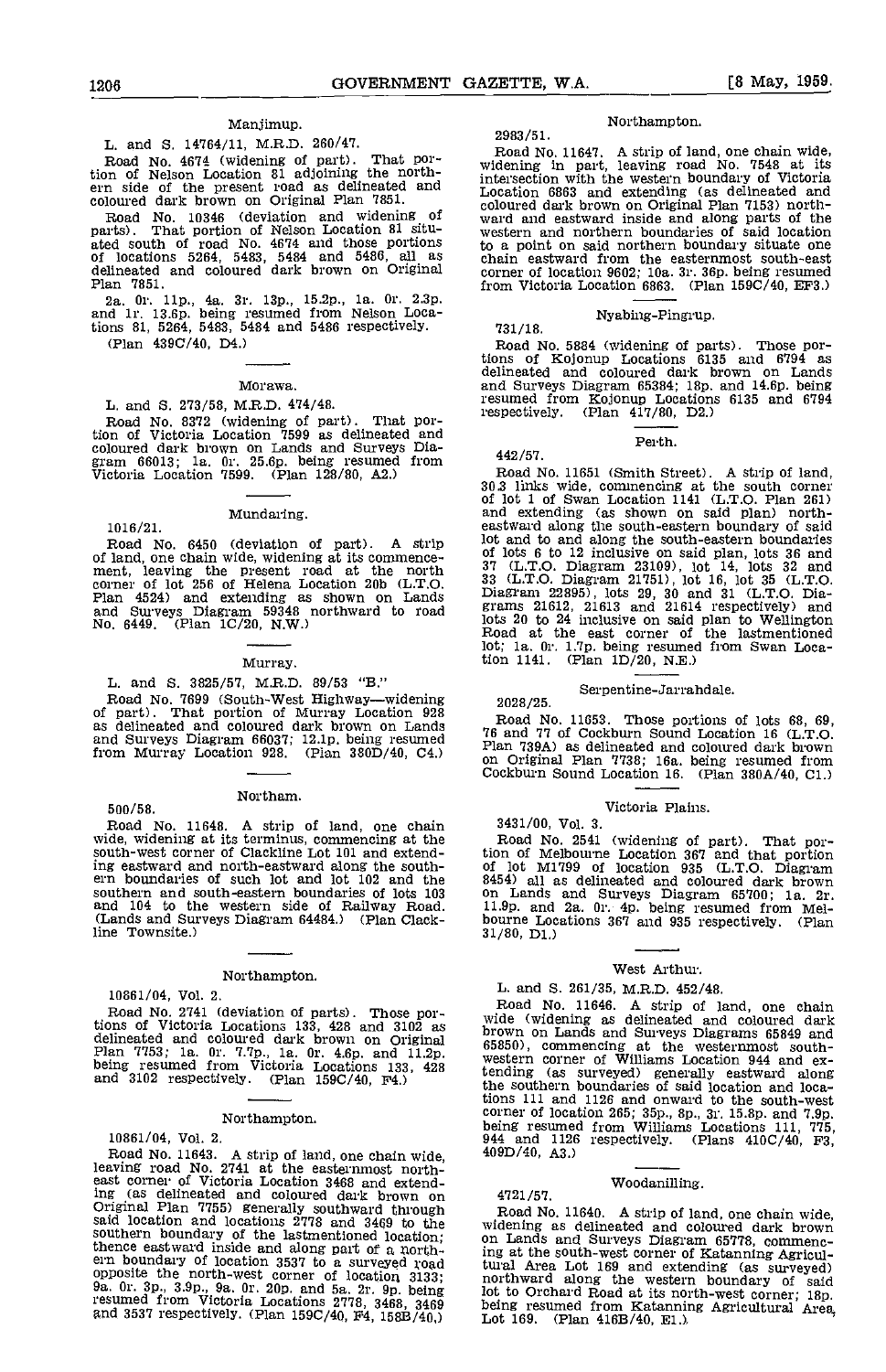By order of His Excellency the Governor, STEWART BOVELL, Minister for Lands.

# STATE HOuSING ACT, 1946.

# Forfeiture of Lease.

THE undermentioned Crown lease under the State Housing Act, 1946-1956, has been forfeited for a breach of a covenant contained in the said Crown lease.

Lease No.; Lessee; Description of Land; Town. 193/58; Ivan Williams, of Dean Street, Mt. Barker; Mt. Barker Lot 447; Mt. Barker.

Inserted by order of the State Housing Commis-<br>sion. and after 5th May, 1959.

A. D. HYNAM,

Manager.

# TRANSFER OF LAND ACT, 1893-1950. Application 725/1959.

TAKE notice that Fanny Selina Bowley McBride tracto<br>of Brunswick Road Albany Married Woman has at Ma<br>made application to be registered under the 1959.<br>Transfer of Land Act 1893-1950 as the proprietor Sub<br>of an estate in fe following parcel of land situate in the Albany are at the Boston of land situate in the Albany and af

Albany Town Lot 163 and being lots 12 and 13 Supplete subject of Diagram 20451 containing 1 rood 39 and 6/lOths perches.

Bounded on the north-east by part of the south-western boundary of Burgoyne Road Bor<br>measuring 1 chain and 2/10ths of a link on the Reno south-east by the north-western boundary of Town may be not the north-west by part of the north-eastern Ferth is boundary of Brunswick Road measuring 1 chain and 3/10ths of a link and on the north-west by (13665)<br>the south-eastern boundaries of lots 8 and 9 of at the o the south-eastern boundaries of lots 8 and 9 of the bury, on and after 19th May, 1959.<br>Town Lot 162 measuring 4 chains 96 and 4/10ths  $\frac{b}{x}$ links.

And further take notice that all persons other tio than the applicant claiming to have any estate Ferth right title or interest in the above parcel of land<br>and desiring to object to the said application  $\frac{1}{R}$  Pinga are hereby required to lodge in this office on or before the 15th day of June next a caveat for-<br>bidding the said land being brought under the operation of the said Act. Sto

> R. C. BUCHANAN, Registrar of Titles.

# Office of Titles, Perth, this 28th day of April, 1959.

B. p. Kakulas, Solicitor, Perth, Solicitor for the Applicant.

# PUBLIC WORKS TENDERS.

Tenders, closing at Perth, 2.30 p.m., on dates mentioned hereunder, are invited for the following. All tenders to be on a firm basis. Rise and Fall Clause will not apply.

Capel School and Quarters—Repairs and Reno-<br>vations (13652); 12th May, 1959; conditions may be seen at the Contractors' Room, P.W.D., Perth, and Bunbury, and at Courthouse, Busselton, on<br>and after 28th April, 1959.

East Hamilton Hill New School—Erection indors (13653); 12th May, 1959; conditions may be seen tender<br>at the Contractors' Room, P.W.D., Perth, on and By o

after 28th April, 1959.<br>Mt. Helena Brick School—Additions (13655); 12th May, 1959; conditions may be seen at the Contractors' Room, P.W.D., Perth, on and after 28th April, 1959.

Mullewa Hospital—Repairs and Renovations (13650); 12th May, 1959; conditIons may be seen at the Contractors' Room, P.W.D., Perth and Geraldton, and at Police Station, Mullewa, on and after 28th April, 1959.

Northam School Inspector's Quarters (70 Gordon Street)—Repairs and Renovations (13654); 12th May, 1959; conditions may be seen at the Contractors' Room, P.W.D., Perth, and Northam, on and after 28th April, 1959.

King Edward Memorial Hospital-Lift Installations (13647); 12th May, 1959; conditions may be seen at the Contractors' Room, P.W.D., Perth, on and after 21st April, 1959.

East Cannington SchoolAdditions (13657); 19th May, 1959; conditions may be seen at the Contractors' Room, P.W.D,, Perth, on and after 5th May, 1959.

Leederville Technical College—Additions to Paint<br>Shop (13658); 19th May, 1959; conditions may be seen at the Contractors' Room, P.W.D., Perth, on

and after 5th May, 1959. Great Southern Towns Water Supply—Erection<br>of Two 50,000 Gallon R.C.C. Tanks at Moojebing (13661); 26th May, 1959; conditions may be seen at the Contractors' Room, P.W.D., Perth, on and after 12th May, 1959.

Manjimup Court House—Erection (13656); 26th<br>May, 1959; conditions may be seen at the Contractors' Room, P.W.D., Perth and Bunbury, and at Manjimup Police Station, on and after 5th May. 1959.

Subiaco New Government Printing Office—Boiler<br>Plant (13660); 26th May, 1959; conditions may be seen at the Contractors' Room, P.W.D., Perth, on and after 12th May, 1959.<br>Supply, Delivery and Installation of Oil-fired

Boilers for Group Laundry, Shenton Park (13662); 26th May, 1959; conditions may be seen at the Contractors' Room, P.W.D., Perth, on and after 12th May, 1959.

12th May, 1959.<br>Bornholm School and Quarters-Repairs and<br>Renovations (13664); 2nd June, 1959; conditions<br>may be seen at the Contractors' Room, P.W.D.,<br>Perth and Albany, on and after 19th May, 1959.

Burekup School—Repairs and Renovations<br>(13665); 2nd June, 1959; conditions may be seen

Geraldton Public Buildings—External Repairs<br>and Renovations (13666); 2nd June, 1959; conditions may be seen at the Contractors' Room, P.W.D.,

Perth and Geraldton, on and after 19th May, 1959.<br>Fingaring School and Quarters—Repairs and Renovations (13667); 2nd June, 1959; conditions may be seen at the Contractors' Room, P.W.D., Perth and Narrogin, on and after 19t

and Room (13668); 2nd June, 1959; Con-<br>and Dining Room (13668); 2nd June, 1959; con-<br>ditions may be seen at the Contractors' Room,<br>P.W.D., Perth, on and after 19th May, 1959.<br>East Kimberley Stock Route Drilling (13363);

9th June, 1959; conditions may be seen at the Contractors' Room, P.W.D., Perth, Derby and Wyndham, on and after 12th May, 1959. Fitzroy Crossing Hospital—Additions and Altera-

tions (13669); 9th June, 1959; conditions may be<br>seen at the Contractors' Room, P.W.D., Perth,<br>Geraldton, Derby (District Engineer), and Port<br>Hedland (District Engineer), and at Police Station,<br>Fitzroy Crossing, on and aft

Narrogin Hospital—Extensive Additions (13659);<br>9th June, 1959; conditions may be seen at the Contractors' Room, P.W.D., Perth and Narrogin, on and after 12th May, 1959.

Tenders are to be addressed to "The Hon. the Minister for Works, Public Works Department, The Barracks, St. George's Place, Perth," and must be indorsed "Tender." The highest, lowest or any tender will not necessarily be accepted.

By order of the Hon. Minister for Works.

J. McCONNELL, Acting Under Secretary for Works.

8th May, 1959.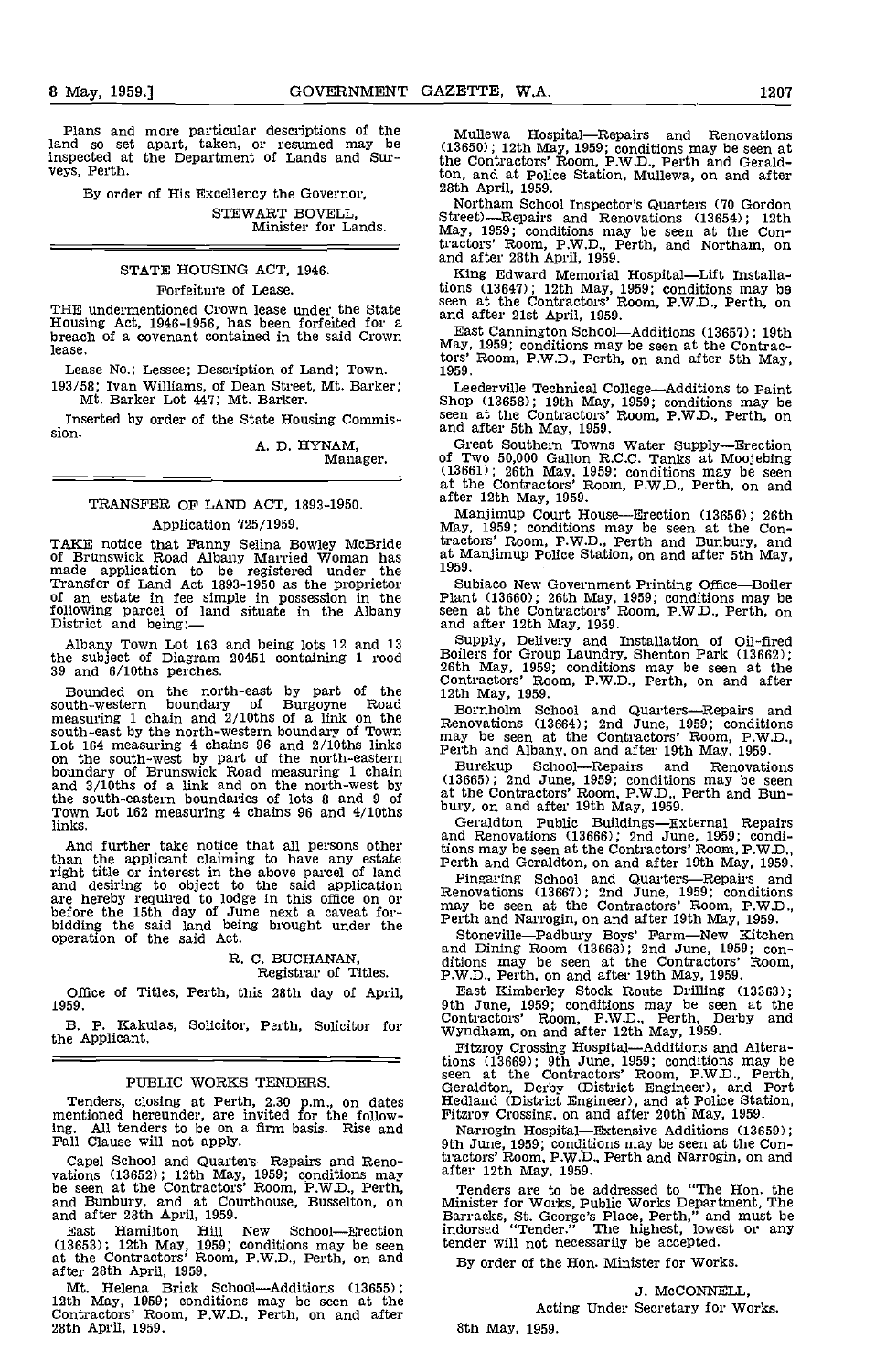# LAND DRAINAGE ACT, 1925.

Drainage Board Elections. Water Supply Department, Perth, 1st May, 1959.

P.W.W.S. 492/31.

IT is hereby notified for general information, in accordance with section 35 of the Land Drainage Act, 1925, that the following gentlemen have been elected members of the undermentioned drainage<br>board:—

Drainage Board; Date of Elections; Surname; Christian Names.

Benger; April, 1959; Frisina; Dominic.<br>Benger; April, 1959; Italiano; Gael.

(Sgd.) J. McCONNELL, Acting Under Secretary for Works.

# PUBLIC WORKS ACT, 1902-1956.

# Sale of Land.

P.W. 1770/48, Ex. Co. No. 738.

NOTICE is hereby given that the pieces or parcels <sup>for an</sup> of land described in the Schedule hereto are no longer required for the purpose for which they were resumed and are available for sale under the provisions of section 29 of the Public Works Act, 1902-1956.

A person who, immediately prior to the taking L.T.O.<br>of the land referred to, had an estate in fee prised simple in that land may, within three months Datter the publication of this notice in the Gazette and in accordance with the provisions of section 29 (3) of the Public Works Act, 1902-1956, apply to the Minister for Public Works at the office of the Department of Public Works for an option to purchase the land.

#### Land.

Portion of Swan Location 14, being lots 6, 7 P.W.<br>and 8 on L.T.O. Plan 2725 (now revested and **NOTIC** comprising part of reserve 24311).

Dated this 7th day of May, 1959.

J. McCONNELL, Acting Under Secretary for Works.

# PUBLIC WORKS ACT, 1902-1956. Sale of Land.

# P.W. 1263/53, Ex. Co. No. 730.

NOTICE is hereby given that the pieces or parcels of land described in the Schedule hereto are no longer required for the purpose for which they portion were acquired and are available for sale under on L.T. the provisions of section 29 of the Public Works cold<br>Act, 1902-1956. he

A person who, immediately prior to the taking Title of the land referred to, had an estate in fee simple<br>in that land may, within three calendar months  $583, 5$ <br>after the publication of the notice in the Gazette, Plan<br>and in accordance with the provisions of the on L.<br>Publ

# Schedule.

## Description.

Portion of Cockburn Sound Location 561, being part of lot 107, as shown coloured green on Plan P.W.D., W.A., 36690, and being part of the land comprised in Certificate of Title Volume 647, folio 172.

Portion of Cockburn Sound Location 561, being subject part of lot 104, as shown coloured green on Plan 1037, f P.W.D., W.A., 36690, and being part of the land for the comprised in Certificate of Title Volume 1130, folio 407.

Portion of Cockburn Sound Location 915, as shown coloured green on Plan P.W.D., W.A., 36690.

Dated this 7th day of May, 1959.

J. McCONNELL,<br>Acting Under Secretary for Works.

# PUBLIC WORKS ACT, 1902-1956.

## Sale of Land

P.W. 2587/51, Ex. Co. No. 129.

NOTICE is hereby given that the piece or parcel of land described in the Schedule hereto is no longer required for the purpose for which it was acquired and is available for sale under the pro- visions of section 29 of the Public Works Act, 1902- 1956.

A person who, immediately prior to the taking of the land referred to, had an estate in fee simple in that land may, within three months after the publication of the notice in the Gozette and in accordance with the provisions of the Public Works Act, 1902-1956, apply to the Minister for Works, for an option to purchase the land.

## Schedule.

#### Description.

Portion of Swan Location S, being lot 467 on L.T.O. Plan 3188 and being part of the land comprised in Certificate of Title Volume 1184, folio 642. Dated this 7th day of May, 1959.

J. McCONNELL, Acting Under Secretary for Works.

# PUBLIC WORKS ACT, 1902-1956.

# Sale of Land.

P.W. 1264/49, Ex. Co. No. 737.

NOTICE is hereby given that His Excellency the Governor in Council has approved under section 29 (7) of the Public Works Act, 1902-1956, of the sale by private contract or public auction of all those pieces or parcels of land hereinafter described; such land being no longer required for the purpose for which It was acquired.

#### Land.

Portion of Canning Location 25 being lots 522 to 525 (inclusive), 509 to 511 (inclusive) and 492 to 495 (inclusive) on L.T.O. Plan 4393 save and except the land coloured green on L.T.O. Plan 7279 and being part of the land comprised in Certificate of Title Volume 1124, folio 858.

Portion of Canning Location 25 being lot 1079 on L.T.O. Plan 4394 save and except the land coloured green and blue on L.T.O. Plan 7279 and being part of the land comprised In Certificate of Title Volume 1124, folio 855.

Portion of Canning Location 25 being lots 579,<br>583, 585, 586 and 919 to 922 (inclusive) on L.T.O.<br>Plan 4386 save and except the land coloured green<br>on L.T.O. Plan 7280 and being part of the land<br>comprised in Certificate of 857.

J. McCONNELL, Acting Under Secretary for Works.

# PUBLIC WORKS ACT, 1902-1956.

#### Sale of Land.

# P.W. 504/59, Ex. Co. No. 728.

Portion of Cockburn Sound Location 561, being part of the Public Works Act, 1902–1956, to the Public Works Act, 1902–1956, to the Public Works Act, 1902–1956, to the Public Works Act, 1902–1956, to the Public Works Act, 19 NOTICE is hereby given that His Excellency the Governor in Council has consented under section 29 (7) of the Public Works Act, 1902-1956, to the sale by the Moora Road Board by private contract or public auction of all that piece or parcel of land being portion of Melbourne Location 912 the subject of L.T.O. Diagram 8904 (Certificate of Title 1037, folio 287); such land being no longer required for the purpose for which it was acquired.

J. McCONNELL, Acting Under Secretary for Works.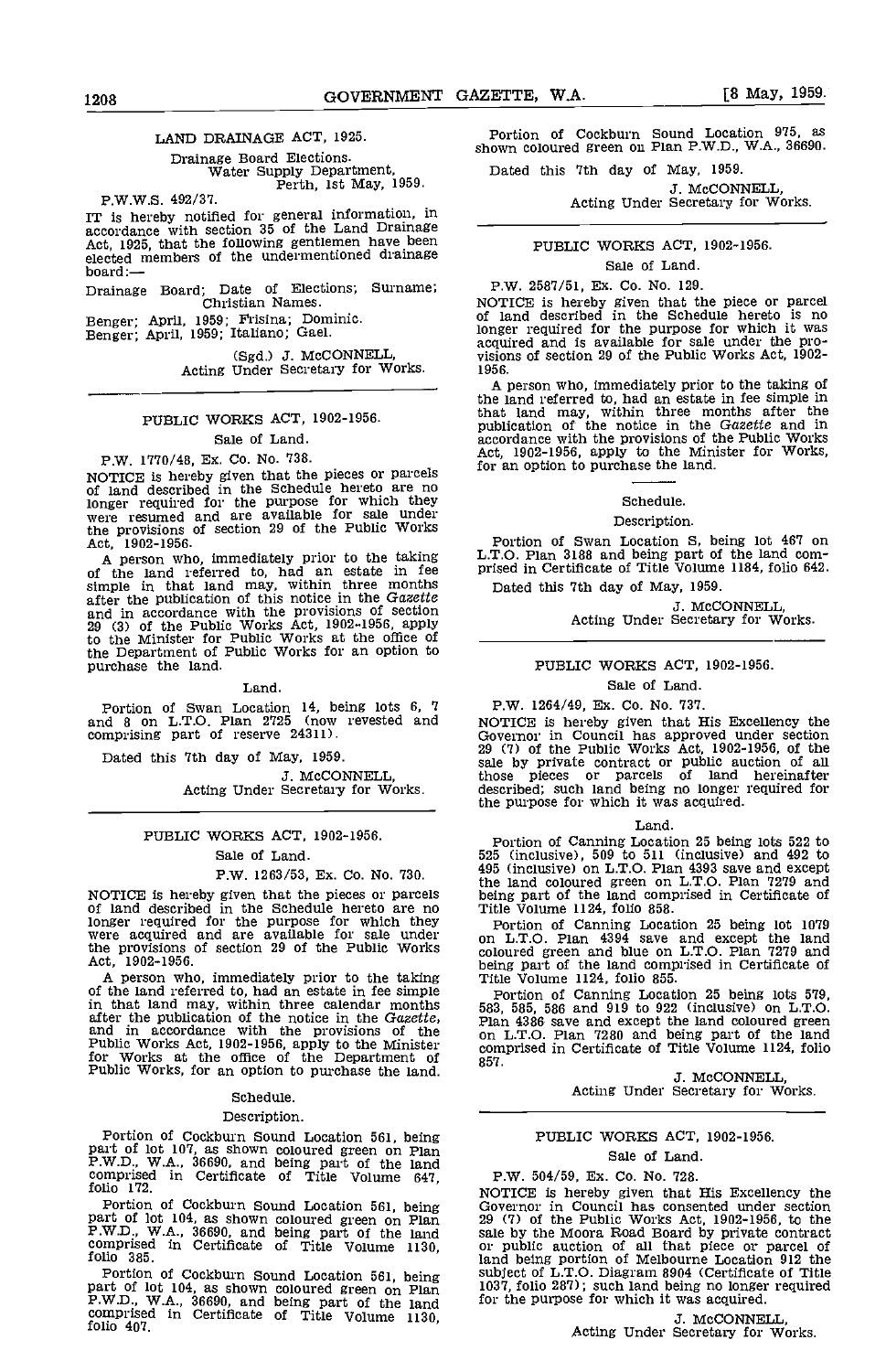## P.W. 828/57; Ex. Co. No. 725

# Main Roads Act, 1930-1955 ; Public lVorks Act, 1902-1956

LAND ACQUISITION

# Municipality of Albany-MacLeod Street-Road Widcning

NOTICE is hereby given, and itis hereby declared, that the several pieces or parcels of land described in the Schedule hereto—being all in the Plantagenet District—have, in pursuance of the written approval under the Public Works Act, 1902–<br>1956, and consent under the Municipal Corporations Act, 1906–1951 of His Excellency the Governor, ac the advice of the Executive council, datcd the 29th day of April, 1959, been compulsorily taken and set apart for the purposes of the following public work, namely -Municipality of Albany-MacLeod Street-Road Widening.

And further notice is hereby given that the said pieces or parcels of land so taken and set apart are shown marked off<br>on Plan P.W.D., W.A. 36462 (L.T.O. Diagranı 21840), which may be inspected at the Office of the Ministe And it is hereby directed that the said lands shall vest in the Municipality of Albany, for an estate in fee simple in

possession for the public work herein expressed, freed and discharged from all trusts, mortgages, charges, obligations, estates,<br>interests, rights-of-way, or other easements whatsoever.

| No. on Plan<br>PWD, WA<br>No. 36462 | Owner or Reputed Owner                                                                    | Description                                                                                                                                                                                                             | Area.                   |                |
|-------------------------------------|-------------------------------------------------------------------------------------------|-------------------------------------------------------------------------------------------------------------------------------------------------------------------------------------------------------------------------|-------------------------|----------------|
| 1                                   | Elizabeth Stockwell Timcwell<br>                                                          | Portion of Plantagenct Location 45, being part of<br>Lot I on L.T.O. Plan 5928 and being part of the<br>land comprised in Certificate of Title Volume                                                                   | a. r.<br>$\bf{0}$<br>0. | p.<br>Ō.4      |
| 2                                   | Edna May Dunn<br>.,.,                                                                     | 1124, Folio 694<br>Portion of Plantagenet Location 45, being part of<br>Lot 2 on L.T.O. Plan 5928 and being part of the<br>land comprised in Certificate of Title Volume<br>1108, Folio 140                             | $\mathbf{0}$<br>0       | $1-3$          |
| 3                                   | Joseph Edmund Pollard                                                                     | Portion of Plantagenet Location 45, being part of<br>Lot 3 on L.T.O. Plan 5928 and being part of the<br>land comprised in Certificate of Title Volume<br>1108, Folio 139                                                | - 0<br>0<br>6           |                |
| 4                                   | Thomas Beverley Smith-Ryan and Betsy<br>Mayne Smith-Ryan                                  | Portion of Plantagenet Location 45, being part of<br>Lot 4 on L.T.O. Plan 5928 and being part of the<br>land comprised in Certificate of Title Volume<br>1094, Folio 996                                                | $0\quad 0$              | $1 - 8$        |
| 5                                   | Connie May Gealer<br>$\cdots$                                                             | Portion of Plantagenct Location 45, being part of<br>Lot 5 on L.T.O. Plan 5928 and being part of the<br>land comprised in Certificate of Title Volume<br>1101, Folio 678                                                | 0<br>- 0                | $1-8$          |
| 6                                   | George Trevor Hill and Winifred Grace<br>Hill                                             | Portion of Plantagenet Location 45, being part of<br>Lot 6 on L.T.O. Plan 5928 and being part of the<br>land comprised in Certificate of Title Volume<br>1095, Folio 222                                                | - 0<br>0                | $1-8$          |
| 7                                   | Elizabeth Penn<br>$\cdots$                                                                | Portion of Plantagenet Location 45, being part of<br>Lot 7 on L.T.O. Plan 5928 and being part of the<br>land comprised in Certificate of Title Volume<br>1095, Folio 165                                                | $0\quad 0$              | $1-8$          |
| 8                                   | Edwin Charles Reading<br>$\cdots$                                                         | Portion of Plantagenet Location 45, being part of<br>Lot 8 on L.T.O. Plan 5928 and being part of the<br>land comprised in Certificate of Title Volume<br>1101, Folio 679                                                | 0<br>- 0                | $1 - 7$        |
| 9                                   | Elizabeth Stockwell Timewell, Exccutrix<br>of the Will of George Timewell (de-<br>ceased) | Portion of Drain Reserve Coloured Blue on L.T.O.<br>Plan 5928 and being that part as is now included<br>in L.T.O. Diagram 21840 and being part of the<br>land comprised in Certificate of Title Volume<br>181, Folio 39 | $0\quad 0$              | 0.5            |
| $10 - 13$<br>(incl.)                | Ellen Potter<br>,,,,                                                                      | Portions of Plantagenct Location 45, being parts<br>of Lots 9–12 (incl.) on L.T.O. Plan 5928 and<br>being part of the land comprised in Certificate of<br>Title Volume 1145, Folio 444                                  | $\mathbf{0}$<br>0       | $3-4$          |
| 14                                  | Edwin Elliot Butler<br>                                                                   | Portion of Plantagenet Location 45, being part of<br>Lot 13 on L.T.O. Plan 5928 and being part of the<br>land comprised in Certificate of Title Volume<br>1124, Folio 675                                               | $\bf{0}$<br>0           | $0 - 1$        |
| 15                                  | Frank Robus Blechynden<br><br>                                                            | Portion of Plantagenet Location 45, being part of<br>Lot 3 on L.T.O. Diagram 18492 and being part of<br>the land comprised in Certificate of Title Volume<br>1180, Folio 774                                            | $0\quad 0$              | 1 <sup>2</sup> |
| 16                                  | George Stanley Dayman<br><br>$\cdots$                                                     | Portion of Plantagenet Location 45, being part of<br>Lot 2 on L.T.O. Diagram 18492 and being part<br>of the land comprised in Certificate of Title<br>Volume 1181, Folio 112                                            | $0\quad 0$              | $1-9$          |
| 17                                  | Donald Keith Butler<br>,,,,                                                               | Portion of Plantagenet Location 45, being part of<br>Lot 1 on L.T.O. Diagram 18492 and being part<br>of the land comprised in Certificate of Title<br>Volume 1180, Folio 773                                            | $0\quad 0$              | I 9            |
| $18 - 23$<br>(Incl.)                | Emilie Beatrice Richardson Bunbury                                                        | Portions of Plantagenet Location 45, being parts of<br>Lots 22–17 (incl.) on L.T.O. Plan 246 and being<br>part of the land comprised in Certificate of Title<br>Volume 168, Folio 161                                   | 0<br>0                  | $1-9$          |
| 24 and 25                           | Thomas Harry Potter<br>$\cdots$<br>$\cdots$                                               | Portions of Plantagenet Location 45, being parts of<br>Lots 15 and 16 on L.T.O. Plan 246 and being part<br>of the land comprised in Certificate of Title<br>Volume 1168, Folio 864                                      | 0 <sub>12</sub><br>0    |                |

Certified correct this 17th day of April, 1959. The CHARLES GAIRDNER,

G. P. WILD, Governor in Executive Council.<br>
Minister for Works. The Council Council Council.<br>
Governor in Executive Council. Dated this 29th day of April, 1959.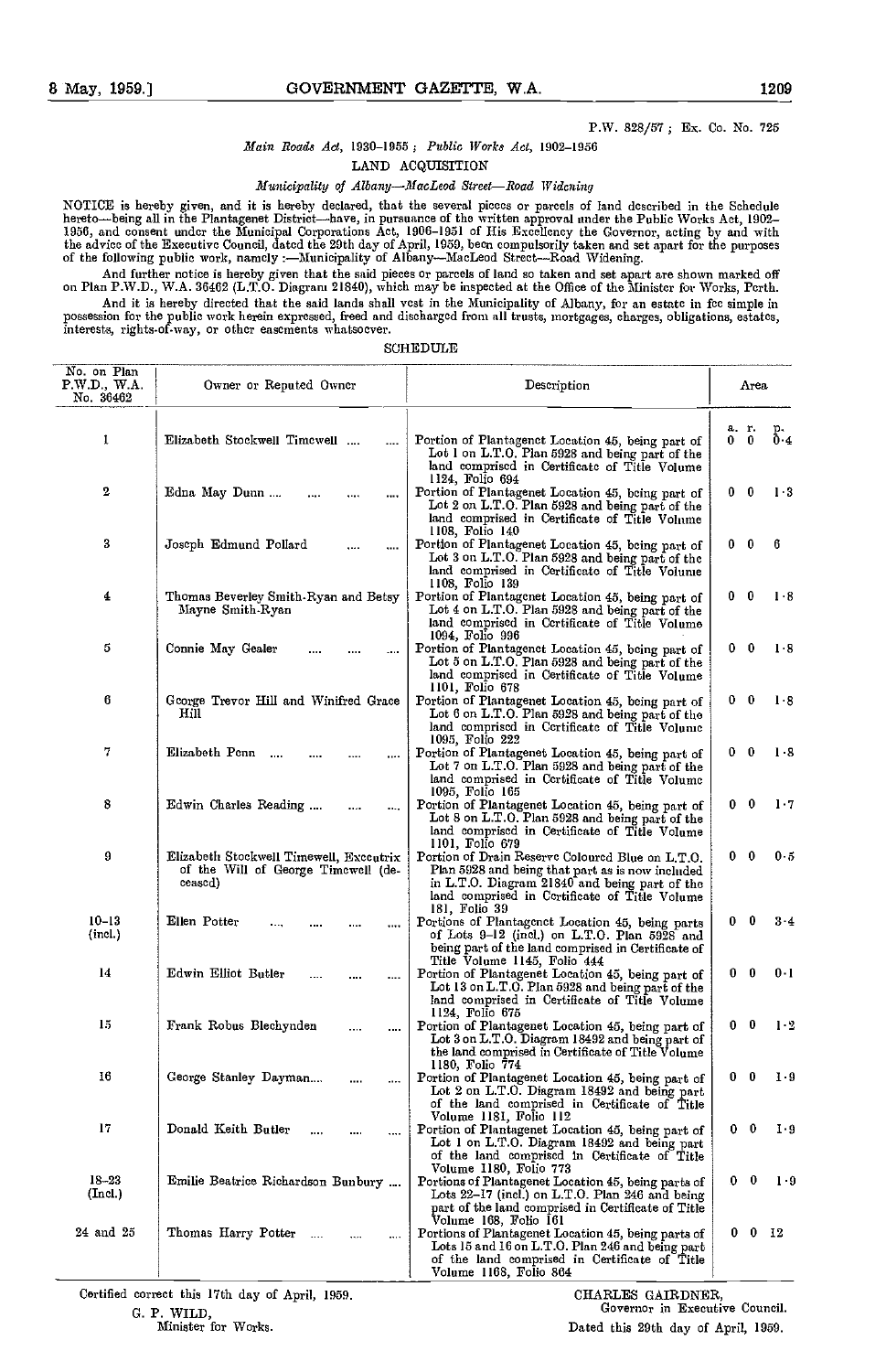P.W. 1922/57; Ex. Co. No. 732.

Metropolitan Water Supply, Sewerage and Drainage Act, 1909-1956; Public Works Act, 1902-1956

#### LAND RESUMPTION

Drainage at Raleigh Street, Carlisle

NOTICE is hereby given, and it is hereby declared, that the several pieces or parcels of land described in the Schedule<br>hereto—being all in the Canning District—have, in pursuance of the written approval and consent of His Governor, acting by and with the advice of the Executive Council, dated the 29th day of April, 1959, been set apart, taken,<br>or resumed for the purposes of the following public work, namely :—Drainage at Raleigh Street, Car

And further notice is hereby given that the said pieces or parcels of land so set apart, taken, or resumed are marked off and more particularly described on Plan, P.W.D., W.A., 36647, which may be inspected at the Office o Perth.

And it is hereby directed that the said lands shall vest in Minister of Water Supply, Sewerage and Drainage for an estate in fee simple in possession for the public work herein expressed, freed and discharged from all trusts, mortgages, charges, obligations, estates, interests, rights-of-way or other easements whatsoever.

| No. on Plan<br>P.W.D., W.A.,<br>No. 36647 | Owner or Reputed Owner                                         | Description                                                                                                                             | Агеа            |
|-------------------------------------------|----------------------------------------------------------------|-----------------------------------------------------------------------------------------------------------------------------------------|-----------------|
| 1.111                                     | The City of Perth<br>$\ddotsc$<br>$\cdots$<br>1.11<br>$\cdots$ | Portion of Canning Location 2 and being Lot<br>492 the subject of L.T.O. Diagram 10846<br>(Certificate of Title Volume 1061, Folio 486) | а т.<br>р.<br>0 |

Certified correct this 22nd day of April, 1959.<br>
G. P. WILD, Governor in Execution of April, 1959.<br>
CHARLES GAIRDNER, Governor in Execution of the Correct of the Correct of the Correct of the Correct of the Correct of the

Minister for Works,

Governor in Executive Council.

Dated this 20th day of April, 1959.

P.W. 218/59

Road Districts Act, 1019-1956; Public Works Act, 1902-1956

NOTICE OF INTENTION TO ACQUIRE LAND COMPULSORILY

Melville Road Board-Drainage at Macrae and Macleod Roads, Applecross

THE Minister for Works hereby gives notice, in accordance with the provisions of section 17 (2) of the Public Works Act,<br>1902–1956, that it is intended to acquire compulsorily, under section 17 (1) of that Act, the land de

SCHEDULE

| Owner or Reputed Owner | $\vert$ Occupier or Reputed Occupier | Description                                                                                                       | Агеа              |
|------------------------|--------------------------------------|-------------------------------------------------------------------------------------------------------------------|-------------------|
| Gertrude Eva Slater    | Vacant<br>$\cdots$<br>$\cdots$       | Portion of Swan Location 61 and being Lot 88 on L.T.O. Plan 4969 (Certificate of Title<br>Volume 1017, Folio 740) | а. г.<br>$\bf{0}$ |

Dated this 30th day of April, 1959. 0. P. WILD, 0. P. WILD, 0. P. WILD,

Minister for Works.

### M.R.D. 031/54

# Maim Roads Act, 1930-1955; Public Works Act, 1902-1956

# NOTICE OF INTENTION TO TAKE OR RESUME LAND

THE Minister for Works hereby gives notice, in accordance with the provisions of section 17 (2) of the Public Works Act,<br>1902–1956, that it is intended to take or resume, under section 17 (1) of that Act, the pieces or par the Schedule hereto, and being all in the Murray District, for the purpose of the following public work, namely, widening<br>Coast Road, and that the said pieces or parcels of land arc marked off on Plan M.R.D., W.A. 2495, wh at the Office of the Commissioner of Main Roads, Malcolm Street, Perth.

## **SCHEDULE**

| No. |                                                                   | Owner or Reputed Owner  Occupier or Reputed Occupier | Description                                                                     | Агеа                      |
|-----|-------------------------------------------------------------------|------------------------------------------------------|---------------------------------------------------------------------------------|---------------------------|
|     | John Morrish and Phyllis   J. and P. C. Morrish<br>Claire Morrish |                                                      | Portion of Murray Location 793 (Certificate<br>of Title Volume 1024, Folio 755) | а г<br>$2\bar{2}$ 4<br>00 |

Dated this 30th day of April, 1959.

# F. PARRICK, Secretary, Main Roads.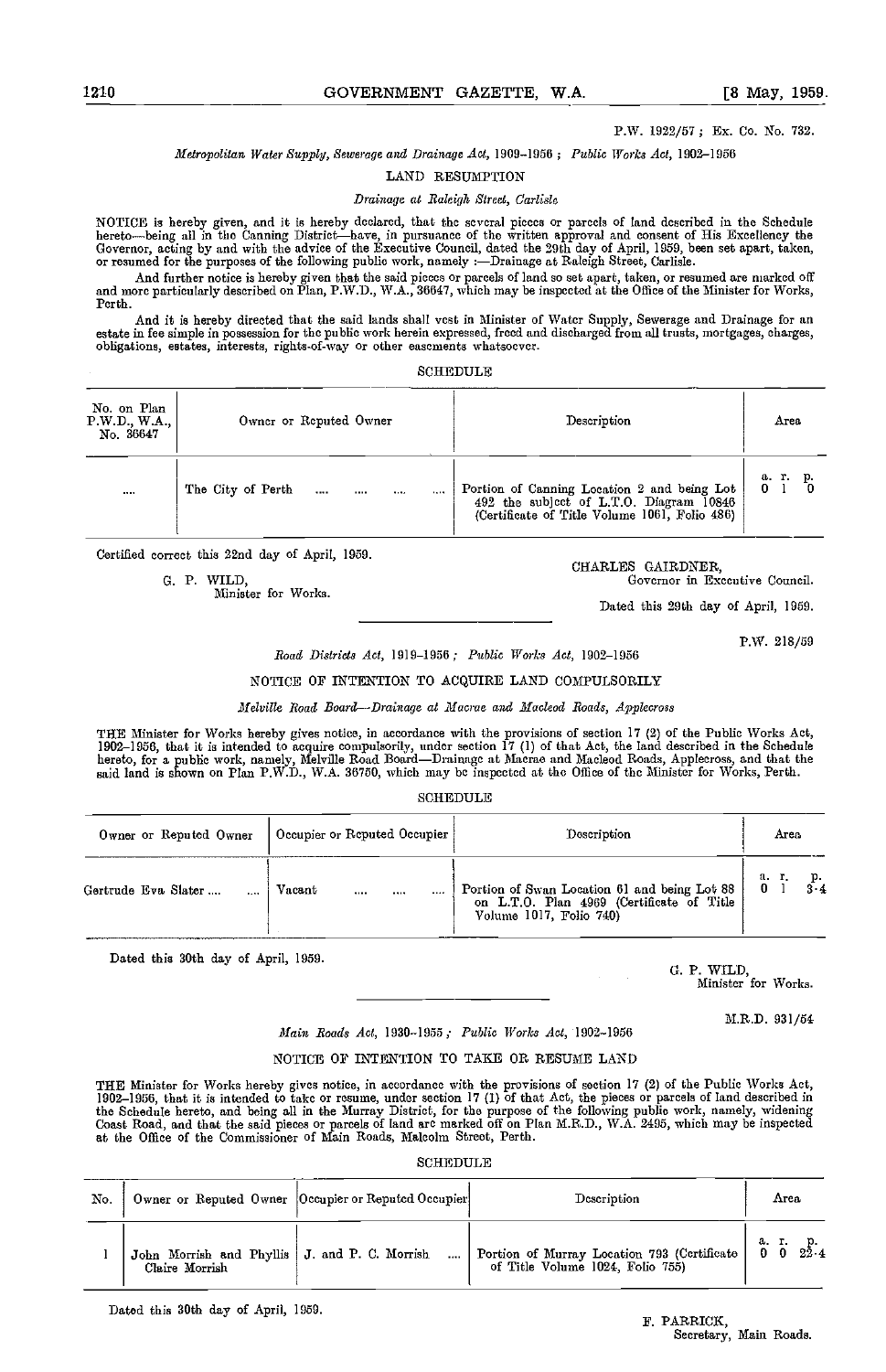M.R.D. 47/47

# Main Roads Act, 1030-1955; Public Works Act, 1902-1955

# NOTICE OF INTENTION TO TAKE OR RESUME LAND

THE Mmister for Works hereby gives notice, in accordance with the provisions of section 17 (2) of the Public Works Act, 1902–1955, that it is intended to take or resume, under section 17 (1) of that Act, the picces or parcels of land described in<br>the Schedule hereto, and being all in the Cockburn Sound, Murray and Pinjarra Districts, for th public work, namely widcning Fremantic Mandurah-Pinjarra Road, and that the said pieces or parcels of land are marked off<br>on Plan M.R.D., W.A. 2564, which may be inspected at the Office of the Commissioner of Main Roads, M

# SCHEDULE

| No. | Owner or Reputed Owner                             | Occupier or Reputed<br>Occupier      | Description                                                                                                                                                         | Агеа                                                                        |
|-----|----------------------------------------------------|--------------------------------------|---------------------------------------------------------------------------------------------------------------------------------------------------------------------|-----------------------------------------------------------------------------|
| ı   | Walter William Scott<br>$\cdots$                   | W. W. Scott<br>$\sim$<br>$\cdots$    | Portion of Cockburn Sound Location 16 and<br>being part of Lot 1 on Plan 5383 (Certificate                                                                          | a r<br>р.<br>$\boldsymbol{2}$<br>3<br>0<br>$\langle \text{approx.} \rangle$ |
| 2   | Evelyn Norris Dick<br>$\cdots$                     | E. N. Dick<br>$\cdots$<br>$\cdots$   | of Title Volume 1065, Folio 832)<br>Portion of Cockburn Sound Location 16 and<br>being part of Lot 2 on Plan 5383 (Certificate                                      | $0\quad 2$<br>- 0<br>(approx.)                                              |
| 3   | William, Hayes<br>$\sim$<br>                       | W. Hayes<br>$\cdots$<br>$\cdots$     | of Title Volume 1086, Folio 842)<br>Portion of Cockburn Sound Location 16 and<br>being part of Lot 3 on Plan 5383 (Certificate                                      | $0$ 1 33<br>(approx.)                                                       |
| 4   | William Beresford Haddow                           | W. B. Haddow                         | of Title Volume 1097, Folio 895)<br>Portion of Cockburn Sound Location 16 and<br>being part of Lot 4 on Plan 5383 (Certificate                                      | $0 \quad 1 \quad 28$<br>(approx.)                                           |
| 5   | Murray Road Board<br>$\cdots$                      | Murray Road Board                    | of Title Volume 1094, Folio 590)<br>Portion of Cockburn Sound Location 16 and<br>being part of Lot 20 on Plan 5383 (Certificate                                     | $0 \t0 \t37$<br>(approx.)                                                   |
| 6   | Alan Trenberth Jewell and<br>Ivy Maud Jewell       | A. T. and I. M. Jewell               | of Title Volume 1139, Folio 283)<br>Portion of Cockburn Sound Location 16 and<br>being part of Lot 54 on Plan 5383 (Certificate                                     | $0 \t 0 \t 27$<br>(approx.)                                                 |
| 7   | Thomas Leslie Smith and<br>Elsa Anna Smith         | T. L. and E. A. Smith                | of Title Volume 1118, Folio 234)<br>Portion of Cockburn Sound Location 16 and<br>being part of Lot 55 on Plan 5383 (Certificate                                     | 0 <sub>1</sub><br>$\frac{4}{3}$<br>(approx.)                                |
| 8   | Andrew Unkovich                                    | A. Unkovich                          | of Title Volume 1117, Folio 324)<br>Portion of Cockburn Sound Location 16 and<br>being part of Lot 56 on Plan 5383 (Certificate<br>of Title Volume 1083, Folio 480) | 01<br>$\overline{\mathbf{2}}$<br>(approx.)                                  |
| 9   | George Cyril Craggs<br>$\cdots$                    | G. C. Craggs<br>$\cdots$<br>$\cdots$ | Portion of Cockburn Sound Location 16 and<br>being part of Lot 1 (Diagram 18745) (Certi-<br>cate of Title Volume 1175, Folio 698)                                   | $0\quad 2$<br>- 2<br>(approx.)                                              |
| 10  | Clarence Louis Buckenara<br>and Edna May Buckenara | C. L. and E. M. Buck-<br>enara       | Portion of Cockburn Sound Location 16 and<br>being part of Lot 4 on Diagram 18745 (Certi-<br>ccate of Title Volume 1186, Folio 531)                                 | $0\quad 1\quad 36$<br>(approx.)                                             |
| 11  | Ian Boyd Risely<br>$\cdots$                        | I. B. Riselv<br>$\cdots$<br>$\cdots$ | Portion of Cockburn Sound Location 16 and<br>being part of Lot 2 on Diagram 18745 (Certi-<br>ficate of Title Volume 1193, Folio 426)                                | $0\quad 1\quad 36$<br>(approx.)                                             |
| 12  | Allen Frederick Ainsworth                          | A. F. Ainsworth                      | Portion of Cockburn Sound Location 16 and<br>being part of Lot 3 on Diagram 18745 (Certi-<br>ficate of Title Volume 1221, Folio 304)                                | $0\quad 1\quad 36$<br>(approx.)                                             |
| 13  | Alfred Woods<br>                                   | A. Woods<br>$\cdots$                 | Portion of Cockburn Sound Location 16 and<br>being part of Lot 11 on Diagram 18880 (Certi-<br>ficate of Title Volume 1115, Folio 696)                               | $0 \quad 1 \quad 27$<br>(approx.)                                           |
| 14  | Alfred Woods<br><br>$\cdots$                       | A. Woods<br>$\ldots$<br>$\cdots$     | Portion of Cockburn Sound Location 16 and<br>being part of Lot 12 on Diagram 18880 (Certi-<br>ficate of Title Volume 1205, Folio 571)                               | $0\quad 1\quad 26$<br>(approx.)                                             |
| 15  | Doris Muriel Watts<br>$\cdots$                     | D. M. Watts<br>$\cdots$<br>          | Portion of Cockburn Sound Location 16 and<br>being part of Lot 197 on Plan 2087 (Certifi-<br>cate of Title Volume 1180, Folio 983)                                  | 0 <sub>1</sub><br>- 8<br>(approx.)                                          |
| 16  | Doris Muriel Watts<br>$\cdots$                     | D. M. Watts<br>                      | Portion of Cockburn Sound Location 16 and<br>being part of Lot 13 on Diagram 18880 (Certi-<br>ficate of Title Volume 1180, Folio 984)                               | $0\quad 0\quad 17$<br>(approx.)                                             |
| 17  | Henry Sherwood Halliday                            | H. S. Halliday<br>$\cdots$           | Portion of Cockburn Sound Location 16 and<br>being part of Lot 3 on Diagram 18505 (Certi-<br>ficate of Title Volume 1173, Folio 709)                                | 0011<br>(approx.)                                                           |
| 18  | Donald George Rogers                               | D. G. Rogers                         | Portion of Cockburn Sound Location 16 and<br>being part of Lots 176 and 177 on Plan 2087<br>(Certificate of Title Volume 1216, Folio 311)                           | 2 1 11<br>(approx.)                                                         |
| 19  | Joan Halliday<br>                                  | J. Halliday<br><br>                  | Portion of Cockburn Sound Location 16 and<br>being part of Lot 4 on Diagram 18505 (Certi-<br>ficate of Title Volume 1202, Folio 266)                                | 0 <sub>1</sub><br>$\mathbf{0}$<br>(approx.)                                 |
| 20  | Elizabeth Hope Bricknell                           | E. H. Bricknoll                      | Portion of Cockburn Sound Location 16 and<br>being part of Lot 5 on Diagram 18505 (Certi-<br>ficate of Title Volume 1173, Folio 708)                                | $0$ 1 $25$<br>(approx.)                                                     |
| 21  | Percy Powell<br>.<br>$\cdots$                      | P. Powell<br>$\cdots$<br>$\cdots$    | Portion of Cockburn Sound Location 16 and<br>being part of Lots 195, 194 and 193 on Plan<br>2087 (Certificate of Title Volume 1028,<br>Folio $849$                  | 12 3<br>- 6<br>(approx.)                                                    |
| 22  | <b>Frederick George Hougham</b>                    | F. G. Hougham<br>$\cdots$            | Portion of Cockburn Sound Location 16 and<br>being part of Lots 192 and 191 on Plan 2087<br>(Certificate of Title Volume 1220, Folio 84)                            | 3313<br>(approx.)                                                           |
| 23  | Frederick George Hougham                           | F. G. Hougham<br>$\cdots$            | Portion of Cockburn Sound Location 16 and<br>being part of Lot 189 on Plan 2087 (Certifi-<br>cate of Title Volume 1196, Folio 463)                                  | 0 1 30<br>(approx.)                                                         |
| 24  | Gordon Barnsley<br>$\cdots$                        | G. Barnsley<br>$\cdots$<br>          | Portion of Cockburn Sound Location 16 and<br>being part of Lot 189 on Plan 2087 (Certifi-<br>cate of Title Volume 1190, Folio 957)                                  | $2\quad 0\quad 10$<br>(approx.)                                             |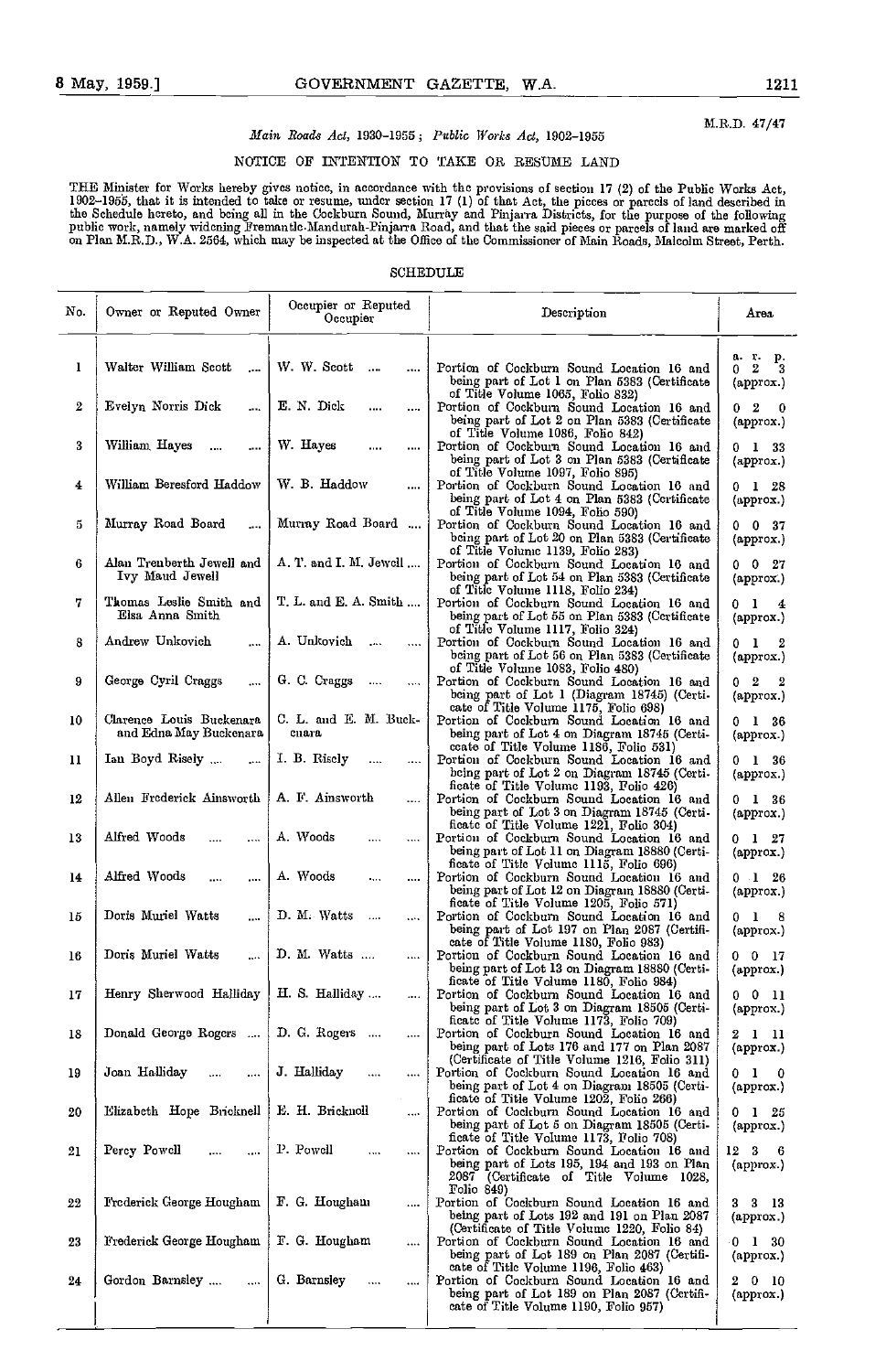# $SCHEDULE$ -continued

| No. | Owner or Reputed Owner                                                                                                   | Occupier or Reputed<br>Occupier                                      | Description                                                                                                                         | Area                                                      |
|-----|--------------------------------------------------------------------------------------------------------------------------|----------------------------------------------------------------------|-------------------------------------------------------------------------------------------------------------------------------------|-----------------------------------------------------------|
| 25  | Edwin Borrowdale Ander-<br>son, Quinton Sturrock<br>John<br>Wilson Angus,<br>Charles<br>Power.<br>Leo<br>Joseph Rodoreda | E. B. Anderson, Q. S. W.<br>Angus, J. Power and<br>L. C. J. Rodoreda | Portion of Cockburn Sound Location 16 and<br>being part of Lot 2 on Plan 2666 (Certificate<br>of Title Volume 1218, Folio 383)      | а г. р.<br>$4\quad 2\quad \bar{16}$<br>$(\text{approx.})$ |
| 26. | Edwin Borrowdale Ander-<br>son, Quinton Sturrock<br>Angus, John<br>Wilson<br>Leo<br>Charles<br>Power.<br>Joseph Rodoreda | E. B. Anderson, Q. S. W.<br>Angus, J. Power and<br>L. C. J. Rodoreda | Portion of Cockburn Sound Location 16 on<br>Diagram 12310 (Certificate of Title Volume<br>1080, Folio 694)                          | 0117<br>$(\text{approx})$                                 |
| 27  | William Charles Edward<br>Beacham                                                                                        | W. C. E. Beacham<br>$\cdots$                                         | Portion of Murray Location 15 (Certificate of<br>Title Volume 1064, Folio 731)                                                      | 7 0 33<br>(арргох.)                                       |
| 28  | Constance Ivy Warren    C. I. Warren                                                                                     | $\cdots$                                                             | Portion of Murray Location 15 and being part<br>of land comprised on Diagram 1707 (Certi-<br>ficate of Title Volume 262, Folio 149) | 11<br>(approx.)                                           |
| 29  | Roy Alexander Adam                                                                                                       | R. A. Adam<br>$\cdots$<br>$\cdots$                                   | Portion of Murray Location 14 (Certificate of<br>Title Volume 1218, Folio 797)                                                      | 10 <sub>2</sub><br>- 0<br>$\alpha$ (approx.)              |
| 30  | Clara Foss Adam (The<br>executrix of the Will of<br>Joseph Cooper (deceased))                                            | C. F. Adam<br>$\cdots$<br>$\cdots$                                   | Portion of Murray Location 13 (Certificate of<br>Title Volume 1073, Folio 156)                                                      | $4\quad1$<br>-5<br>$(\text{approx.})$                     |
| 31  | Clara Foss Adam (The<br>executrix of the Will of<br>Joseph Cooper (deceased))                                            | C. F. Adam<br>$\cdots$<br>$\cdots$                                   | Portion of Pinjarra Suburban Lots 83, 82, 81<br>and 80 (Certificate of Title Volume 930,<br>Folio 198)                              | $1 \quad 0$<br>- 9<br>(approx.)                           |
| 32  | Clara Foss Adam (The<br>executrix of the Will of<br>Joseph Cooper (deceased))                                            | C. F. Adam<br>$\cdots$<br>                                           | Portion of Pinjarra Suburban Lots 79 and 78<br>(Certificate of Title Volume 554, Folio 59)                                          | $0 \t 0 \t 24$<br>$\left($ approx. $\right)$              |

Dated this 4th day of May. 1959

# F. PARRICK, Secretary, Main Roads.

Main Roads Act, 1930-1955; Public Works Act, 1902-1956

# NOTICE OF INTENTION TO TAKE OR RESUME LAND

THE Minister for Works hereby gives notice, in accordance with the provisions of section 17 (2) of the Public Works Act, 1902–1956, that it is intended to take or resume, under section 17 (1) of that Act, the pieces or parcels of land described in<br>the Schedule hereto, and being all in the Williams District, for the purpose of the following p Karlgarin-Lake Grace Road, and that the said pieces or parcels of land are marked off on Plan M.R.D., W.A. 2619, which<br>may be inspected at the Office of the Commissioner of Main Roads, Malcolm Street, Perth.

SCHEDULE

| No. |                                                                                    | Owner or Reputed Owner [Occupier or Reputed Occupier] | Description                                                                                                                    | Агеа                                                                   |
|-----|------------------------------------------------------------------------------------|-------------------------------------------------------|--------------------------------------------------------------------------------------------------------------------------------|------------------------------------------------------------------------|
| 2   | Grace Duff Aitken Turner   G. D. A. Turner<br>William Stanley White    W. S. White | $\cdots$<br>$\cdots$                                  | Portion of Williams Location 12699 (Crown<br>Lease $1664/1923$<br>Portion of Williams Location 13134 (Crown<br>Lease 333/1954) | а. г. р.<br>Ī2<br>70<br>$\left($ approx. $\right)$<br>-26<br>(approx.) |

Dated this 5th day of May, 1959. F. PARRICK,

Secretary, Main Roads.

M.R.D. 035/53

Main Roads Act, 1930-1955; Public Works Act, 1902-1956

# NOTICE OF INTENTION TO TAKE OR RESUME LAND

THE Mmister for Works hereby gives notice, in nocordance with the provisions of section 17 (2) of the Public Works Act, 1902–1956, that it is intended to take or resume, under section 17 (1) of that Act, the pieces or parcels of land described in<br>the Schedule hereto, and being all in the Beverley and Avon District, for the purpose of the fo 1250, Bk. 2, which may be inspected at the Office of the Commissioner of Main Roads, Malcolm Street, Perth.

| No. |                                       | Owner or Reputed Owner   Occupier or Reputed Occupier | Description                                                                      | Агеа                      |
|-----|---------------------------------------|-------------------------------------------------------|----------------------------------------------------------------------------------|---------------------------|
|     | Frank Robus Blechynden                | F. R. Blechynden<br>                                  | Portion of Beverley A.A. Lot 50 (Certificate<br>of Title Volume 1196, Folio 6)   | 9. г.<br>$0 \t2 \t12 \t8$ |
| 2   | John William Johnson    J. W. Johnson |                                                       | Portion of Avon Location 1217 (Certificate )<br>of Title Volume 1112, Folio 294) |                           |

Dated this 1st day of May. 1959.

M.R.D. 601/57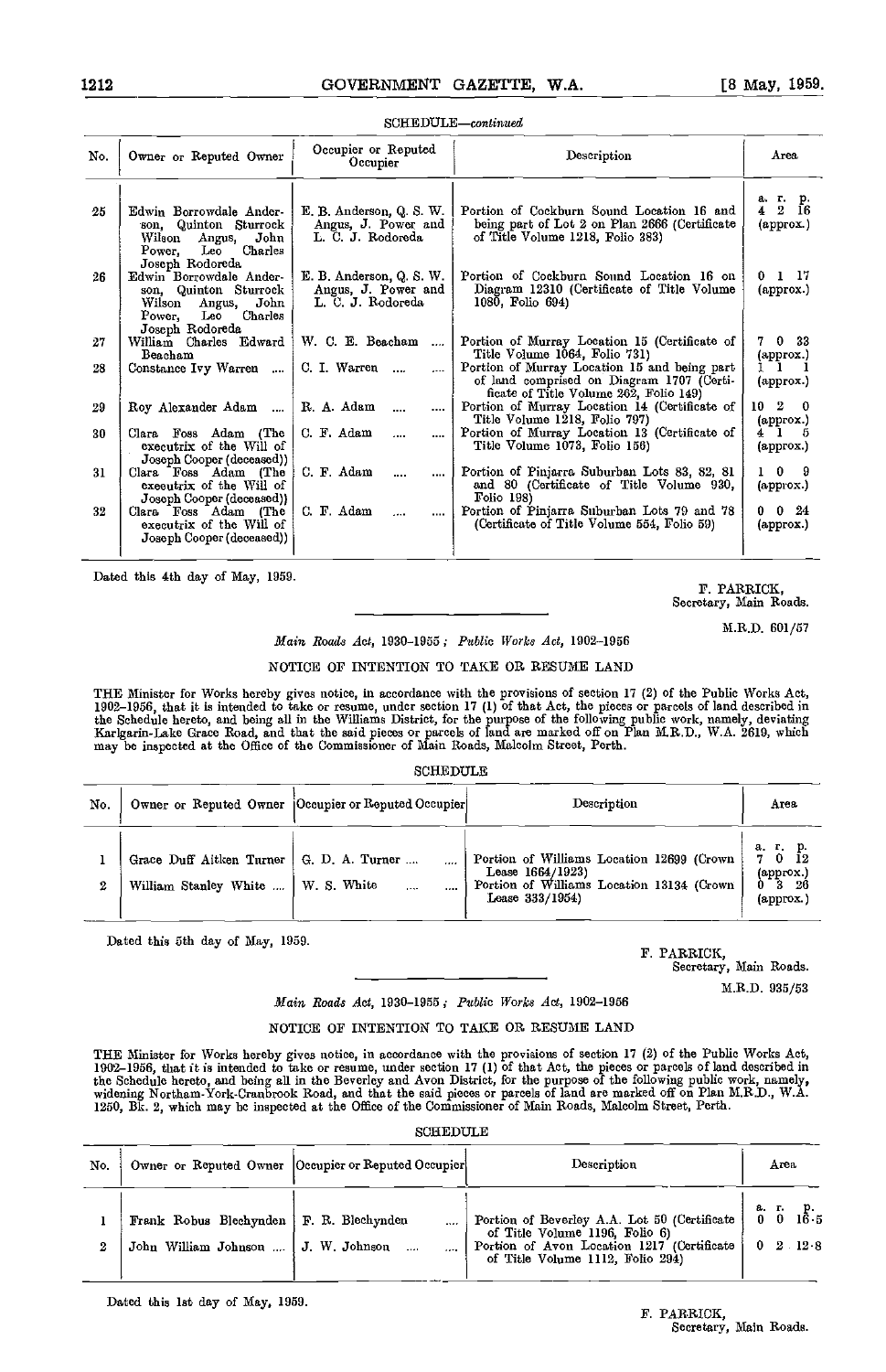M.R.D. 327/57

# Main Roads Act, 1930-1955; Public lVorks Act, 1902-1956

# NOTICE OF INTENTION TO TAKE OR RESUME LAND

THE Minister for Works hereby gives notice, in accordance with the provisions of section 17 (2) of the Public Works Act, 1902–1956, that it is intended to take or resume, under section 17 (1) of that Aet, the pieces or pareels of land described in<br>the Schedule hereto, and being all in the Upper Chapman District, for the purpose of the follow which may be inspected at the Office of the Commissioner of Main Roads. Malcolm Street, Perth.

# **SCHEDULE**

| No.         |                                                                                                                                | Owner or Reputed Owner   Oeeupier or Reputed Oeeupier                                                 | Description                                                                                                                                                                                                                                                                                                                                                  | Area                                                                                                                                                                          |
|-------------|--------------------------------------------------------------------------------------------------------------------------------|-------------------------------------------------------------------------------------------------------|--------------------------------------------------------------------------------------------------------------------------------------------------------------------------------------------------------------------------------------------------------------------------------------------------------------------------------------------------------------|-------------------------------------------------------------------------------------------------------------------------------------------------------------------------------|
| 2<br>3<br>4 | Frederick James Hackett<br>Cyril Ross Ireland and<br>Henrietta Ireland<br>Municipality of Geraldton<br>Clifford Hambrook Royee | F. J. Hackett<br>C. R. and H. Ireland<br>Municipality of Geraldton<br>C. H. Royee<br>$\cdots$<br>1.11 | Portion of Vietoria Location 411 (Certificate<br>of Title Volume 1143, Folio 771)<br>Portion of Victoria Location 1722 (Certificate<br>of Title Volume 1193, Folio 42)<br>Portion of Vietoria Location 412 (Certificate<br>of Title Volume 459, Folio 102)<br>Portion of Oakabella Estate Lots 12 and 13<br>(Certificate of Title Volume 1049, Folio<br>444) | аг. р.<br>$0\quad 0$<br>12<br>(approx.)<br>$2^{\circ}$ 0 $32^{\circ}$<br>$(\text{approx.})$<br>l 2<br>${\rm (approx.)}$<br>$1\,$ $2\,$ $29$<br>$\left( \text{approx.}\right)$ |

Dated this 6th day of May, 1959. F. PARRICK,

Secretary, Main Roads.

M.R.D. 445/56

# Main Roads Act, 1930-1955; Public Works Act, 1902-1956

# NOTICE OF INTENTION TO TAKE OR RESUME LAND

THE Ninister for Works hereby gives notice, in accordance with the provisions of section 17 (2) of the Public Works Act, 1902–1956, that it is intended to take or resume, under section 17 (1) of that Aet, the pieces or pareels of land deseribed in<br>the Schedule hereto, and being all in the Murray Distriet. for the purpose of the following pub be inspected at the Office of the Commissioner of Main Roads, Malcolm Street, Perth.

#### **SCHEDULE**

| No.                                                                                                        | Owner or Reputed Owner  Oeeupier or Reputed Oeeupier | Description                                                                                                                                                       | Агеа         |
|------------------------------------------------------------------------------------------------------------|------------------------------------------------------|-------------------------------------------------------------------------------------------------------------------------------------------------------------------|--------------|
| William Charles Edward   W. C. E. Beacham<br>Beacham<br>William Young and Doris   W. and D. Young<br>Young |                                                      | Portion of Murray Location 15 (Certificate<br>of Title Volume 1064, Folio 731)<br>Portion of Murray Location 17 (Certificate )<br>of Title Volume 1196, Folio 30) | а г.<br>-7.7 |

Dated this 1st day of May, 1959. F. PARRICK,

Secretary, Main Roads.

M.R.D. 924/54

# Main Roads Act, 1930-1955; PubLic IVorks Act, 1902-1956

NOTICE OF INTENTION TO TAKE OR RESUME LAND

THE Minister for Works hereby gives notice, in accordance with the provisions of section 17 (2) of the Public Works Act, 1902–1956, that it is intended to take or resume. under section 17 (1) of that Act, the pieces or parcels of land described in<br>the Sehedule hereto, and being all in the Plantagenet District, for the purpose of the followin may be inspected at the Office of the Commissioner of Main Roads, Malcolm Street, Perth.

# SCHEDULE

| No. |                                                                                        | Owner or Reputed Owner   Occupier or Reputed Occupier | <b>Deseription</b>                                                                                                                                                               | Area                                          |
|-----|----------------------------------------------------------------------------------------|-------------------------------------------------------|----------------------------------------------------------------------------------------------------------------------------------------------------------------------------------|-----------------------------------------------|
|     | Ellen Martha Trent. Jack  <br>Roland Trent. James<br>${\bf Trent}$<br>Barringer<br>and | E. M., J. R., J. B. and T.<br>W. Trent                | Portion of Plantagenet Location 927 (Cer-<br>tificate of Title Volume 709. Folio 66)                                                                                             | а.<br>г. р.<br>0.<br>33<br>$(\text{approx.})$ |
| 2   | Thomas Walter Trent<br>Edmund Bruee Paseoe<br>$\cdots$<br>Ross Stewart Wallace         | Max Roe<br><br>R. S. Wallace                          | Portion of Plantagenet Location 3940 (Cer-<br>tificate of Title Volume 1124, Folio 823)<br>Portion of Plantagenet Location 1132 (Cer-<br>tificate of Title Volume 910. Folio 20) | 0.<br>2<br>8<br>(approx.)<br>0<br>(арргох.)   |

Dated this 1st day of May, 1969.

F. PARRICK, Secretary, Main Roads.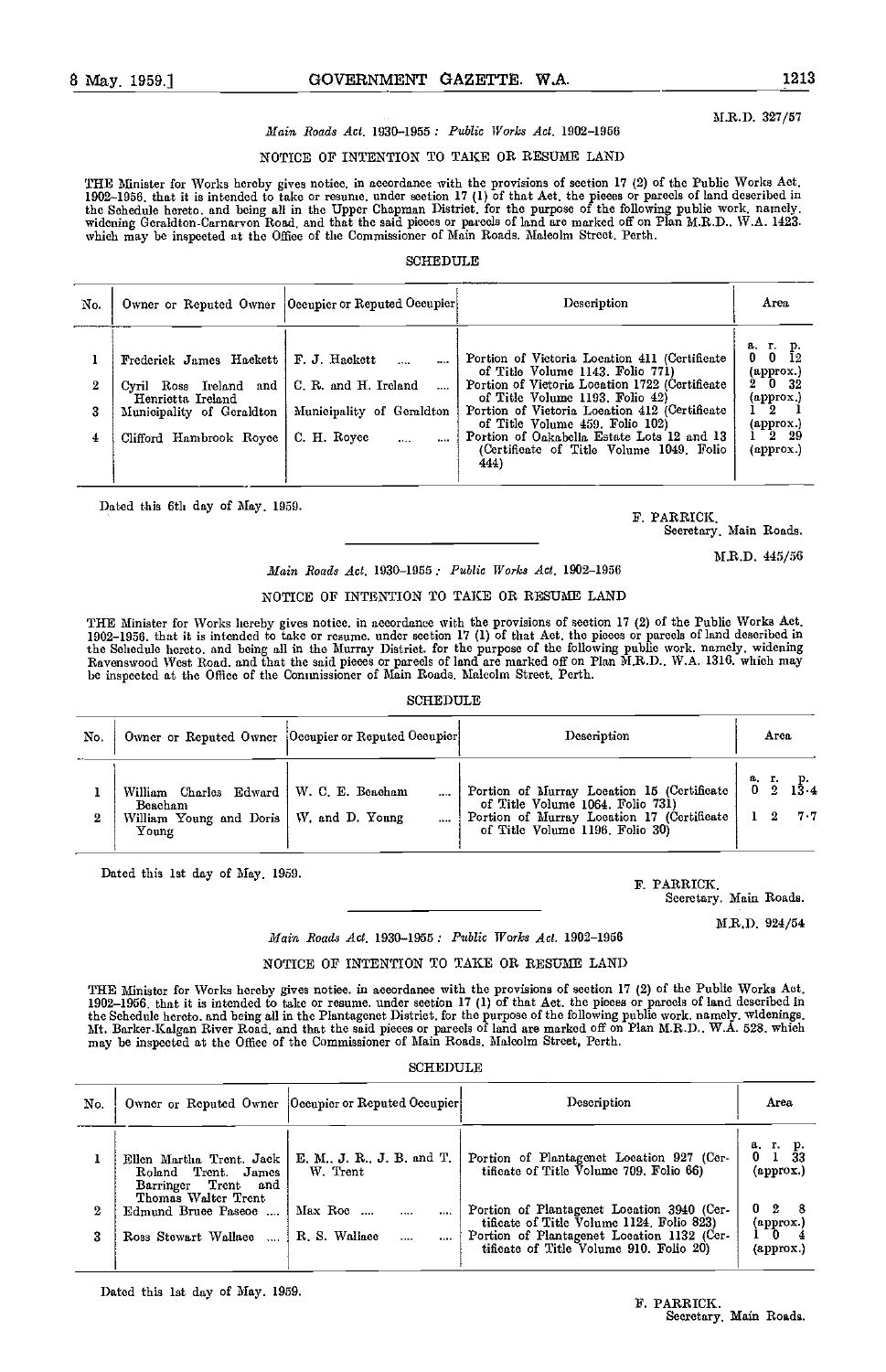L. & S. 2023/57

# Public lVorks Act, 1902-1956; Road Districts Act, 1919-1956

# NOTIOE OP INTENTION TO TAKE OR RESUME LAND

TUE Minister for Works hereby gives notice, in accordance with the provisions of section 17 (2) of the Public Works Act, 1902–1956, that it is intended to compulsorily acquire, on behalf of the Victoria Plains Road Board, under section 17 (1) of<br>that Act, the several pieces or parcels of land described in the Schedule hereto, and being all i Road Purposes, and that the said pieces or parcels of land are marked off on Plan L.S., W.A. 501, which may be inspected at the Office of the Minister for Lands, Perth, and at tho Office of the Victoria Plains Road Board.

# **SCHEDULE**

| Owner or Reputed Owner                          | Occupier or Reputed Occupier | Description                                     | Area     |  |
|-------------------------------------------------|------------------------------|-------------------------------------------------|----------|--|
| Allen Thomas King and Colin   A. T. and C. King | $\cdots$                     | Portion of Melbourne Location 3218 (Certificate | а. г. р. |  |
| King                                            |                              | of Title Volume 1078, Folio 230)                | 2, 3, 17 |  |

Dated this 6th day of May, 1959.

N. A. YOUNG,

Acting Under Secretary for Lands.

Public Works Act, 1902-1956 ; Road Districts Act, 1919-1956

#### NOTICE OP INTENTION TO TAKE OR RESUME LAND

THE Minister for Works hereby gives notice, in accordance with the provisions of section 17 (2) of the Public Works Act,<br>1902–1956, that it is intended to compulsorily acquire, on behalf of the Wagin Road Board, under sect the several pieces or parcels of land described in the Schedule hereto, and being all in the Williams District, for Road Pur-<br>poses, and that the said pieces or parcels of land are marked off on Plan L.S., W.A. 412, which of the Minister for Lands, Perth, and at the Office of the Wagin Road Board.

# SCHEDULE

| Owner or Reputed Owner                   | Occupier or Reputed Occupier                      | Description                                                                                                                                                       | Агеа                           |
|------------------------------------------|---------------------------------------------------|-------------------------------------------------------------------------------------------------------------------------------------------------------------------|--------------------------------|
| Russell Orange Black<br>Geoffrey Dermody | R. O. Black<br>$\cdots$<br>G. Dermody<br>$\cdots$ | Portion of Williams Location 13971 (Certificate<br>of Title Volume 1160, Folio 131)<br>Portion of Williams Location 14934 (Conditional<br>Purchase Lease 353/689) | $2\overline{5}\cdot 8$<br>25 6 |

Doted this 6th day of May, 1959.

N. A. YOUNG, Acting Under Secretary for Lands.

L. & S. 3128/04

## Public Works Act, 1902-1956; Road Districts Act, 1919-1956

# NOTICE OF INTENTION TO TAKE OR RESUME LAND

THE Minister for Works hereby gives notice, in accordance with the provisions of Section 17 (2) of the Public Works Act, 1902–1956, that it is intended to compulsorily acquire on behalf of the Murray Road Board, under Scction 17 (1) of that Act,<br>the several pieces or parcels of land described in the Schedule hereto and being all in the Cockb Purposes and that the said pieces or parcels of land are marked off on Plan LS., WA. 525, which may be inspected at the Office of the Minister for Lands, Perth, and at the office of the Murray Road Board.

#### SCHEDULE

| Owner or Reputed Owner                      | Occupier or Reputed Occupier | Description                                                                                                                                                         | Агеа               |
|---------------------------------------------|------------------------------|---------------------------------------------------------------------------------------------------------------------------------------------------------------------|--------------------|
| Gerald Francis Cornelius                    | H. E. and M. C. Stevenson    | Portion of Cockburn Sound Location 16 and<br>being part of Lot A40 on Plan 738 (Certificate                                                                         | a, r. p.<br>0 0 32 |
| Harold Walter Scott and<br>Edith Maud Scott | H. W. and E. M. Scott        | of Title Volume 1054, Folio 216)<br>Portion of Cockburn Sound Location 16 and<br>being part of Lot A42 on Plan 738 (Certificate<br>of Title Volume 1059, Folio 283) | $0 \t 0 \t 32$     |

Dated this 6th day of May, 1959.

N. A. YOUNG, Acting Under Secretary for Lands.

L. & S. 2546/35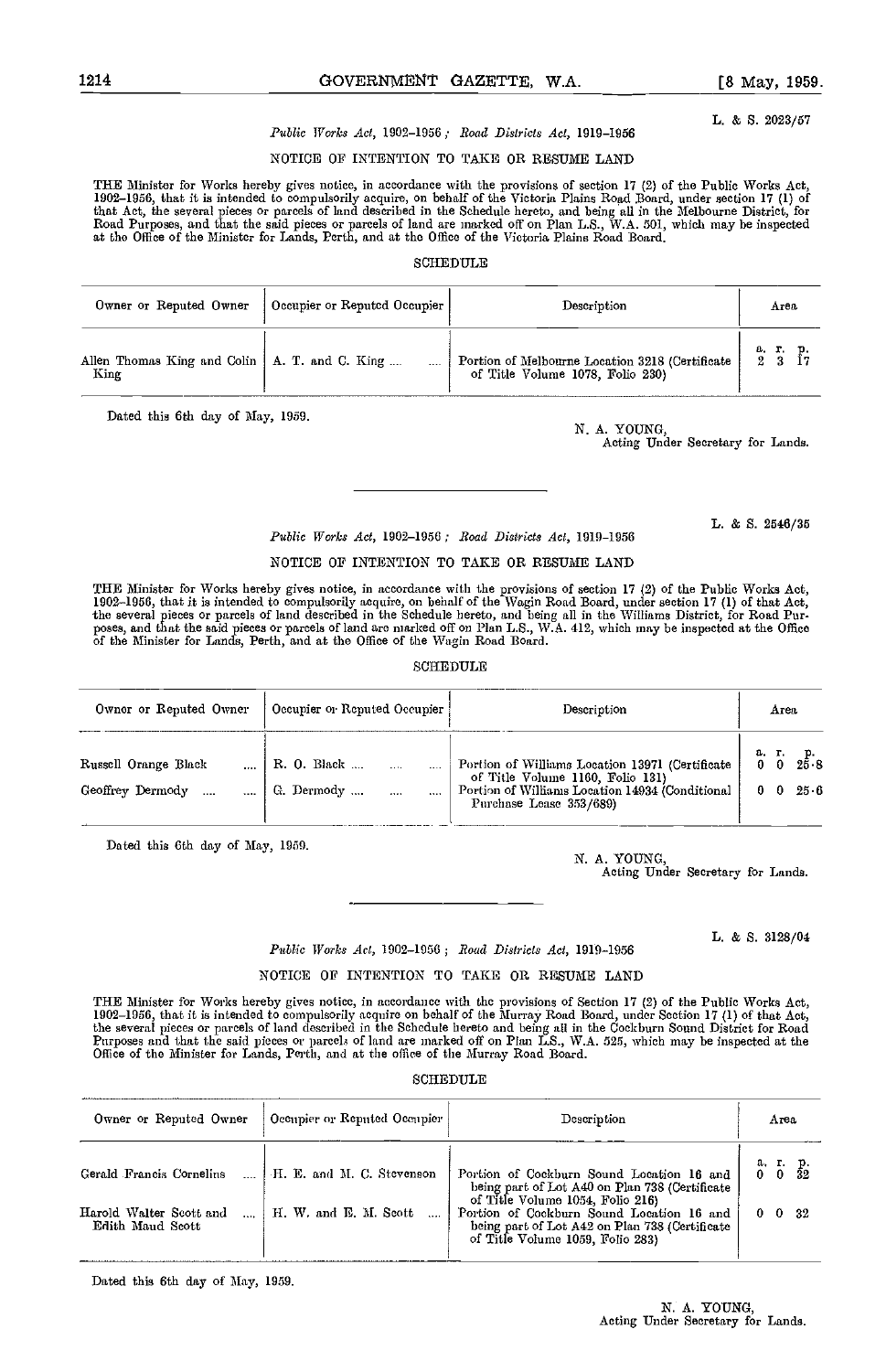# L. & S. 3435/24

# Public Works Act, 1902-1956; Road Districts Act, 1919-1956

NOTICE OF iNTENTION TO TAKE OR RESUME LAND

THE Minister for Works hereby gives notice, in accordance with the provisions of Section 17 (2) of the Public Works Act,<br>1902–1956, that it is intended to compulsorily acquire on behalf of the Mukinbudin Road Board, under Act, the several pieces or parcels of land described in the Schedule hcrcto and being all in the Avon District for Road Purposes<br>and that the said pieces or parcels of land are marked off on Plan L.S., W.A. 518, which may

# SCHEDULE

| Owner or Reputed Owner                                | Cocupier or Reputed Occupier | Description                                           | Area                 |
|-------------------------------------------------------|------------------------------|-------------------------------------------------------|----------------------|
| Edith Florence Irenc Schoppe   N. G. Schoppe (Senior) | $\cdots$                     | Portion of Avon Location 14330 (Crown Lease<br>312/54 | a. r. p.<br>0 0 13 4 |

Dated this 6th day of May, 1959.

N. A. YOUNG,<br>Acting Under Secretary for Lands.

# METROPOLITAN WATER SUPPLY, SEWERAGE AND DRAINAGE DEPARTMENT.

TENDERS are invited for the supply and erection at the Sewage Treatment Works, Subiaco, Western Australia, of two floating, spirally-guided type, steel gas holders (22,000 cubic feet each), or alternative gas holders (22,000 cubic feet each), or alternative equipment.

Tenders addressed to the undersigned at St. George's Place, Perth, W.A., and marked "Tender for Gas Holders" will be received up to 5 p.m. N.<br>Friday, 19th June, 1959.

No tender necessarily accepted.

B. J. CLARKSON, Under Secretary.

# METROPOLITAN WATER SUPPLY, SEWERAGE AND DRAINAGE DEPARTMENT.

#### M.W.S. File 83/59.

M.W.S. File 83/59.<br>
IN accordance with the provisions of the Metro-<br>
politan Water Supply, Sewerage and Drainage Act,<br>
1909-1956, it is hereby notified that sewers and<br>
Municipal Council, the substance and prayer of other apparatus have been completed, and are now which is the available for use in extension to Reticulation Area<br>No. 9, South Perth, within the boundaries of the South Perth Municipality, to serve lot 65, Douglas of So<br>Avenue.

The owner of the above property is hereby noti-<br>fied that such property is capable of being con-<br>nected to the sewer and is required, therefore, to<br>connect his premises to the sewers within 30 days<br>from date of service of to 1st August, 1959, rates will be charged from date of connection.

Dated this 8th day of May, 1959, at the office of the Department, St. George's Place, Perth,

B. J. GLARKSON, Under Secretary.

# MUNICIPAL CORPORATIONS ACT, 1906.

Municipality of Nedlands.

Department of Local Government, Perth, 9th April, 1959.

#### L.G. 69/56.

equipment. IT is hereby notified, for general information, that<br>Copies of conditions of contract, etc., are obtain-<br>able from the Engineer's Clerk, M.W.S.S. & D. cipal Council, the substance and prayer of which<br>Dept., St. iT is hereby notified, for general information, that a petition has been received from Nedlands Muni- cipal Council, the substanoe and prayer of which is that the municipal district of Nedlands be de- clared a City, and that the name of the said district and Corporation thereof shall be the City of Nedlands.

> GEO. S. LINDSAY, Secretary for Local Government.

#### MUNICIPAL CORPORATIONS ACT, 1906.

Municipality of South Perth.

Department of Local Government, Perth, 9th April, 1959.

Municipal Council, the substance and prayer of<br>which is that the municipal district of South Perth<br>be declared a City, and that the name of the said district and Corporation thereof shall be the City of South Perth.

> GEO. S. LINDSAY, Secretary for Local Government.

# MUNICIPALITY OF COTTESLOE.

## Stand for Public Vehicles.

A plan of the works to be carried out at the commencing at a point 20 feet north of the north-<br>property must first be obtained from the Depart-<br>ment.<br>northwards for a distance of 50 feet is now can-NOTICE is hereby given that the stand for bus transport only on the east side of Marine Parade commencing at a point 20 feet north of the north- ern building alignment of Eric Street and extending northwards for a distance of 50 feet is now cancelled.

Dated this 28th day of April, 1959.

B. 0. HILL Town Clerk.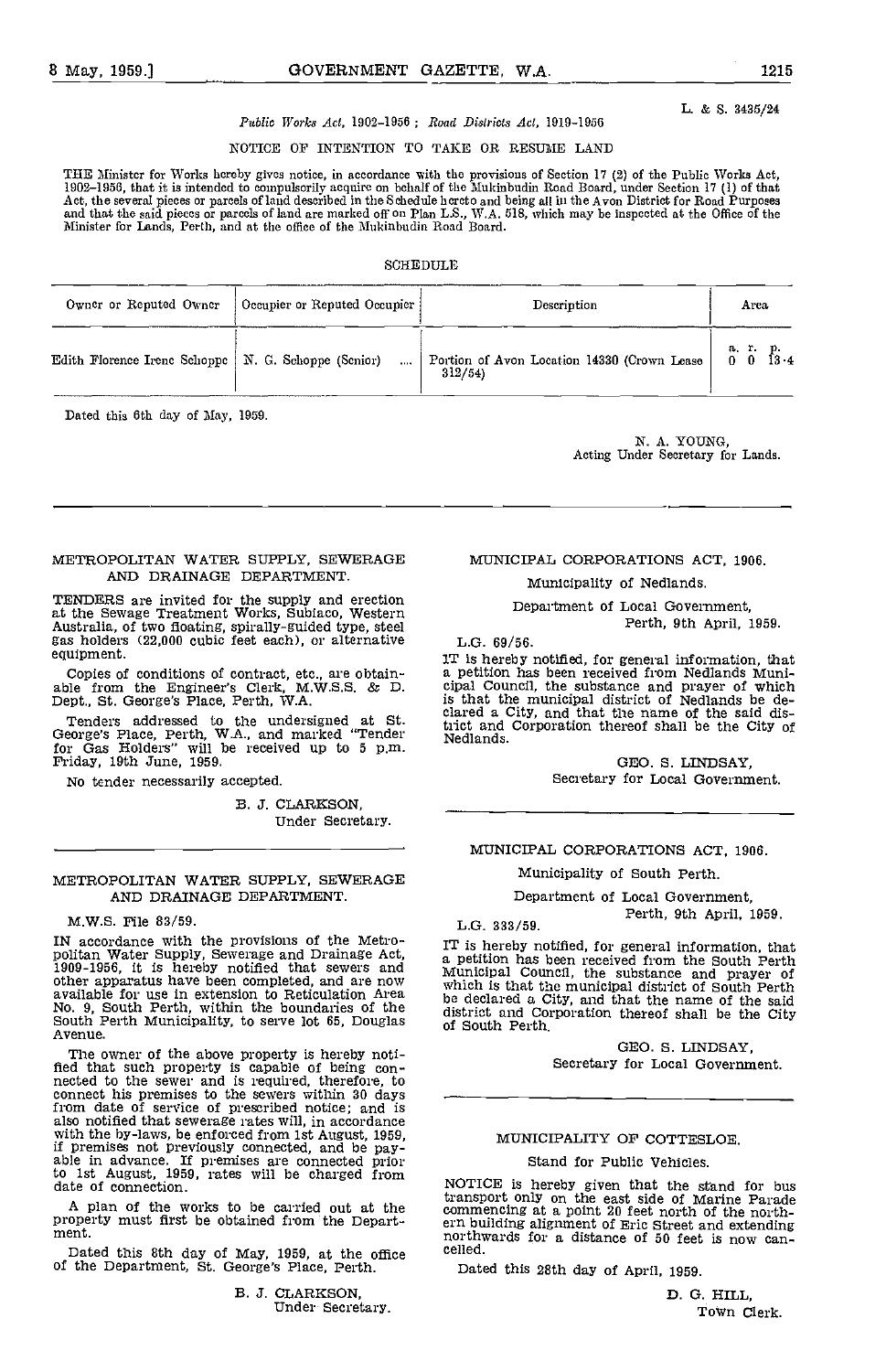# TRAFFIC ACT, 1919-1958.

# Municipality of Geraldton.

IT is notified for general information that the appointment of Edward Ronald Craine, as Traffic Inspector ceased on and from 25th April, 1959.

It is further notified that henry Francis Patrick Reynolds and Robin Edgar Godwin have been appointed Traffic Inspectors in the Municipal District on and from 16th April, 1959, and 24th AprIl, 1959, respectively.

> L. V. CAUDWELL, Town Clerk.

## ROAD DISTRICTS ACT, 1919.

Laverton Road District-Redivision into Wards. Notice of Intention.

# Department of Local Government. Perth, 16th April, 1959. L.G. 2885/52.

IT is hereby notified, for general information, that it is the intention of His Excellency the Governor, unistrict under the provision of the Road Districts Act, 1919, and Lot and all other powers enabling him in this behalf, and Lot redivide the Laverton Road District into to redivide the Laverton Road District into two<br>Wards, with the names and boundaries as described in the Schedule hereto.

Plans showing the proposed boundaries may be seen at the Department of Local Government.

# Schedule.

Laverton Ward.

The whole of the Laverton Townsite.

Country Ward.

The whole of the district with the exception of in the area comprising the Laverton Ward.

L. A. LOGAN,<br>Minister for Local Government.

# ROAD DISTRICTS ACT, 1919-1956. Rockingham Road Board.

Notice of Intention to Borrow.

# Proposed Loan (No. 50) of £3,000.

PURSUANT to section 298 of the Road Districts Act, 1919-1956, the Rockingham Road Board here-<br>by gives notice that it proposes to borrow, by sale  $\frac{1919}{1919}$ , of debentures, money on the following terms and  $\frac{10000}{1000}$ for the following purpose: £3,000, for 15 years, with interest at the rate of £5 los. per cent, per annum, repayable at the National Bank of Australasia Ltd., Rockingham, in 15 equal yearly instal- ments of principle and interest. Purpose: Road construction.

The plans and specifications and statement re-<br>quired by section 297 are open for inspection by<br>ratepayers at the office of the Board, during office hours, for one month after the last publication of this notice.

The works and undertakings for which the loan is proposed to be raised, will, in the opinion of the Board, be of special benefit to the Town Ward souther of the Rockingham Road Board District and any  $\frac{6}{4}$  as so rate applicable to such loan will be levied on the  $\frac{4916}{\text{tho}^2}$ rateable land only within such Ward of the said that i district.

> A. POWELL Chairman.

G. E. BLACK,<br>Secretary.

that appearing on pages 1165 and 1166 of Govern-<br>ment Gazette (No. 35) of 1st May, 1959.) ary to the high water mark at Geographe Bay;

# ROAD DISTRICTS ACT, 1919.

Mundaring and Swan Road Districts.

# Severance and Annexation of Land.

Notice of Intention.

Department of Local Government, Perth, 22nd April, 1959.

L.G. 101/58.

IT is hereby notified for general information that it is the intention of His Excellency the Governor, under the provisions of the Road Districts Act, 1919, to sever from the Mundaring Road District and annex to the Swan Road District the land described in the Schedule hereto.

#### (Sgd.) L. A. LOGAN,

Minister for Local Government.

#### Schedule.

All that portion of land bounded by lines start-ing at the south-western corner of Swan Location 6372, a point on the Swan-Mundaring Road Districts' common boundary and extending east- erly along the southern boundary of that location and Location 5364 to the south-eastern corner of the lastmentioned location; thence northerly along the eastern boundary of that location to the northernmost north-western corner of Lot 1 of Location 1317 as shown on Land Titles Office De-posited Plan 6291; thence easterly and southerly along boundaries of that lot to its easternmost south-eastern corner and onwards to the northwestern corner of Location 1919; thence southerly 31 chains 36 links along a western boundary of that location to the northern side of a one chain road, a point on the Road Districts' common boundary aforesaid; and thence west and northerly along that common boundary to the starting point. (Public Plan: 1 B/20 N.E.)

# ROAD DISTRICTS ACT, 1919.

Busselton Road Board. Alteration to Wards.

Notice of Intention.

Department of Local Government, Perth, 29th April, 1959.

L.G. 303/52.

IT is hereby notified for general information that it is the intention of His Excellency the Governor, under the provisions of the Road Districts Act, 1919, to transfer from the Central Ward to the Town Ward of the Busselton Road District the land described in the Schedule hereto.

(Sgd.) L. A. LOGAN, Minister for Local Government.

# Schedule.

[This notice of intention to borrow supersedes said, and again onwards to the western boundary at appearing on pages 1165 and 1166 of Govern- of location 6; thence northerly along that bound-(a) All that portion of land bounded by lines starting at the intersection of the left bank of the New River and the eastern side of Queen Elizabeth Drive (road No. 196), a point on the Central and Town Wards common boundary, and extending southerly along that side to a point situate in prolongation north-easterly of the southern boundary of lot 36 of Sussex Location 8 as shown on Land Titles office Deposited Plan 4916; thence generally south-westerly to and along that boundary and the southern boundaries of lots 37 to 40 inclusive and lot 95, as shown on Land Titles Office Deposited Plan 6014, to the southernmost corner of the lastmentioned lot; thence northerly, westerly, again northerly and again westerly along boundaries of that lot and<br>onwards along the southern boundaries of lots<br>51 to 56 inclusive, as shown on Plan 4916 afore-<br>said, and again onwards to the western boundary<br>of location 6; thence northerly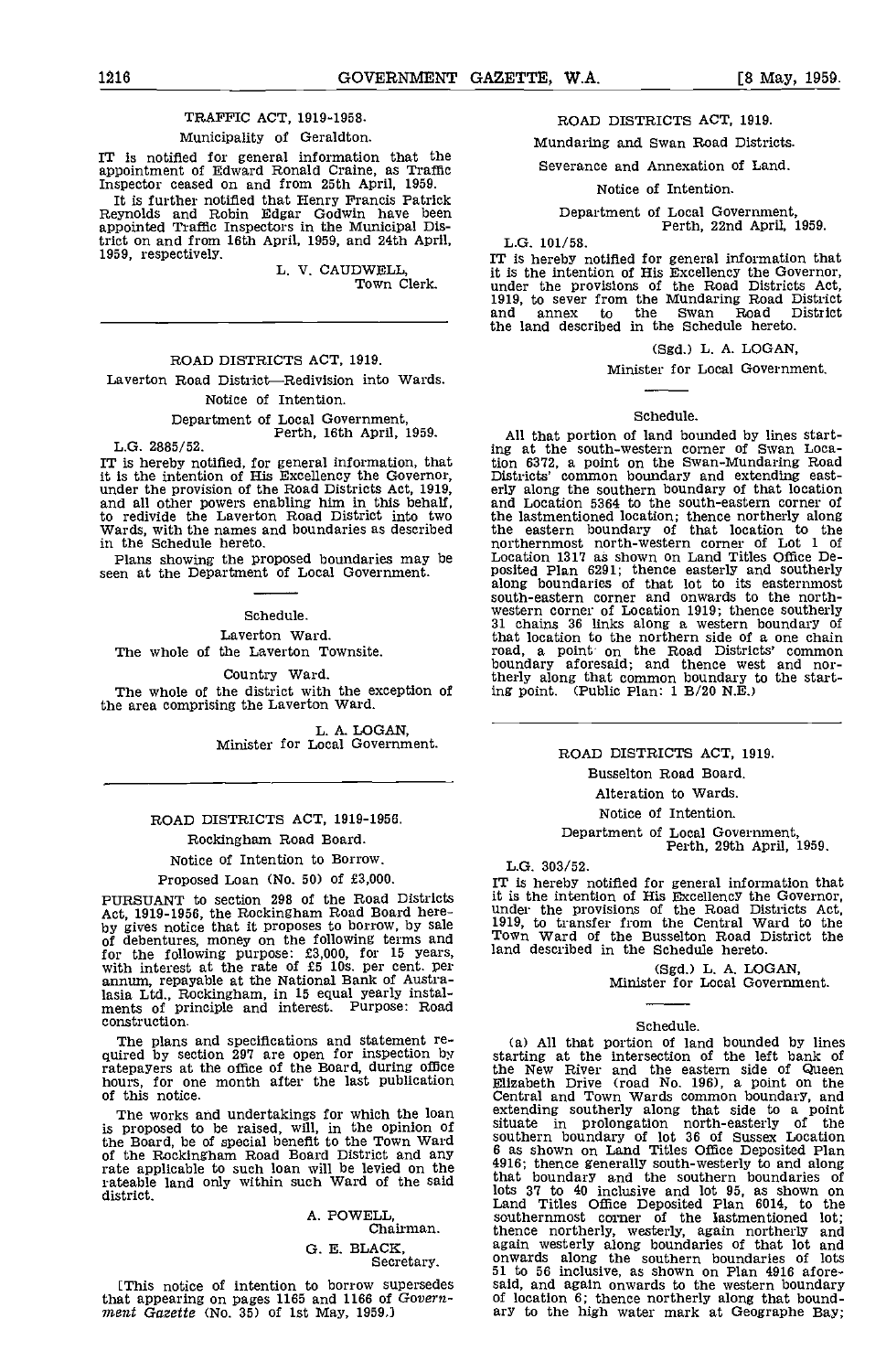thence generally north-easterly along that mark to the eastern side of Thurkle Street, a point on the Central and Town wards common boundary aforesaid, and thence generally southerly along that common boundary to the starting point.

(b) All that portion of land bounded by lines starting at the intersection of the east side of Ford Road and the high water mark of Geographe Bay, a point on the Central and Town wards common boundary, and extending generally north-easterly along that mark to the north-<br>eastern boundary of lot 51 of Sussex Location 1, as shown on Land Titles Office Deposited Plan 6436, and extending south-easterly along that boundary and onwards to and along the north- eastern boundary of lot 50 to the northern side of Wonnerup Road; thence south-easterly across that road to the westernmost corner of lot 7 of location 1, as shown on Land Titles Office De- posited Diagram 16873; thence south-easterly along the westernmost south-western boundary of that lot to its westernmost south-western<br>corner; thence south-westerly to the northern-<br>most corner of part of lot 3 of location 1, as shown<br>on Land Titles Office Deposited Diagram 5583; thence south-westerly along the northernmost<br>north-western boundary of that lot to the east-<br>ern boundary of lot 5 of location 1, as shown on<br>Land Titles Office Deposited Diagram 8056; thence Land Titles Office Deposited Diagram 8056; thence southerly along that boundary and onwards to the north-eastern corner of the southern severance of lot 2 of location 1, as shown on Land ments Titles Office Deposited Plan 3557; thence south-<br>westerly along the northernmost boundary of that severance to the eastern side of Ford Road, a point on the Town and Central wards common boundary, and thence along that common bound- ary to the starting point. (Public Plans 4l3B/40, Busselton Townsite.)

# ARMADALE-KELMSCOTT ROAD BOARD.

# Notice of Intention to Borrow.

Proposed Loan (No. 34) of £2,100.

PURSUANT to section 298 of the Road Districts<br>Act. 1919-1954, the Armadale-Kelmscott Road Act, 1919-1954, the Armadale-Kelmscott Road Board hereby gives notice of its intention to borrow money, by the sale of debentures, on the following terms and for the following purpose: £2,100,<br>for ten  $(10)$  years, at the rate of £5 10s. per cent.<br>per annum, payable at the office of the Board, Jull<br>Street, Armadale, by twenty  $(20)$  equal half-yearly<br>instalmen

Plans, specifications and estimates of such works<br>and the statement required by section 298 of the<br>said Act are open for inspection at the office of

the Board during the usual business hours. NoteThe plant is to be used for the rubbish Note.—The plant is to be used for the rubbish removal service and the loan will be self supporting, therefore no rate will be imposed in respect to the said loan.

> A. W. McPHAIL, Chairman. W. W. ROGERS, Secretary.

# BUSH FIRES ACT, 1954-1958.

# Victoria Plains Road Board.

Notice to Owners and Occupiers of Land in the Victoria Plains Road District.

PURSUANT to the powers contained in section 33 of the above Act, all owners of unoccupied lands and all occupiers of occupied lands are required in respect of those lands—

(1) on or before 31st July, 1959, to clear firebreaks not less than 10 feet wide, and to burn all debris and materials resultant therefrom, inside and along the boundaries of all uncleared land;

(2) on or before 22nd October, 1959, to plough, cultivate, scarify or otherwise clear of all inflammable materials, firebreaks not less<br>than ten feet wide—

- than ten feet wide—<br>(a) inside and along the boundaries<br>of all land;
- (b) within five chains of the perimeter<br>of all buildings on the land;<br>(3) on or before 22nd October, 1959, to bull-
- (3) on or before 22nd October, 1959, to bull- doze or otherwise clear of all inflammable materials, firebreaks not less than one chain wide around the perimeter of all bush land which has been bulldozed or otherwise prepared for clearing by means of burning, and to ensure that all debris resultant therefrom is placed on that side of such firebreak which adjoins the areas intended to be burned;
- (4) on or before 22nd October, 1959, to clear and keep clear of all inflammable materials, firebreaks not less than 10 feet wide around the perimeter of all fuel and oil drum ramps and all places where such drums (both full and empty) are stored in fuel depots in all tewnsites in the Victoria Plains Road District and in those townships known as Yericoin and New Norcia.

Firebreaks in the situations described hereunder will be accepted as complying with the require-<br>ments of this notice so far as it applies to the common boundary between the land of any owner or occupier and the abutting lands referred to hereunder:—

- Where the land of an owner or occupier abuts on a public road and the owner or occupier, having first obtained approval from the Board so to do, has burned or cleared the bush between the road formation and the common boundary.
- Where the land of an owner or occupier abuts on Crown land or a reserve and the owner or occupier has cleared a firebreak not less than 10 feet wide on the Crown land or reserve along the common boun-<br>dary.

Dated at Calingiri this 20th day of April, 1950.

By Order of the Board, B. W. LYONS,

Secretary.

# ROAD DISTRICTS ACT, 1919-1956.

Road Board Elections.

Department of Local Government, Perth, 5th May, 1959.

IT is hereby notified, for general information, in accordance with section 92 of the Road Districts Act, 1919-1956, that the following gentlemen have been elected members of the undermentioned road boards to fill the vacancies shown in the particulars hereunder:

Date of Election; Member Elected; Surname, Christian Name; Ward; Occupation; How vacancy occurred: (a) Effiuxion of time, (b) Resignation, (c) Death; Name of Previous Member; Remarks.

# Armadale-Kelmscott Road Board.

18/4/59; Blackburn, Raymond; Armadale; Business<br>- Manager; (a); Blackburn, R.<br>18/4/59; Savage, Warwick Geoff; Kelmscott Health

Inspector; (a); Williams, W. M.; unopposed.

#### Augusta-Margaret River Road Board.

- 
- 18/4/59; Smith, Colin Stewart; Rapids; Farmer;<br>
(a); Smith, C. S.; unopposed.<br>
18/4/59; Lilly, Ernest Henry; Augusta Town; Bull-<br>
dozer Contractor; (a); Lilly, E. H.; unopposed.<br>
18/4/59; Shervington, George John; Margaret
- 
-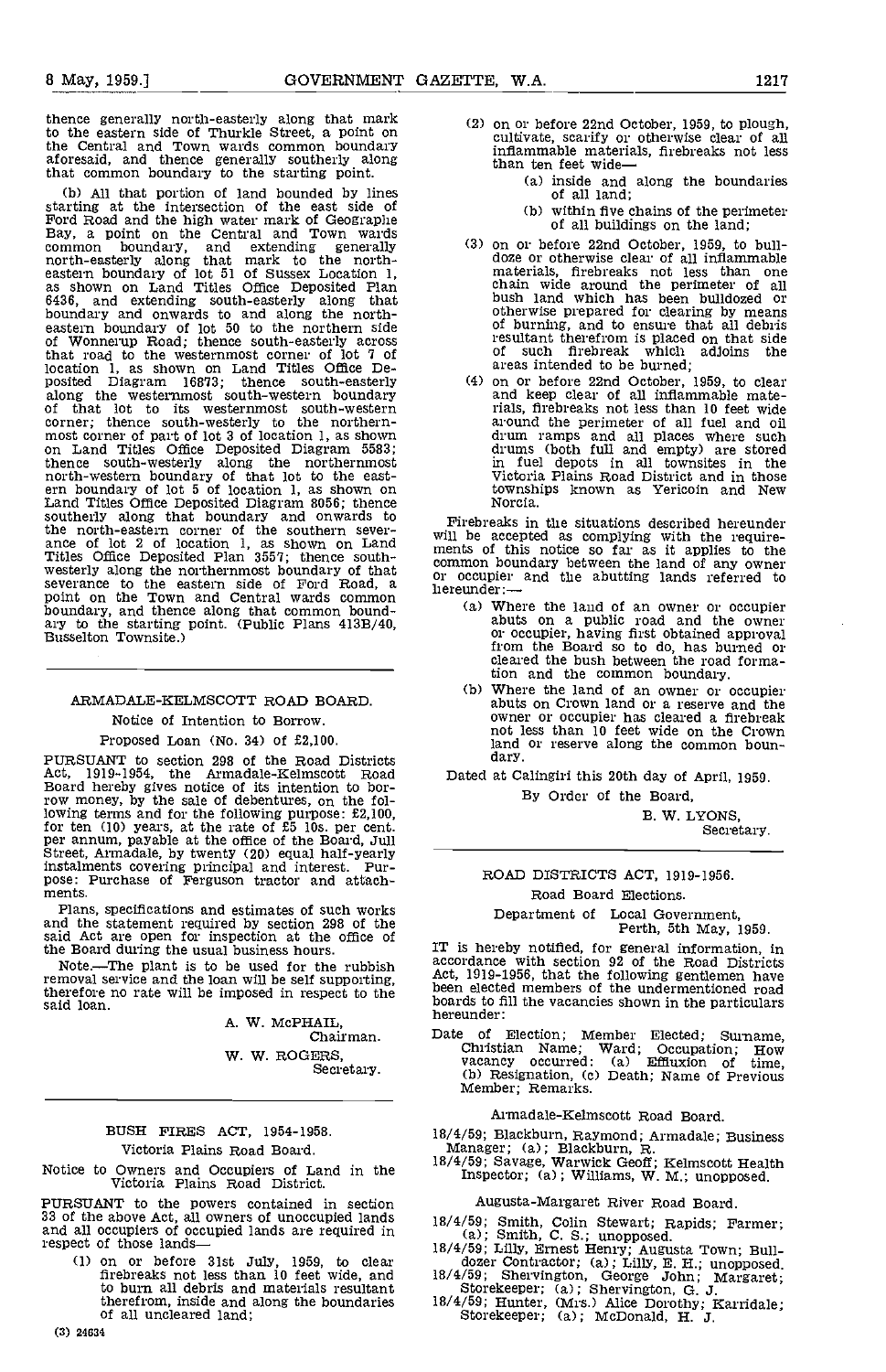# Bayswater Road Board.

- 
- 18/4/59; Morley, William Edward; North; Builder; (a); Morley, W. E.

# Busselton Road Board.

- 18/4/59; Weston, Louis Noel; Town; Retired; (a); Weston, L. N.
- 18/4/59; Tinley, Neil Newport; Town; Public<br>Accountant; (a); Sargent, E. E.
- 18/4/59; Hart, Jack James George; West; Farmer; (a); Clamp, J. G.
- 18/4/59; Hopkins, Edward; Central; Farmer; (a); Berryman, F. H.

# Chapman Valley Road Board.

18/4/59; Forrester, Lorimer Richard; Central; Farmer; (a) ; Forrester, L. R.

- 18/4/59; Jupp, Archibald Lewis; Yuna; Farmer; (a); Jupp, A. L.; unopposed.
- 18/4/59; Forbes, William Frederick; South; Farmer; (a); Forbes, W. F.; unopposed.

# Cranbrook Road Board.

- 18/4/59; Lange, Victor Adolph; Frankland; Farmer; (a); Marriott, L. W.
- 18/4/59; Hordacre, Leslie, Garfield; Stirling;<br>Farmer; (a); Hordacre, L. G.; unopposed.
- 18/4/59; Tuckett, Ian Helton; Tunney; Farmer; (a); Tuckett, I. H.; unopposed.

## Darling Range Road Board.

- 18/4/59; Owen, Raymond Cecil; Heidelberg;  $L.G. 351/52$ .<br>
Orchardist; (a); Owen, R. C.; unopposed.<br>
18/4/59; Edwards Henry; Maids Vale; Eurniture IT is hereby notified for general information that
- 18/4/59; Edwards, Henry; Maida Vale; Furniture Manufacturer; (a); Wood, R. C.

## Denmark Road Board.

- 
- 18/4/59; Bell, James Robert Kenny; Nornalup; Farmer; (a); Richardson, C.; unopposed.
- 18/4/59; Greatorex, Percy; Rent; Farmer; (a); Pate, G. H.

## Dumbleyung Road Board.

18/4/59; Kissane, Michael Bernard; Central; Farmer; (a); Kissane, M B.; unopposed.

- 
- 18/4/59; James, Gordon Cecil; Pingarning; Farmer; (a); James, G. C.; unopposed.<br>18/4/59; Pike, Michael Melville; Merilup; Farmer; (a); Pike, M. M.; unopposed.
	-

# \* Denotes extraordinary election.

(Sgd,) GEO. S. LINDSAY, Secretary for Local Government.

SUPERANNUATION, SICK, DEATH, INSURANCE GUARANTEE AND ENDOWMENT (LOCAL GOVERNING BODIES' EMPLOYEES) FUNDS Act, 1947.

#### Bassendean Road Board.

# Department of Local Government, Perth, 4th May, 1959.

L.G. 448/59.

HIS Excellency the Governor in Executive Council,  $10000$  and under studies under the provisions of Section 3 of the under Superannuation, Sick, Death, Insurance Guarantee the Me and Endowment (Local Governing Bodies' Emp

18/4/59; Wotzko, Christian John; Central; Carrier; Fassendean Road Board (a corporation within the meaning and for the purpose of the said Act); and further to approve the agreement described in the 18/4/59; Toms, John Mer the First Schedule hereto and formulated by the Bassendean Road Board (a corporation within the meaning and for the purpose of the said Act); and for carrying into operation or for facilitating the operation of the Endowment Scheme.

# (Sgd.) GEO. S. LINDSAY, Secretary for Local Government.

# First Schedule.

Bassendean Road Board Scheme, dated the 17th day of April, 1959, for establishing and administer-ing an Endowment Fund under the provisions of the Superannuation, Sick, Death, Insurance Guarantee and Endowment (Local Governing Bodies' Employees) Funds Act, 1947, and the regulations made thereunder and published in the Government Gazette on the 29th day of March, 1956.

# Second Schedule.

Agreement between the Australian Mutual Provident Society and the Committee of the Bassendean Road Board Staff Contributing Endowment Fund dated the 7th day of April, 1959.

# ROAD DISTRICTS ACT, 1919.

Cuballing Road Board.

# Department of Local Government, Perth, 4th May, 1959.

L.G. 351/52.

18/4/59; Stahl, Fredrick James Francis; Town; money may be borrowed under Part VII of the Road<br>Farmer; (a); Stahl, F. J. F.; unopposed. IT is hereby notified for general information that His Excellency the Governor has approved of the completion of the erection of a hall at Yornaning, reserve 11176, as a work and undertaking for which

(Sgd.) GEO. S. LINDSAY, Secretary for Local Government.

# ROAD DISTRICTS ACT, 1919.

#### Gingin Road Board.

# Department of Local Government, Perth, 4th May, 1959.

 $L.G. 49/53.$ 

18/4/59; Cook, Elwood John Swain; Kukerin; Farmer; Cook, Elwood John Swain; Kukerin; Farmer; (c); Ditchburn, H. M.; unopposed. Farmer; (c); Ditchburn, H. M.; unopposed. purchase of an end loader as a work and undertak-His Excellency the Governor has approved of the ing for which money may be borrowed under Part VII of the Road Districts Act, 1919, by the Gingin Road Board.

Secretary for Local Government.

# ROAD DISTRICTS ACT, 1919.

# Melville Road Board.

Department of Local Government, Perth, 4th May, 1959.

L.G. 280/59.

IT is hereby notified for general information that His Excellency the Governor has approved of the erection of buildings at the new depot on part of lot 6 of Swan Location 74, Diagram 4518, as a work and undertaking for which money may be borrowed under Part VII of the Road Districts Act, 1919, by the Melville Road Board.

(Sgd.) GEO. S. LINDSAY, Secretary for Local Government.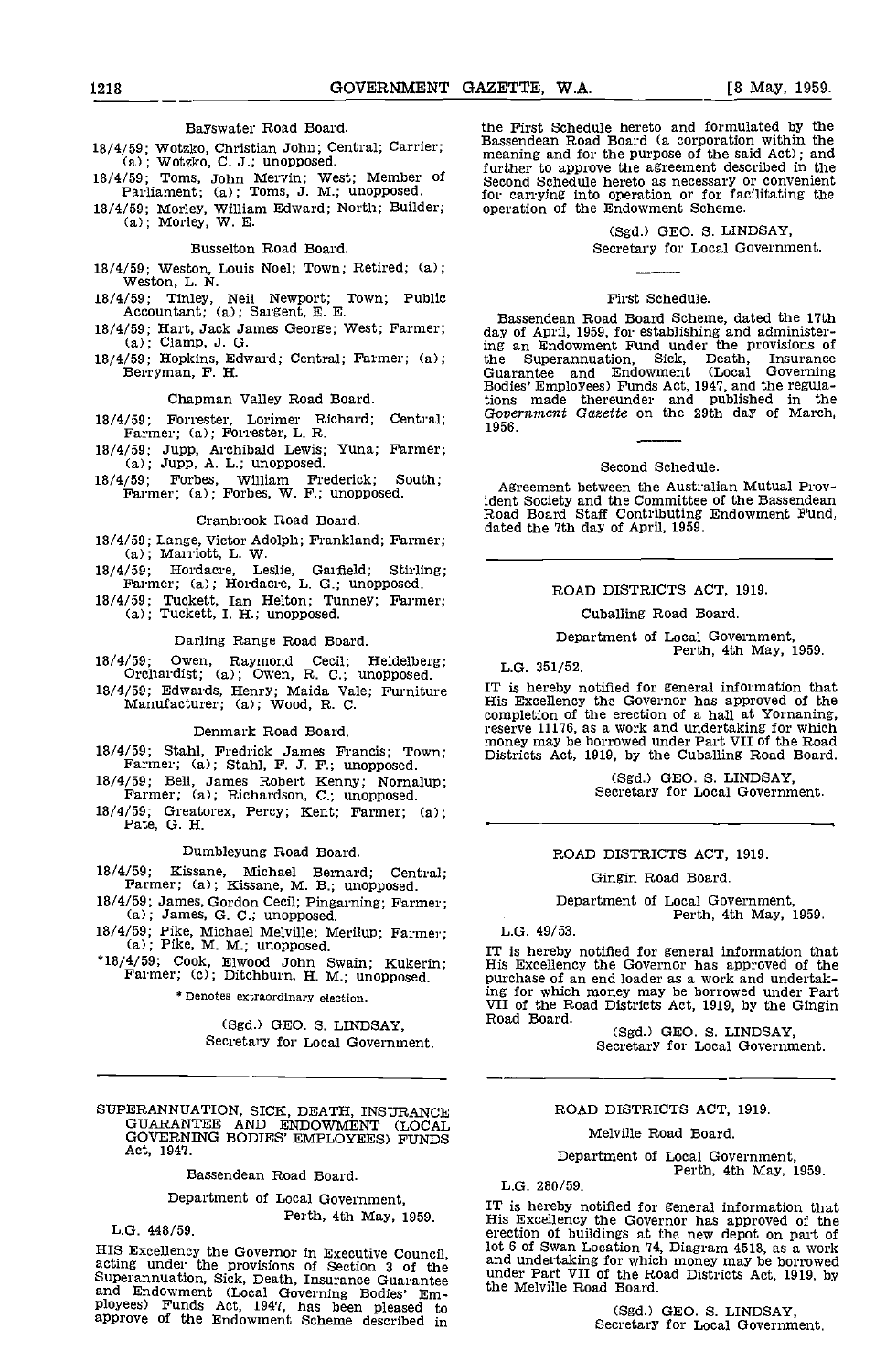# ROAD DISTRICTS ACT, 1919.

# Merredin Road Board.

# Department of Local Government, Perth, 4th May, 1959.

# L.G. 512/57.

IT is hereby notified for general information that  $\begin{array}{cc} 10 & 11 \\ 25 & 10 \\ 16 & 0 \end{array}$ <br>His Excellency the Governor has approved of the  $\begin{array}{cc} 16 & 16 \\ 16 & 0 \end{array}$ <br>construction of a bowling pavilion on reserve 23036 inst and the purchase of green maintenance plant as a work and undertaking for which money may be borrowed under Part VII of the Road Districts Act, 1919, by the Merredin Road Board.

(Sgd.) GEO. S. LINDSAY, Secretary for Local Government.

# ROAD DISTRICTS ACT, 1919.

Mukinbudin Road Board.

Department of Local Government, Perth, 4th May, 1959.

L.G. 444/59.

IT is hereby notified for general information that His Excellency the Governor has approved of the erection of a residence for an employee of the erection of a residence for an employee of the Board, on Mukinbudin lot 83, as a work and under-<br>taking for which money may be borrowed under<br>Part VII of the Road Districts Act, 1919, by the<br>Mukinbudin Road Board.

(Sgd.) GEO. S. LINDSAY, Secretary for Local Government.

## ROAD DISTRICTS ACT, 1919.

Perth Road Board.

Department of Local Government, Perth, 4th May, 1959.

L.G. 337/58.

IT is hereby notified for general information that bupe<br>His Excellency the Governor has approved of the Da construction of a bowling club pavilion on lots 158, 159, 151 and part of lots 160, 150 and 152 of Location Y, Land Titles Office Plan 1885, as a work and undertaking for which money may be borrowed under Part VII of the Road Districts Act, 1919, by the Perth Road Board.

(Sgd.) GEO. S. LINDSAY, Secretary for Local Government.

# ROAD DISTRICTS ACT, 1919-1956.

Upper Blackwood Road Board.

Department of Local Government.

# Perth, 4th May, 1959.

L.G. 3217/52.

IT is hereby notified for general information that  $\frac{1}{16}$  rates His Excellency the Governor has approved of the  $\frac{1}{16}$ construction of new offices, board room, and library Jarra on reserve 21532, and the purchase of a motor truck and utility, as a work and undertaking for which money may be borrowed under Part VII of the Road Districts Act, 1919-1956, by the Upper Black- wood Road Board.

(Sgd,) GEO. S. LINDSAY, Secretary for Local Government.

# WANNEROO ROAD BOARD.

# Proposed Loan No. 16.

PURSUANT to section 298 of the Road Districts Act, 1919-1954, the Wanneroo Road Board hereby gives notice that it proposes to borrow money, by the sale of debentures, on the following terms and for the following purposes: £4,000, for 15 years, at £5 los, per cent. interest per annum, payable at the office of the Board, Wanneroo, by half-yearly instalments of principal and interest. Purpose: Purchase of a McDonald Imperial diesel roller.

Estimates, and specifications and the statement required by section 297 of the Act are open for inspection at the office of the Board, during usual business hours, for one month after the publication of this notice.

Dated this 4th day of May, 1959.

RICHARD RUSHTON, Commissioner.

S. W. REES,

Secretary.

# ROAD DISTRICTS ACT, 1919-1956.

## Cranbrook Road Board.

Notice of Intention to Borrow.

# Proposed Loan (No. 12) of £4,000.

NOTICE is hereby given that it is the intention of the Cranbrook Road Board to borrow the sum of<br>f4,000 (four thousand pounds) to be expended on<br>works and undertakings in the Cranbrook Road<br>District, the said works and undertakings being the erection of a club house for the Cranbrook District Bowling Club (Inc.) on Cranbrook Lot 206.

The plans and specifications are open for inspection at the office of the Road Board, Cran- brook, for one month from date of the publication hereof, during normal business hours of the Board.

The amount of £4,000 is proposed to be raised by the sale of debentures, repayable with interest by 40 equal half-yearly instalments over a period of 20 years after the date of issue thereof, in lieu of the formation of a sinking fund. The debentures shall bear interest at the rate of  $5\frac{1}{2}$  per cent. per annum, payable half-yearly, at the office of the Superannuation Board, Perth.

Dated this 8th day of May, 1959.

L. G. HORDACRE,

Chairman.

# .1. CAMPBELL, Secretary.

Note.—It is intended that under the terms of an agreement, the half-yearly amounts to be paid by the Cranbrook District Bowling Club (Inc.) shall at least be sufficient to meet the repayments of the proposed loan and no special loan rate should of the proposed loan and no special loan rate should<br>therefore be necessary.

### ROAD DISTRICTS ACT, 1919.

# Serpentine-Jarrandale Road Board District.

#### Notice of Sale.

DEFAULT having been made in the payment of rates and other amounts on the several pieces of land hereinafter mentioned, the Serpentine- Jarrandale Road Board under and by virtue of the powers conferred upon it by the Road Districts<br>Act, 1919-1957, and unless all rates and other<br>amounts charged and cost incurred are sooner paid,<br>will offer for sale by public auction, the several<br>pieces of land set out the Mundijong Road Board Hall, Mundijong, on Friday the 29th day of May, 1959, commencing at 11 a.m.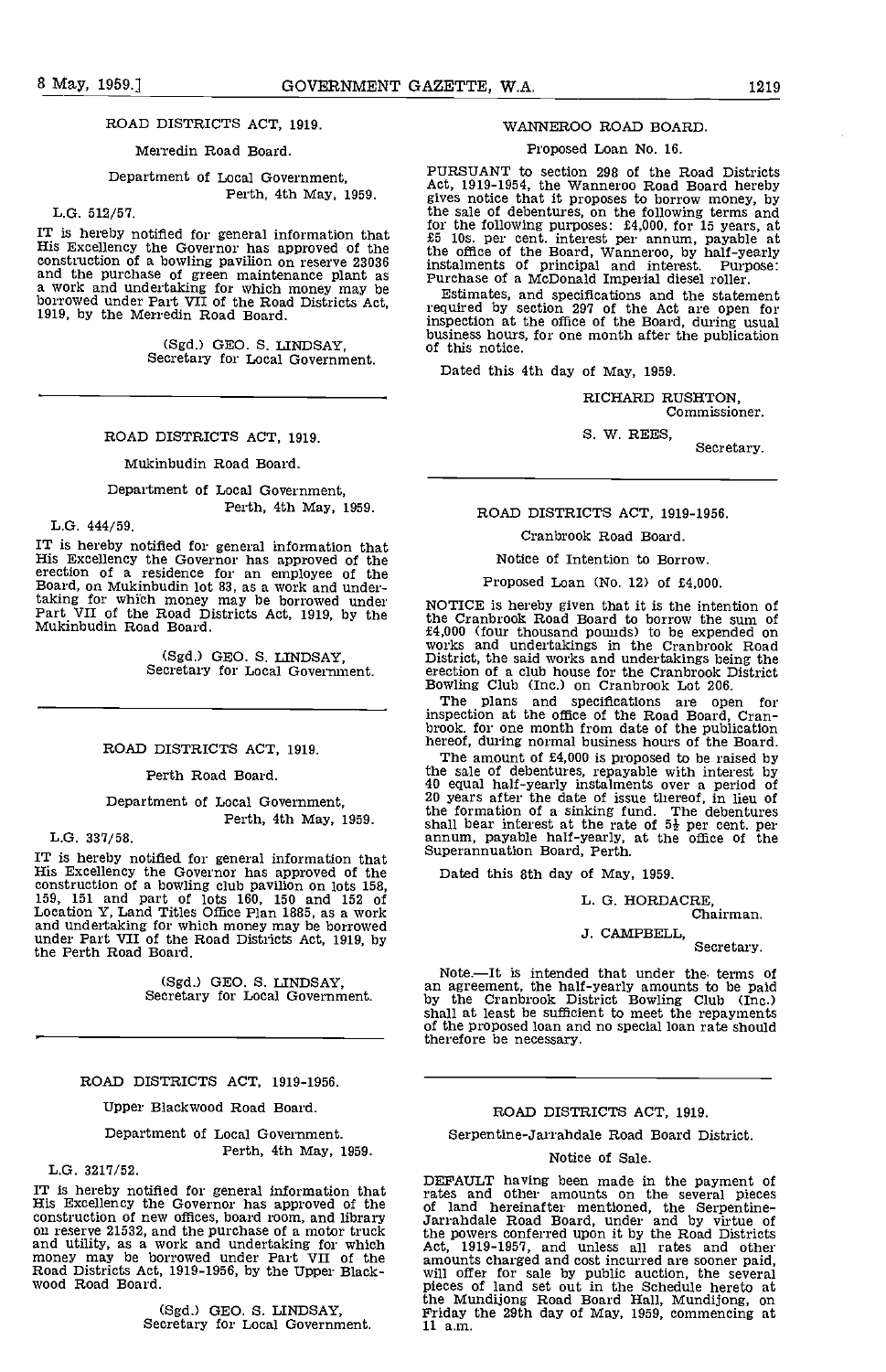Any further details and particulars of the said pieces of land may be obtained from the Secretary Board to fill the vaca-<br>of the Board at its office, Mundijong. particulars hereunder:

Dated this 20th day of April, 1959.

# J. GLENNIE, Secretary.

# The Schedule.

- Item No.; Amount Due to Board as Rates; Name<br>of Person Registered as Proprietor and Address<br>Appearing in the Register Book; Any Other<br>Person Appearing in the Register Book to have<br>any Estate or Interest in the said Land;<br>D
- £9 Us. lid.; William Augustus Kirwan, of Jarrandale, Storekeeper; Commissioner of Taxation; all that piece of land being Jarrah- dale Lot 2 (ir. 1.5p.) and being the whole of the land comprised in Certificate of Title Volume 982, Folio 197.
- £11 Os. 3d.; Frederick Julian Haley, of Mundijong, Labourer; all that piece of land being Mundijong Lot 178 (6a. 0r. 14p.) and being the whole  $\begin{array}{cc} N\text{U1} \\ \text{of} \\ \text{of} \end{array}$  of the land comprised in Certificate of Title  $\begin{array}{cc} N\text{U1} \\ \text{on} \\ \text{or} \\ \text{or} \end{array}$

# VERMIN ACT, 1918-1958.

# Department of Agriculture, Perth, 1st May, 1959.

UNDER the provisions of section 4 of the Vermin Act, 1918-1958, "vermin" means any animal, bird or insect mentioned in the Third Schedule of the said Act and such other animals, birds or insects<br>the names of which the Agriculture Protection<br>Board may by declaration add to the said Schedule<br>and any declaration whereby the names of other<br>animals, birds or insects are Schedule they be resulted in the State to be defined by declaration:<br>Now, therefore, the Agriculture Protection Board,<br>in exercise of the powers conferred by the said Act,<br>doth by this declaration remove from the Third<br>Sch

> Black Cockatoos within the boundaries of the vermin districts of Albany, P1<br>Balingup, Bridgetown, Collie, Denmark, Plantagenet and Preston as constituted under the said Act.

Further, the Agriculture Protection Board, in exercise of the powers conferred by the said Act,<br>doth by declaration add to the Third Schedule to<br>the Vermin Act, 1918-1958, the following;—

White-tailed Black Cockatoos (Calyptorhynchus Baudinii) within the boundaries of the vermin districts of Albany, Balingup, Bridgetown, Collie, Denmark, Plantagenet and Preston as constituted under the said Act.

Passed by resolution of the Agriculture Protection Board at the ordinary meeting of the said Board held on the 24th day of Aprfl, 1959.

> The Common Seal of the Agriculture Pro- tection Board of W.A. is hereunto affixed in the presence of-

[L.S.l G. K. BARON HAY, Chairman, Agriculture Protection Board.

# VERMIN ACT, 1918-1958.

## Fort Hedland Vermin Board.

Department of Agriculture, Perth, 1st May, 1959.

IT is hereby notified for general information in accordance with section 23 of the Vermin Act,<br>1918-1958, that the following gentlemen have been The I

elected as members of the Port Hedland Vermin Board to fill the vacancies where shown in the

- Date of Election; Member Elected; Occupation; How Vacancy Occurred: (a) Effiuxion of Time. (b) Resignation, (c) Death; Name of Previous Member; Remarks.
- 7th April, 1959; Hardie, Peter George; Pastoralist; (a); Smith, Anthony Lawler; term of three years.
- 7th April, 1959; Richardson, John McKenzie; Pas-(a); Richardson, John McKenzie; toralist; (a); Rich<br>term of three years.

0. K. BARON HAY,

# Chairman, Agriculture Protection Board.

# VERMIN ACT, 1918-1958.

# Balingup Vermin District.

NOTICE is hereby given pursuant to section 102A of the Vermin Act, 1918-1958, that the prohibition on the taking of rabbits or catching by any means except poisoning in the vermin district of Balingup except poisoning in the vermin district of Ballingup<br>is cancelled from the date of publication of this<br>notice.

G. K. BARON HAY,<br>Chairman, Agriculture Protection Board. 4th May, 1959.

#### VERMIN ACT, 1918-1958.

#### Kellerberrin Vermin District.

NOTICE is hereby given pursuant to section 102A of the Vermin Act, 1918-1958, that the prohibition on the taking of rabbits or catching by any means except poisoning in the vermin district of Keller- berrin is cancelled from the date of publication of this notice; excepting that portion of the vermin district wherein the catching of rabbits is permitted only in connection with rabbit destruction experi- ments, under scetion 8 (d) of the Agriculture Protection Board Act, 1950-1957.

0. K. BARON HAY, Chairman, Agriculture Protection Board.

# Western Australia.

# BUILDING SOCIETIES ACT, 1920.

### (Section 7.)

NOTICE is hereby given that a Building Society called "The Applecross Building Society," is duly registered under the provisions of the above Act. Dated this 5th day of May, 1959.

T. DUKE,

Deputy Registrar of Building Societies,

# BETTING CONTROL ACT, 1954-1957.

#### Cancellation.

NOTICE is hereby given of the cancellation of the Certificate of Registration No. 219 and the current renewal certificate thereof in the name of George Robert Taylor in respect to premises at lot 5, Wheatley Street, Northc

#### H. H. STYANTS, Chairman,

The Betting Control Board of Western Australia.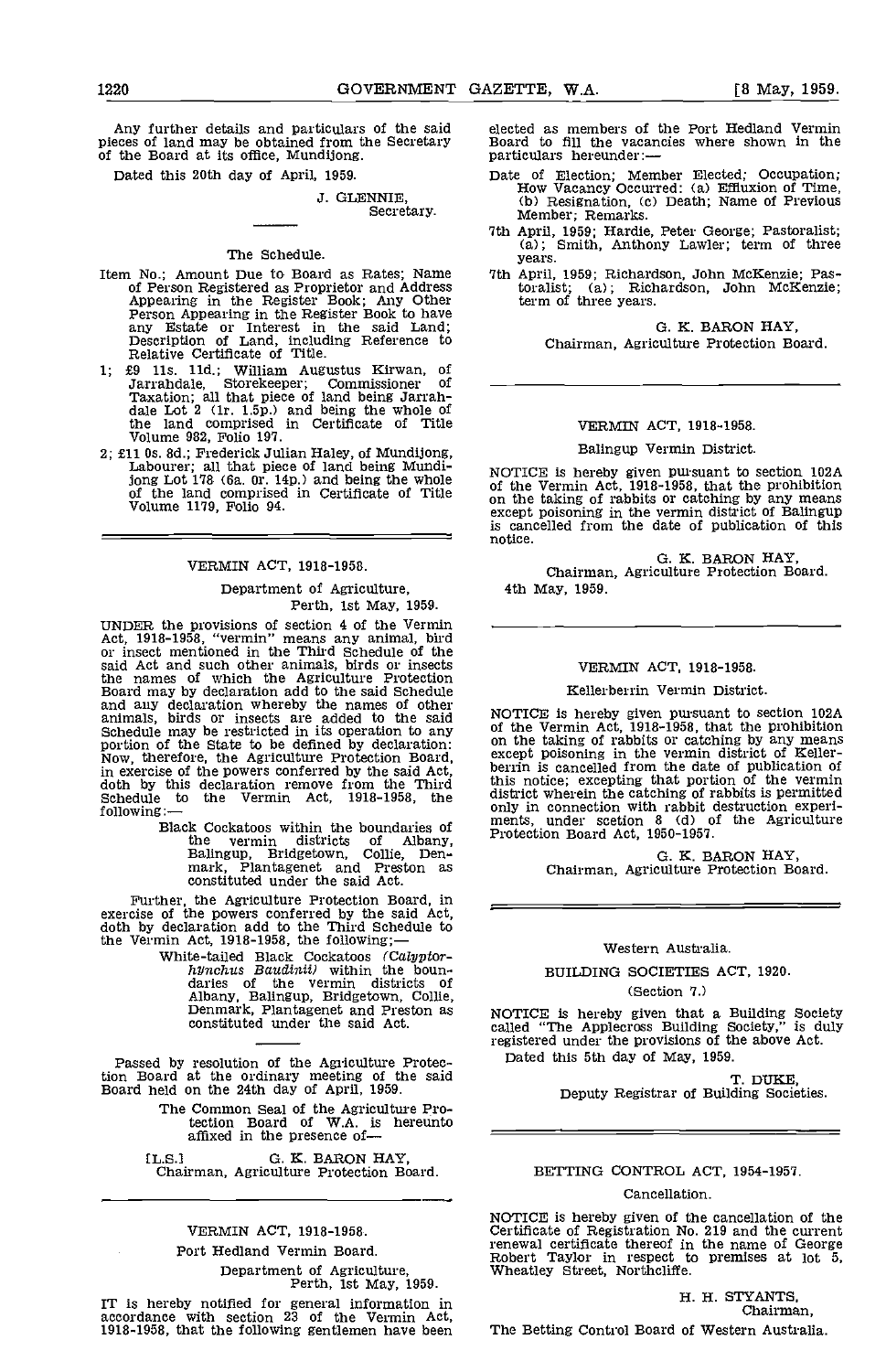REGISTRATION OF MINISTERS. (Pursuant to Part III of the Registration of Births, Deaths and Marriages Act, 1894-1956.) Registrar General's Office, Perth, 6th May, 1959. Appointment.<br>IT is hereby published, for general information, IT is hereby published, for general information,  $Total$  that the undermentioned minister has been duly  $3!$ registered in this office for the Celebration of Mar- riages throughout the State of Western Australia: R.G. No.; Date; Name; Address of Residence; Registry District. Roman Catholic. 2033/59; 27/4/59; Rev. Felix Ayguabella, O.S.B.; Catholic Presbytery, Kojonup; Katanning. C. A. OCKERBY, Acting Registrar General.

# WESTERN AUSTRALIAN GOVERNMENT RAILWAYS COMMISSION.

Quarterly Return as Required under Sections 59 and 90 of the Government Railways Act, 1904-1958.

|                                                                                                               | £          |  |
|---------------------------------------------------------------------------------------------------------------|------------|--|
| Total gross receipts for quarter ended<br>31st March, 1959<br>$\sim$ 100 $\sim$                               | 3,502,400  |  |
| Total expenditure on working manage-<br>ment and maintenance for quarter<br>ended 31st March, 1959            | 3.619.672  |  |
| Gross cost of construction, including<br>cost of locomotives, rolling stock<br>and all incidental expenditure | 49.473.070 |  |
| (Sgd.) T. MARSLAND.                                                                                           |            |  |

# Commissioner of Railways.

# WESTERN AUSTRALIAN GOVERNMENT TENDER BOARD Tenders for Government Supplies

| Date of<br>Advertising | Schedule<br>No.                        | Supplies Required                                                                                                 | Date of<br>Closing       |
|------------------------|----------------------------------------|-------------------------------------------------------------------------------------------------------------------|--------------------------|
| 1959<br>Apr 14         | 233A, 1959<br>$\cdots$                 | Paging and Division Warning System for Parliament House<br>$\cdots$<br>$\cdots$                                   | 1959<br>May 14           |
| Apr.<br>14             | 235A, 1959<br>                         | Internal Telephone System for Parliament House<br>المنتبر<br>$\mathcal{L}_{\text{max}}$ .<br>$\cdots$<br>$\cdots$ | $\text{May}$ 14          |
| 24<br>Apr.             | 248A, 1959<br>                         | Steel Pipes, 36 in. and 30 in. Nominal Diameter<br>$\cdots$<br>$\cdots$<br>$\cdots$                               | Extended to              |
| 24<br>Apr.             | 249A, 1959<br>.                        | Steel Pipes, 12 in 4 in. Nominal Diameter<br>$\cdots$<br>$\cdots$<br>$\cdots$                                     | June 4<br>Extended to    |
|                        |                                        | Sludge Scrapers for Circular Primary Sedimentation Tanks<br>$\cdots$<br>$\cdots$                                  | June<br>4<br>Extended to |
| Apr.<br>24             | 253A, 1959<br>$\ldots$                 |                                                                                                                   | May<br>28                |
| Apr.<br>28             | 261A, 1959<br>$\ldots$                 | Supply and Installation of Packaged Air Conditioned Units<br>$\cdots$<br>$\cdots$                                 | 14<br>May                |
| May<br>1               | 270A, 1959<br>$\cdots$                 | Road Graders and Front End Loaders<br>$\ldots$<br>$\ldots$                                                        | May<br>14<br>May<br>14   |
| May<br>1               | 271A, 1959<br>                         | Windmills<br><b>Continued State</b><br>$\cdots$<br>$\cdots$                                                       | 14                       |
| May<br>1               | 276A, 1959<br>$\ddotsc$                | Station Sedan<br>$\cdots$<br>$\cdots$<br>$\cdots$                                                                 | Mav                      |
| May<br>1               | 277A, 1959<br>$\cdots$                 | 30 cwt. Trucks<br>$\sim 100$ km s $^{-1}$<br>$\sim 10^{-10}$ and $\sim 10^{-10}$<br>$\cdots$<br>$\cdots$          | 14<br>Mav<br>14          |
| May<br>1               | 279A, 1959<br>$\cdots$                 | 6 in. Cast Iron Stop Valves<br>$\cdots$<br>$\cdots$<br>$\cdots$                                                   | May                      |
| May<br>1               | 281A, 1959<br>$\cdots$                 | Machine Tool Equipment<br>Wheel Tractor and Accessories<br>$\cdots$<br>$\cdots$<br>$\cdots$                       | 14<br>May                |
| May<br>1               | 283A, 1959<br>$\cdots$                 | $\ddotsc$<br>$\cdots$<br>$\cdots$                                                                                 | May<br>14                |
| May<br>1               | 286A, 1959<br>$\cdots$                 | Heavy Duty Crawler Type Diesel Tractor with Logging Winch and Blade                                               | May<br>14                |
| May<br>1               | 291A, 1959<br>$\cdots$                 | $\cdots$<br>$\cdots$                                                                                              | May<br>14                |
| May<br>5               | 299A, 1959<br>$\ddotsc$                | Welder, Hydraulic Press and Air Compressor<br>$\cdots$                                                            | May<br>14                |
| May<br>5               | 300A, 1959<br>$\overline{\phantom{a}}$ | Traffic Sign Blanks<br>$\sim$<br>$\dots$<br>$\ldots$                                                              | Мау<br>14                |
| May<br>1               | 304A, 1959<br>$\sim$                   | $\Delta$ and $\Delta$                                                                                             | 14<br>May                |
| May<br>5               | 308A, 1959<br>$\cdots$                 | $\ddotsc$                                                                                                         | May<br>14                |
| May<br>5               | 309A, 1959<br>$\cdots$                 | Mobile Pneumatic Tyred Tractor Mounted Crane<br><b>Sales Control</b><br>$\cdots$<br>$\cdots$                      | May<br>14                |
| May<br>5               | 310A, 1959<br>$\cdots$                 | Pick-up Hay Baler (String Tie Engine Driven)<br>$\cdots$<br>$\cdots$<br>$\cdots$                                  | Mav<br>-14               |
| May<br>5               | 312A, 1959<br>$\cdots$                 | Axial Flow Pumping Sct, Herdsman Lake Drainage<br>$\cdots$<br>$\cdots$<br>$\cdots$                                | May<br>-14               |
| 5<br>May               | 313A, 1959<br>.                        | Surge Tank for Albany Town Water Supply<br>$\cdots$<br><b>Save College</b><br>$\cdots$                            | -14<br>May               |
| 7<br>Apr.              | 218A, 1959<br>$\cdots$                 | $\cdots$ .<br>$\cdots$<br>$\cdots$                                                                                | 21<br>Мау                |
| 24<br>Apr.             | 252A, 1959<br>                         | Cab-controlled Overhead Travelling Cranes<br>المتبدا<br>$\ldots$ .<br>$\cdots$<br>$\cdots$                        | 21<br>Мау                |
| May<br>1               | 275A, 1959<br>                         | Screwing Machine (Automatic or Universal)<br>$\sim$<br>$\ldots$ .<br>$\ldots$                                     | $\text{May}$ 21          |
| Apr.<br>10             | 222A, 1959<br>                         | 66 KV Oil-filled Cable and Accessories<br>$\sim$<br>$\ldots$ .<br>$\sim$                                          | Extended to              |
|                        |                                        |                                                                                                                   | Маγ<br>21                |
| May<br>1               | 287A, 1959<br>                         | $\ldots$                                                                                                          | Ma y<br>21               |
| May<br>1               | 288A, 1959<br>                         | Horizontal Retort Tar, Creosote, Crude Solvent Naptha and Benzol<br>$\cdots$                                      | 21<br>May                |
| May<br>1               | 303A, 1959<br>                         | $\cdots$<br>$\cdots$                                                                                              | $^{21}$<br>May           |
| May<br>5               | 305A, 1959<br>$\cdots$                 | $\sim$ $\sim$<br>$\cdots$<br>$\cdots$                                                                             | 21<br>May                |
| May<br>5               | 306A, 1959<br>$\cdots$                 | Spectacles, Cases, Artificial Eyes, etc., for Fremantle Hospital<br>$\cdots$                                      | 21<br>May                |
| 5<br>May               | 317A, 1959<br>$\cdots$                 | Firewood for Railways Timber Mill, Banksiadale  -<br>$\sim$<br>$\cdots$                                           | $^{21}$<br>May           |
| 5<br>May               | 318A, 1959<br>$\cdots$                 | Fredumps for W.A.G.R.<br>$\sim$                                                                                   | $^{21}$<br>May           |
| 5<br>May               | 320A, 1959<br>$\cdots$                 | $\sim$                                                                                                            | $^{21}$<br>May           |
| May<br>5               | 321A, 1959<br>                         | $\ldots$                                                                                                          | 21<br>May                |
| 5<br>May               | 324A, 1959<br>$\cdots$                 | $\cdots$                                                                                                          | 21<br>May                |
| May<br>8               | 327A, 1959<br>                         | $\cdots$                                                                                                          | 21<br>Мау                |
| May<br>1               | 278A, 1959<br>$\cdots$                 | 12-channel Carrier Telephone Equipment and Associated Apparatus<br>$\cdots$                                       | 28<br>May                |
| May<br>5               | 315A, 1959<br>                         | Sluice Valves and Air Valves for Goldfields Water Supply<br>$\cdots$                                              | 28<br>May                |
| 5<br>May               | 322A, 1959<br>                         |                                                                                                                   | 28<br>May                |
| 8<br>May               | 325A, 1959<br>                         |                                                                                                                   | 28<br>May                |
| 7<br>Apr.              | 199A, 1959<br>                         | 440 volt Switchgear for Bunbury Generating Station. (Documents chargeable)                                        |                          |
|                        |                                        | at £1 4s. for first set and 5s. 3d. each for any subsequent issue)                                                | June<br>4                |
| 3<br>Apr.              | 200A, 1959<br>$\ldots$                 | 3,000 volt Switchgear for Bunbury Generating Station. (Documents charge-                                          |                          |
|                        |                                        | able at £1 1s, for first set and 5s, 3d, each for any subsequent issue) $\ldots$                                  | June<br>4                |
| 21<br>Apr              | 242A, 1959<br>.                        | Dual Fuel Engines, Blowers, Alternator and Associated Equipment. (Docu-                                           |                          |
|                        |                                        | ments chargeable at £1 1s. for first set and 5s. 3d. each for any subsequent                                      |                          |
|                        |                                        | للمنادي المنتقل المنتقل المتقدر المنتقل المتقدر المنتقل المنتقل المنتقل المنتقل<br>issue)                         | June 25                  |
|                        |                                        |                                                                                                                   |                          |

Addresses-Liaison Offices-<br>W.A. Government Liaison Office,<br>Room 25, 2nd Floor, M.L.C. Buildings,

305 Collins Street, Melbourne.

WA. Government Liaison Office, Room 105, 82 Pitt Street, Sydney. Agent General for W.A., 115 The Strand, London, W.C. 2.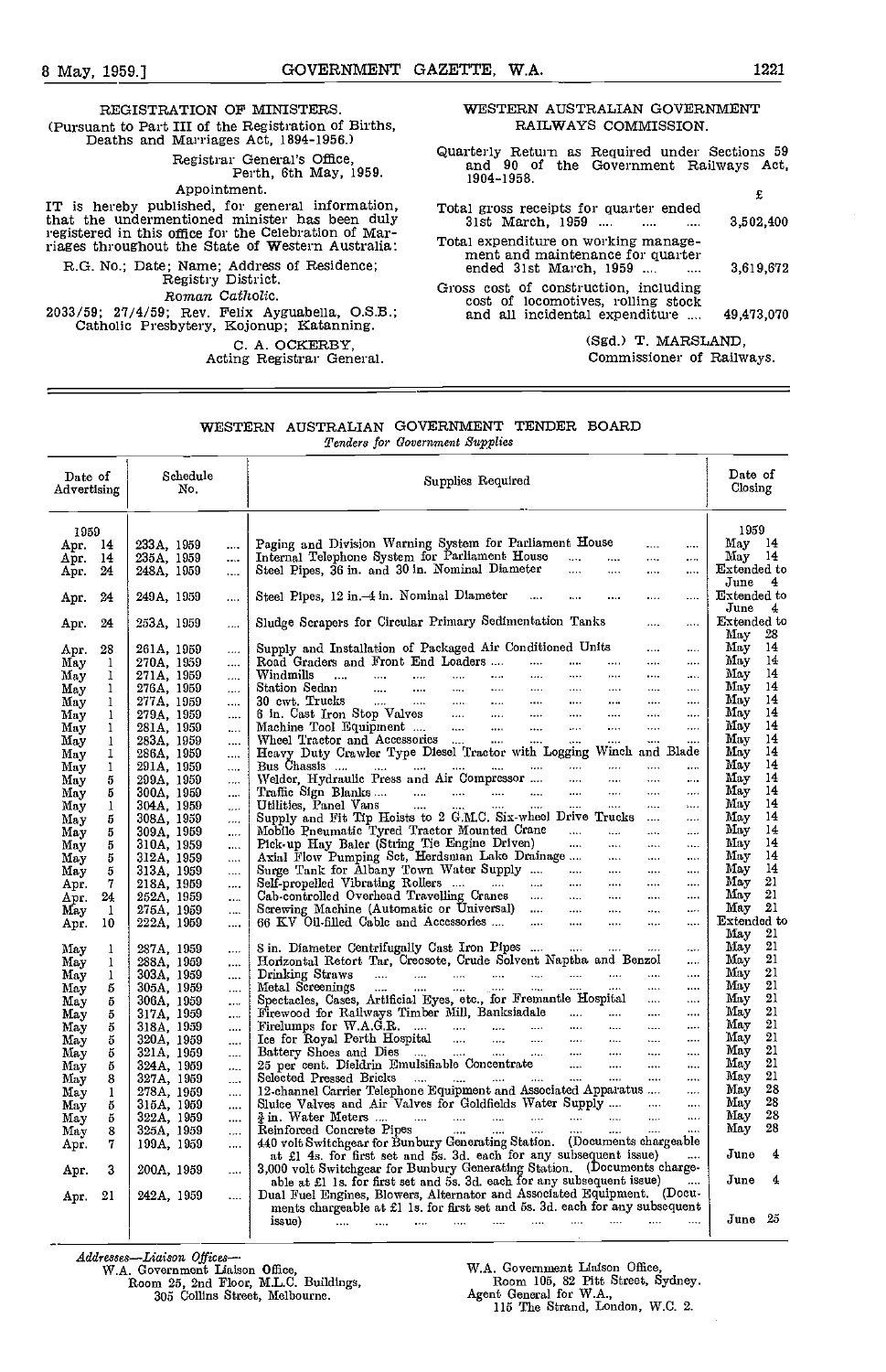# WESTERN AUSTRALIAN GOVERNMENT TENDER BOARD-continued.

|                          |                          | For Sale by Tender                                                                                                                                                                                                                                       |                       |
|--------------------------|--------------------------|----------------------------------------------------------------------------------------------------------------------------------------------------------------------------------------------------------------------------------------------------------|-----------------------|
| Date of                  | Schedule                 | For Sale                                                                                                                                                                                                                                                 | Date of               |
| $\mathtt{Adverting}\mid$ | No.                      |                                                                                                                                                                                                                                                          | Closing               |
| 1959                     |                          |                                                                                                                                                                                                                                                          | 1959                  |
| - 28<br>Арг.             | 254A, 1959<br>$\cdots$   | 1947 Case 16 h.p. Kerosene Wheel Tractor at Mundaring Weir<br>$\cdots$<br>$\cdots$                                                                                                                                                                       | May 14                |
| 28                       | 255A, 1959               | 1943 Ford V8 3 ton Truck at Gnangara                                                                                                                                                                                                                     | $\text{Mav}$ 14       |
| Apr.                     | $\cdots$                 | $\cdots$                                                                                                                                                                                                                                                 |                       |
| 28                       | 256A, 1959               | Secondhand Bedford 10-12 cwt. Model P.C. Van (WAG 1854)                                                                                                                                                                                                  | May 14                |
| Apr.                     | $\cdots$                 | $\cdots$                                                                                                                                                                                                                                                 |                       |
| 28                       | 257A, 1959               | 1953 International 35 cwt. Utility (WAG 3038)                                                                                                                                                                                                            | - 14                  |
| Арг.                     |                          | $\cdots$                                                                                                                                                                                                                                                 | May                   |
| 28<br>Арг.               | <br>258A, 1959           | Malcolm Moore Model RM2 Grader (PW 54)                                                                                                                                                                                                                   | May 14                |
| 28                       | $\cdots$                 | $\cdots$                                                                                                                                                                                                                                                 | May                   |
| Арг.                     | 259A, 1959               | Armstrong Holland Type 3P Concrete Mixer (PW 20)                                                                                                                                                                                                         | - 14                  |
| 28                       | $\cdots$<br>260A, 1959   | $\cdots$                                                                                                                                                                                                                                                 | $\frac{14}{2}$<br>May |
| Apr.                     | $\ldots$                 | International 15-18 cwt. Model L110 Utility (WAG 2804)  Secondhand Blue Streak Minor Chain Saws<br>$\cdots$                                                                                                                                              |                       |
| Apr.<br>28               | 262A, 1959<br>           | $\cdots$                                                                                                                                                                                                                                                 | $M_{\text{av}}$ 14    |
| May                      | 264A, 1959               | Secondhand Armstrong Holland 5 cub. ft. Concrete Mixer (PW 60)                                                                                                                                                                                           | May                   |
| 1                        | $\overline{\phantom{a}}$ | $\cdots$                                                                                                                                                                                                                                                 | - 14                  |
| May                      | 265A, 1959               |                                                                                                                                                                                                                                                          | May 14                |
| 1                        | $\cdots$                 | $\ddotsc$                                                                                                                                                                                                                                                |                       |
| May                      | 269A, 1959               | $\cdots$                                                                                                                                                                                                                                                 | May                   |
| 1                        | $\cdots$                 |                                                                                                                                                                                                                                                          | - 14                  |
| May                      | 272A, 1959               | Secondhand Burroughs Ledger Posting Machine (Electric)                                                                                                                                                                                                   | May 14                |
| 1                        |                          | $\cdots$                                                                                                                                                                                                                                                 |                       |
| May<br>1                 | 273A, 1959<br>$\cdots$   | 1950 Austin 2/3 ton Truck (WAG 2332)<br>المنتقل المتنبئ المقتاد المتنادر<br>$\cdots$                                                                                                                                                                     | $\frac{14}{2}$<br>May |
| May<br>1                 | 280A, 1959<br>$\cdots$   | Secondhand Motor Vehicles, including 1946 Chevrolet Truck and Utility,                                                                                                                                                                                   |                       |
|                          |                          | 1932 Ford Truck, 1949 Austin Utility, 1950 Austin Utility, 1946 Chevrolet                                                                                                                                                                                |                       |
|                          |                          | Utility<br>$\cdots$                                                                                                                                                                                                                                      | Мау<br>- 14           |
| May                      | 285A, 1959               |                                                                                                                                                                                                                                                          | May                   |
| 1                        | $\cdots$                 | $\ldots$ .                                                                                                                                                                                                                                               | - 14                  |
| May                      | 286A, 1959               | Secondhand TD24 Tractor and Equipment                                                                                                                                                                                                                    | May 14                |
| 1                        |                          | $\ldots$                                                                                                                                                                                                                                                 |                       |
| May                      | 293A, 1959               | Britstand 7 cub. ft. Concrete Mixer (PW 41)                                                                                                                                                                                                              | May 14                |
| 1                        | $\cdots$                 | $\sim$                                                                                                                                                                                                                                                   |                       |
| Max                      | 294A, 1959               | TD18A International Tractor Angle Dozer and P.C.U. (PW 194)                                                                                                                                                                                              | May 14                |
| 1                        |                          | $\cdots$                                                                                                                                                                                                                                                 |                       |
| May                      | 295A, 1959               | 1954 Austin Loadstar 2-3 ton Truck (WAG 3266)                                                                                                                                                                                                            | May 14                |
| 1                        |                          | $\cdots$                                                                                                                                                                                                                                                 |                       |
| May                      | 296A, 1959               | $\cdots$                                                                                                                                                                                                                                                 | $\overline{14}$       |
| 1                        |                          |                                                                                                                                                                                                                                                          | Мау                   |
| 1<br>May                 | 297A, 1959               |                                                                                                                                                                                                                                                          | May 14                |
| Apr.<br>28               | $\cdots$<br>263A, 1959   | $\cdots$<br>$\cdots$                                                                                                                                                                                                                                     | 21<br>May             |
| May                      | $\cdots$                 | Secondhand Bus Bodies at Bunbury                                                                                                                                                                                                                         | 21                    |
| 1                        | 266A, 1959               |                                                                                                                                                                                                                                                          | May                   |
|                          | $\cdots$                 | $\ddotsc$<br>1942 D4 Caterpillar Tractor with Angle and Tilt Blade, and 1950 B.S.A. Motor                                                                                                                                                                |                       |
| May<br>1                 | 267A, 1959<br>           |                                                                                                                                                                                                                                                          |                       |
|                          |                          | $\cdots$                                                                                                                                                                                                                                                 | 21<br>May             |
| May                      | 268A, 1959               | $\sim 1.44\,$ km $^{-1}$                                                                                                                                                                                                                                 | May 21                |
| 1                        | $\cdots$                 | $\ldots$ .                                                                                                                                                                                                                                               |                       |
| May                      | 282A, 1959               | $\ldots$ .                                                                                                                                                                                                                                               | 21                    |
| 1                        |                          |                                                                                                                                                                                                                                                          | Мау                   |
| May                      | 289A, 1959               |                                                                                                                                                                                                                                                          | May 21                |
| 1                        |                          | $\cdots$                                                                                                                                                                                                                                                 |                       |
| $\text{May}$             | 292A, 1959               | $\cdots$                                                                                                                                                                                                                                                 | 21                    |
| 1                        |                          |                                                                                                                                                                                                                                                          | May                   |
| 1<br>May                 | 298A, 1959<br>           | Secondhand Motor Velucle Tyrcs<br>1939 Ford Mainline 15 cwt. Utility (WAG 3056)<br>$\cdots$<br>$\cdots$                                                                                                                                                  | May 21                |
| May                      | 301A, 1959               | $\cdots$                                                                                                                                                                                                                                                 | May 21                |
| 5                        | .                        | $\cdots$                                                                                                                                                                                                                                                 |                       |
| May<br>1                 | 302A, 1959<br>           | Surplus Equipment ex Vessel Halimah<br>$\cdots$<br>$\cdots$                                                                                                                                                                                              | 21<br>May             |
| May                      | 307A, 1959               | 1956 Holden Utility (Reg. No. 39166)                                                                                                                                                                                                                     | May 21                |
| 5.                       |                          | $\ldots$                                                                                                                                                                                                                                                 |                       |
| May                      | 311A, 1959               | $\cdots$                                                                                                                                                                                                                                                 | - 21                  |
| 5                        | $\mathbf{r}$             | $\cdots$                                                                                                                                                                                                                                                 | Мау                   |
| May<br>5                 | 314A, 1959<br>$\cdots$   | Apiary Equipment at Carnarvon (Communication Communication Communication Communication Communication Communication Communication Communication Communication Communication Communication Communication Communication Communica<br>$\sim 100$<br>$\ldots$ | May 21                |
| May                      | 316A, 1959               | $\sim 100$                                                                                                                                                                                                                                               | 21                    |
| 5                        | $\cdots$                 | $\ldots$ .                                                                                                                                                                                                                                               | May                   |
| 5                        | 319A, 1959               | $\cdots$                                                                                                                                                                                                                                                 | 21                    |
| May                      |                          |                                                                                                                                                                                                                                                          | May                   |
| 5                        | 323A, 1959               |                                                                                                                                                                                                                                                          | 21                    |
| May                      |                          | $\cdots$                                                                                                                                                                                                                                                 | May                   |
| 8                        | 326A, 1959               | 1950 Commer Utility (WAG 2118)                                                                                                                                                                                                                           | -21                   |
| May                      | $\cdots$                 |                                                                                                                                                                                                                                                          | May                   |
| 8<br>May                 | 328A, 1959               | $\cdots$<br>Telephone Line comprising approximately 3.3 miles of Single Copper Wire,                                                                                                                                                                     |                       |
|                          | $\cdots$                 | Telephone Line Poles and Insulators                                                                                                                                                                                                                      | May 28                |
|                          |                          | $\cdots$                                                                                                                                                                                                                                                 |                       |

Tenders addressed to the Chairman, Government Tender Board, 74 Murray Street, Perth, will be received for the above. mentioned supplies until 10 a.m. on the dates of closing.

Tenders must be properly indorsed on envelopes otherwise they are liable to rejection.<br>Tender forms and full particulars may be obtained on application at the Tender Board Office, 74 Murray Street, Perth. No Tender necessarily accepted.

8th May, 1959.

A. H. TELFER,<br>Chairman Tender Board.

# Accepted Tenders.

| Tender       |              |     |                                           | Sched-        |                                                                                                                                                                                                                                       |                          |                           |
|--------------|--------------|-----|-------------------------------------------|---------------|---------------------------------------------------------------------------------------------------------------------------------------------------------------------------------------------------------------------------------------|--------------------------|---------------------------|
| Board<br>No. | Date         |     | Contractor                                | ule           | Particulars                                                                                                                                                                                                                           | Department<br>Concerned. | Rate                      |
|              |              |     |                                           | No.           |                                                                                                                                                                                                                                       |                          |                           |
| 94/59        | 1959<br>Арг. | -30 | S. W. Hart & Co. Pty.                     | 73A,<br>1959  | only Steam Heated Hot Press<br>and Bain Marie as Specified                                                                                                                                                                            | Public Works<br>$\cdots$ | £539                      |
| 172/59       | May          |     | Wesfarmers<br>Tutt<br>Bryant Pty. Ltd.    | 111A.<br>1959 | and as per Item 1<br>2 only Allis Chalmers model<br>HD6B Track Tractors, com-<br>with<br>Hydraulically<br>plete<br>Operated Allis Chalmers model<br>GE.6 Angle Dozer and all                                                          | do.<br>$\cdots$          | $£5,550$ each             |
| 433/59       | Apr.         | 30  | Balcatta Hirings Pty.<br>Ltd.             | 273A.<br>1959 | Fittings as specified and in<br>accordance with Item 1, de-<br>livery ex Stock<br>Supply and Delivery into trucks<br>as required at Quarry Site of<br>Limestone Rubble Base Course<br>Material as directed by the                     | do.<br>                  | Rates on applica-<br>tion |
| 225/59       | do.          |     | Warman<br>Equipment<br>$(W.A.)$ Pty. Ltd. | 158A.<br>1959 | Department<br>Sewerage Pumping Machinery<br>for Midland Junction Railway<br>Workshops, as per Items 1                                                                                                                                 | M.W.S.<br>الممدا<br>     | do.<br>do.                |
| 1424/58      | May          |     | Wesfarmers<br>Tutt<br>Bryant Pty. Ltd.    | 137A.<br>1959 | to 4, delivery 6-7 weeks<br>1 only Allis Chaliners Bid " D "<br>Tandem Drive Grader as speci-<br>fied and in accordance with                                                                                                          | Forests<br>$\cdots$<br>  | £4.892                    |
| 248/59       | Арг.         | 30  | J. Krasnostein & Co.<br>Pty Ltd.          | 166A.<br>1959 | Item 1, delivery 1 week<br>Purchase and Removal of Swarf<br>as it becomes available at the<br>P.W.D. Plant Workshops,<br>Jewell Strect, East Perth,<br>during the period from 1st<br>May, 1959, to 30th April,<br>1960, as per Item 1 | Public Works<br>$\cdots$ | $£2$ 10s, 8d, per ton     |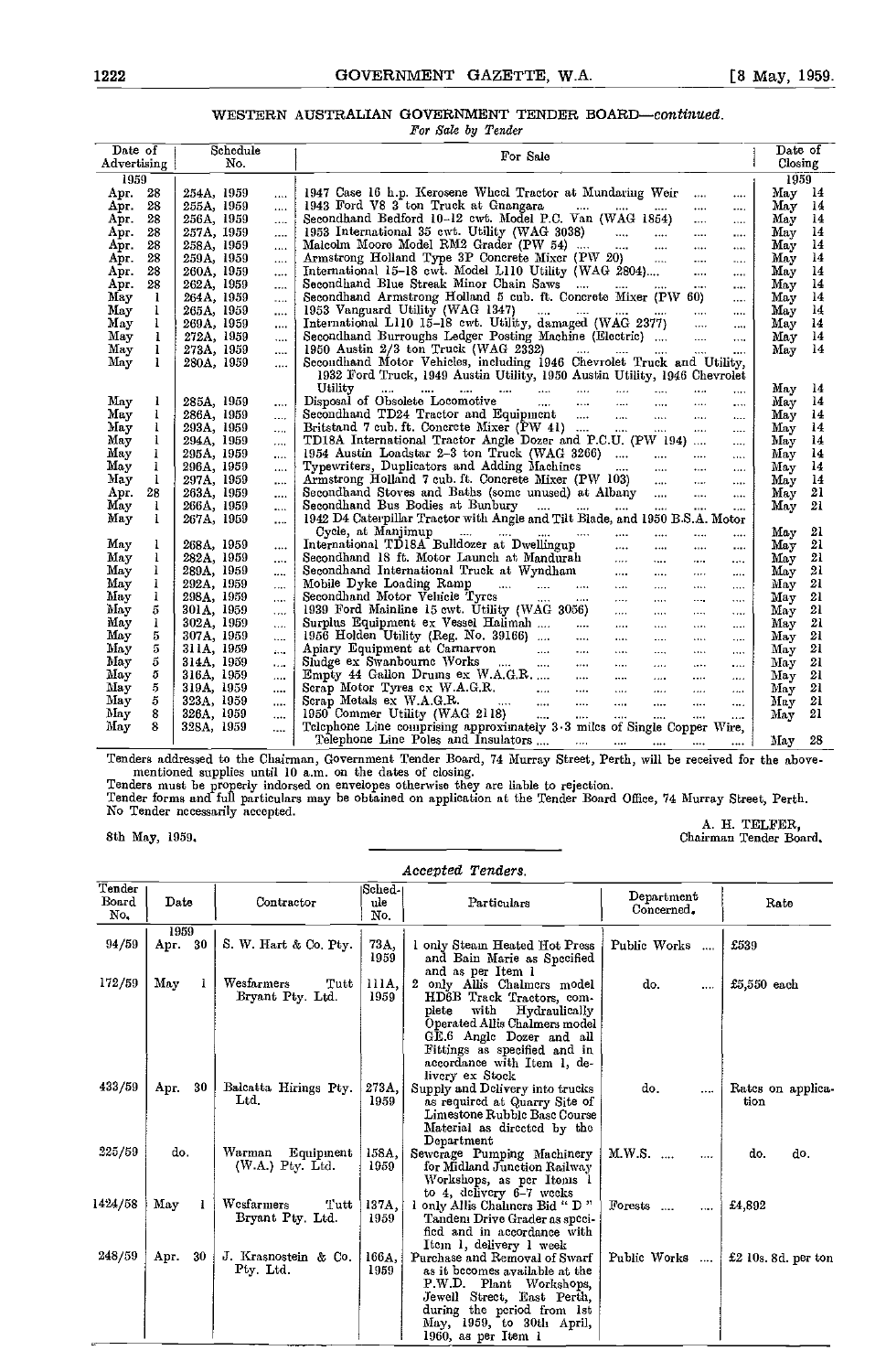# MINING ACT, 1904-1957

Department of Mines, Perth, 29th April, 1959.

IT is hereby notified that, in accordance with the provisions of the Mining Act, 1904-1957, His Excellency the Governor in Executive Council has been pleased to deal with the undermentioned Leases, Applications for Leases, Surrenders, Tailings<br>License, and Temporary Reserves as shown below.

> (Sgd.) A. H. TELFER, Under Secretary for Mines.

The undermentioned applications for Gold Mining Leases were approved, subject to survey :-

|                                               | Goldfield                 |                      |                        |                                       |               | District                  |                  |               | No. of Application                           |
|-----------------------------------------------|---------------------------|----------------------|------------------------|---------------------------------------|---------------|---------------------------|------------------|---------------|----------------------------------------------|
| Murchsion<br>North East Coolgardie<br>Yilgarn | <br><br>$\cdots$<br>1.111 | 5.5.5.5<br><br>1.117 | $\ddotsc$<br>1.1.1<br> | Meekatharra<br>Kanowna<br><br>1.1.1.1 | 1.111<br>1.11 | 5.55.<br>1.11<br>$\cdots$ | <br><br>$\cdots$ | <br>1.111<br> | 1982N*, 1983N*, 1984N*.<br>1584X*.<br>4430*. |

\* Conditionally.

The surrenders of the undermentioned Gold Mining Leases were accepted :-

|                                                  | Goldfield |                  |                      | District     | No. of<br>Lease                              | Name of Lease                                                                               | ${\rm Lessees}$                                                                                                  |
|--------------------------------------------------|-----------|------------------|----------------------|--------------|----------------------------------------------|---------------------------------------------------------------------------------------------|------------------------------------------------------------------------------------------------------------------|
| Peak Hill<br>Peak Hill<br>Peak Hill<br>Peak Hill |           | <br><br><br><br> | <br><br><br><br><br> | <br><br><br> | <br><br><br><br>595P<br>596P<br>597P<br>598P | Golden Queen<br>.<br>Golden Emperor<br><br>Golden Prince<br><br>Golden King<br>$\cdots$<br> | Westralian Ores Pty. Ltd.<br>Westralian Ores Ptv. Ltd.<br>Westralian Ores Pty. Ltd.<br>Westralian Ores Pty, Ltd. |

The undermentioned application for a License to Treat Tailings was approved conditionally :-

| No.           | Corres. No. | Licensees                                       | Goldfield     | Locality               | Period                         |
|---------------|-------------|-------------------------------------------------|---------------|------------------------|--------------------------------|
| 1419H (1N/59) | 316/59      | John Edward Motter<br>and Zeta Ethyle<br>Motter | Murchison<br> | Gabanintha<br>$\cdots$ | Six months from 1st May, 1959. |

The undermentioned Temporary Reserves have been approved conditionally :-

| No.   | Corres. No. | Occupiers                                           | Term                                 | Locality                                                                 |
|-------|-------------|-----------------------------------------------------|--------------------------------------|--------------------------------------------------------------------------|
| 1687H | 145/59      | Moore Prospecting Pty. Ltd.<br>$\cdots$             | Six months from the 25th March, 1959 | North of Carnaryon<br>Gascoyne Goldfield.                                |
| 1688H | 146/59      | Australian Mining and Smelting Com-<br>pany Limited | Six months from the 25th March, 1959 | North of Carnarvon<br>Gascoyne and Ash-<br>burton Goldfields.            |
| 1689H | 146/59      | Australian Mining and Smelting Com-<br>pany Limited | Six months from the 25th March, 1959 | North-East of Car-<br>narvon Gascovne<br>Ashburton<br>and<br>Goldfields. |
| 1690H | 146/59      | Australian Mining and Smelting Com-<br>pany Limited | Six months from the 25th March, 1959 | South-East<br>of Car-<br>Gascoyne<br>narvon<br>Goldfield.                |
| 1701H | 275/59      | George Constantine<br>$\cdots$                      | Six months from the 8th April, 1959  | Thaduna Hill Peak<br>Hill Goldfield.                                     |

# MINING ACT, 1904. (Regulation 180.)

# Warden's Office, Broome, 21st April, 1959.

TAKE notice that it is the intention of the Warden  $\frac{10}{\text{Friday}}$ , the 12th day of June, 1959. of the Goldfield mentioned hereunder, on the date mentioned, to issue out of the Warden's Court an order authorising the cancellation of registration No. of of the undermentioned Mining Tenements, in accordance with Regulation 180 of the Mining Act, 1904. An order may issue in the absence of the registered holder, but should he desire to object to such order he must, before the date mentioned, lodge at the Warden's Office an objection containing the grounds of such objection, and, on the date

mentioned, the Warden will proceed to hear and determine the same, in accordance with the evidence then submitted.

(Sgd.) A. L. O'BRIEN, Warden.

To be heard at the Warden's Court, Broome, on

No. of Area; Name of Registered Holder; Address; Reason for Resumption.

WEST KIMBERLEY GOLDFIELD Mineral Claim.

29-Devonian Pty Limited; 97 St. George's Terrace, Perth; non-payment of rent and no miners'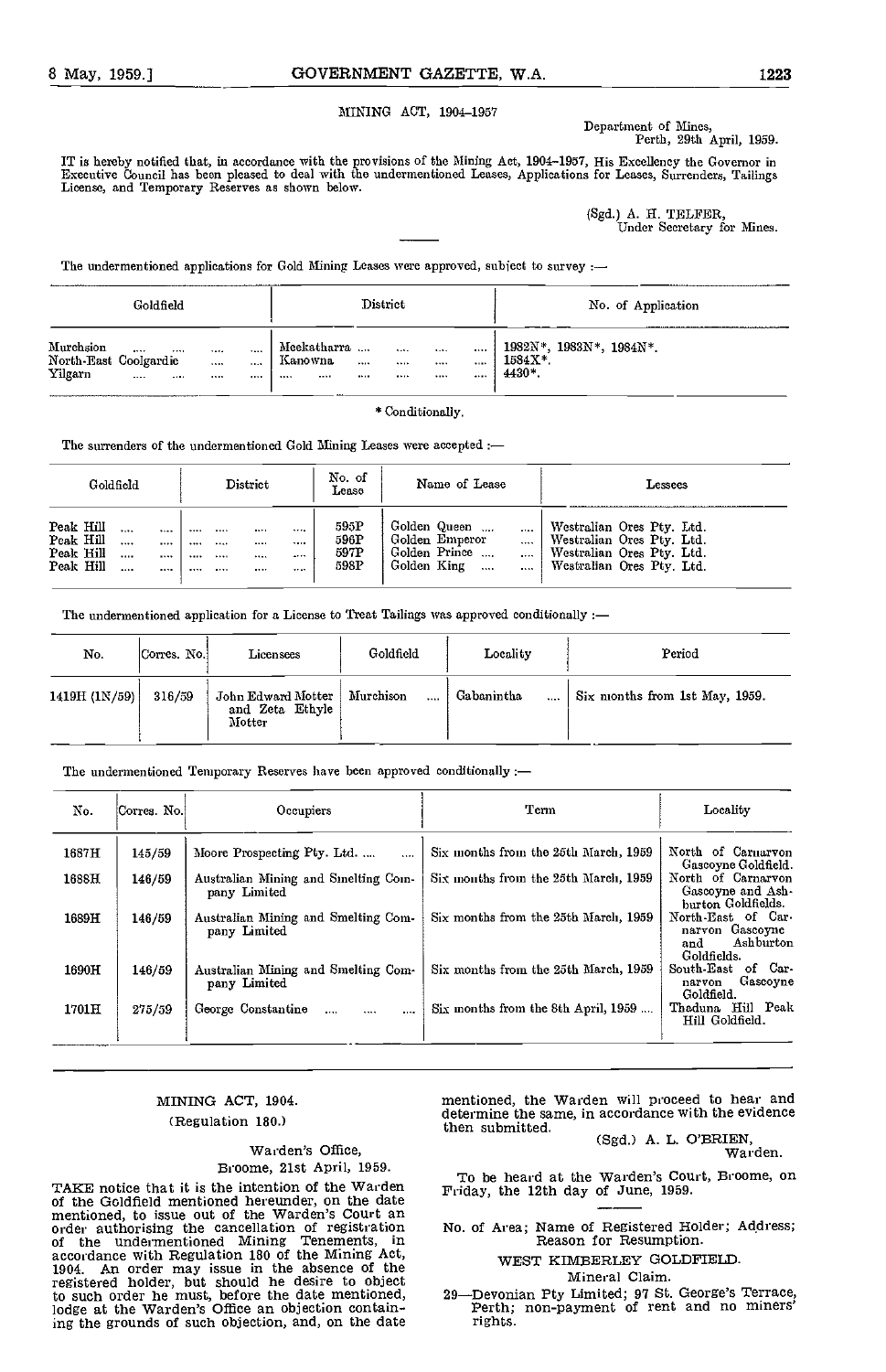# MINING ACT, 1904.

# (Regulation 180.)

# Warden's Office,<br>Meekatharra, 1st April, 1959.

TAKE notice that it is the intention of the Warden of the Goldfield mentioned hereunder, on the date of the Goldfield mentioned hereunder, on the date of the mentioned, to issue out of the Warden's Court mention<br>an order authorising the cancellation of registra- all or<br>tion of the undermentioned Mining Tenements, in tion accordance with Regulation 180 of the Mining Act, in action 1904 An order may issue in the absence of the Act, registered holder, but should he desire to object to such order he must, before the date mentioned, to subset to such order he must, before the date mentioned, to subset taining the grounds of such objection, and, on the taining date mentioned, the Warden will proceed to date mentioned, the Warden will proceed to hear<br>and determine the same, in accordance with the<br>evidence then submitted.

(Sgd.) C. FISHER, Warden.

To be heard at the Warden's Court, Meekatharra, on Friday, the 22nd day of May, 1959.

No. of Area; Name of Registered Holder; Address; Reason for Resumption.

# MURCHISON GOLDFIELD

Meekatharra District.

Water Right.<br>**45N—Hayes, Bernard Thomas; Meekatharra; no miner's right.** 

Mineral Claim.

14N-Rumble, Percy Robert; Meekatharra; non-<br>payment of rent.

# PEAR HILL GOLDFIELD

# Peak Hill District.

# Mineral Claims.

- 64P-Horley, Lance Charles; Meekatharra; non-<br>payment of rent.<br>65P-Ricci, Andy; Meekatharra; non-payment of
- rent.
- 76P—Andrews, Maurice Jeffery; Meekatharra; non- 14—O'Callaghan, payment of rent.

Residence Area.

98P—Broken Hill Pty. Co. Ltd.; 186 St. George's 15—O'Callaghan, Francis Joseph; P.O. Box 64,<br>Terrace, Perth; non-compliance with Three Springs; non-payment of rent. conditions.

# EAST MURCHISON GOLDFIELD.

# Wiluna District.

# Machinery Areas.

6J—Parkinson, Edward Albert; Sandstone; non-<br>payment of rent.<br>7J—Scullion, Thomas; Wiluna; non-payment of

rent.

# Tailings Area.

5J--Parkinson, Edward Albert; Sandstone; non-<br>payment of rent.

## Garden Area.

17JMcflonald, Charles McLeod; Wiluna; non- payment of rent.

#### Water Rights.

- 20J—Wiluna Road Board; Wiluna; non-payment of rent.
- 37J-Wiluna Road Board; Wiluna; non payment of rent.
- 
- 38J—Wiluna Road Board; Wiluna; non-payment of rent.
- 39J—Wiluna Road Board; Wiluna; non-payment of rent.
- 43J—T. A. Doman & Co. Ltd.; Wiluna; non-<br>payment of rent.

# MINING ACT, 1904. (Regulation 180.)

# Warden's Office, Mount Magnet, 3rd April, 1959.

TAKE notice that it is the intention of the Warden of the Goldfleld mentioned hereunder, on the date mentioned, to issue out of the Warden's Court an order authorising the cancellation of registration of the undermentioned Mining Tenements, in accordance with Regulation 180 of the Mining Act, 1904. An order may issue in the absence of the registered holder, but should be desire to object the registered holder, but should he desire to object to such order he must, before the date mentioned, lodge at the Warden's Office an objection containing the grounds of such objection, and, on the date mentioned, the Warden will proceed to hear and determine the same, in accordance with the

> (Sgd.) C. FISHER, Acting Warden.

To be heard at the Warden's Court, Mount Magnet, on Wednesday, the 24th day of June, 1959.

evidence then submitted.

No. of Area; Name of Registered Holder; Address; Reason for Resumption.

MURCHISON GOLDFIELD

Mount Magnet District.

# Garden Area.

57M—Hiliman, Sydney William; Mount Magnet;<br>non-payment of rent.

EAST MURCHISON GOLDFIELD

### Black Range District.

Mineral Claim.

2B—Rinaldi, Ivy Ethyle, Meekatharra; Motter, John and Motter, Giovanni; Barrambie, via Sandstone; no miner's rights.

#### YALGOO GOLOFIELD

# Mineral Claims.

- 14-O'Callaghan, Francis Joseph, O'Callaghan, Francis Gerald, and Howlett, Kenneth<br>Bruce; P.O. Box 64, Three Springs; non-<br>nayment of rent and no miner's rights.<br>15-O'Callaghan, Francis Joseph; P.O. Box 64,<br>Three Springs;
- 
- Three Springs; non-payment of rent.
- 17—Jackson, Phillip Robert; 74 Mounts Bay Road,<br>Perth; non-payment of rent and no<br>miners right.
- 18-Jackson, Phillip Robert; 74 Mounts Bay Road,<br>Perth; non-payment of rent and no miners right.
- 19—Jackson, Phillip Robert; 74 Mounts Bay Road,<br>Perth; non-payment of rent and no<br>miners right.
- 20—Jackson, Phillip Robert; 74 Mounts Bay Road,<br>Perth; non payment of rent and no<br>miner's right.
- 21—Jackson, Phillip Robert; 74 Mounts Bay Road,<br>Perth; non payment of rent and no<br>miners right.

# Business Areas.

- 119—Valentine, Harry, and Valentine, Kathleen<br>
Queenie; Payne's Find; and Marchei,<br>
Adamo; Mount Magnet; non-payment of<br>
rent.
- 174—Valentine, Harry, and Valentine, Kathleen Queenie; Payne's Find; and Marchei, Adamo; Mount Magnet; non-payment of rent.
- 179—Valentine, Harry, and Valentine, Kathleen Queenie; Payne's Find; and Marchei, Adamo; Mount Magnet; non-payment of rent.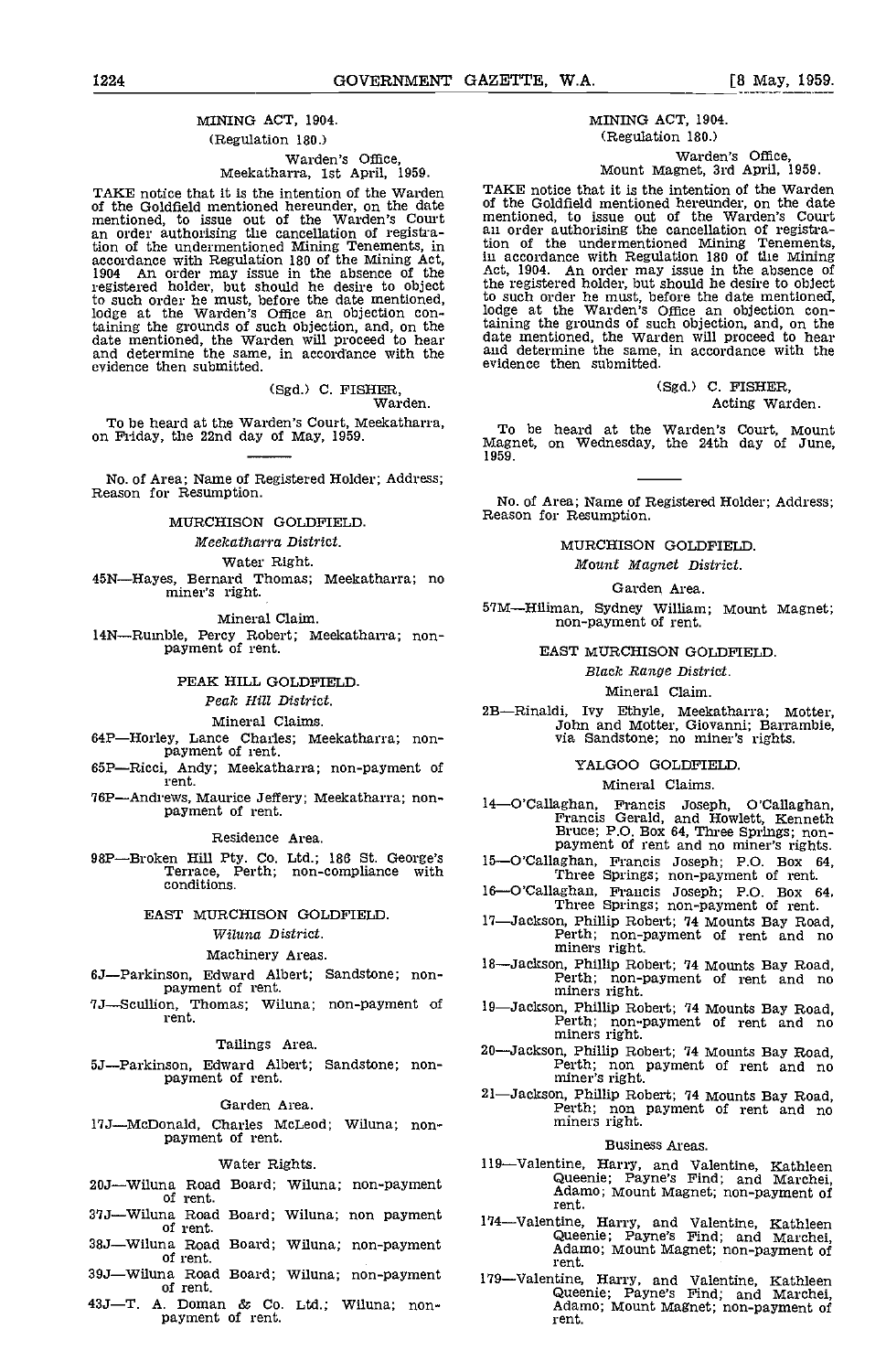- 180—Valentine, Harry, and Valentine, Kathleen in accomposition is expresented; Payne's Find; and Marchei, Act, 19<br>Adamo; Mount Magnet; non-payment of the re rent.
- 186–Valentine, Harry, and Valentine, Kathleen Queenie; Payne's Find; and Marchei, Adamo; Mount Magnet; non-payment of rent.

# MINING ACT, 1904. (Regulation 180.) Warden's Office,<br>Southern Cross, 3rd April, 1959.

TAKE notice that it is the intention of the Warden of the Goldfield mentioned hereunder, on the date<br>of the Goldfield mentioned hereunder, on the date<br>mentioned, to issue out of the Warden's Court an order authorising the cancellation of registration. of the undermentioned Mining Tenements, in accordance with Regulation 180 of the Mining Act, 1904. An order may issue in the absence of the registered holder, but should he desire to object  $\frac{1}{5}$ to such order he must, before the date mentioned, lodge at the Warden's Office an objection containing the grounds of such objection, and, on the date mentioned, the Warden will proceed to hear 57—7 and determine the same, in accordance with the evidence then submitted.

(Sgd.) M. HARWOOD, Warden.

To be heard at the Warden's Court, Southern Cross, on Wednesday, the 10th day of June, 1959.

No. of Area; Name of Registered Holder; Address; Reason for Resumption.

YILGARN GOLDFIELD

Mineral Claim.

58—James, Allan Dimmick; 252 Flinders Street,<br>Mt. Yokine; non-payment of rent and no<br>miner's right.

Machinery Area.<br>44—Harper. Samuel Arthur, and Harper, Joseph<br>Ernest; Bullfinch; non-payment of rent.

Garden Areas.

- 34-Divitini, Guiseppe; Ghooli; non-payment of rent and no miner's right.
- 36-O'Sullivan, Terence Joseph; Bullfinch; non-<br>payment of rent.
- 39-Barr, Murray George; Bullfinch; non-payment of rent.
- 42-Paini, Enrico; Bullfinch; non-payment of rent.
- 43—Turner, Henry John; Yellowdine; non-payment<br>of rent.
- 44-Piuselli, Cosimo; Bullfinch; non-payment of rent.
- 48-Bailey, George; Karalee; non-payment of rent and no miner's right.
- 50-Turner, Henry John; Yellowdine; non-payment of rent.

Water Right.

72-Green, John William; Bullfinch; non-payment of rent.

Residence Area.

1104-Sodeman, Nellie; Marvel Loch; no miner's right.

Business Area.

:L27The Kalgoorlie Brewing Company Limited; Brookman Street, Kalgoorlie; non-pay- ment of rent.

# MINING ACT, 1904.

#### (Regulation 180.)

# Warden's Office, Bridgetown, 8th April, 1959.

TAKE notice that it is the intention of the Warden of the Goldfield mentioned hereunder, on the date mentioned, to issue out of the Warden's Court 113—<br>an order authorising the cancellation of registration of the undermentioned Mining Tenements,

in accordance with Regulation 180 of the Mining Act, 1904. An order may issue in the absence of the registered holder, but should he desire to object to such order he must, before the date mentioned, lodge at the Warden's Office an objection containing the grounds of such objection, and, on the date mentioned, the Warden will proceed to hear and determine the same, in accordance with the evidence then submitted.

# (Sgd.) L. W. STOTTER, Warden.

To be heard at the Warden's Court, Bridgetown, on Wednesday, the 3rd day of June, 1959.

No. of Area; Name of Registered Holder; Address;

#### GREENBUSHES MINERAL FIELD

### Mineral Claims.

- 56—Tin & Strategic Minerals Ltd.; c/o. A. E.<br>Weston, James & Co. Perth; non-<br>payment of rent.
- 57—Tin & Strategic Minerals Ltd.; c/o. A. E.<br>Weston, James & Co. Perth; non-<br>payment of rent.
- 58—Amalgamated Tin Ltd.; c/o. A. E. Weston,<br>James & Co. Perth; non-payment of<br>rent.
- 59-Commercial Minerals Ltd.; c/o A. E. Weston, James & Co. Perth; non-payment of rent.
- 62—Commercial Minerals Ltd.; c/o A. E. Weston,<br>James & Co. Perth; non-payment of<br>rent.
- 63-Tin & Strategic Minerals; c/o. A. E. Weston, James & Co. Perth; non-payment of rent.
- 64—Tin & Strategic Minerals; c/o. A. E. Weston,<br>James & Co. Perth; non-payment of<br>rent.
- 69-Amalgamated Tin Ltd.; c/o. A. E. Weston, James & Co. Perth; non-payment of rent.
- 70-Amalgamated Tin Ltd.; c/o. A. E. Weston, James & Co. Perth; non-payment of rent.
- 72—Tin & Strategic Minerals;  $c/o$ . A. E. Weston, James & Co. Perth; non-payment of rent.
- 73—Tin & Strategic Minerals; c/o. A. E. Weston,<br>James & Co. Perth; non-payment of<br>rent.
- 78—Tin & Strategic Minerals; c/o. A. E. Weston,<br>James & Co. Perth; non-payment of<br>rent. James & Co. Perth; non-payment of
- 80—Tin & Strategic Minerals; c/o. A. E. Weston, James & Co. Perth; non-payment of rent.
- 81—Amalgamated Tin Ltd., c/o. A. E. Weston, James & Co. Perth; non-payment of rent.
- 95—Tin & Strategic Minerals; c/o. A. E. Weston, James & Co. Perth; non-payment of rent.
- 107—Amalgamated Tin Ltd.; c/o. A. E. Weston,<br>James & Co. Perth; non-payment of<br>rent.
- 108—Amalgamated Tin Ltd.; c/o. A. E. Weston,<br>James & Co. Perth; non-payment of<br>rent.
- 111—Amalgamated Tin Ltd.; c/o. A. E. Weston,<br>James & Co. Perth; non-payment of rent.
- 112—Amalgamated Tin Ltd.; c/o. A. E. Weston, James & Co. Perth; non-payment of rent.
- 113—Amalgamated Tin Ltd.; c/o. A. E. Weston, James & Co. Perth; non-payment of rent.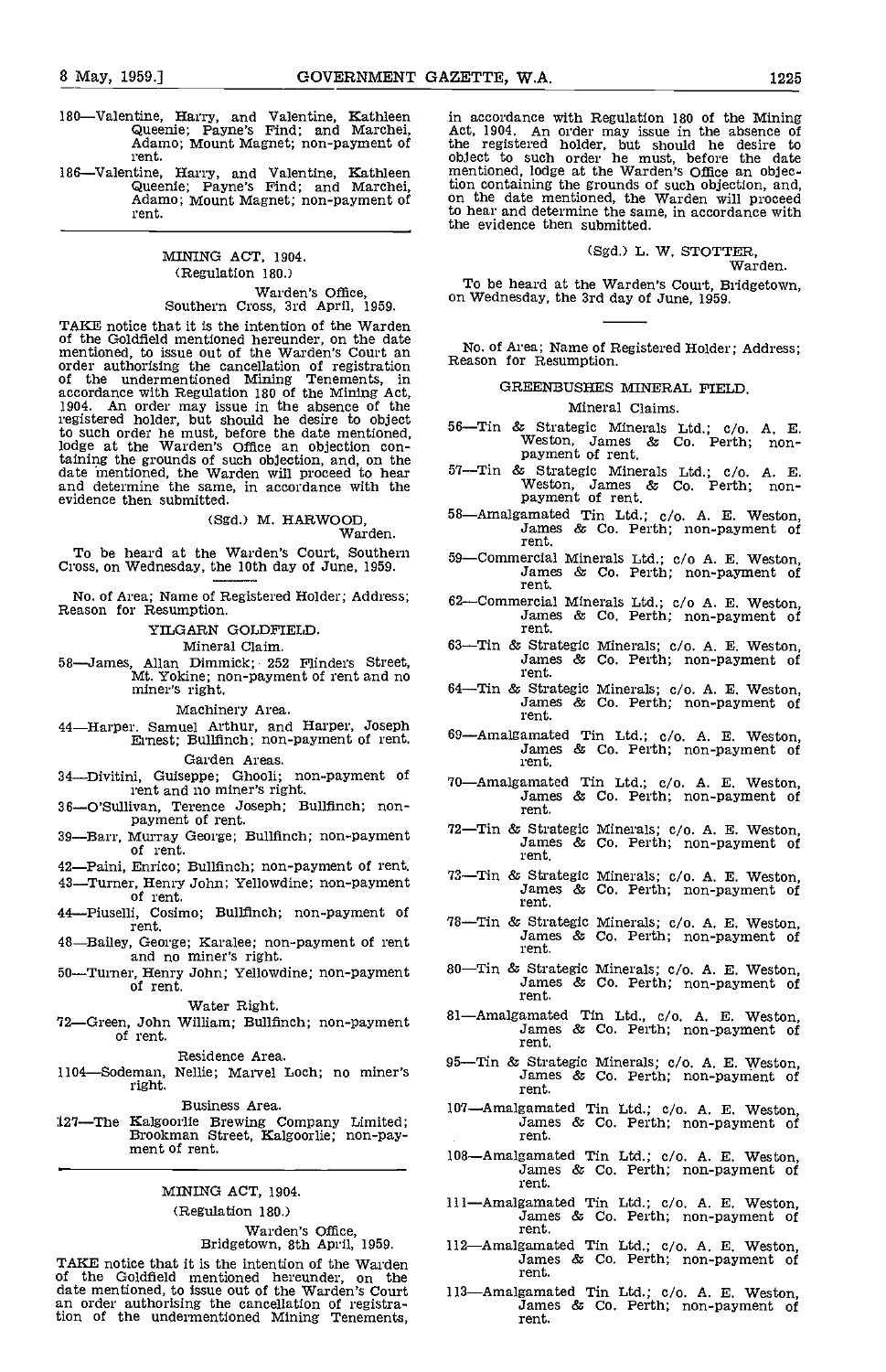- 118—Tin & Strategic Minerals; c/o. A. E. Weston, James & Co. Perth; non-payment of rent.
- 119—Tin & Strategic Minerals; c/o. A. E. Weston,<br>James & Co. Perth; non-payment of<br>rent.
- 121—Schwenke, Eric; 34 Queens Crescent, Mt.<br>Lawley; non-payment of rent.
- 122—Tin & Strategic Minerals; c/o. A. E. Weston, James & Co. Perth; non-payment of rent.

Dredging Claims.

- 101-Commercial Minerals Ltd.; c/o. A. E. Weston, James & Co. Perth; non-payment of rent.
- 102-Commercial Minerals Ltd.; c/o. A. E. Weston, James & Co. Perth; non-payment of rent.
- 103—Commercial Minerals Pty. Ltd.; c/o. A. E. Weston, James & Co., Perth; non-pay- ment of rent.
- 
- 110—Tin & Strategic Minerals; c/o. A. E. Weston, James & Co., Perth; non-payment of rent.
- 111-Tin & Strategic Minerals; c/o. A. E. Weston, James & Co., Perth; non-payment of rent.

Water Rights.

- 286-Tin & Strategic Minerals; c/o. A. E. Weston, James & Co. Perth; non-payment of rent.
- 296—Commercial Minerals Ltd.; c/o. A. E. Weston,<br>James & Co., Perth; non-payment of<br>rent.
- 291Amalgamated Tin Ltd.; e/o. A. E. Weston, James & Co. Perth; non-payment of rent.
- 299Amalgamated Tin Ltd.; c/o A, E. Weston. James & Co. Perth; non-payment of rent.
- 300Amalgamated Tin Ltd.; c/o. A. E. Weston, James & Co., Perth; non-payment of rent.

Garden Areas.

- 55-Selfe, Alfred George; Greenbushes; non-pay-<br>ment of rent.
- 64Amalgamated Tin Ltd.; c/o. A. B. Weston, James & Co. Perth; non-payment of rent.

# MINING ACT, 1904. (Regulation 180.)

Warden's Office, Perth, 20th April, 1959.

TAKE notice that it is the intention of the Warden of the Goldfield mentioned hereunder, on the date mentioned, to issue out of the Warden's Court an of the undermentioned Mining Tenements, in ac- cordance with Regulation 180 of the Mining Act, 1904. An order may issue in the absence of the 648H. registered holder, but should he desire to object to such order he must, before the date mentioned, lodge at the Warden's Office an objection containing the grounds of such objection, and, on the 677H<br>date mentioned, the Warden will proceed to hear<br>and determine the same in accordance with the evidence then submitted.

(Sgd.) A. H. TELFER, Warden.

To be heard at the Warden's Court, Perth, on Wednesday, the 3rd day of June, 1959.

- No. of Area; Name of Registered Holder; Address; Reasons for Resumption.
	- OUTSIDE PROCLAIMED GOLDFIELDS.

#### Mineral Claims.

- 282H-Collins, Alice Christinia and Bryant, Frank rent. Non-payment of Rent and no<br>rent. Non-payment of Rent and no<br>Miner's Right.
- 39711Collins, Alice Christinia, Marchagee; non- payment of rent.
- 42911Rendle, Eric Edjcumbe, Box G430, Perth, Morgan, Harry George, Strickland Street, Denmark; non-payment of rent.
- 451H-Drummond, Frank Ralph Murray, Room 724 IDa Costa Buildings, 68 Grenfell Street, Adelaide, S.A.; no Miner's Right.
- 486H-Smith, Brian Desmond, Cowla, Badgingarra; non-payment of rent.
- 501HLalor, Michael, P.O. Box 31, Esperance, Synnot, Reginald Boswell, Esperance; non-payment of rent.
- 104–Kott, Max; 56 Victoria Avenue, Claremont;<br>
non-payment of rent.<br>
110–Tin & Strategic Minerals: c/o A E Weston.<br>
110–Tin & Strategic Minerals: c/o A E Weston.<br>
110–Tin & Strategic Minerals: c/o A E Weston.
	- 532H-Gibbs, Charles Euston and Gibbs, Albert<br>John, Gibb Road, Wanneroo; non-pay-<br>ment of rent.
	- 534H—Ilich, Jack Peter, 74 Comer Street, Como, Burnham, Mervyn Phillip and Burnham, Ivan Lloyd, 3 Geddes Street, Victoria Park; non-payment of rent and no Miner's Right.
	-
	- 537H—Fennell, Alice Christina, Marchagee; non-<br>payment of rent.<br>543H—Darbyshire, Jean Katie, c/o Hotel Widgie-<br>mooltha; non-payment of rent and no<br>Miner's Right.
	- 545H-Newton, John Thomas, Moncrieff, Daisy<br>Edith, Taylor, Elsie, Cranbrook; non-<br>payment of rent and no Miner's Right.
	- 580H—Kirwan, Francis Joseph, Esperance, Kir-<br>wan, James, 50 Money Road, Melville,<br>Kirwan, William, Box 44 P.O., Esperance,<br>Brennan, Kyran, 217 Scarborough Beach<br>Road, Double View; non-payment of rent and no Miner's Rights.
	- 629H—McCardel, Kenneth Lewis, c/o John O'Hal-<br>
	loran & Co., Solicitors, 89 St. George's<br>
	Terrace, Perth; non-payment of rent<br>
	and no Miner's Right.
	- 630H-McCardel, Kenneth Lewis, c/o John O'Halloran & Co. Solicitors, 89 St. George's Terrace, Perth' non-payment of rent and no Miner's Right.
	- 633H—McCardel, Kenneth Lewis and Smith,<br>Gordon-Grainge, c/o John O'Halloran & Co., Solicitors, 89 St. George's Terrace, Perth; no Miner's Right and non-pay- ment of rent.
	- 634HMcCardel, Kenneth Lewis and Smith, Gordon Grainge, c/o John O'Halloran & Co., Solicitors, 89 St. George's Terrace, Perth; non-payment of rent and no Miner's Right.
	- 63511McCardel, Kenneth Lewis, c/o John O'Hal-. loran & Co., Solicitors, 89 St. George's Terrace, Perth; non-payment of rent and no Miner's Right.
	- 648H–Greenacre, Herbert James and Greenacre, Colien Mary, Yornup; non-payment of rent and no Miner's Right.
	- 677H--Crawford, Robert McAlpine and Howe<br>James, 41 Somerset Street, East Victoria<br>Park; Seward, Justin McCarthy and James, 41 Somerset Street, East Victoria Park; Seward, Justin McCarthy and Morriss, Eric Stanley, 115 St. George's Terrace, Perth; Baird, Robert Noble, 10 Palmerston Street, Bentley; non-pay- ment of rent.
	- 67911A. T. Brine & Sons Pty. Ltd., 22 St. George's Terrace, Perth; non-payment of rent.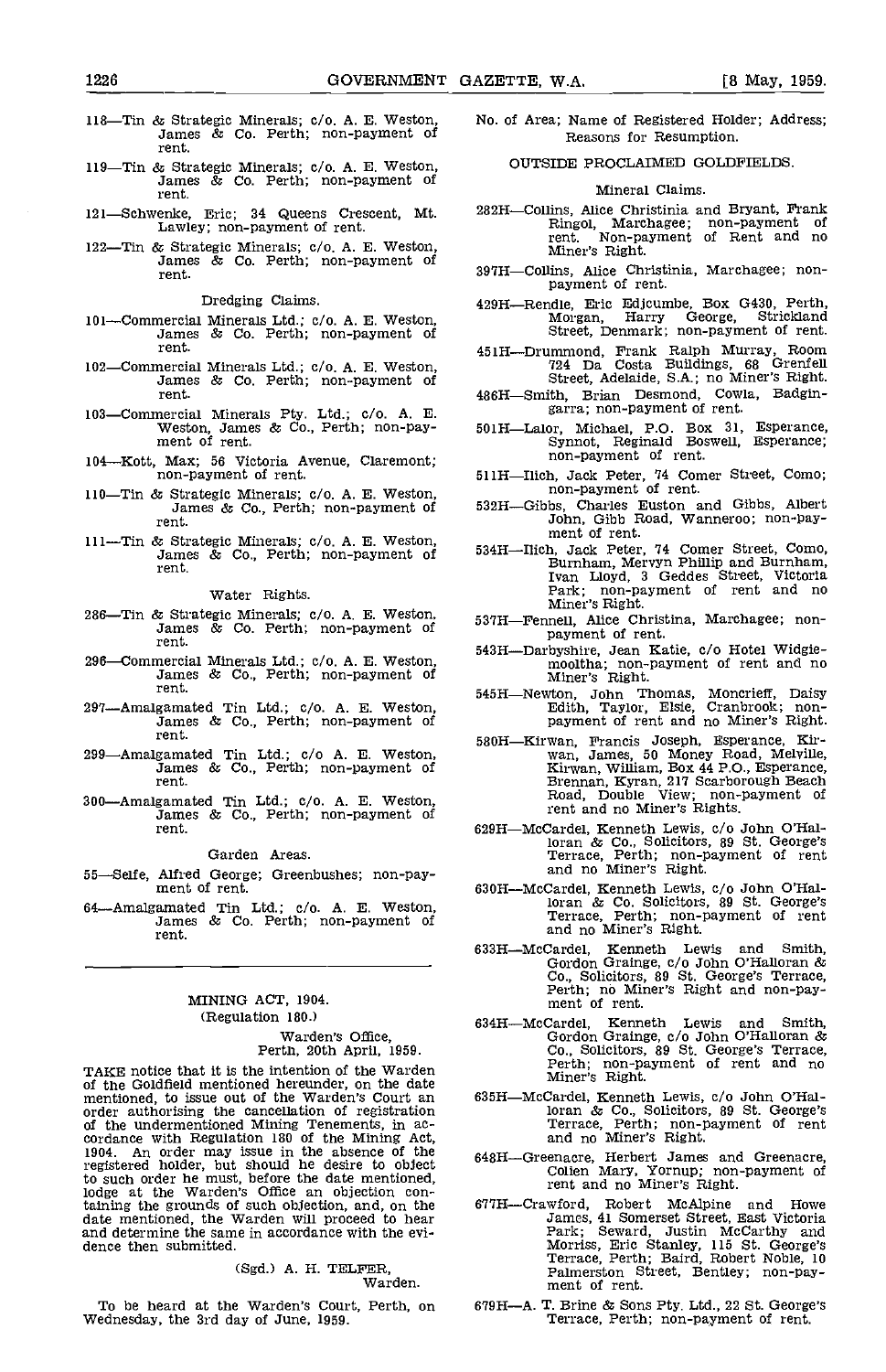- 680H—Crawford, Robert McAlpine and Howe James, 41 Somerset Street, East Victoria Park; Baird, Robert Noble, 10 Palmerston Street, Bentley; Seward, Justin McCarthy and Morriss, Eric, 115 St. George's Ter- race, Perth; non-payment or rent.
- 681H-Spalding, Walter David and Gurney, William Gordon, Esperance; non-payment of rent.<br>of rent. the rent of rent.

#### Dredging Claims.

- 28H-Pinchin, Francis Arthur; Box T1840, G.P.O., Perth; non-payment of rent.
- 39H-Jackson, Phillip Robert, Moore, Frank Albert, Hancock Prospecting Pty. Ltd.; Lohr-<br>mann, Tindal & Guthrie, Solicitors, 89<br>St. George's Terrace, Perth; non-pay-<br>ment of rent and no Miner's Right.
- 40H-Jackson, Phillip Robert, Moore, Frank Albert, Hancock Prospecting Pty. Ltd.; Lohr-<br>mann, Tindal & Guthrie, Solicitors, 89<br>St. George's Terrace, Perth; non-pay-<br>ment of rent and no Miner's Right.
- 41H-Jackson, Phillip Robert, Moore, Frank Albert, mancock Prospecting Pty, Ltd.; Lohr-<br>mann, Tindal & Guthrie, Solicitors, 89<br>St. George's Terrace, Perth; non-pay-<br>ment of rent and no Miner's Right.
- 49H-Jackson, Phillip Robert, Moore, Frank Albert, mann, Tindal & Guthrie, Solicitors, 89<br>St. George's Terrace, Perth; non-pay-<br>ment of rent and no Miner's Right.<br>50H—Jackson, Phillip Robert, Moore, Frank Albert,
- $H$ ancock Prospecting Pty. Ltd.; Lohr- 17-Sprigg, mann, Tindal & Guthrie, Solicitors, 89 St. George's Terrace, Perth; non-pay- 21-Sprigg, ment of rent and no Miner's Right.
- 51H—Jackson, Phillip Robert, Moore, Frank Albert, Hancock Prospecting Pty. Ltd.; Lohr-<br>mann, Tindal & Guthrie, Solicitors, 89<br>St. George's Terrace, Perth; non-pay-<br>ment of rent and no Miner's Right.<br>52H—Jackson, Phillip Ro
- 52HJackson, Phillip Robert, Moore, Frank Albert, Hancock Prospecting Pty. Ltd.; Lohr- mann, Tindal & Guthrie, Solicitors, 89 St. George's Terrace, Perth non-pay- ment of rent and no Miner's Right.
- 53H—Jackson, Phillip Robert, Moore, Frank Albert, Hancock Prospecting Pty. Ltd.; Lohrmann, Tindal & Guthrie, Solicitors, 89<br>St. George's Terrace, Perth; non-pay-<br>ment of rent and no Miner's Right. 561—0
- 54H—Jackson, Phillip Robert, Moore, Frank Albert, Hancock Prospecting Pty. Ltd.; Lohr-<br>
mann, Tindal & Guthrie, Solicitors, 89<br>
St. George's Terrace, Perth; non-pay-<br>
ment of rent and no Miner's Right.<br>
55H—Jackson, Philli
- 5511Jackson, Phillip Robert, Moore, Frank Albert, Hancock Prospecting Pty. Ltd.; Lohr- mann, Tindal & Guthrie, Solicitors, 89 St. George's Terrace, Perth; non-pay- ment of rent and no Miner's Right.
- 58H—Jackson, Phillip Robert, Moore, Frank Albert,<br>Hancock Prospecting Pty. Ltd.; Lohrmann, Tindal & Guthrie, Solicitors, 89 86—Li<br>St. George's Terrace, Perth; non-pay-<br>ment of rent and no Miner's Right.
- 59H—Jackson, Phillip Robert, Moore, Frank Albert, Tailings Area.<br>
Hancock Prospecting Pty. Ltd.; Lohr- 104—Chick, Alfred Cedric, 185-7 Fitzgerald Street,<br>
mann, Tindal & Guthrie, Solicitors, 89<br>
St. George's Terrace, Perth
- Son, Phillip Robert, Moore, Frank Albert, Hancock Prospecting Pty. Ltd.; Lohr-<br>mann, Tindal & Guthrie, Solicitors, 89<br>St. George's Terrace, Perth; non-pay-<br>ment of rent and no Miner's Right.
- 61H-Jackson, Phillip Robert. Moore, Frank Albert, Hancock Prospecting Pty. Ltd.; Lohr-<br>mann, Tindal & Guthrie, Solicitors, 89<br>St. George's Terrace, Perth; non-pay-<br>ment of rent and no Miner's Right.

# MINING ACT, 1904.

# (Regulation 180.)

# Warden's Office, Coolgardie, 15th April, 1959.

TAKE notice that it is the intention of the Warden I ARE Goldfleld mentioned hereunder, on the date of the Goldfleld mentioned, to issue out of the Warden's Court an order authorising the cancellation of registration of the undermentioned Mining Tenements, tion of the undermentioned Mining Tenements, in accordance with Regulation 180 of the Mining Act, 1904. An order may issue in the absence of the registered holder, but should he desire to object to such order he must, before the date mentioned, lodge at the Warden's Office an objection containing the grounds of such objection, and, on the date mentioned, the Warden will proceed to hear and determine the same, in accordance with the evidence then submitted.

> (Sgd,) M. HARWOOD, Warden.

To be heard at the Warden's Court, Coolgardie, on Wednesday the 17th day of June, 1959.

Nature of Holding; No. of Area; Name of Registered Holder; Address; Reason for Resumption.

COOLGARDIE GOLDREELD.

Coolgardie District.

Mineral Claim.

- l7Sprigg, Reginald Claude, G.P.O. Box 1479L, Adelaide, 5.A.; non-payment of rent.
- , Reginald Claude, G.P.O. Box 1479L,<br>Adelaide, S.A.; non-payment of rent.
- 29—Sprigg, Reginald Claude, G.P.O. Box 1479L,<br>Adelaide, S.A.; non-payment of rent.

# Garden Area.

- 88-Pritchard, David, c/o Public Trustee, Perth;<br>non-payment of rent.
- 89-Ellis, Ronald Elliot, Coolgardie; non-payment of rent.
- 92—Lister, Anthony George, Widgiemooltha; non-<br>payment of rent.

#### Water Right.

- 561—Chick, Alfred Cedric, 185-7 Fitzgerald Street,<br>Northam; non-payment of rent and no<br>Miner's Right.
- 563Chick, Alfred Cedric, 185-7 Fitzgerald Street, Northam; non-payment of rent and no Miner's Right.
- 571-Oreb, Ante, Spearwood; non-payment of rent.
- 571-Tabain, Ante, Higginsville; non-payment of rent.

## Machinery Area.

86—Lister, George Francis, Widgiemooltha; non-<br>payment of rent and no Miner's Right.

## Tailings Area.

- Northam; non-payment of rent and no<br>Miner's Right.
- 201Bolton, George; James, Thomas, McFarlane, Kenneth; all c/o Mr. K. McFarlane, 70 Killarney Street, Kalgoorlie; non-pay- ment of rent and no Miner's Right.

# Kunanalling District.

#### Water Right.

65s-Crawford, Mary Ann, Coolgardie; non-pay-<br>ment of rent.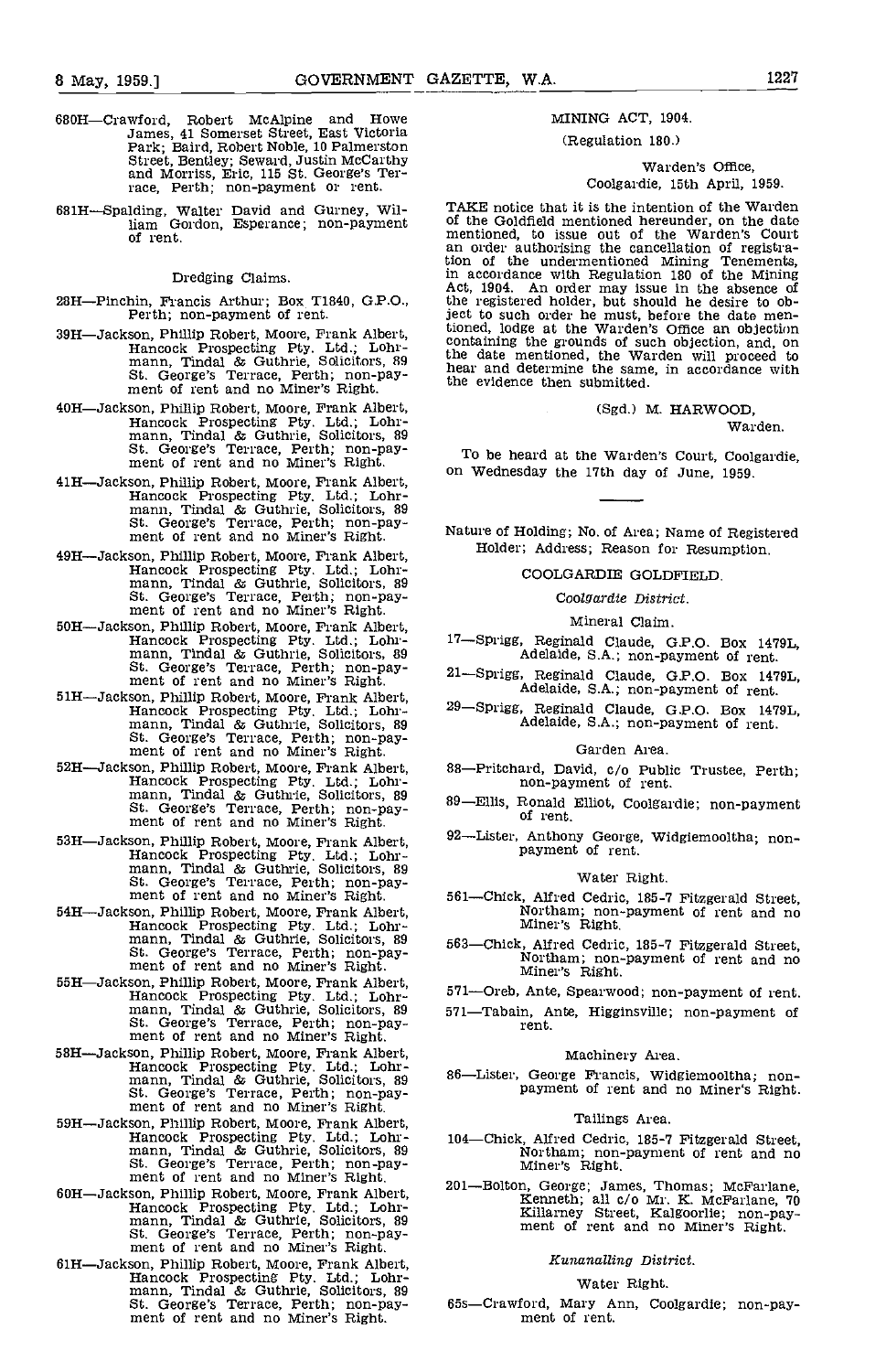# MINING ACT, 1904.

# (Regulation 180.)

# Warden's Office, Norseman, 22nd April, 1959.

TAKE notice that it is the intention of the Warden of the Goldfield mentioned hereunder, on the date<br>mentioned, to issue out of the Warden's Court an order authorising the cancellation of registration registration of the undermentioned Mining Tenements, in 49Caccordance with Regulation 180 of the Mining Act,  $\frac{100}{1904}$ . An order may issue in the absence of the registered holder, but should he desire to object 6. to such order he must, before the date mentioned, lodge at the Warden's Office an objection containing the grounds of such objection, and, on the date mentioned, the Warden will proceed to hear and the Computer of the Tennes of Tennes determine the same, in accordance with the evidence then submitted.

(Sgd.) M. HARWOOD, Warden

To be heard at the Warden's Court, Norseman, on Wednesday, the 27th day of May, 1959.

# No. of Area; Name of Registered Holder; Address;  $82C$ <br>Reason for Resumption.

# DUNDAS GOLDFIELD

# Mineral Claims.

| випстат скишь.                                                                                      |       |
|-----------------------------------------------------------------------------------------------------|-------|
| 25—Garrick Agnew Pty. Limited; 135 St. George's<br>Terrace, Perth; non-payment of rent.             | 1930  |
| 26—Garrick Agnew Pty. Limited: 135 St. George's<br>Terrace, Perth; non-payment of rent.             |       |
| 27—Garrick Agnew Pty. Limited: 135 St. George's<br>Terrace, Perth: non-payment of rent.             | 2030  |
| 28—Garrick Agnew Pty. Limited: 135 St. George's<br>Terrace, Perth: non-payment of rent.             |       |
| 29-Garrick Agnew Pty. Limited: 135 St. George's<br>Terrace, Perth: non-payment of rent.             | 2050  |
| 30-Garrick Agnew Pty. Limited: 135 St. George's<br>Terrace, Perth: non-payment of rent.             | 2160  |
| 31—Garrick Agnew Pty, Limited: 135 St. George's<br>Terrace, Perth: non-payment of rent.             |       |
| 32—Garrick Agnew Pty. Limited: 135 St. George's<br>Terrace, Perth; non-payment of rent.             | 2180  |
| 33—Garrick Agnew Pty. Limited: 135 St. George's<br>Terrace, Perth: non-payment of rent.             |       |
| 34 Garrick Agnew Pty. Limited; 135 St. George's<br>Terrace, Perth; non-payment of rent.             |       |
| 35-Garrick Agnew Pty. Limited; 135 St. George's<br>Terrace, Perth; non-payment of rent.             | 46 T- |
| 40 Sprigg, Reginald Claude: Geosurveys of Aust.<br>Ltd., Seventh Floor, Da Costa Building, Grenfell |       |
| Street, Adelaide, S.A.; non-payment of rent.                                                        | 38T-  |
|                                                                                                     | 1927  |
| MINING ACT 1904.                                                                                    | 2097  |
| (Regulation 180.)                                                                                   |       |
| Warden's Office.                                                                                    |       |
| Leonora, 21st April, 1959.                                                                          |       |

TAKE notice that it is the intention of the Warden<br>of the Goldfield mentioned hereunder, on the date<br>mentioned, to issue out of the Warden's Court an  $\frac{1}{2}$ <br>order authorising the cancellation of registration  $\frac{1}{2}$ of the undermentioned Mining Tenements, in accordance with Regulation 180 of the Mining Act,<br>1904. An order may issue in the absence of the<br>registered holder, but should he desire to object son to such order he must, before the date mentioned, lodge at the Warden's Office an objection containing the grounds of such objection, and, on the date mentioned, the Warden will proceed to hear and determine the same, in accordance with the evidence then submitted.

(Sgd.) A. H. TELFER, Warden.

No. of Area; Name of Registered Holder; Address; Reason for Resumption.

# MT. MARGARET GOLDFIELD

# Mt. Malcolm District.

## Garden Areas.

- 25C-Miller, Frederick; Leonora; non-payment of rent and no miner's right.
- 49C-Poletti, Guiseppina; Leonora; non-payment of rent and no miner's right.
- 61C-Newbon, Arthur E.; Leonora; non-payment of rent and no miner's right.
- 62C-Poletti, Guiseppina; Leonora; non-payment of
- 64C-Smith, Bernard Desmond; Leonora; nonpayment of rent and no miner's right.
- -McMeeken, Leslie; Leonora; non-payment of rent and no miner's right.
- 74C-Smith, Bernard Desmond; Leonora; nonpayment of rent and no miner's right.
- 80C—Newbon, Arthur E.; Leonora; non-payment of rent and no miner's right.
- -Hogarth, Peter; Leonora; non-payment of rent and no miner's right.
- 85C-Johnston, Reginald; Leonora; non-payment of rent and no miner's right.

#### Water Rights,

- 193C—Fanetti, Marianna; Leonora; non-payment of rent and no miner's right.
- 203C—McClure, James Colin, McClure Joyce, Hyman, Samuel, Hyman, Betty, Oldham, Robert R. and Oldham, Mary S.; Tarmoola Station, via Leonora; non-payment of rent and no miner's right.
- 205C—Robertson, George N.,; c/o Melrose Station, via Leonora; non-payment of rent and no miner's right.
- 216C--Bell, John; Leonora; non-payment of rent and no miner's right.
- 218C--Hawker, Chomley & Co. Ltd.; Sturt Meadows Station; non-payment of rent and no miner's right.
	- Mt. Margaret District.

# Garden Area.

46T-Boni, Nina; Laverton; non-payment of rent and no miner's right.

# Water Rights.

- 38T-Laverton Road Board; Laverton; nonpayment of rent and no miner's right.
- 192T-Boni, Nina; Laverton; non-payment of rent and no miner's right.
- 209T-Green, H. A. & Sons; Laverton; non-payment of rent and no miner's right.

#### Mt. Morgams District.

### Mineral Claim.

5F—Grgic, George, Mt. Ida; Hilditch, Athol Stanley and Warman, Charles Harold; Box 219 Kal- oorlie; non-payment of rent and no miner's oorlie; non-payment of rent and no miner's<br>right.

# Water Rights.

- 89F—Mt. Malcolm Pastoral Co. Ltd.; Glenorn Station' non-payment of rent and no miner's right.
- 96F-Morgans Gold Mines Ltd.; c/o Ford, Rhodes, Foulkes & Co. Ltd., 22 Boulder Road, Kal- goorlie; non-payment of rent and no miner's right.
- To be heard at the Warden's Court, Leonora, on Foulkes & Co. Ltd., 22 Boulder Road, Kal-<br>Wednesday, the 3rd day of June, 1959. The Medinesday, the 3rd day of June, 1959. 97F-Morgans Gold Mines Ltd.; c/o Ford, Rhodes, right.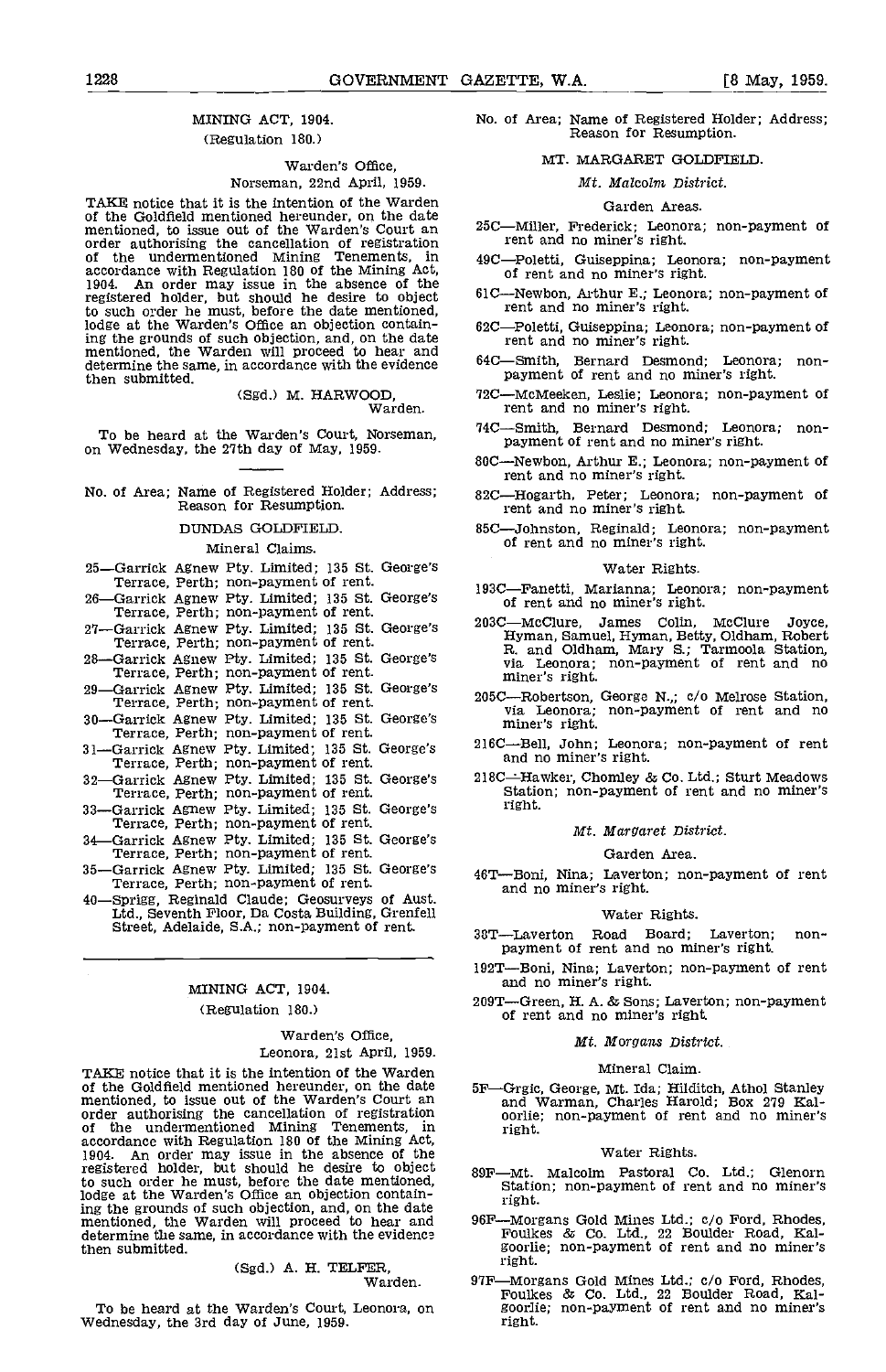# NORTH COOLGARDIE GOLDFIELD

# Niagara District.

# Machinery Area.

67G—Vickery, Arthur; c/o Wesley G. Moore, 92 ment.<br>Maritana Street, Kalgoorlie; non-payment of 30—Zadow, John Claude, Cue; and Ball, Reginald<br>rent and no miner's right.<br>Fark; non-payment of rent.

# EAST MURCHISON GOLDFIELD

# Lawlers District.

#### Machinery Area.

37-Costello, Edward; Leonora; non-payment of rent and no miner's right.

#### Water Rights.

99—Adamson, R. H.; Yakabindie Station, Leonora; non-payment of rent and no miner's right.

100—Adamson, R. H.; Yakabindie Station, Leonora; non-payment of rent and no miner's right.<br>101—White, Noel Francis William; Leinster Downs

Station; non-payment of rent and no miner's right.

# MINING ACT, 1904-1957.

# Appointments.

# Department of Mines, Perth, 29th April, 1959.

HIS Excellency the Governor in Executive Council has been pleased to approve of the following

<sup>998</sup>/56. William Lewis Hardwick, as acting Warden of the Warden's Court, Northampton, during the absence of the Warden on leave, to date

from the 2nd day of June, 1959.<br>3468/35.—Police Constable Ian Donald Blair, as

(Sgd.) A. H. TELFER, Under Secretary for Mines.

# MINING ACT, 1904. (Regulation 180.)

# Warden's Office, Cue, 30th April, 1959.

TAKE notice that it is the intention of the Warden  $T_{\text{max}}$ of the Goldfield mentioned hereunder, on the date mentioned, to issue out of the Warden's Court an order authorising the cancellation of registration of the undermentioned Mining Tenements, in ac-<br>cordance with Regulation 180 of the Mining Act,<br>1904. An order may issue in the absence of the registered holder, but should he desire to object to such order he must, before the date mentioned, lodge at the Warden's Office an objection containing the grounds of such objection, and, on the date mentioned, the Warden will proceed to hear and determine the same in accordance with the evidence then submitted. 187E-

# (Sgd.) C. FISHER, Warden.

To be heard at the Warden's Court. Cue, on Tuesday, the 23rd day of June, 1959.

No. of Area; Name of Registered Holder; Address; Reason for Resumption.

# MURCHISON GOLDFIELD.

#### Cue District.

## Residence Areas.

- 312—Zadow, Elsie May; Cue; no miner's right.<br>318—Murphy, Stanley Roy; Cue; no miner's right.
- Water Right.

58—Hannan, Albert Edward Charles; Big Bell; non-<br>payment of rent.

### Mineral Claims.

- 26-Zadow, John Claude; Cue; non-payment of rent.
- 29-Zadow, John Claude; Cue; non-payment of rent.
- 
- 37—Scahill, Ernest, Coolgardie; Forman, Francis<br>Gloster, and Jackson, Horace Benson;<br>c/o R. P. S. Burt, Cue; non-payment of rent.
- 38—Scahill, Ernest, Coolgardie; Forman, Francis<br>
Gloster, and Jackson, Horace Benson;<br>
c/o R. P. S. Burt, Cue; non-payment of<br>
rent.
	- 39—Scahill, Ernest, Coolgardie; Forman, Francis Gloster, and Jackson, Horace Benson; c/o R. P. S. Burt, Cue; non-payment of rent.
	- 57—Ball, Reginald Arthur; 4 Challenger Road, Manning Park; non-payment of rent.

# Day Dawn District.

#### Garden Areas.

20DSheedy, Daniel Gladstone; do H. Parker, Cue; non-payment of rent.

- 21D-Sheedy, Daniel Gladstone; c/o H. Parker,<br>Cue; non-payment of rent.<br>23D-Zadow, John Claude; Cue; non-payment of<br>rent.
- 23D-Zadow, John Claude; Cue; non-payment of

# MINING ACT, 1904. (Regulation 180.)

# Warden's Office, ICalgoorlie, 15th April, 1959.

# 3468/35.—Police Constable Ian Donald Blair, as a constable Ian Donald Blair, as Acting Mining Registrar, Onslow, vice Police Con-<br>Acting Mining Registrar, Onslow, vice Police Con-<br>stable Basil Henry Larsen, transferred, as TAKE notice that it is the intention of the Warden of the Goldfield mentioned hereunder, on the date mentioned, to issue out of the Warden's Court an order authorising the cancellation of registration of the undermentioned Mining Tenements, in accordance with Regulation 180 of the Mining Act, 1904. An order may issue in the absence of the registered holder, hut should he desire to object to such order he must, before the date mentioned, lodge at the Warden's Office an objection containing the grounds of such objection, and, on the date mentioned, the Warden will proceed to hear and determine the same, in accordance with the evidence then submitted.

# (Sgd.) M. HARWOOD, Warden.

To be heard at the Warden's Court, Kalgoorlie, on Monday, the 22nd day of June, 1959.

No. of Area; Name of Registered Holder; Address; Reason for Resumption.

# EAST COOLGARDIE GOLDFIELD

# Garden Areas.

- 185E-Passerelli, Francesco (deceased); c/o Public Trustee 184 St. George's Terrace, Perth; non-payment of rent.
- 187E-Condren, Patrick James; Boulder City Dairy, Dwyer Street, Boulder; non-payment of rent.
- 188E-Condren, Patrick James; Boulder City Dairy, Dwyer Street, Boulder; non-payment of rent.

# Water Rights.

- 275E—Passerelli, Francesco (deceased); c/o Public Trustee, 184 St. George's Terrace, Perth; non-payment of rent.
- 296ELakewood Firewood Co. fly. Limited; Post Office, Lakewood; non-payment of rent and no miner's right.
- 301E—Lakewood Firewood Co. Pty. Limited; Post Office, Lakewood; non-payment of rent and no miner's right.
- 302ELakewood Firewood Co. Pty. Limited; Post Office, Lakewood; non-payment of rent and no miner's right.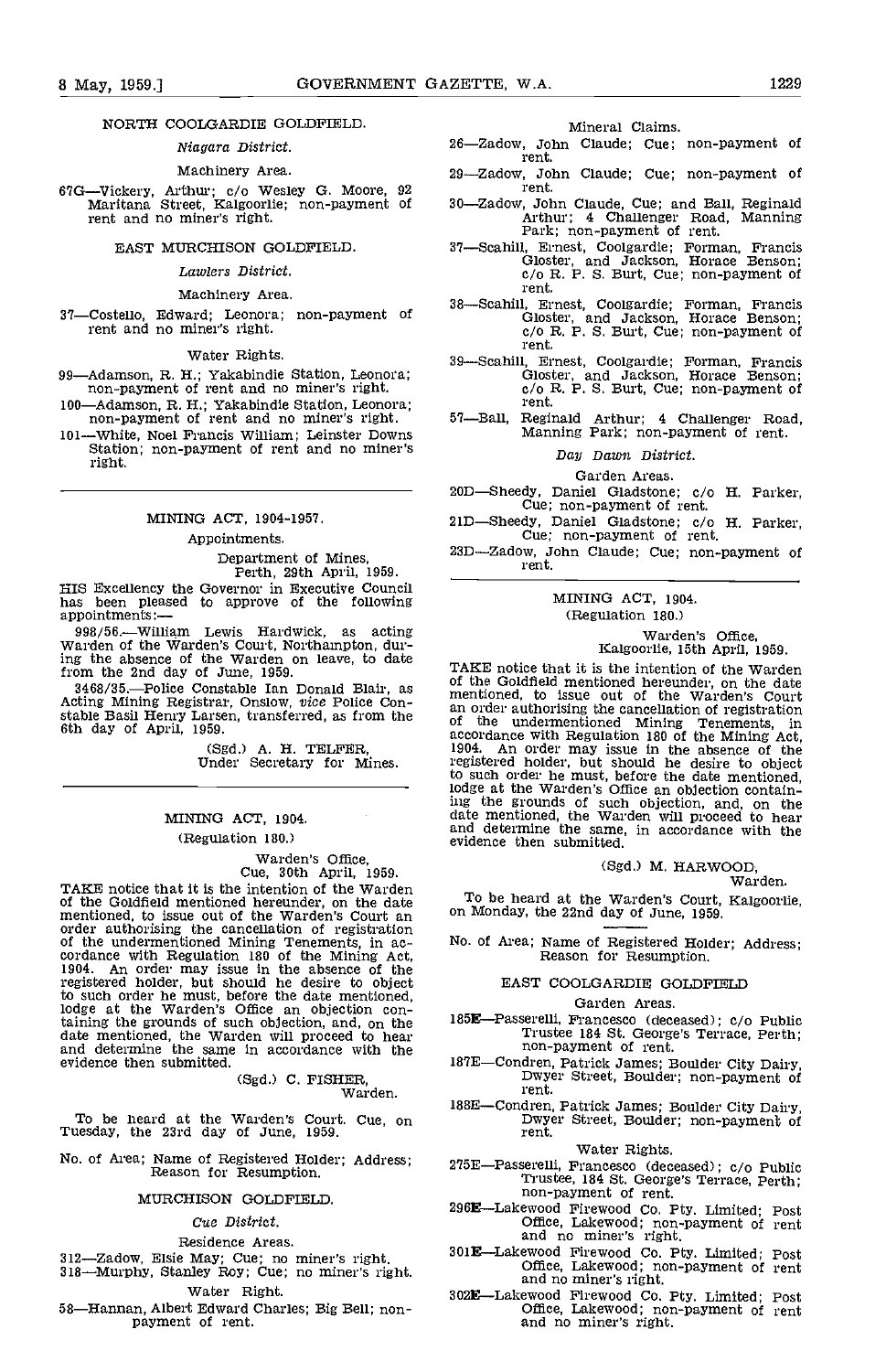303ELakewood Firewood Co. Pty. Limited; Post Office, Lakewood; non-payment of rent and no miner's right.

#### Mineral Claim.

18E—Scott and English (Australasia) Pty. Limited;<br>10 Tamar Street, East Perth; non-<br>payment of rent and no miner's right.

Residence Area.<br>303E-Moncrieff, Charles; Leslie Spence, Executor 303E Moncrieff, Charles; Leslie Spence, Executor according of Estate of late Charles Moncrieff, 58 Act, 19 Forrest Street, Boulder; no miner's regi right.

# Bulong District.

Mineral Claim.

3Y—Jones, Robert Load Cecil; Box 166, Kalgoorlie; hear and determine the sam<br>non-payment of rent. the evidence then submitted.

# NORTH EAST COOLOARDIE GOLDFIELDS.

# Kamowna District.

# Garden Areas.

 $52X$ —Naismith, Bernard Thomas Clive; P.O. Box 206, Kalgoorlie; non-payment of rent.

# STX—Taylor, George, and Taylor, Lindsay George;<br>
0/0 B. Naismith, P.O. Box 206, Kalgoor-

lie; non-payment of rent and no miner's right.

# Water Right.

84X-Carter, Wesley Wallace; Mt. Vetters Station,<br>Bardoc; non-payment of rent.

# BROAD ARROW GOLDFIELD

# Business Area.

'IOWFinlayson, Mattie Carveth; c/a Mrs Scott, Ora Banda Hotel, Ora Banda; non- payment of rent and no miner's right.

# Water Rights.

76W-Argus, John; Ora Banda; non-payment of rent.

- 102W-Carter, Wesley Wallace; Mt. Vetters Station, Bardoc; non-payment of rent.
- 108W—Carter, Wesley Wallace; Mt. Vetters Station, Australian Fire Brigades Board, Respondent.<br>Bardoc; non-payment of rent. HAVING heard Mr. C. R. Harvey on behalf of the
- 109WArgus, Richard Frederick; Ora Banda; non- payment of rent.

# NORTH 000LGARDIE GOLDFIELD

#### Menzies District.

## Garden Area.

- $67Z$ —Heppingstone, Charles Robert; 19 Howard  $_{\text{Date}}$ Street, Perth; non-payment of rent and
- no miner's right.<br>T1Z—Burns, Louisa; Menzies; non-payment of rent<br>and no miner's right.

# Ularring District.

# Water Rights.

- 25UHalford, William Charles, and Halford, Maurice Holman; 0/0 P.O. Box 81, Kal- goorlie; non-payment of rent.
- 39U—Halford, William Charles, and Halford, Maurice Holman; c/o P.O. Box 81, Kal-<br>goorlie; non-payment of rent.
- 40U-Halford, William Charles, and Halford, Maurice Holman; c/o P.O. Box 81 Kal-<br>goorlie; non-payment of rent.
- 47U-Cock, William Alfred, and Cock, Frederick<br>John; Agnew, via Leonora; non-pay-<br>ment of rent and no miner's right.
- 50U—Cock, William Alfred, and Cock, Frederick<br>John; Agnew, via Leonora; non-pay-<br>ment of rent and no miner's right.

# NORTH COOLGARDIE GOLDFIELD

# Yerilla District.

Water Right.<br>54R—Yerilla Station Pty. Limited; 11 Saunders Street, Mosman Park; non-payment of rent.

# MINING ACT, 1904.

# (Regulation 180.)

# Warden's Office,

# Broome, 21st April, 1959.

TAKE notice that it is the intention of the Warden<br>of the Goldfield mentioned hereunder, on the date<br>mentioned, to issue out of the Warden's Court an of the Goldfield mentioned hereunder, on the date<br>mentioned, to issue out of the Warden's Court an<br>order authorising the cancellation of registration<br>accordance with Regulation 180 of the Mining<br>Act, 1904. An order may iss taining the grounds of such objection, and, on the date mentioned, the Warden will proceed to hear and determine the same, in accordance with the evidence then submitted.

(Sgd.) A. L. O'BRIEN, Warden.

To be heard at the Warden's Court, Broome, on Friday, the 12th day of June, 1959.

No. of Area; Name of Registered Holder; Address; Reason for Resumption.

# WEST KIMBERLEY GOLDFIELD

Mineral Claim.

29-Devonian Pty. Limited; 97 St. George's Terrace,<br>Perth; non-payment of rent and no miner's right.

## IN THE COURT OF ARBITRATION OF WESTERN AUSTRALIA.

Between The Fire Brigade Officers' Association, Union of Workers (Coastal Districts) of West- ern Australia, Applicant, and The Western Australian Fire Brigades Board, Respondent.

HAVING heard Mr. C. R. Harvey on behalf of the applicant and Mr. H. A. Jones on behalf of the respondent, and by consent, the Court in pursuance of the powers contained in section 92 of the Industrial Arbitration Act, 1912-1952, doth hereby order and declare that Award No. 25 of 1957 be and the same is hereby amended in the terms of the attached Schedule.

Dated at Perth this 1st day of April, 1959.

# By the Court,

ELS] (Sgd.) R. V. NEVILE, President.

# Schedule.

#### 6-Salaries.

# Delete subclause (c) and insert in lieu:

(c) The following shall be the scale of the annual margins over the basic wage payable to the officers hereunder mentioned:

| Senior Officer-     | £       |
|---------------------|---------|
| 5th year of service | 1,053   |
| 4th year of service | 993     |
| 3rd year of service | 978     |
| 2nd year of service | 958     |
| 1st year of service | 943     |
| Inspecting Officers | 802     |
| District Officers   | 772     |
| Station Officers-   |         |
| 4th year of service | 722     |
| 3rd year of service | 692     |
| 2nd year of service | 662     |
| 1st year of service | 632     |
| Electrical Engineer | 807     |
| Mechanical Engineer | <br>807 |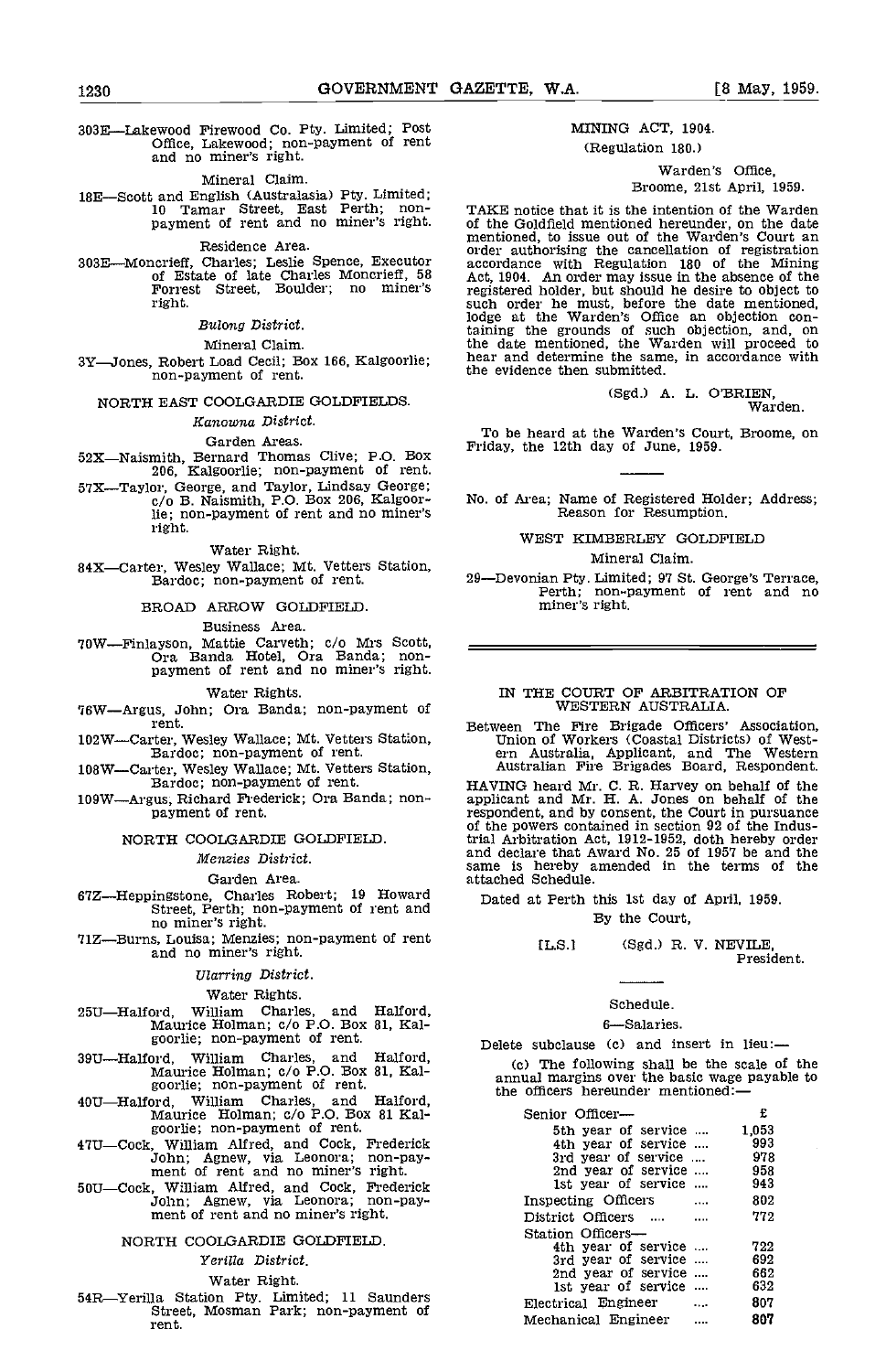# IN THE COURT OF ARBITRATION OF WESTERN AUSTRALIA.

Between Western Australian Police Union of Workers, Applicant, and Honourable Minister for Police, Respondent.

HAVING read and considered the report of the Industrial Board appointed pursuant to the pro- visions of section 109 of the Industrial Arbitration Act, 1912-1952 for the industry herein and to unde which this matter was remitted for inquiry and and h report and having heard Mr. E. R. Kelly on behalf  $\overline{r}$  rack, of the respondent and Mr. J. C. Pereira on behalf  $\overline{r}$  in the of the applicant the Court hereby adopts the said tarily report and orders and directs that Award No. 39 State<br>of 1950 as amended, be further amended as fol-<br>lows—

Clause 6-Salaries.

Delete subclause (e) thereof and insert in lieu thereof

(e) For the purpose of ascertaining the rate per day the annual rate shall be divided by two hundred and sixty (260).

Dated at Perth this 26th day of March, 1959. By the Court,

(L.S.) (Sgd.) R. V. NEVILE, President.

COMPANIES ACT, 1943-1954. Notice of Intention to Cease Business in Western Australia

(Pursuant to Section 337.)

International Tobacco Company of Australia Proprietary Limited.

NOTICE is hereby given that International Tobacco<br>Company of Australia Proprietary Limited, a com-<br>pany registered under Part XI of the Companies<br>Act, 1943-1954, and having its registered office at c/o Messrs. Flack & Flack, Chartered Account-<br>ants, 25 William Street, Perth, in the State of<br>Western Australia, intends voluntarily to cease<br>to carry on business in the said State on and after 31st day of August, 1959.

Dated this 29th day of April, 1959.

A. R. LANG Agent in Western Australia.

## LADY EVELYN PTY. LTD.

NOTICE is hereby given that the registered office of Lady Evelyn Pty. Ltd. is situated at First Floor, 421 Wellington Street, Perth, and that the days to the public are Mondays to Fridays between 9 a.m. and 12 noon and between 1 p.m. and 5 p.m.

Dated this 30th day of April, 1958.

JACK ANTONOVICH, Director.

Dr. J. S. Marian, of 117 Barrack Street, Perth, Solicitor for the Company.

COMPANIES ACT, 1943-1954.

Notice of Change in Situation of Registered Office. (Pursuant to Section 99 (4),)

J. L. Mattinson Pty. L

NOTICE is hereby given that the registered office will be  $J$ . L. Mattinson Pty. Ltd. was, on the 24th day Insura of April, 1959, changed to and is now situated at 57 Stirling Street, Perth.

Dated this 24th day of April, 1959.

J. A. MATTINSON, Director.

# COMPANIES ACT, 1943-1954.

Notice of Intention to Cease Business in Western Australia.

(Pursuant to Section 337.)

#### Charterhouse Australia Proprietary Limited.

NOTICE is hereby given that Charterhouse Australia Proprietary Limited, a company registered under Part XI of the Companies Act, 1943-1954, and having its registered office do Flack & Flack, A.M.P. Chambers, 25 William Street, Perth, in the State of Western Australia, intends voluntarily to cease to carry on business in the said State on and after the 25th day of August, 1959.

Dated this 30th day of April, 1959.

A. R. LANG, Agent.

# COMPANIES ACT, 1943-1954.

Notice of Special Resolution for Voluntary Winding-up.

# (Pursuant to Section 232 (1).)

NOTICE is hereby given that at a general meeting of M. G. Bond and Son Pty. Ltd. duly convened and held at A.N.A. House, 44 St. George's Terrace, Perth, on the 5th day of May, 1959, at 3.30 o'clock in the afternoon, the following special resolution was duly passed: That the company be wound up voluntarily and that Henry Charles Holton Merry and Frank Valentine Bentley Hillman be appointed liquidatcrs for this purpose.

> C. H. MERRY, Chairman of Meeting.

# COMPANIES ACT, 1943-1947.

Notice of Change of Company Name.

(Section 30 (5).)

NOTICE is hereby given that First Aids Pty. Ltd. has, by special resolution of the company and with the approval of the Registrar of Companies, signified in writing, changed its name to Barrett Norman Proprietary Limited.

Dated the 29th day of April, 1959.

T. MACFARLANE, Deputy Registrar of Companies.

# Western Australia.

COMPANIES ACT, 1943-1954.

Notice of Intention to Cease Business in Western Australia.

# (Pursuant to Section 337.)

The Marine and General Mutual Life Assurance Society.

NOTICE is hereby given that The Marine and General Mutual Life Assurance Society, a company registered under Part XI of the Companies Act, 1943-1954, and having its registered office at 96-98 registered under Part XI of the Companies Act,<br>1943-1954, and having its registered office at 96-98<br>William Street, Perth, in the State of Western<br>Australia, intends voluntarily to cease to carry on<br>business in the said St day of August, 1959. The business of the Company will be carried on by The Marine and General Insurance Office Limited of the same address.

Dated this 30th day of April, 1959.

# R. H. SISLEY, Agent in Western Australia.

Northmore, Hale, Davy & Leake, 13 Howard Street. Perth, Solicitors to the Company.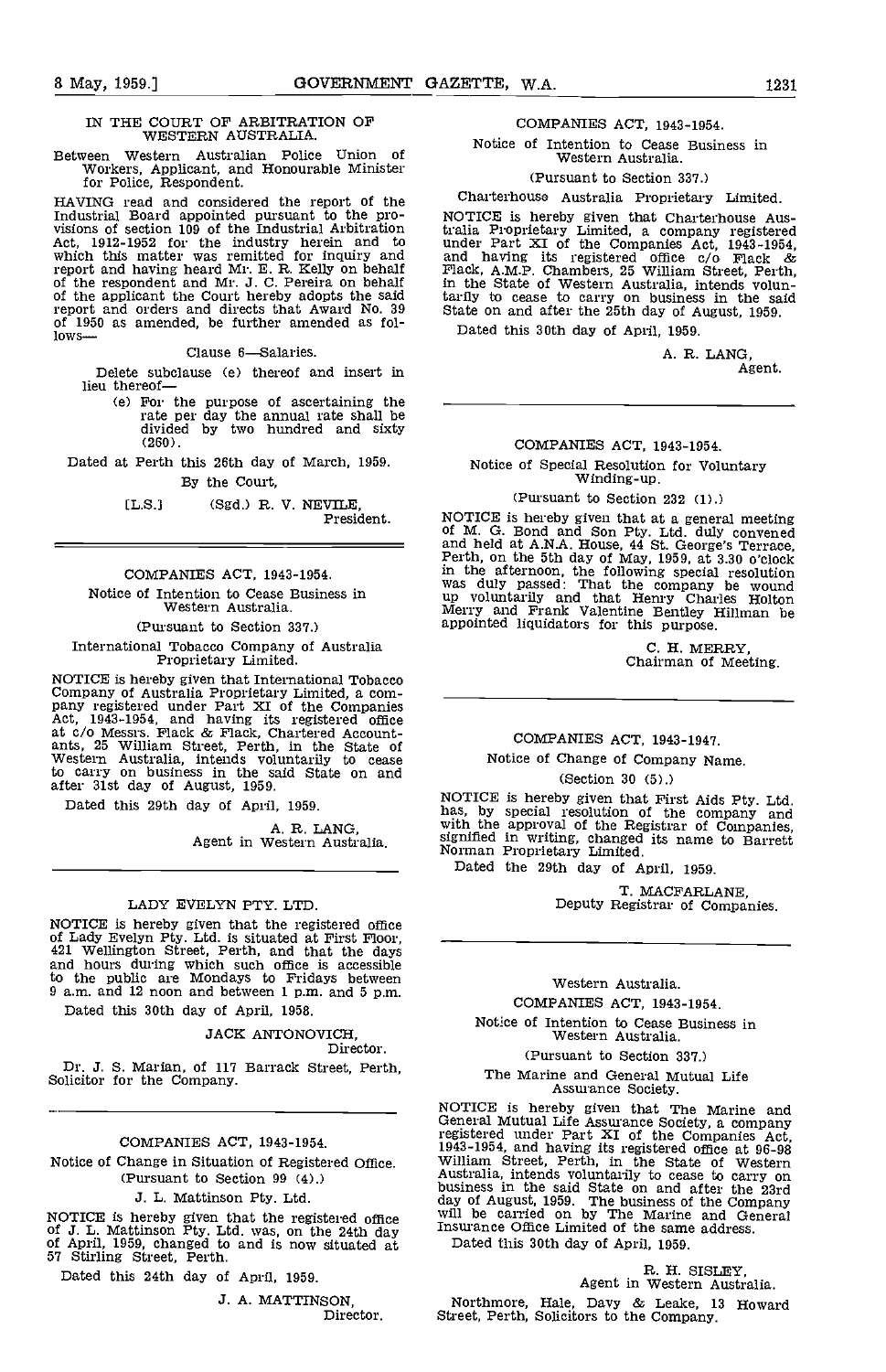# COMPANIES ACT, 1943, AND AMENDMENTS (Section 99 (4).)

# Corish & Williams Pty. Ltd.

NOTICE is hereby given that the registered office  $26$  (1) of Corish & Williams Pty. Ltd. is situate at 21 Incorportillimore Street, Fremantle, in the State of West-<br>ern Australia, and that the days and hours during Date as follows: Monday to Friday inclusive (other than public holidays), from 9 a.m. to 4 p.m.

Dated this 30th day of April, 1959.

MAXWELL & LALOR, 23 Barrack Street, Perth, Solicitors for the Company.

# COMPANIES ACT, 1943, AND AMENDMENTS. (Section 99 (4).)

Metal Equipment Company Proprietary Limited.<br>NOTICE is hereby given that the registered office of Metal Equipment Company Proprietary Limited is situate at corner of Scarborough Beach and Frobisher Roads, Osborne Park, and that the days and hours during which such office is acces-<br>sible to the public are as follows: Monday to<br>Friday inclusive (other than public holidays), from Friday inclusive (other than public holidays), from 9 a.m. to 4 p.m.

Dated this 28th day of April, 1959.

MAXWELL & LALOR, 23 Barrack Street, Perth, Solicitors for the Company.

# NORCO RADIO T.V. SALES & SERVICE PTY. LTD.

NOTICE is hereby given that the registered office<br>of the above company is situated at  $36(c)$  Eric<br>Street, North Cottesloe, and that the days and hours<br>during which such office is accessible to the public<br>are as follows: w during which such office is accessible to the public<br>are as follows: week days (holidays excepted), 10<br>a.m. to 1 p.m. and 2 p.m. to 4 p.m.

Dated this 5th day of May, 1959.

N. B. HOLMES, Director.

Northmore, Hale, Davy & Leake, 13 Howard Dated this 24th day of April, 1959<br>Street, Perth, Solicitors to the Company. The Company of  $M = 50^{\circ}$ 

# Western Australia. COMPANIES ACT, 1943-1954.

Notice of Situation of Registered Office and of the Days and Hours during which such Office is accessible to the Public.

(Pursuant to Section 99 (4).)

# Lar-Board Pty. Limited.

NOTICE is hereby given that the registered office of Lar-Board Pty. Limited is situated at c/c Messrs. H. B. Nutt & Co., 239 Adelaide Terrace, Perth, and that the days and hours during which such office The sis accessible to the public are as follows: 10 a.m. Glatz<br>to 12 noon and 2 p.m. to 4 p.m. on week days in pa<br>excluding Saturdays and public holidays. E. C.

Dated the 1st day of May, 1959.

D. SPEED,<br>Solicitor for the Company.

Joseph, Muir & Williams, Solicitors, 81 St. George's Terrace, Perth.

IN THE MATTER OF THE COMPANIES ACT, 1943-1954, and in the matter of Banfield Holdings Pty. Ltd.

NOTICE is hereby given that, pursuant to section <sup>26</sup> (1) of the abovenamed Act, a Certificate of Incorporation as a Limited Company has this day been issued to Banfield Holdings Pty. Ltd. Dated this 28th day of April, 1959.

T. MACFARLANE, Deputy Registrar of Companies.

Companies Office, Supreme Court, Perth, WA.

IN THE MATTER OF THE COMPANIES ACT,<br>1943-1954, and in the matter of Banfield Investments Pty. Ltd.

NOTICE is hereby given that, pursuant to section 26 (1) of the abovenamed Act, a Certificate of Incorporation as a Limited Company has this day been issued to Banfleld Investments Pty. Ltd. Dated this 28th day of April, 1959.

T. MACFARLANE, Deputy Registrar of Companies.

Companies Office, Supreme Court, Perth, WA.

IN THE MATTER OF THE COMPANIES ACT, 1943-1954, and in the matter of Home Holdings Pty. Ltd.

NOTICE is hereby given that, pursuant to section 26 (1) of the abovenamed Act, a Certificate of Incorporation as a Limited Company has this day been issued to Home Holdings Pty. Ltd. Dated this 24th day of April, 1959.

T. MACFARLANE, Deputy Registrar of Companies.

Companies Office, Supreme Court, Perth, W.A.

1943-1954, and in the matter of Jan De Groot<br>Interiors Pty. Ltd.

NOTICE is hereby given that, pursuant to section 26 (1) of the abovenamed Act, a Certificate of Incorporation as a Limited Company has this day been issued to Jan De Groot Interiors Pty. Ltd. Dated this 24th day of April, 1959.

T. MACFARLANE, Deputy Registrar of Companies.

Companies Office,<br>Supreme Court, Perth, W.A.

TAKE notice that the partnership heretofore sub-<br>sisting between Harold Walter Glatz and Olive<br>Constance Glatz, of 4 Johnson Parade, Mosman Park, and Brian Malcolm Glatz and Elaine Catherine Glatz, of Goomalling, in the business of<br>farming at Goomalling under the business name<br>of "H. W. & B. M. Glatz" was dissolved by mutual<br>consent on the 1st day of March, 1959, on which<br>date the said Harold Walter Constance Glatz retired from the said Partnership. The said Brian Malcolm Olatz and Elaine Catherine Glats will continue to carry on the said business in partnership under the business name of "B. M. & E. C. Glat&' and have taken over all the assets and will pay all the liabilities of the partnership of H. W. & B. M. Glatz.

Dated the 29th day of April, 1959.

CONNOR & MAYBERRY, of 110 Fitzgerald Street, Northam, Solicitors for the said parties.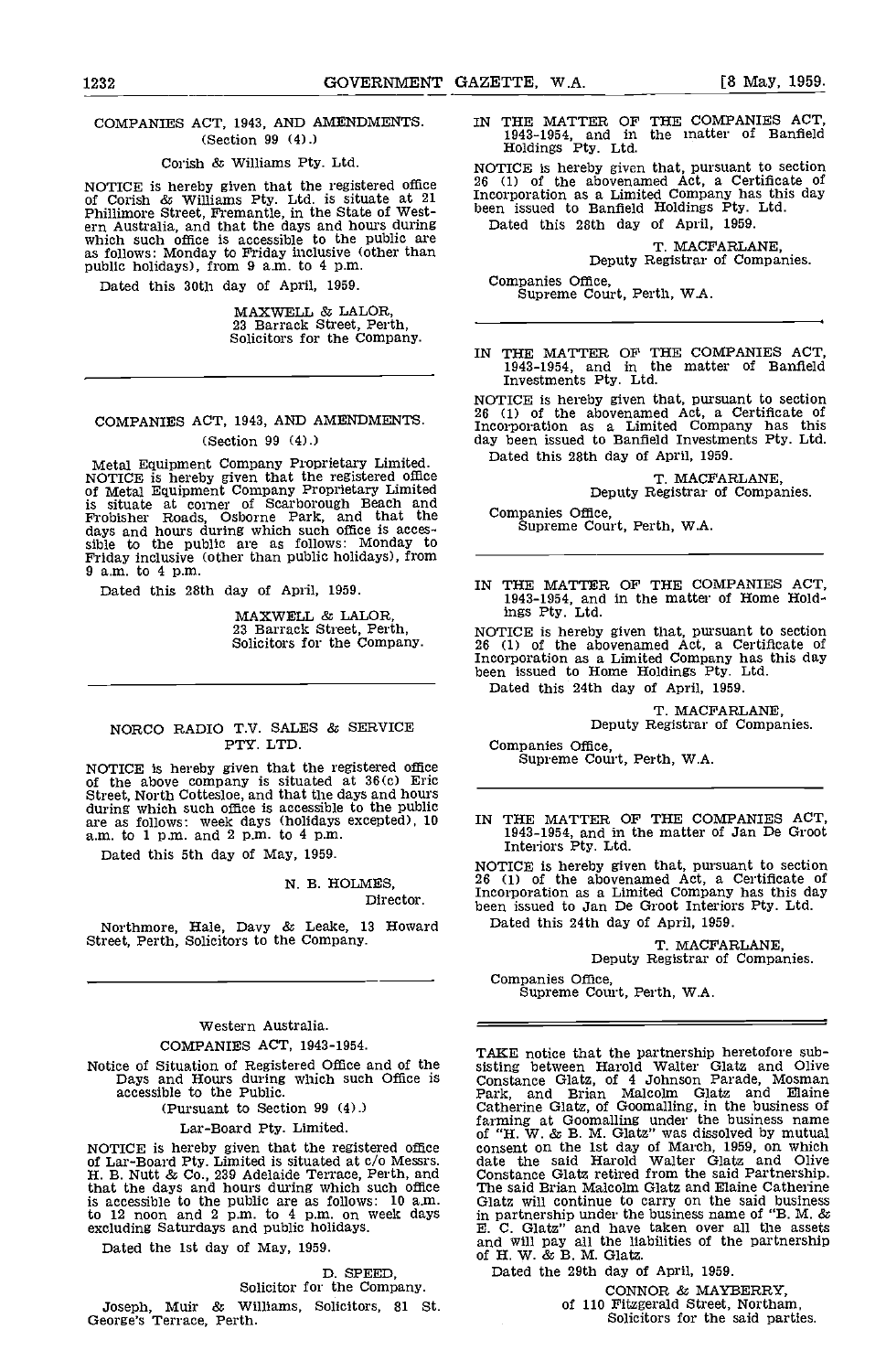IN THE SUPREME COURT OF WESTERN AUSTRALIA—PROBATE JURISDICTION.

In the Matter of the Will of George Trenmore Ossian MacPherson, late of 36 Canning Road, Kalamunda, in the State of Western Australia, Retired Pastoralist, deceased.<br>ALL Claims or demands against the estate of the

ALL Claims or demands against the estate of the above named deceased must be sent in writing to the Executor, The West Australian Trustee,<br>Executor and Agency Company Limited, of 135<br>St. George's Terrace, Perth, on or before the 9th<br>day of June, 1959, after which date the said<br>Executor will proceed to distribute t the said deceased amongst the persons entitled thereto having regard only to the claims and demands of which it shall then have had notice. Dated the 29th day of April, 1959.

STONE, JAMES & CO., Solicitors for the Executor.

IN THE SUPREME COURT OF WESTERN AUSTRALIA-PROBATE JURISDICTION.

In the Matter of the Will of Helena Leahy, formerly of Pithara, but late of 54 Chatsworth Road, Highgate, in the State of Western Australia, Married Woman, deceased.

NOTICE is hereby given that all persons having<br>claims or demands against the estate of the<br>abovenamed deceased are hereby required to send<br>particulars in writing thereof to the Executor,<br>The West Australian Trustee, Execut abovenamed deceased are hereby required to send<br>particulars in writing thereof to the Executor, Dated<br>The West Australian Trustee, Executor and Agency<br>Company Limited, of 135 St. George's Terrace,<br>Company Limited, of 135 S the said deceased amongst the persons entitled thereto having regard only to the claims and demands of which it shall then have had notice.

Dated the 27th day of April, 1959.

JOHN WALTON, LL.B.,<br>of 170 St. George's Terrace, Perth,<br>Solicitor for the Executor.

IN THE SUPREME COURT OF WESTERN AUSTRALIA-PROBATE JURISDICTION.

In the matter of the Will and Codicil of Cedric Esplan John Gow, formerly of "Braemar Estate," in 1959, a the District of Kajang Selangor, in the Malayan ceed to Union, but late of 22 Colin Street, Nedlands, amongs in the State of Western Australia, Retired only to Engineer, deceased.

ALL claims or demands against the estate of the<br>abovenamed deceased must be sent in writing<br>to the Executor, The West Australian Trustee,<br>Executor and Agency Company Limited, at 135<br>St. George's Terrace, Perth, on or befor Executor will proceed to distribute the assets of the said deceased amongst the persons entitled thereto having regard only to the claims and demands of which it shall then have had notice. AU

Dated the 1st day of May, 1959.

JACKSON, MCDONALD, CONNOR & AMBROSE, 55 St. George's Terrace, Perth, Solicitors for the Executor.

IN THE SUPREME COURT OF WESTERN after which AUSTRALIA-PROBATE JURISDICTION.

In the matter of the Will of Hope Eliza Ellis (also<br>known as Hope Eliza Cooper), late of 5 Thompson Street, North Perth, in the State of West-<br>ern Australia, Spinster, deceased.

ALL claims or demands against the estate of the abovenamed deceased must be sent in writing to the Executor, The Perpetual Executors, Trustees and Agency Company (W.A.) Limited, of 89 St. (4) 24634

George's Terrace, Perth, on or before the 9th day of June, 1959, after which date the said Executor will proceed to distribute the assets of the said deceased amongst the persons entitled thereto having regard only to the claims and demands of which it shall then have had notice.

Dated the 29th day of April, 1959.

LOHRMANN, TINDAL & GUTHRIE, of Perpetual Trustees Building, <sup>89</sup> St. George's Terrace, Perth, Solicitors for the Executor.

- IN THE SUPREME COURT OF WESTERN AUSTRALIA—PROBATE JURISDICTION.
- In the matter of the Will of Albert Williams, late of Spencer Road, Cannington, in the State of Western Australia, formerly Labourer, but late Boiler Attendant, deceased.

ALL claims or demands against the estate of the abovenamed deceased must be sent in writing to the Executor, The West Australian Trustee, Execu- tor and Agency Company Limited, of 135 St. George's Terrace, Perth, on or before the 9th day of June, 1959, after which date the said Executor will proceed to distribute the assets of the said deceased amongst the persons entitled thereto having regard only to the claims and demands of which it shall then have had notice.

Dated the 1st day of May, 1959.

RALPH J. STODDART,<br>of 135 St. George's Terrace, Perth,<br>Solicitor for the Executor.

- IN THE SUPREME COURT OF WESTERN AUSTRALIA-PROBATE JURISDICTION.
- In the matter of the Will and Codicil of Henry Trenoweth, late of 78 Thomas Street, Nedlands, in the State of Western Australia, Merchant, deceased.

ALL claims or demands against the estate of the abovenamed deceased must be sent in writing to<br>the Executor, care of Messrs. Stowe & Stowe,<br>Chartered Accountants (Aust.), Atlas Building,<br>Esplanade, Perth, on or before the 9th day of June,<br>1959, after which date the sai amongst the persons entitled thereto having regard only to the claims and demands of which he shall then have had notice.

Dated this 1st day of May, 1959.

WHEATLEY & SONS,<br>of 49 St. George's Terrace, Perth,<br>Solicitors for the Executor.

IN THE SUPREME COURT OF WESTERN AUSTRALIA-PROBATE JURISDICTION.

In the matter of the Will of David Plaistowe, late of Bailey's Hotel, Gloucester Road, Kensington, London, England, Gentleman, deceased.

ALL claims or demands against the estate of the abovenamed deceased must be sent in writing to the Executors, care of Nicholson, Verschuer & Nicholson, Solicitors, 97 St. George's Terrace, Perth, on or before the 9th day of June, 1959, after which date the said Excutors will proceed to distribute the assets of the said deceased amongst the persons entitled ther they shall then have had notice.

Dated the 5th day of May, 1959.

NICHOLSON, VERSCHUER  $\&$ NICHOLSON,<br>97 St. George's Terrace, Perth,<br>Solicitors for the Executors.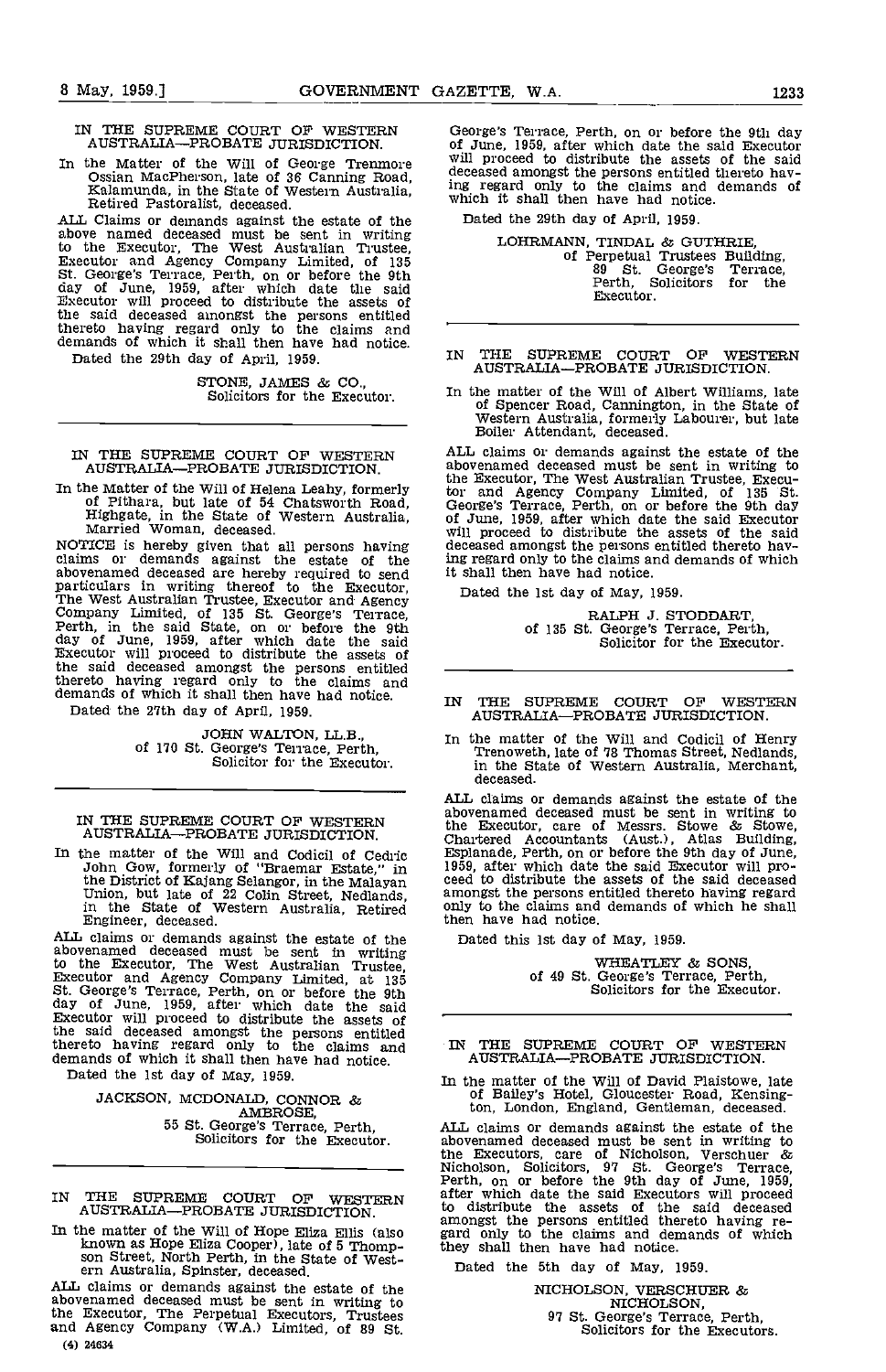# IN THE SUPREME COURT OF WESTERN Wylie, Jan AUSTRALIA—PROBATE JURISDICTION. The tion of

In the matter of the Will of Morris Samelowitz, Cross, Ernest Dutton; Retired Farmer; late of late of 28 Carr Street, West Perth, in the State of Western Australia, Retired Farmer and Jankouskis, Janis; Mill Hand; late of Dealer, deceased.

ALL claims or demands against the estate of the abovenamed deceased must be sent in writing to the Executor, The West Australian Trustee, Martin, Executor and Agency Company Limited, of 135 St. 30/4<br>George's Terrace, Perth, on or before the 9th day of June, 1959, after which date the said Executor will proceed to distribute the assets of the said deceased amongst the persons entitled thereto, having regard only to the claims and demands of which it shall then have had notice.

Dated the 30th day of April, 1959.

DWYER & THOMAS, of 49 William Street, Perth, Solicitors for the Executor.

# IN THE SUPREME COURT OF WESTERN AUSTRALIA-PROBATE JURISDICTION.

#### Notice to Creditors and Claimants.

NOTICE is hereby given that all persons having claims or demands against the estates of the undermentioned deceased persons are hereby required to send particulars of such claims or demands to me<br>in writing on or before the 8th day of June, 1959,<br>after which date I will proceed to distribute the<br>assets of the said deceased persons among those entitled thereto, having regard only to those claims or demands of which I shall then have had notice. AC Dated at Perth the 6th day of May, 1959.

J. H. GLYNN, Public Trustee.

Public Trust Office, State Insurance Building, 184 St. George's Terrace, Perth, WA.

Name; Occupation; Address; Date of Death.

- Abyon, Apolonio. (also known as Apolonio Aboyan); TB. Pensioner; formerly of Broome, but late of Hollywood Hospital; 23/2/59.
- Armstrong, James Owen; formerly Lorry Driver<br>but late Stockman; formerly of 173 Carrington<br>Street, Hilton Park, but late of 222 South<br>Street, Beaconsfield;  $6/4/59$ .
- Blore, Owen Maxwell; Postal Officer; late of 186 Lincoln Street, Highgate; 5/2/59.
- Ewen, John England; Retired; late of 172 Leathlean Street, Bruce Rock; 9/9/58.
- Fisher, George; Retired Plumber; late of 61 Gloster Street, Subiaco; 18/2/59.
- Fletcher, Samuel; Retired Fitter and Turner; late of 212 Roseberry Street, Bedford Park; 21/4/59.
- Gill, Alfred Henry; Foreman Linesman P.M.G. Department; late of 18 Birkett Street, Bedford Park; 5/4/59.
- Hall, Robert Henry; Retired Commonwealth Public Servant; formerly of 26 Clive Street, West Perth, but late of 28 Mabel Street, North Perth; 24/2/59.
- Martin, Margaret Knox; Married Woman; formerly of "Lakeview," Chidlows, but late of 82 Hens-<br>man Road, Subiaco; 7/2/59.<br>McNair, Margaret; Married Woman; formerly of
- 20 Hamilton Street, West Guildford, but late of 20 Fourth Avenue, Bassendean; 6/3/59.
- Mobis, Paul Emil (also known as Emil Mobis); Pensioner; formerly of Collie, but late of Fremantle Hospital; 20/12/58.
- Speak, Albert Edward; Mail Officer; late of 9 Auckland Street, North Perth; 20/2/59.
- Spencer, Albert; Hospital Orderly; late of 47 Gwenyfred Road, South Perth; 12/4/59. Gwenyfred Road, South Perth; 12/4/59. Thomas, Quentin Augustin Constant (also known
- as Quenin Augustine Constant Thomas);<br>Retired Brewery Employee; late of 57 Hector Fi<br>Street, Osborne Park; 15/4/59. Fi

Wylie, James; Hospital Orderly; late of Repatriation General Hospital, Hollywood; 31/12/58. Cross, Ernest Dutton; Retired Farmer; late of

- Goyder Street, Corrigin; 27/1/59. Jankouskis, Janis; Mill Hand; late of Manjimup;
- 2/4/59.

Mackay, William Lockhart; Retired Carpenter; late of 71 Coombe Street, Collie; 16/10/53.

Martin, Henry; Retired Farmer; late of Bolgart; 30/9/58.

#### PUBLIC TRUSTEE ACT, 1941-1953.

NOTICE is hereby given that pursuant to section 14 of the public Trustee Act, 1941-1953, the Public Trustee has elected t0 administer the estates of the Trustee has elected to administer the estates of the undermentioned deceased persons.

Dated at Perth the 5th day of May, 1959.

J. H. GLYNN,<br>Public Trustee,<br>184 St. George's Terrace, Perth.

Name of Deceased; Occupation; Address; Date of Death; Date Election Filed.

Thomson, Bosisto; Retired Wool Appraiser; formerly of Fremantle, but late of Nedlands; 6/1/59;

28/4/59.<br>ver, Mary; Widow; late of Scarborough; Cleaver, Mary; Widow;  $31/1/57$ ;  $29/4/59$ .

# ACTS OF PARLIAMENT, ETC., FOR SALE AT GOVERNMENT PRINTING OFFICE.

|                                                                                                                                                                                                                                                     | £ | S.           | d. |
|-----------------------------------------------------------------------------------------------------------------------------------------------------------------------------------------------------------------------------------------------------|---|--------------|----|
| Abattoirs Act and Amendment<br>                                                                                                                                                                                                                     | 0 | 2            | 0  |
| Administration Act (Consolidated)<br>$\ddotsc$                                                                                                                                                                                                      | 0 | 4            | 0  |
| Adoption of Children Act<br>$\sim$<br>$\cdots$                                                                                                                                                                                                      | 0 | 1            | 6  |
| Associations Incorporation Act and                                                                                                                                                                                                                  |   |              |    |
| Regulations<br><br>and the state of<br>$\cdots$                                                                                                                                                                                                     | 0 | 2            | 0  |
| Auctioneers Act<br>and the state of<br><br>$\cdots$                                                                                                                                                                                                 | 0 | 1            | 6  |
| Bills of Sale Act<br>$\cdots$                                                                                                                                                                                                                       | 0 | 3            | 0  |
| Brands Act<br>$\mathbf{m}(\mathbf{r}) = \mathbf{m}(\mathbf{r})$<br>ana ing k<br>$\cdots$                                                                                                                                                            | 0 | 2            | 0  |
| Bush Fires Act (Consolidated)<br>$\cdots$                                                                                                                                                                                                           | 0 | 4            | 0  |
| Carriers Act<br><br>$\cdots$<br><b>Contractor</b> Contractor<br>and a                                                                                                                                                                               | 0 | 0            | 6  |
| Child Welfare Act<br>$\cdots$<br>$\cdots$<br>                                                                                                                                                                                                       | o | 3            | 6  |
| Companies Act<br>and the contract of the contract of the contract of the contract of the contract of the contract of the contract of the contract of the contract of the contract of the contract of the contract of the contract of the contra<br> | 0 | 10           | 0  |
| Dairy Industry Act<br><b>Contractor</b><br><br>$\ddotsc$                                                                                                                                                                                            | 0 | 2            | 0  |
| Dairy Products Marketing Regulation                                                                                                                                                                                                                 |   |              |    |
| Act<br>$\cdots$<br>$\cdots$<br>$\cdots$<br>$\cdots$<br>$\cdots$                                                                                                                                                                                     | 0 | 2            | 0  |
| Declarations and Attestations Act<br>$\cdots$                                                                                                                                                                                                       | 0 | U            | 6  |
| Dentists Act<br>التبيدات التبين المتبدان<br>$\sim$ 100 $\mu$                                                                                                                                                                                        | 0 | 3            | 0  |
| Dog Act (Consolidated)<br>$\cdots$                                                                                                                                                                                                                  | 0 | 1            | 6  |
| and a strong state<br>Dried Fruits Act<br>$\ldots$                                                                                                                                                                                                  | Ū | 2            | 0  |
| Droving Act<br>$\mathbf{m}_{\mathrm{max}} = \mathbf{m}_{\mathrm{max}}$<br>$\cdots$<br>$\cdots$                                                                                                                                                      | 0 | $\mathbf{1}$ | 6  |
| Egg Marketing Act<br>$\cdots$<br>$\cdots$                                                                                                                                                                                                           | 0 | 1            | 6  |
| Electricity Act<br>and the state of the<br>$\cdots$<br>                                                                                                                                                                                             | 0 | 3            | 0  |
| Electoral Act (Consolidated)<br>and the state<br>$\ddotsc$                                                                                                                                                                                          | 0 | 4            | 0  |
| Evidence Act (Consolidated)<br>$\mathbf{r}$<br>.                                                                                                                                                                                                    | 0 | 4            | 0  |
| Factories and Shops Act (Consolidated)                                                                                                                                                                                                              | 0 | 4            | 0  |
| Factories and Shops Act Regulations<br>$\cdots$                                                                                                                                                                                                     | 0 | 1            | 0  |
| Factories and Shops Time and Wages                                                                                                                                                                                                                  |   |              |    |
| $Books$ —<br>Large<br>$\cdots$<br>$\cdots$<br>                                                                                                                                                                                                      | 0 | 7            | 6  |
| $\mathbf{a}$ , $\mathbf{a}$ , $\mathbf{a}$<br>Small<br><br>$\sim 10^{-10}$<br>$\cdots$                                                                                                                                                              | 0 | 5            | 0  |
| Feeding Stuffs Act<br><br><br>                                                                                                                                                                                                                      | 0 | 1            | O  |
| Fertilisers Act<br><br><br>.                                                                                                                                                                                                                        | 0 | 1            | 6  |
| Fire Brigades Act<br>$\sim 10^{-1}$<br>                                                                                                                                                                                                             | 0 | 3            | 0  |
| Firearms and Guns Act (Consolidated)                                                                                                                                                                                                                | o | 1            | 6  |